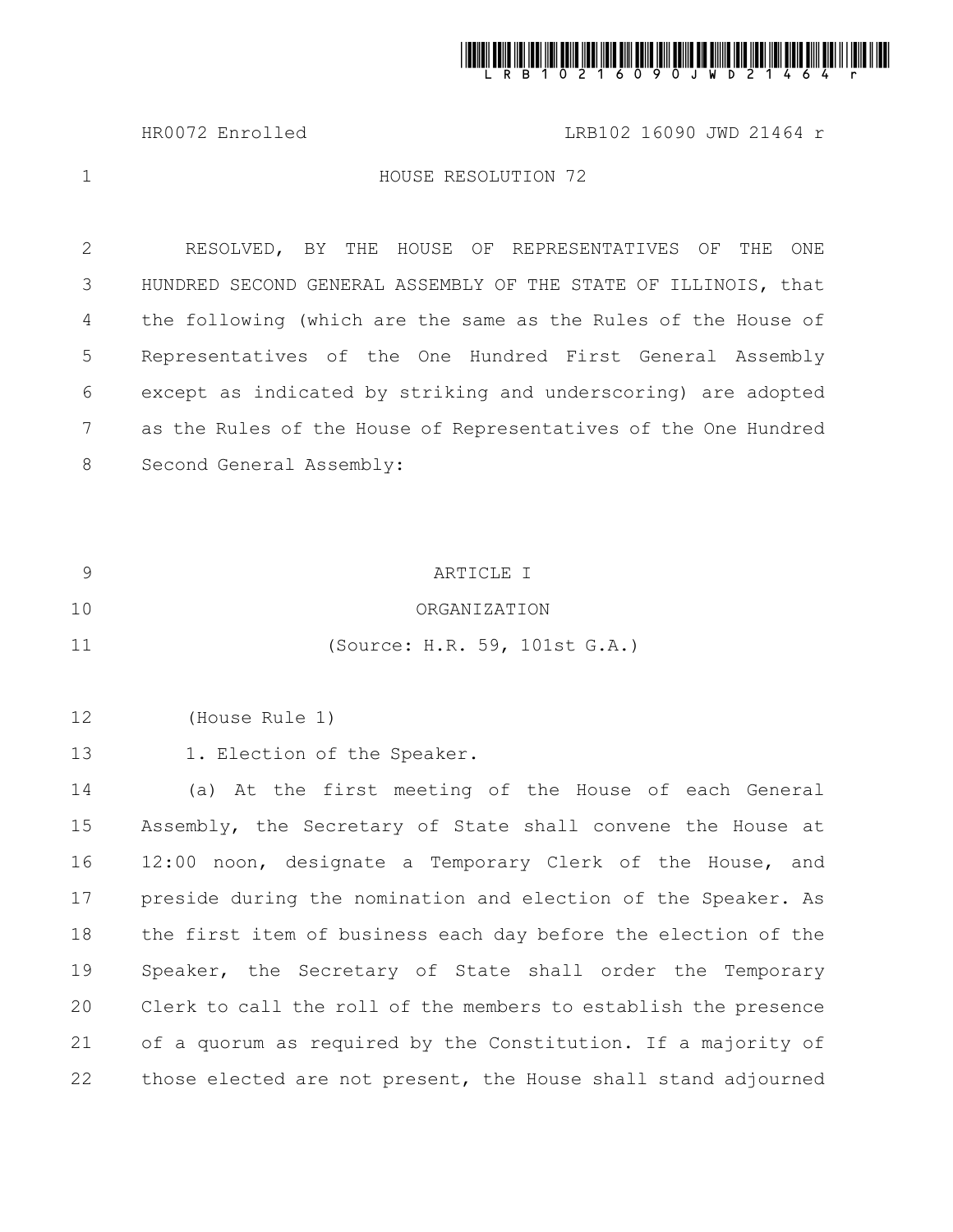until the next calendar day, excepting weekends, at the hour prescribed in Rule 29. If a quorum of members elected is present, the Secretary of State shall then call for nominations of members for the Office of Speaker. All nominations require a second. When nominating a member for the Office of Speaker, one member shall make a nomination, and no more than two members may second the nomination. When the nominations are completed, the Secretary of State shall direct the Temporary Clerk to call the roll of the members to elect the Speaker. 1 2 3 4 5 6 7 8 9 10 HR0072 Enrolled -2- LRB102 16090 JWD 21464 r

(b) The election of the Speaker requires the affirmative vote of a majority of those elected. Debate is not in order following nominations and preceding or during the vote. 11 12 13

(c) No legislative measure may be considered and no committees may be appointed or meet before the election of the Speaker. 14 15 16

(d) When a vacancy in the Office of Speaker occurs, the foregoing procedure shall be employed to elect a new Speaker; when the Secretary of State is of a political party other than that of the majority caucus, however, the Majority Leader shall preside during the nomination and election of the successor Speaker. No legislative measures, other than for the nomination and election of a successor Speaker, may be considered by the House during a vacancy in the Office of Speaker. 17 18 19 20 21 22 23 24 25

26

(e) No member may be elected as Speaker for more than five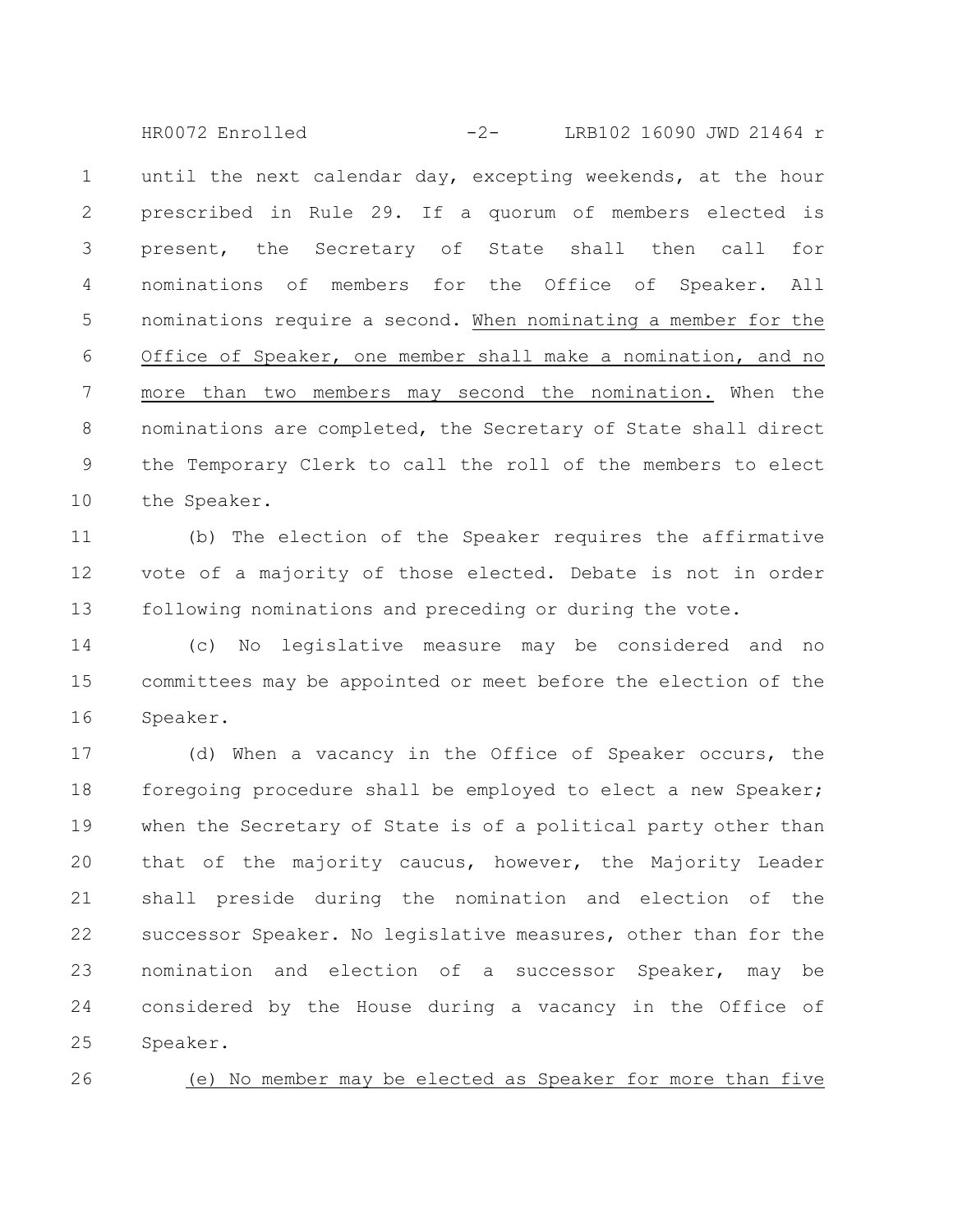General Assemblies, including any term in which the member was elected to fill a vacancy in the office; provided that such service before the commencement of the 102nd General Assembly shall not be considered in the calculation of the member's service. (Source: H.R. 59, 101st G.A.) 1 2 3 4 5 6 HR0072 Enrolled -3- LRB102 16090 JWD 21464 r

(House Rule 2) 7

2. Election of the Minority Leader. 8

(a) The House shall elect a Minority Leader in a manner consistent with the laws of Illinois. The member nominated for Speaker who received the second highest number of votes shall be elected Minority Leader, provided the member is affiliated with the numerically strongest political party other than the party to which the Speaker belongs and is not otherwise prohibited under subsection (c) of this Section. If the member is prohibited from being elected as Minority Leader under subsection (c), the Office of Minority Leader shall be considered vacant. 9 10 11 12 13 14 15 16 17 18

(b) When a vacancy in the Office of Minority Leader occurs, the Speaker shall preside during the nomination and election of the successor Minority Leader. 19 20 21

(c) No member may be elected as Minority Leader for more than five General Assemblies, including any term in which the member was elected to fill a vacancy in the such office; provided that such service before the commencement of the 22 23 24 25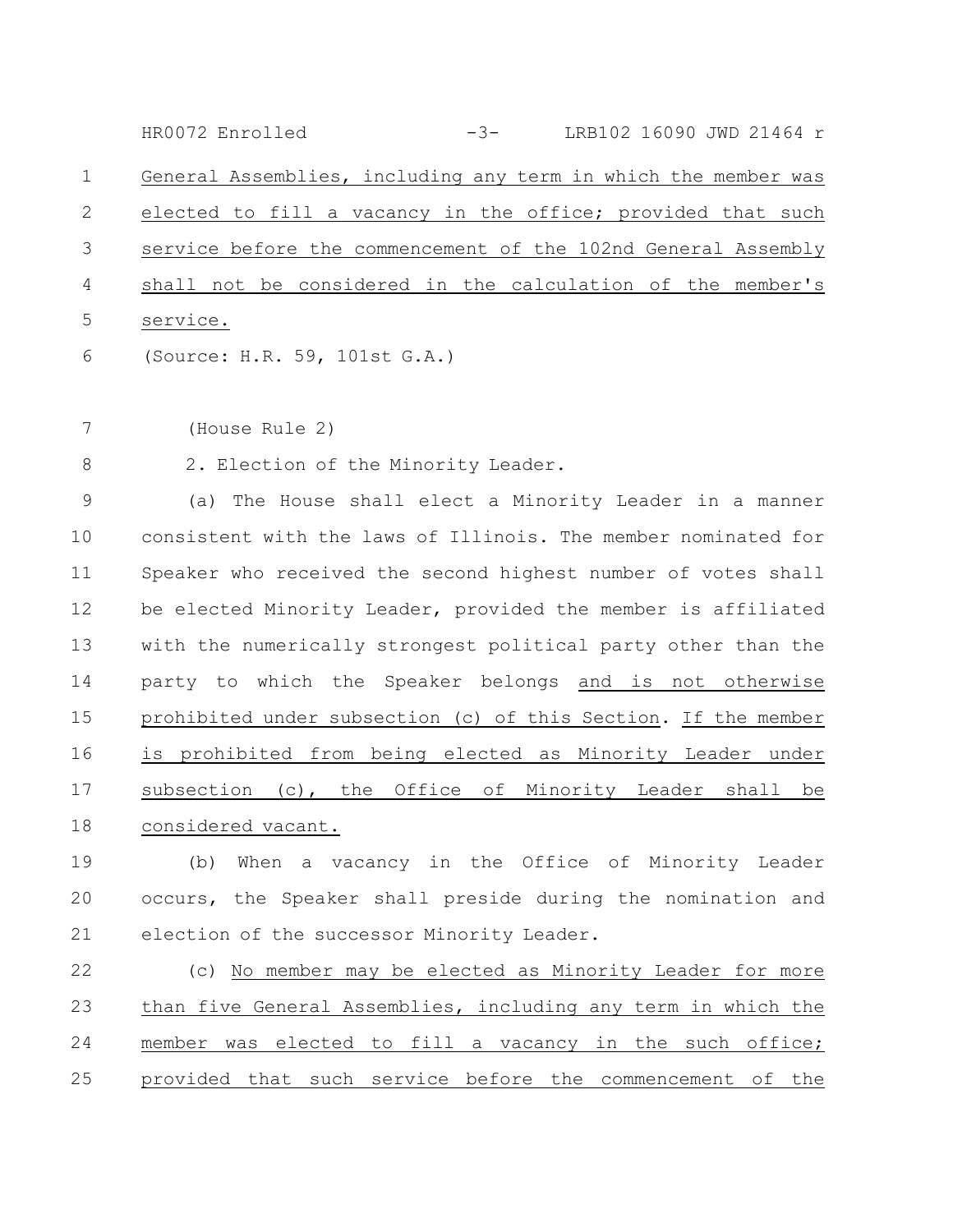102nd General Assembly shall not be considered in the calculation of the member's service. 1 2 HR0072 Enrolled -4- LRB102 16090 JWD 21464 r

(d) This Rule may be suspended only by the affirmative vote of 71 members elected. 3 4

(Source: H.R. 59, 101st G.A.) 5

(House Rule 3) 6

3. Majority and Minority Leadership. 7

(a) The Speaker and the Minority Leader shall appoint from within their respective caucuses the members of the Majority and Minority Leaderships as allowed by law. 8 9 10

(b) Appointments are effective upon being filed with the Clerk and remain effective at the pleasure of the Speaker and Minority Leader, respectively, or until a vacancy occurs by reason of resignation or because a leader has ceased to be a Representative. Successor leaders shall be appointed in the same manner as their predecessors. Leaders have those powers delegated to them by the Speaker or Minority Leader, as the case may be. 11 12 13 14 15 16 17 18

(Source: H.R. 59, 101st G.A.) 19

(House Rule 4) 20

4. The Speaker. 21

(a) The Speaker has those powers conferred upon him or her by the Constitution, the laws of Illinois, and any motions or resolutions adopted by the House or jointly by the House and 22 23 24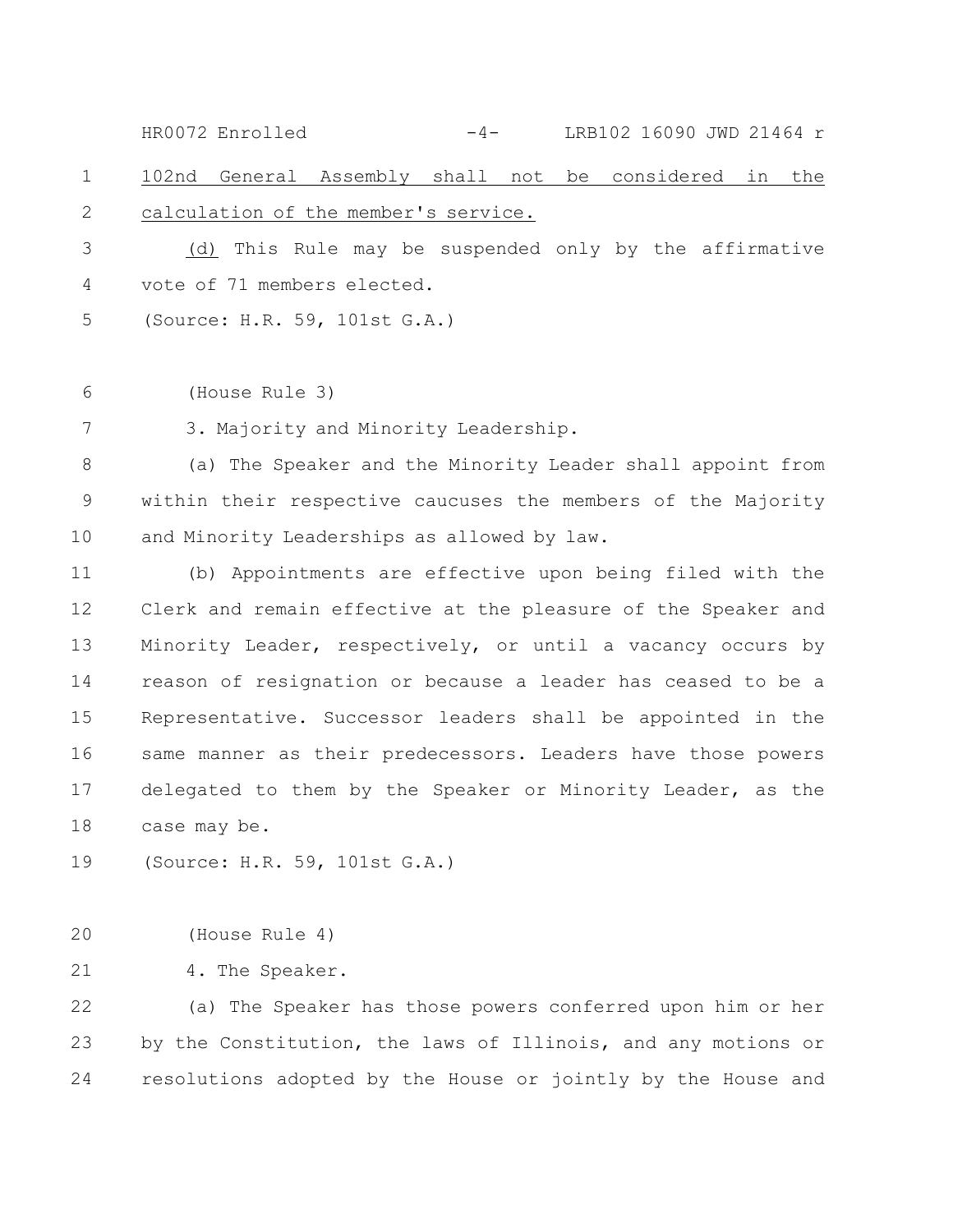Senate. HR0072 Enrolled -5- LRB102 16090 JWD 21464 r

(b) Except as otherwise provided by law, the Speaker is the chief administrative officer of the House and has those powers necessary to carry out those functions. The Speaker may delegate administrative duties as he or she deems appropriate. 2 3 4 5

6

1

(c) The duties of the Speaker include the following:

7

(1) To preside at all sessions of the House.

(2) To open the session at the time at which the House is to meet by taking the chair and calling the members to order. 8 9 10

(3) To announce the business before the House in the order upon which it is to be acted. 11 12

13

(4) To recognize those members entitled to the floor.

(5) To state and put to a vote all questions that are regularly moved or that necessarily arise in the course of the proceedings, and to announce the result of the vote. 14 15 16

17

(6) To preserve order and decorum.

(7) To decide all points of order, subject to appeal, and to speak on these points in preference to other members. 18 19 20

(8) To inform the House when necessary, or when any question is raised, on any point of order or practice pertinent to the pending business. 21 22 23

(9) To sign or authenticate all acts, proceedings, or orders of the House. All writs, warrants, and subpoenae issued by order of the House, or any of its committees, 24 25 26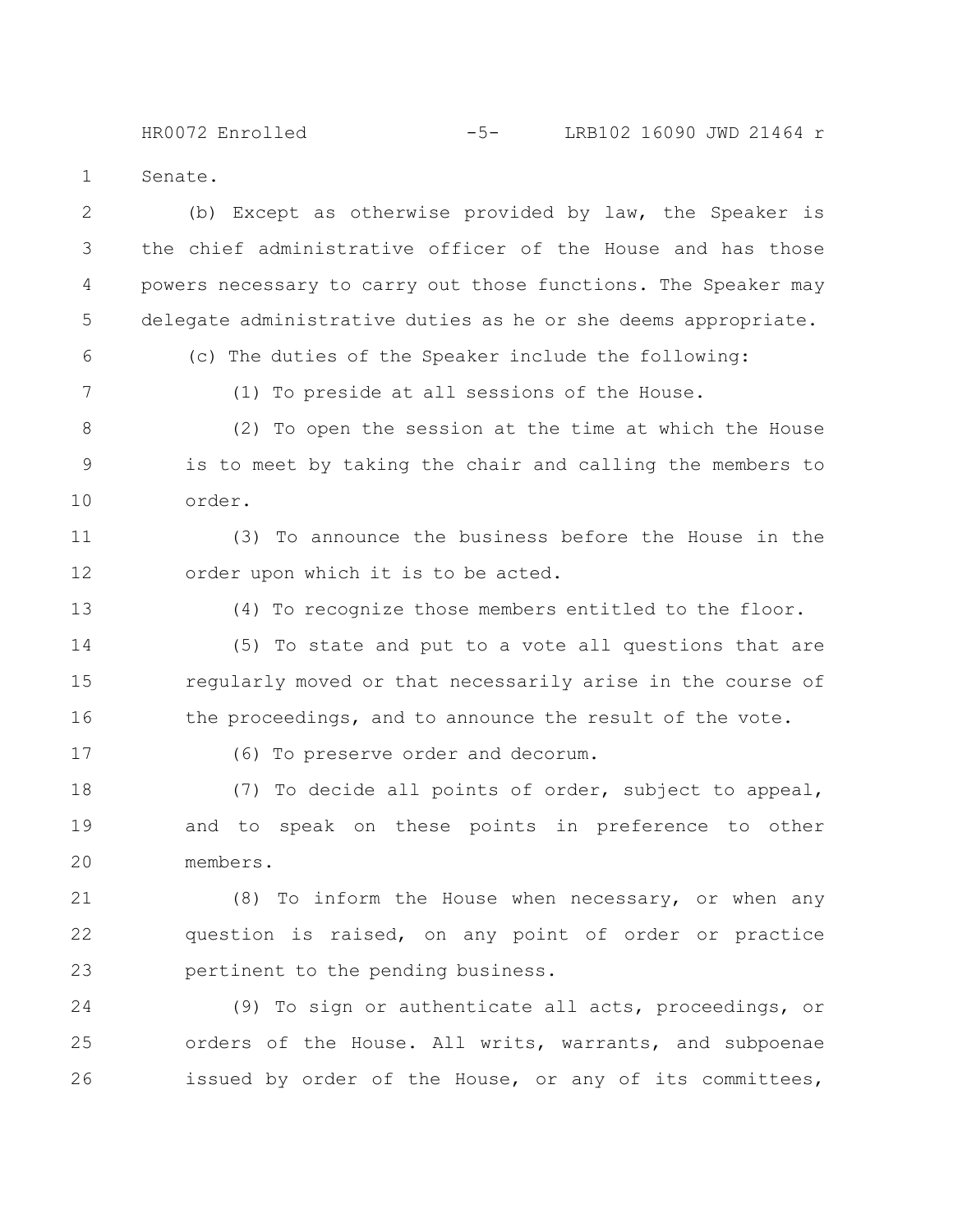HR0072 Enrolled -6- LRB102 16090 JWD 21464 r

1

shall be signed by the Speaker and attested by the Clerk.

(10) To sign all bills passed by both chambers of the General Assembly to certify that the procedural requirements for passage have been met. 2 3 4

(11) To have general supervision of the House Chamber, House galleries, House committee rooms and chapel, and adjoining and connecting hallways and passages, including the duty to protect their security and safety and the power to clear them when necessary. The House Chamber shall not be used without permission of the Speaker. 5 6 7 8 9 10

(12) To have general supervision of the Clerk and his or her assistants, the Doorkeeper and his or her assistants, the majority caucus staff, the parliamentarians, and all employees of the House except the minority caucus staff. 11 12 13 14 15

(13) To determine the number of majority caucus members and minority caucus members to be appointed to all committees, except as otherwise provided by these Rules. 16 17 18

(14) To appoint all Chairpersons, Co-Chairpersons, and Vice-Chairpersons of committees (from either the majority or minority caucus), and to appoint all majority caucus members of committees. 19 20 21 22

(15) To enforce all constitutional provisions, statutes, rules, and regulations applicable to the House. 23 24

(16) To guide and direct the proceedings of the House subject to the control and will of the members. 25 26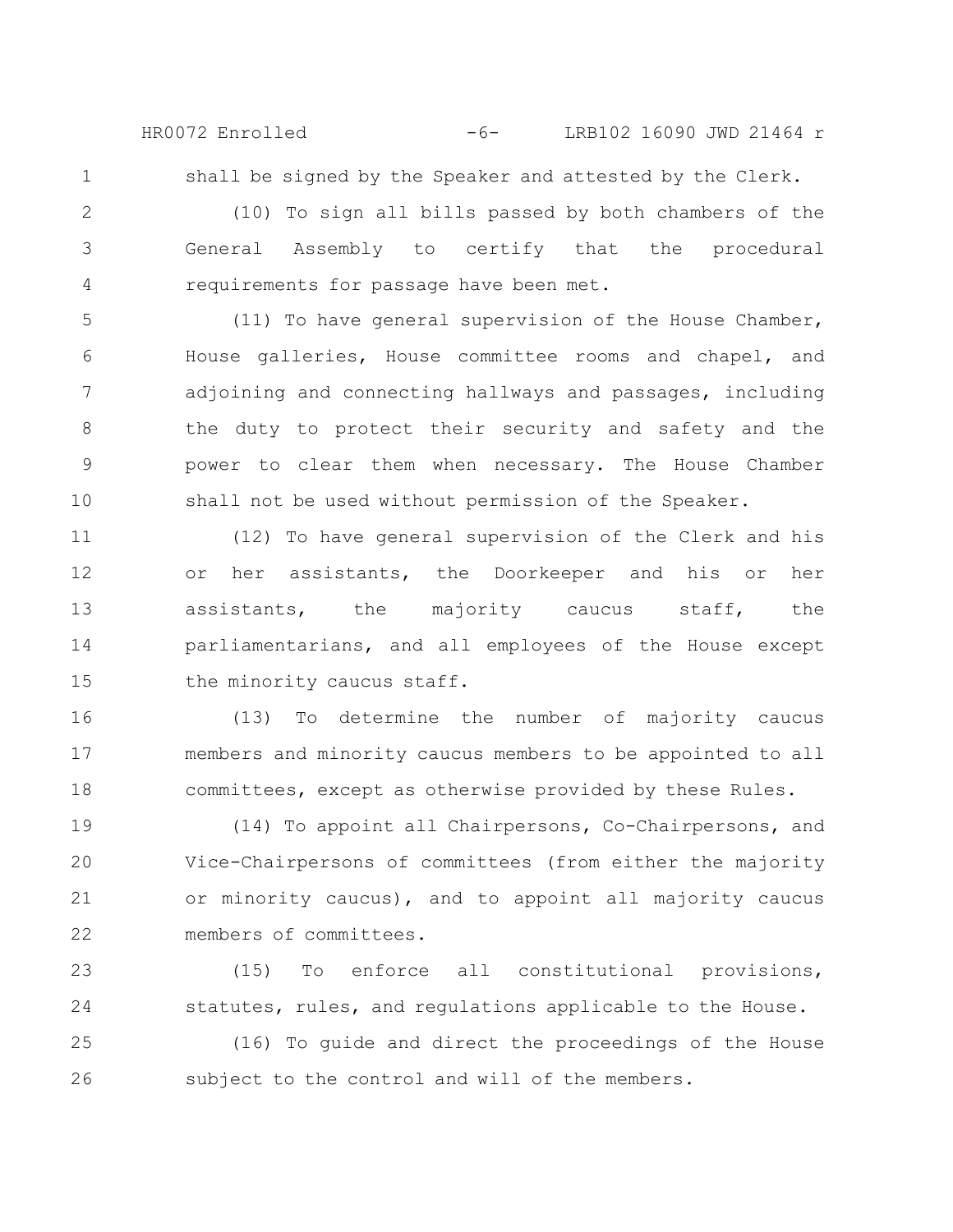(17) To direct the Clerk to correct non-substantive HR0072 Enrolled -7- LRB102 16090 JWD 21464 r

2

3

1

errors in the Journal. (18) To assign meeting places and meeting times to

committees. 4

(19) To perform any other duties assigned to the Speaker by these House Rules or jointly by the House and Senate. 5 6 7

(20) To decide, subject to Rule 43, all questions relating to the priority of business. 8 9

(21) To issue, in cooperation with the Comptroller and after clearance with the United States Internal Revenue Service, written regulations covering administration of contingent expense allowances of members of the House. 10 11 12 13

(22) To appoint one or more parliamentarians to serve at the pleasure of the Speaker. 14 15

(c-5) The Speaker may call on any member, or the Clerk in the case of perfunctory session, to open and preside at any session as Presiding Officer. A Presiding Officer shall perform the duties of the Speaker necessary and related to the conduct of session. 16 17 18 19 20

(d) This Rule may be suspended only by the affirmative vote of 71 members elected. 21 22

(Source: H.R. 59, 101st G.A.) 23

(House Rule 5) 24

5. Powers and Duties of the Minority Leader. 25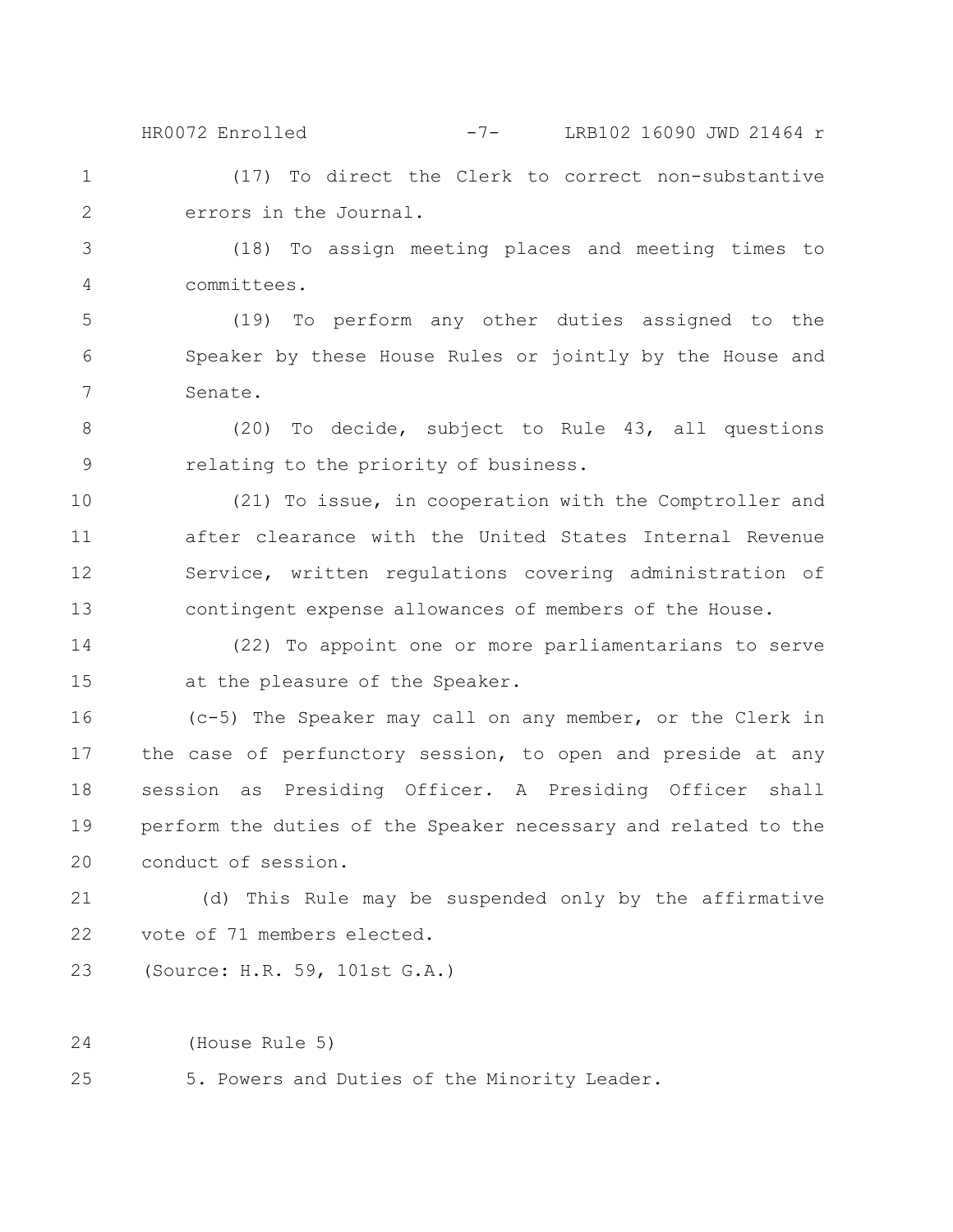HR0072 Enrolled -8- LRB102 16090 JWD 21464 r

(a) The Minority Leader has those powers conferred upon him or her by the Constitution, the laws of Illinois, and any motions or resolutions adopted by the House or jointly by the House and Senate. 1 2 3 4

(b) The Minority Leader shall appoint to all committees the members from the minority caucus and shall designate a Minority Spokesperson for each committee, except that the Speaker may appoint a minority caucus member to be Chairperson or Co-Chairperson of a standing committee or a special committee. 5 6 7 8 9 10

(c) The Minority Leader has general supervision of the minority caucus staff. 11 12

(Source: H.R. 59, 101st G.A.) 13

(House Rule 6) 14

6. Clerk of the House. 15

(a) The House shall elect a Clerk, who may adopt appropriate policies or procedures for the conduct of his or her office. The Speaker is the final arbiter of any dispute arising in connection with the operation of the Office of the Clerk. 16 17 18 19 20

21

(b) The duties of the Clerk include the following:

(1) To have custody of all bills, papers, and records of the House, which shall not be taken out of the Clerk's custody except in the regular course of business in the House. 22 23 24 25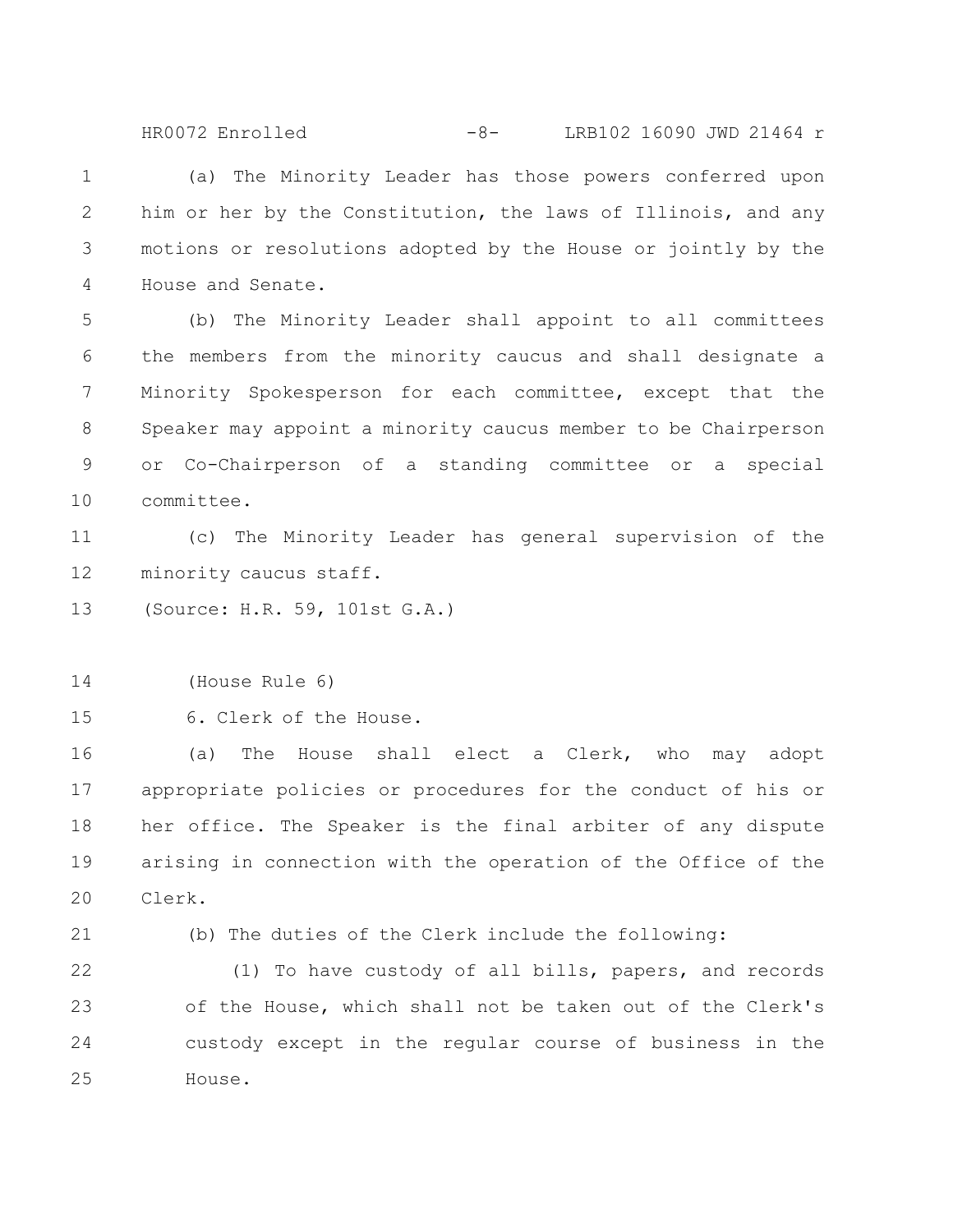HR0072 Enrolled -9- LRB102 16090 JWD 21464 r

(2) To endorse on every original bill and each copy its number, the names of sponsors, the date of introduction, and the several orders taken on it. When reproduced, the names of the sponsors shall appear on the front page of the bill in the same order they appeared when introduced. 1 2 3 4 5 6

(3) To cause each measure subject to such a requirement to be reproduced and placed on the desks of the members as soon as it is reproduced, as provided in Rule 39. 7 8 9 10

(4) To keep the Journal of the proceedings of the House and, under the direction of the Speaker, correct errors in the Journal. 11 12 13

(5) To keep the transcripts of the debates of the House and make them available to the public under reasonable conditions. 14 15 16

(6) To keep the necessary records for the House and its committees and task forces; and to prepare the House Calendar for each legislative day, except perfunctory session days. 17 18 19 20

(7) To examine all House Bills and Constitutional Amendment Resolutions following Second Reading and before final passage for the purpose of correcting any non-substantive errors, and to report the same back to the Speaker promptly; to supervise the enrolling and engrossing of bills and resolutions, subject to the 21 22 23 24 25 26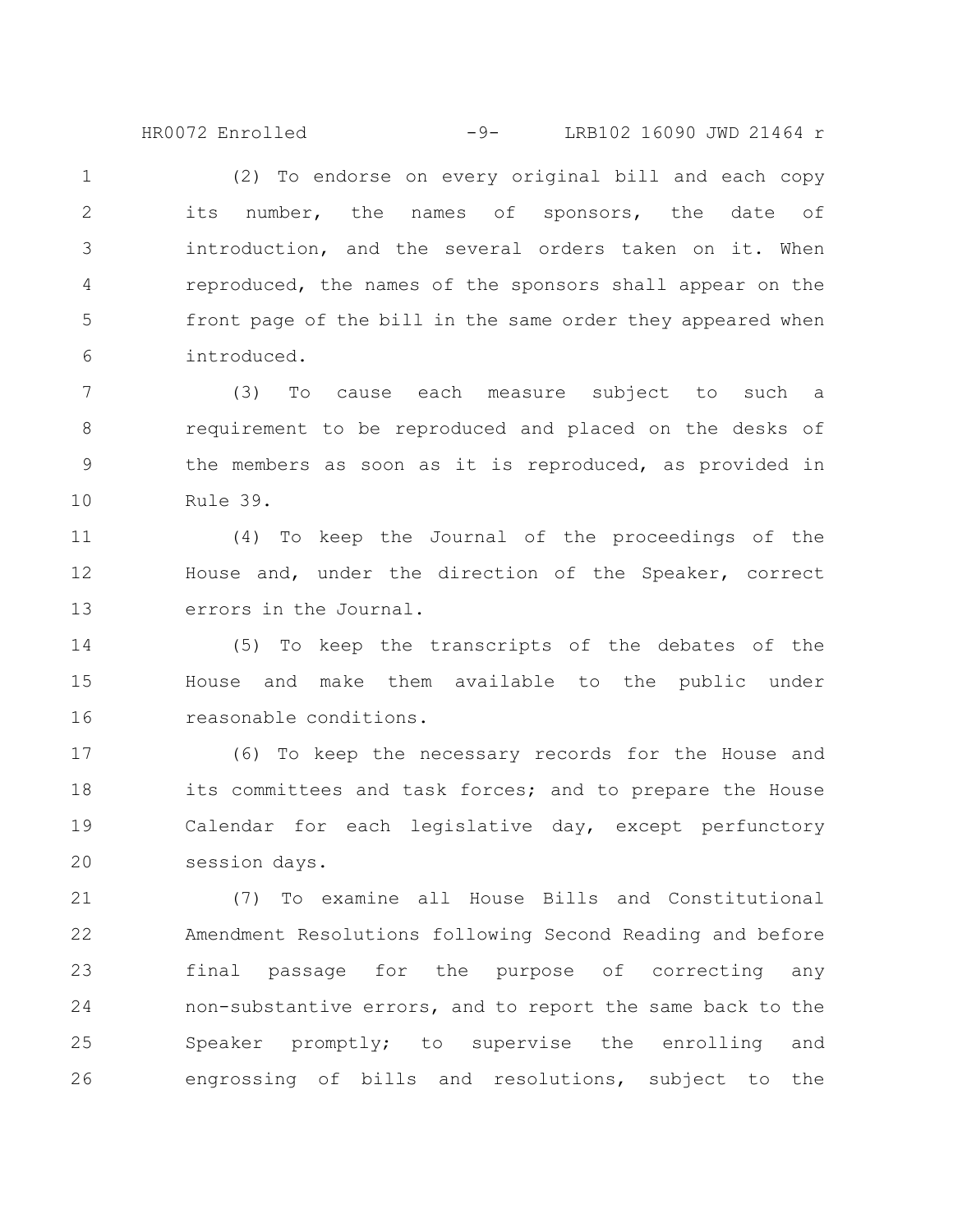direction of the Speaker; and to attest to the passage or adoption of legislative measures, and to note thereon the date of final House action. Any corrections made by the Clerk and approved by the Speaker shall be entered on the Journal. 1 2 3 4 5 HR0072 Enrolled -10- LRB102 16090 JWD 21464 r

(8) To transmit bills, other documents, and messages to the Senate and secure a receipt therefor, and to receive from the Senate bills, other documents, and messages and give receipt therefor. 6 7 8 9

(9) To file with the Secretary of State debate transcripts and House documents as required by law. 10 11

(10) To attend every session of the House; record the roll; and read all bills, resolutions, and other papers as directed by the Speaker. Bills shall be read by title only. 12 13 14 15

(11) To supervise the Assistant Clerk, the Doorkeeper, pages, messengers, committee clerks, and other employees of his or her office. 16 17 18

(12) To establish the format for all documents, forms, and committee records and audio recordings prepared by committee clerks. 19 20 21

(13) Subject to approval by the Speaker, to establish standards of decorum and other standards regarding statements filed under Rule 53 or Rule 53.5. 22 23 24

(14) To serve as the Speaker's authorized designee for purposes of the Freedom of Information Act. The Clerk 25 26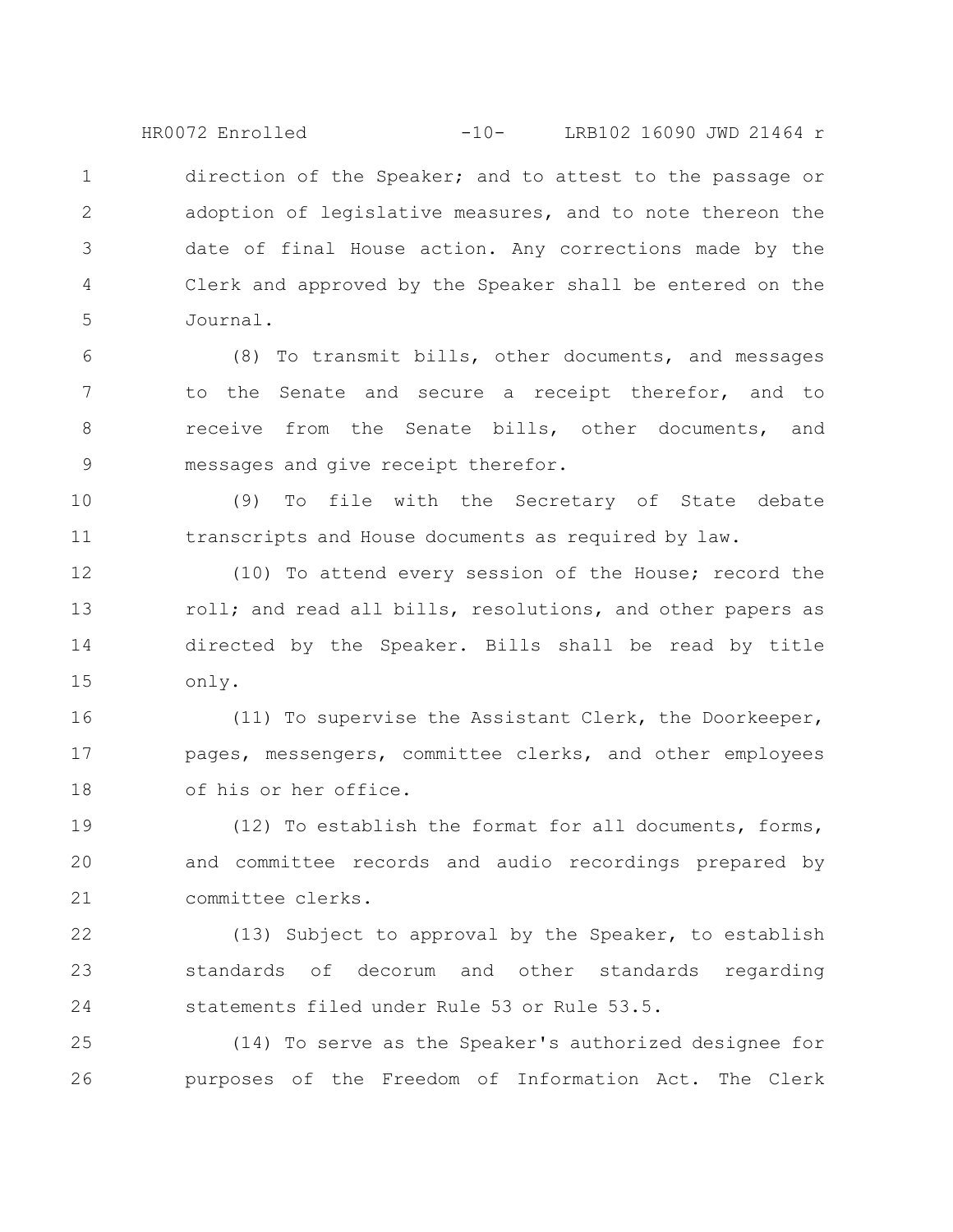shall provide copies of all requests for information under the Freedom of Information Act to the member or staff subject to the request, as well as any responses, notifications, or public records included with responses and notifications. 1 2 3 4 5 HR0072 Enrolled -11- LRB102 16090 JWD 21464 r

(15) To ensure each motion under consideration for a roll call vote is accurately displayed on the public viewing board. Accurate and appropriate display of items shall be determined by the standard practices set forth by the Speaker within the technological abilities and limitations of the system. 6 7 8 9 10 11

(16) To review vouchers to be presented to the Comptroller for payment of expenditures related to the operations of the House, including vouchers for payment from members' office allowances under the General Assembly Compensation Act. The Clerk shall have the authority to deny any such voucher if the expenditure or payment is not properly authorized. 12 13 14 15 16 17 18

19

(17) To perform other duties assigned by the Speaker.

(c) The Clerk and those under the supervision of the Clerk, including the Assistant Clerk, committee clerks, and other employees, may accept a bill, amendment, conference committee report, amendatory veto acceptance motion, or resolution for filing only if (i) it is a document entered into the General Assembly's computer system, at the direction of or with the approval of a member, by the Legislative Reference 20 21 22 23 24 25 26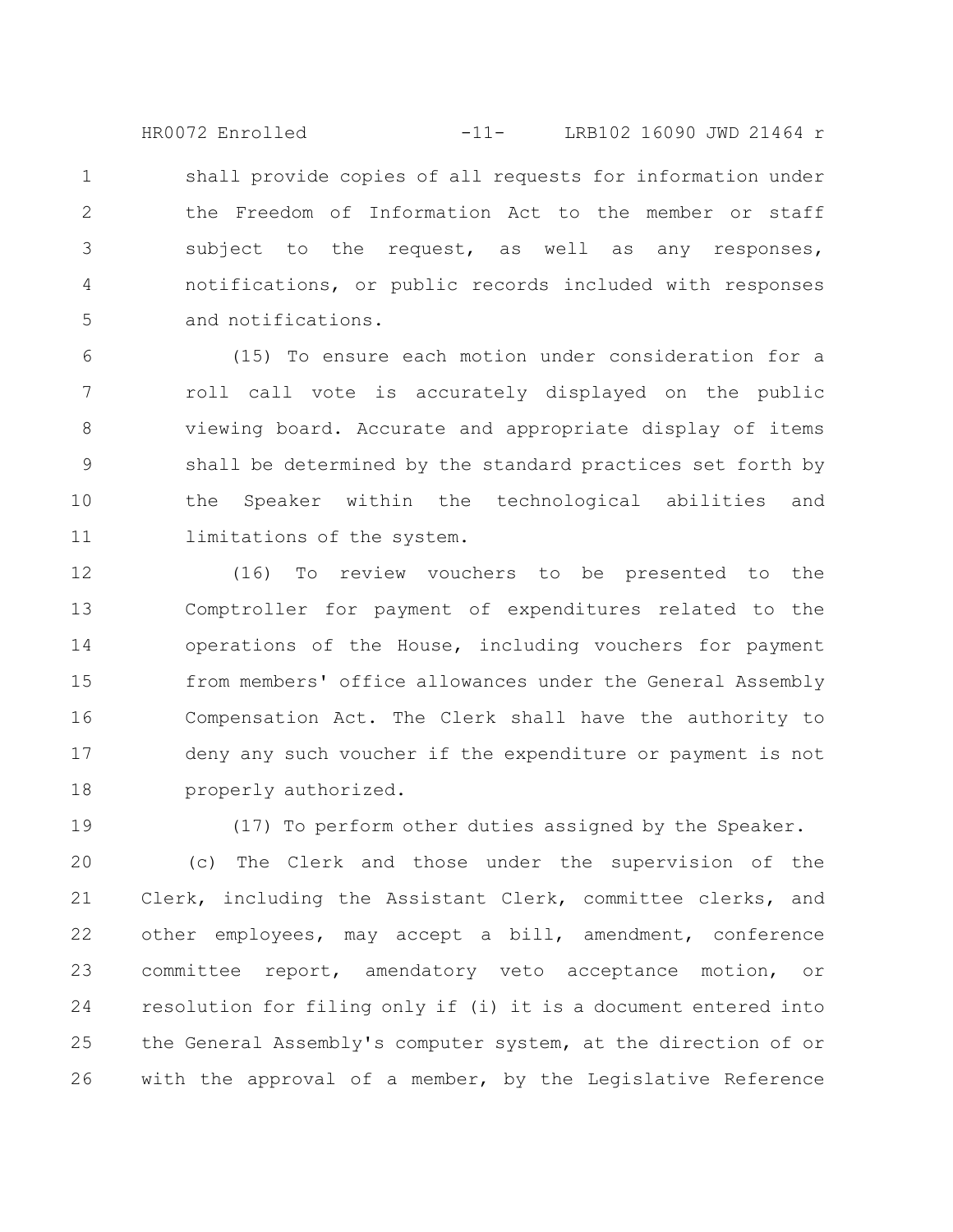Bureau, the House or the Senate Democratic staff, the House or the Senate Republican staff, or House or Senate Enrolling and Engrossing or, with respect to appropriation documents only, entered into the General Assembly's computer system by the Governor's Office of Management and Budget, (ii) it bears a bar coded document number of the drafting entity that is compatible with the computer system used by the House, and (iii) the bar coded document number does not duplicate one on another document that has already been filed in the House or the Senate. 1 2 3 4 5 6 7 8 9 10 HR0072 Enrolled -12- LRB102 16090 JWD 21464 r

(d) Whenever a vacancy in the office of Clerk exists due to resignation, death, removal, disability, or other inability to act, the Speaker may appoint an Acting Clerk to perform the duties of the Clerk until a successor is elected by the House. (Source: H.R. 59, 101st G.A.) 11 12 13 14 15

(House Rule 7) 16

7. Assistant Clerk of the House. The House shall, in a manner consistent with the laws of Illinois, elect an Assistant Clerk, who shall perform those duties assigned by the Clerk. Whenever a vacancy in the office of Assistant Clerk exists due to resignation, death, removal, disability, or other inability to act, the Speaker, after consultation with the Minority Leader, may appoint an Acting Assistant Clerk to perform the duties of the Assistant Clerk until a successor is elected by the House. The Acting Assistant Clerk shall not be 17 18 19 20 21 22 23 24 25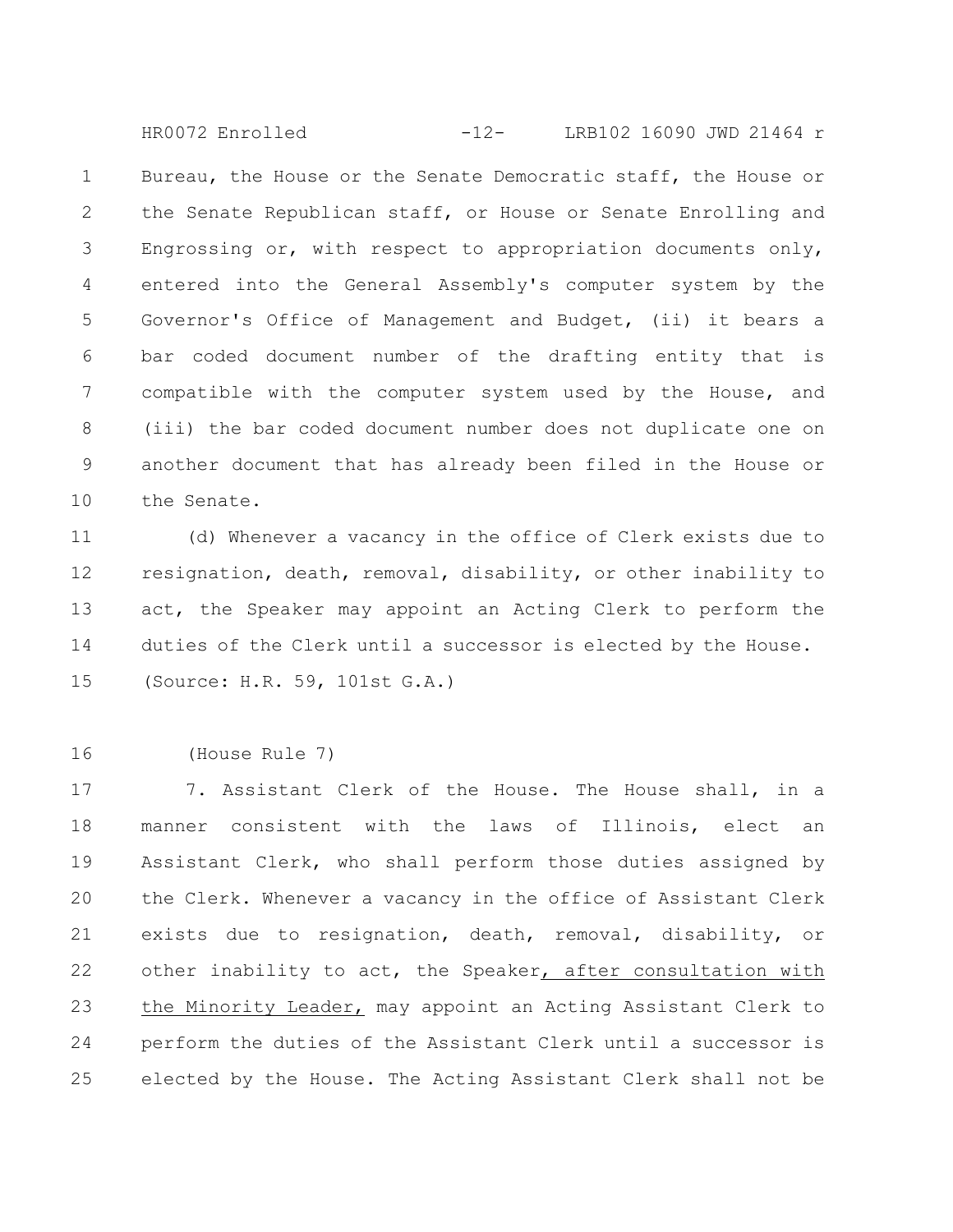of the same political party as the Clerk. (Source: H.R. 59, 101st G.A.) (House Rule 8) 8. Doorkeeper. (a) The House shall elect a Doorkeeper who shall perform those duties assigned by law, or as ordered by the Speaker, Presiding Officer, or Clerk. (b) The duties of the Doorkeeper shall include the following: (1) To attend the House during its sessions and execute the commands of the Speaker or Presiding Officer. (2) To maintain order among spectators admitted into the House Chamber, galleries, and adjoining or connecting hallways and passages. (3) To take proper measures to prevent interruption of the House. (4) To remove unruly persons from the House Chamber, galleries, and adjoining and connecting hallways and passages. (5) To ensure that only authorized persons have access to the House Chamber, galleries, and adjoining hallways and passages, subject to the direction of the Speaker. (6) To supervise any Assistant Doorkeepers. (7) To perform other duties assigned by the Speaker. (c) Whenever a vacancy in the office of Doorkeeper exists 1 2 3 4 5 6 7 8 9 10 11 12 13 14 15 16 17 18 19 20 21 22 23 24 25 HR0072 Enrolled -13- LRB102 16090 JWD 21464 r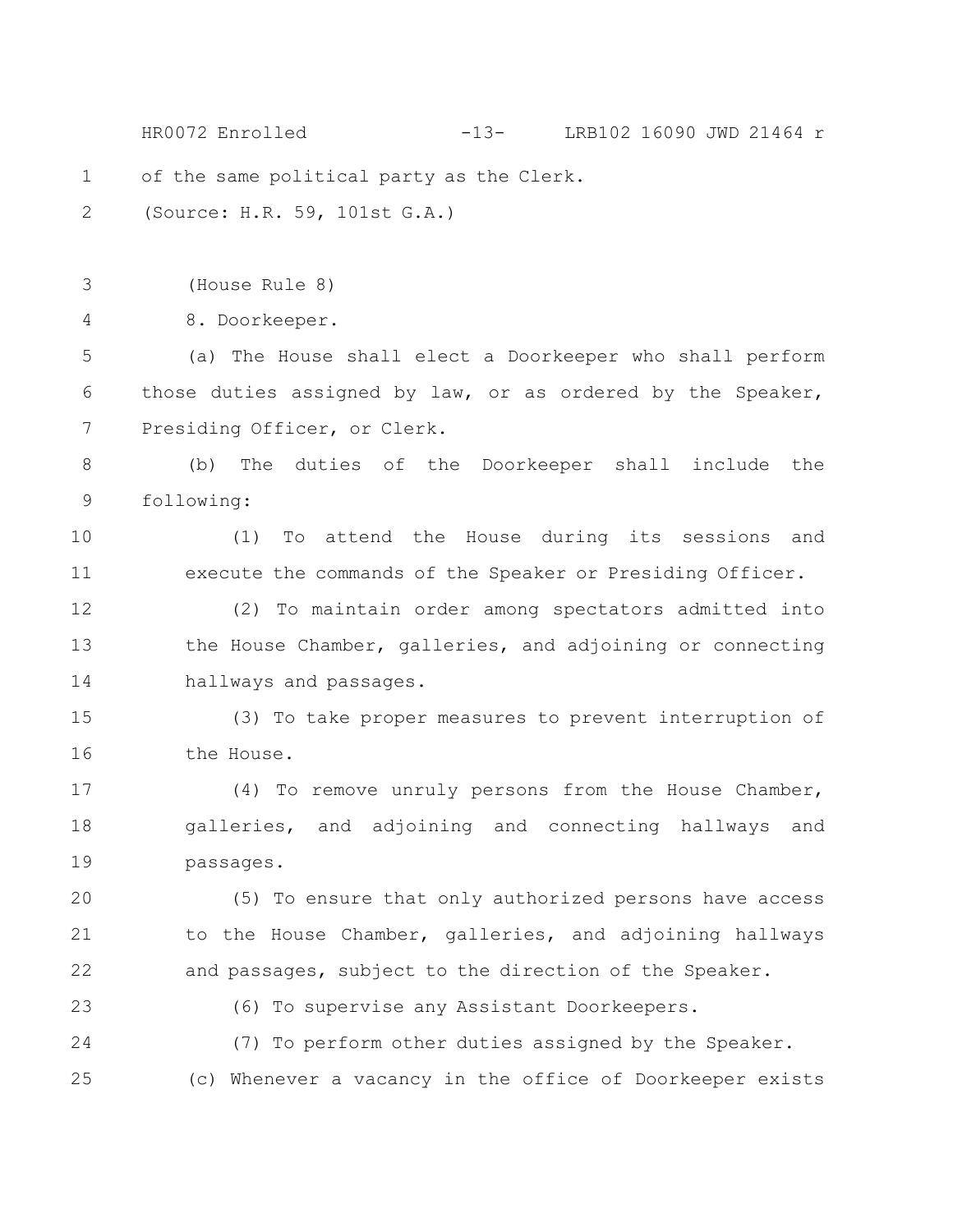due to resignation, death, removal, disability, or other inability to act, the Speaker may appoint an Acting Doorkeeper to perform the duties of the Doorkeeper until a successor is elected by the House. 1 2 3 4 HR0072 Enrolled -14- LRB102 16090 JWD 21464 r

(Source: H.R. 59, 101st G.A.) 5

(House Rule 9) 6

9. Schedule. 7

(a) The Speaker shall periodically establish a schedule of days on which the House shall convene in regular, perfunctory, and veto session, with that schedule subject to revision at the discretion of the Speaker. 8 9 10 11

(b) The Speaker may schedule or reschedule deadlines at his or her discretion for any action on any category of legislative measure as the Speaker deems appropriate, including deadlines for the following legislative actions: 12 13 14 15

(1) Final day to request bills from the Legislative Reference Bureau. 16 17

18

(2) Final day for introduction of bills.

(3) Final day for standing committees of the House to report House bills, except House appropriation bills. 19 20

(4) Final day for standing committees of the House to report House appropriation bills. 21 22

(5) Final day for Third Reading and passage of House bills, except House appropriation bills. 23 24

25

(6) Final day for Third Reading and passage of House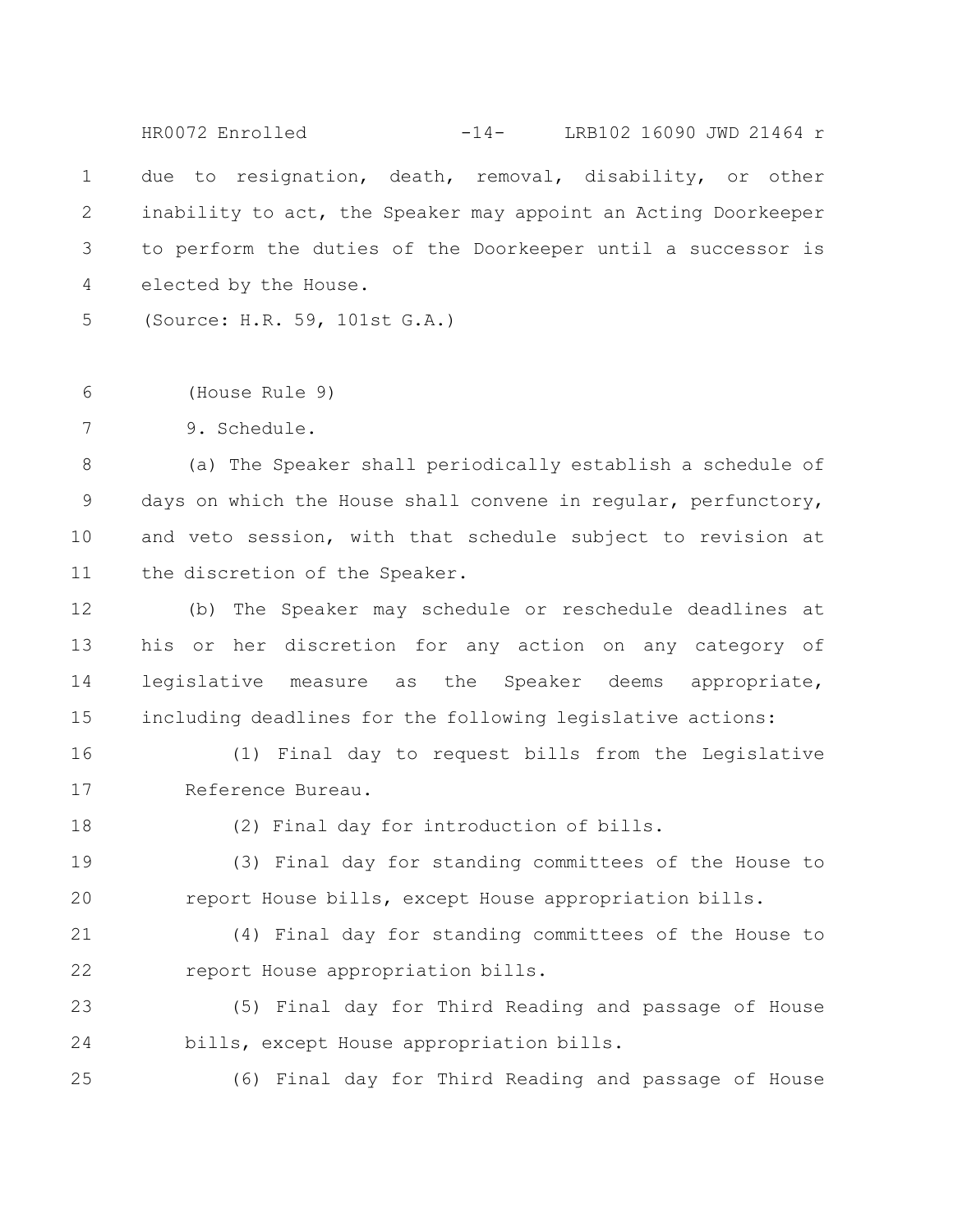appropriation bills. HR0072 Enrolled -15- LRB102 16090 JWD 21464 r

(7) Final day for standing committees of the House to report Senate appropriation bills. 2 3

(8) Final day for standing committees of the House to report Senate bills, except appropriation bills. 4 5

(9) Final day for special committees to report to the House. 6 7

(10) Final day for Third Reading and passage of Senate appropriation bills. 8 9

(11) Final day for Third Reading and passage of Senate bills, except appropriation bills. 10 11

(12) Final day for consideration of joint action motions and conference committee reports. 12 13

(c) The Speaker may schedule or reschedule any necessary deadlines for legislative action during any special session of the House. 14 15 16

(d) The foregoing deadlines, or any revisions to those deadlines, are effective upon being filed by the Speaker with the Clerk. The Clerk shall journalize those deadlines. 17 18 19

(e) This Rule may be suspended only by the affirmative vote of 71 members elected. 20 21

(Source: H.R. 59, 101st G.A.) 22

1

ARTICLE II COMMITTEES (Source: H.R. 59, 101st G.A.) 23 24 25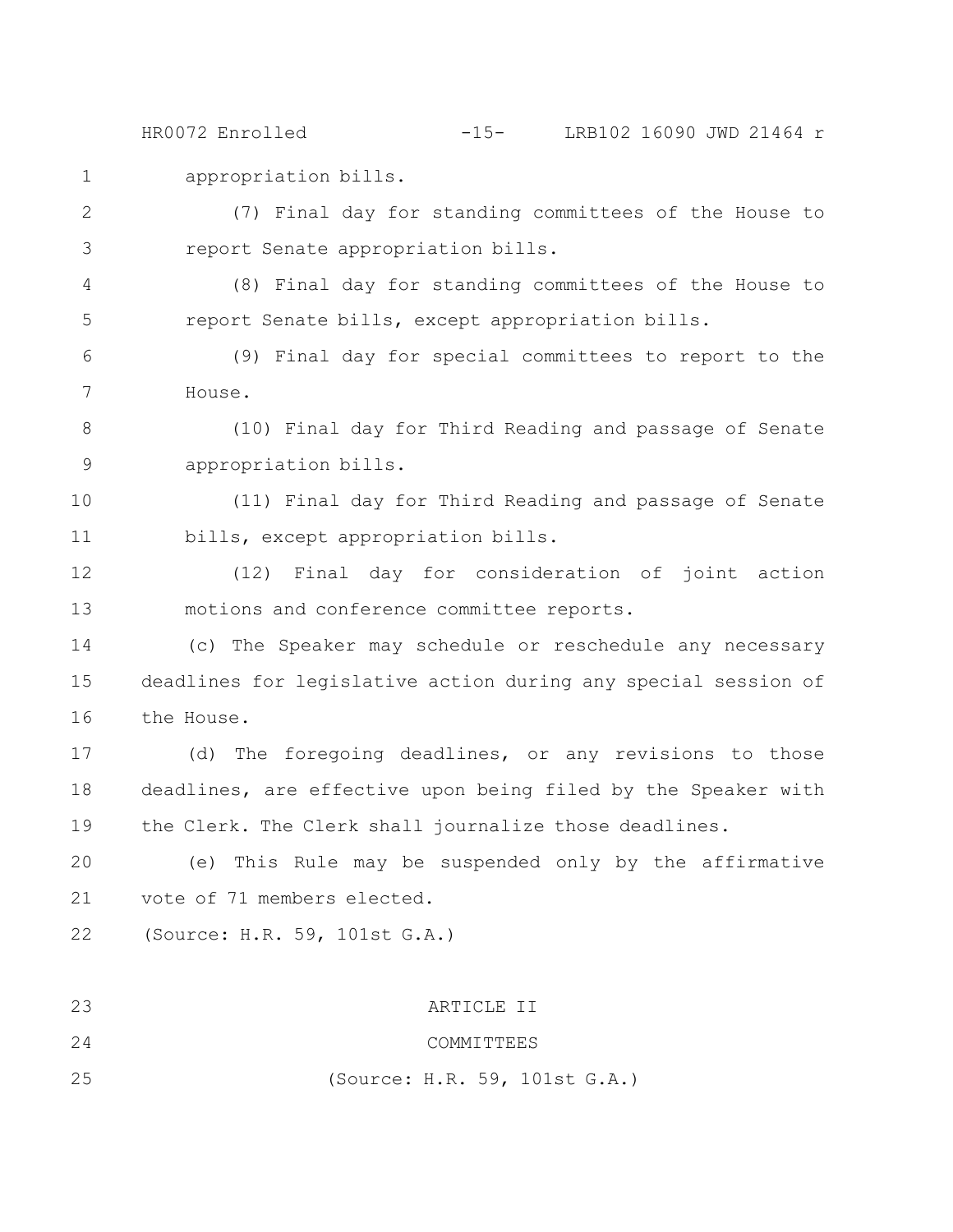```
(House Rule 10)
1
```
10. Committees. 2

(a) The committees of the House are: (i) the standing committees listed in Rule 11; (ii) the special committees created under Rule 13; (iii) any subcommittees created under these Rules; (iv) the Rules Committee created under Rule 15; (v) any committees created under Article X or Article XII; and (vi) any Committee of the Whole. Committees of the Whole shall consist of all Representatives. 3 4 5 6 7 8 9

(b) Except as otherwise provided in this Rule and subject to Rules 12 and 13, all committees shall have a Chairperson and Minority Spokesperson, who may be of the same political party. A Minority Spokesperson may not be appointed until after a Chairperson has been appointed. Standing committees that have Co-Chairpersons from different political parties shall not have a Minority Spokesperson. Special committees that have Co-Chairpersons from different political parties shall not have a Minority Spokesperson. No member may be appointed to serve as a Chairperson, Minority Spokesperson, or Co-Chairperson of any committee unless the member is serving in at least his or her third term as a member of the General Assembly, including any terms in which the member was appointed to fill a vacancy in the office of Representative or Senator. Each committee may have a Vice-Chairperson appointed by the Speaker. The number of majority caucus members and 10 11 12 13 14 15 16 17 18 19 20 21 22 23 24 25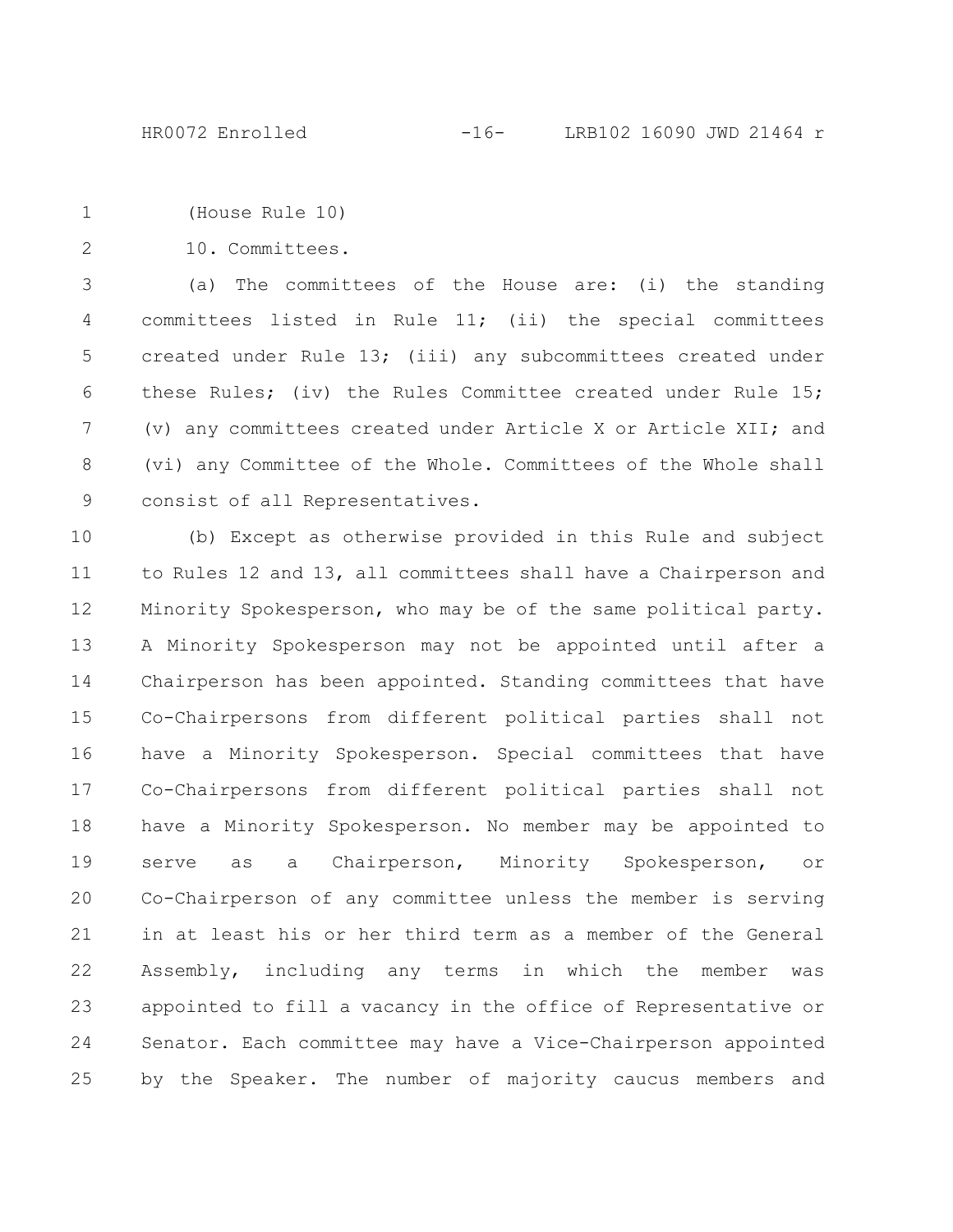minority caucus members of all committees, except the Rules Committee created under Rule 15 and as otherwise provided by these Rules, shall be determined by the Speaker. The Speaker shall file a notice with the Clerk setting forth the number of majority caucus and minority caucus members of each committee, which shall be journalized. A member may be temporarily replaced on a committee if the member is otherwise unavailable. The appointment of a member as a temporary replacement shall remain in effect until (i) the permanent member who was replaced is in attendance at the hearing and has been added to the committee roll, (ii) the appointing authority withdraws the temporary replacement appointment or appoints a different member to serve as the temporary replacement, or (iii) the hearing is adjourned or the authority has expired for a re-convened hearing following a recess of the committee, whichever occurs first. All leaders are non-voting ex-officio members of each standing committee and each special committee, except that the leaders may also be appointed to standing committees or special committees as voting members. The Speaker may also appoint any member of the majority caucus, and the Minority Leader may appoint any member of the minority caucus, as a non-voting member of any standing committee or special committee. 1 2 3 4 5 6 7 8 9 10 11 12 13 14 15 16 17 18 19 20 21 22 23 HR0072 Enrolled -17- LRB102 16090 JWD 21464 r

(c) The Chairperson of a committee has the authority to call the committee to order, designate which legislative measures and subject matters posted for hearing shall be taken 24 25 26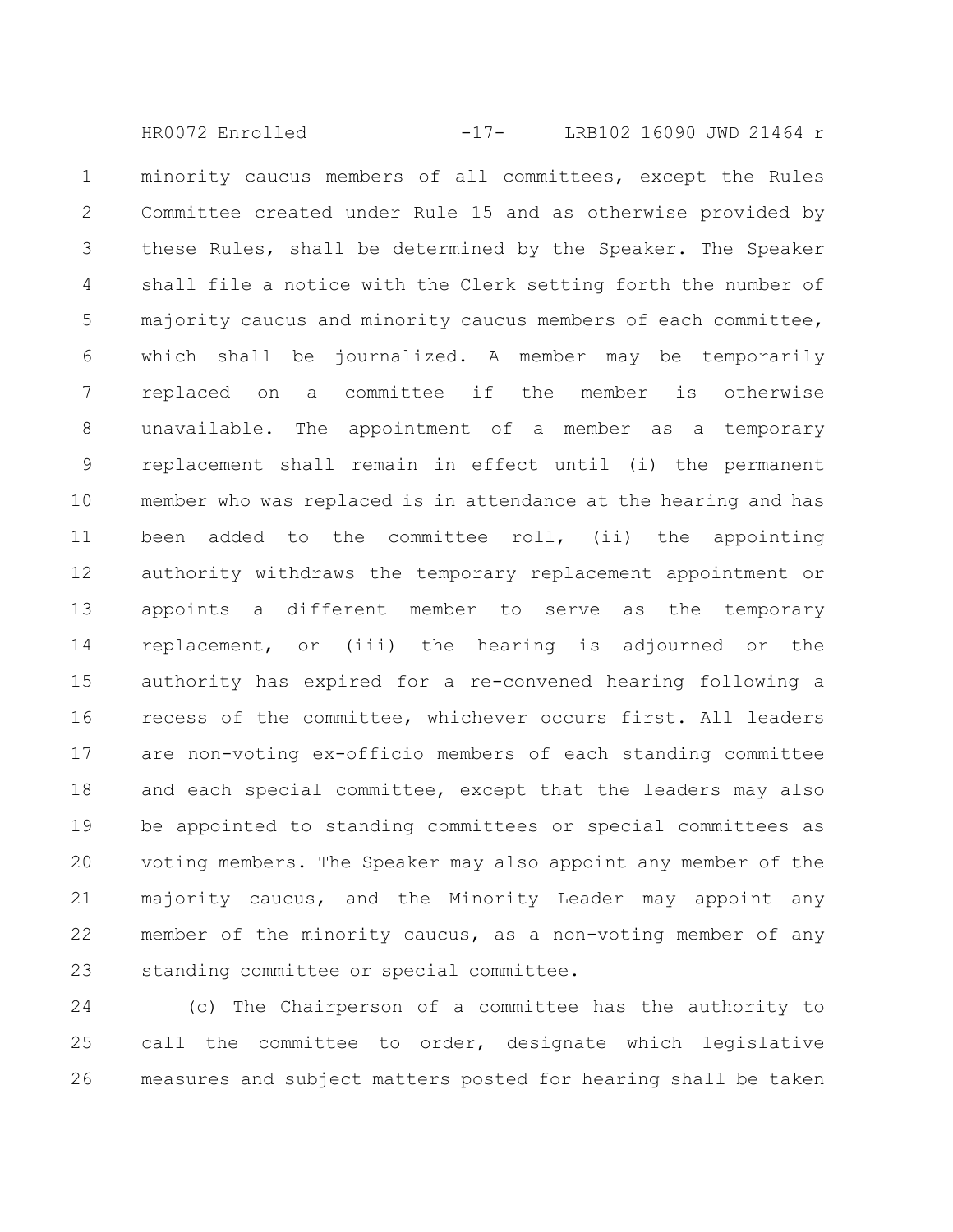up and in what order, order a record vote to be taken on each legislative measure called for a vote, preserve order and decorum during committee meetings, establish procedural rules (subject to approval by the Speaker) governing the presentation and consideration of legislative measures and subject matters, and generally supervise the affairs of the committee. Any such procedural rules must be filed with the Clerk and copies provided to all members of the committee. The Vice-Chairperson of a committee or other member of the committee from the majority caucus may preside over its meetings in the absence or at the direction of the Chairperson. In the case of standing or special committees with Co-Chairpersons from different political parties, the "Chairperson" for purposes of this Rule is the Co-Chairperson from the majority caucus. 1 2 3 4 5 6 7 8 9 10 11 12 13 14 15 HR0072 Enrolled -18- LRB102 16090 JWD 21464 r

(d) A vacancy on a committee, or in the position of Chairperson, Co-Chairperson, Vice-Chairperson, or Minority Spokesperson on a committee, exists when a member resigns from the position, ceases to be a Representative, or changes political party affiliation. Resignations and notices of a change in political party affiliation shall be made in writing to the Clerk, who shall promptly notify the Speaker and Minority Leader. Replacement members shall be of the same political party as that of the member who resigns, and shall be appointed in the same manner as the original appointment, except that in the case of a vacancy in the position of 16 17 18 19 20 21 22 23 24 25 26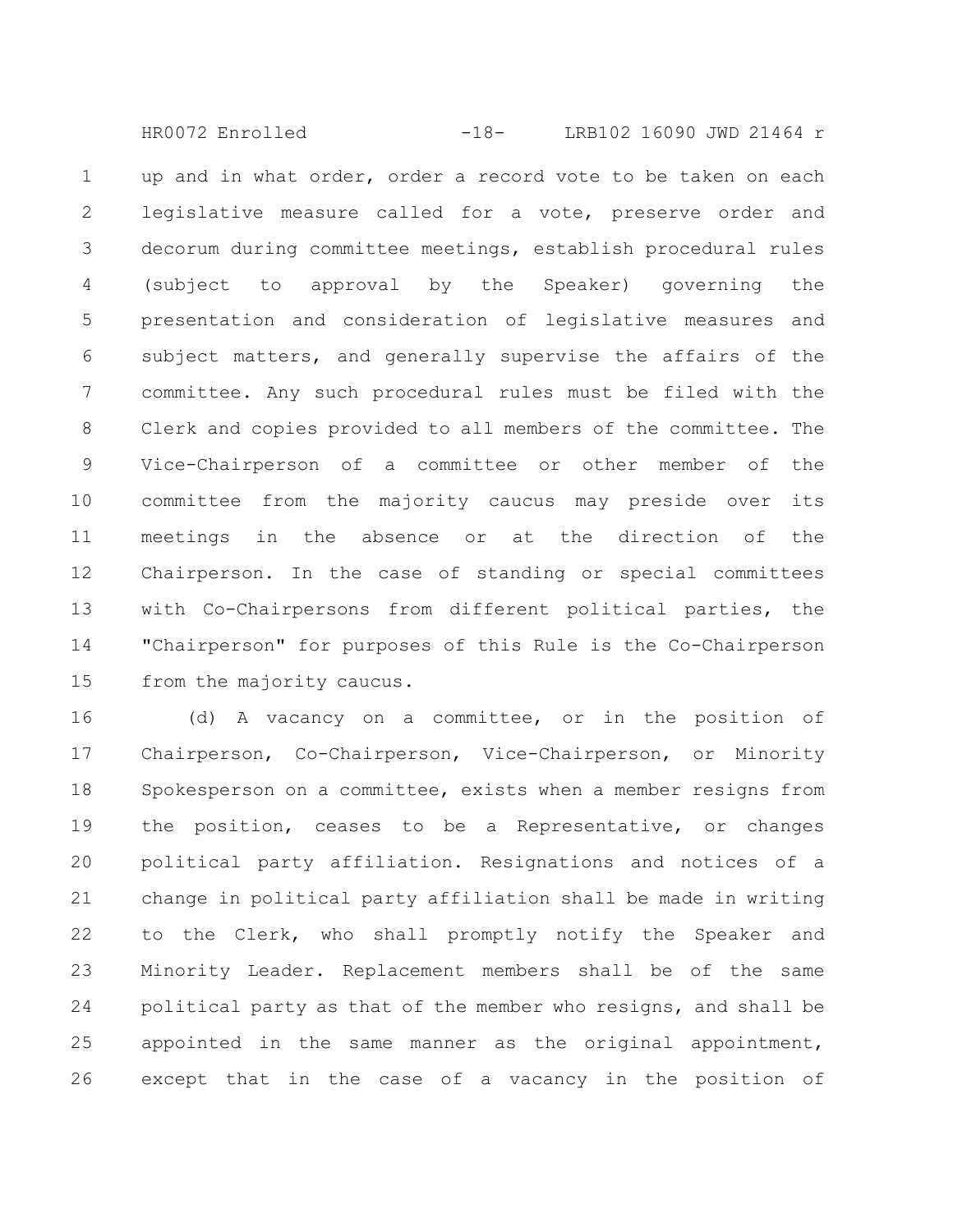Chairperson or Co-Chairperson, the replacement member need not be from the same political party. The Speaker or Minority Leader may appoint a temporary replacement to fill a vacancy until such time as a permanent member has been appointed. In the case of vacancies on subcommittees, the parent committee shall fill the vacancy in the same manner as the original appointment. 1 2 3 4 5 6 7 HR0072 Enrolled -19- LRB102 16090 JWD 21464 r

(e) The Chairperson of a committee has the authority to call meetings of that committee, subject to the approval of the Speaker. In the case of standing or special committees with Co-Chairpersons from different political parties, the Co-Chairperson from the majority caucus has the authority to call meetings of the special committee, subject to the approval of the Speaker. Except as otherwise provided by these Rules, committee meetings shall be convened in accordance with Rule 21. 8 9 10 11 12 13 14 15 16

(f) This Rule may be suspended only by the affirmative vote of 71 members elected. 17 18

(Source: H.R. 59, 101st G.A.) 19

(House Rule 11) 20

11. Standing Committees. The Standing Committees of the House are as follows: 21 22

ADOPTION & CHILD WELFARE 23

AGRICULTURE & CONSERVATION 24

APPROPRIATIONS-CAPITAL 25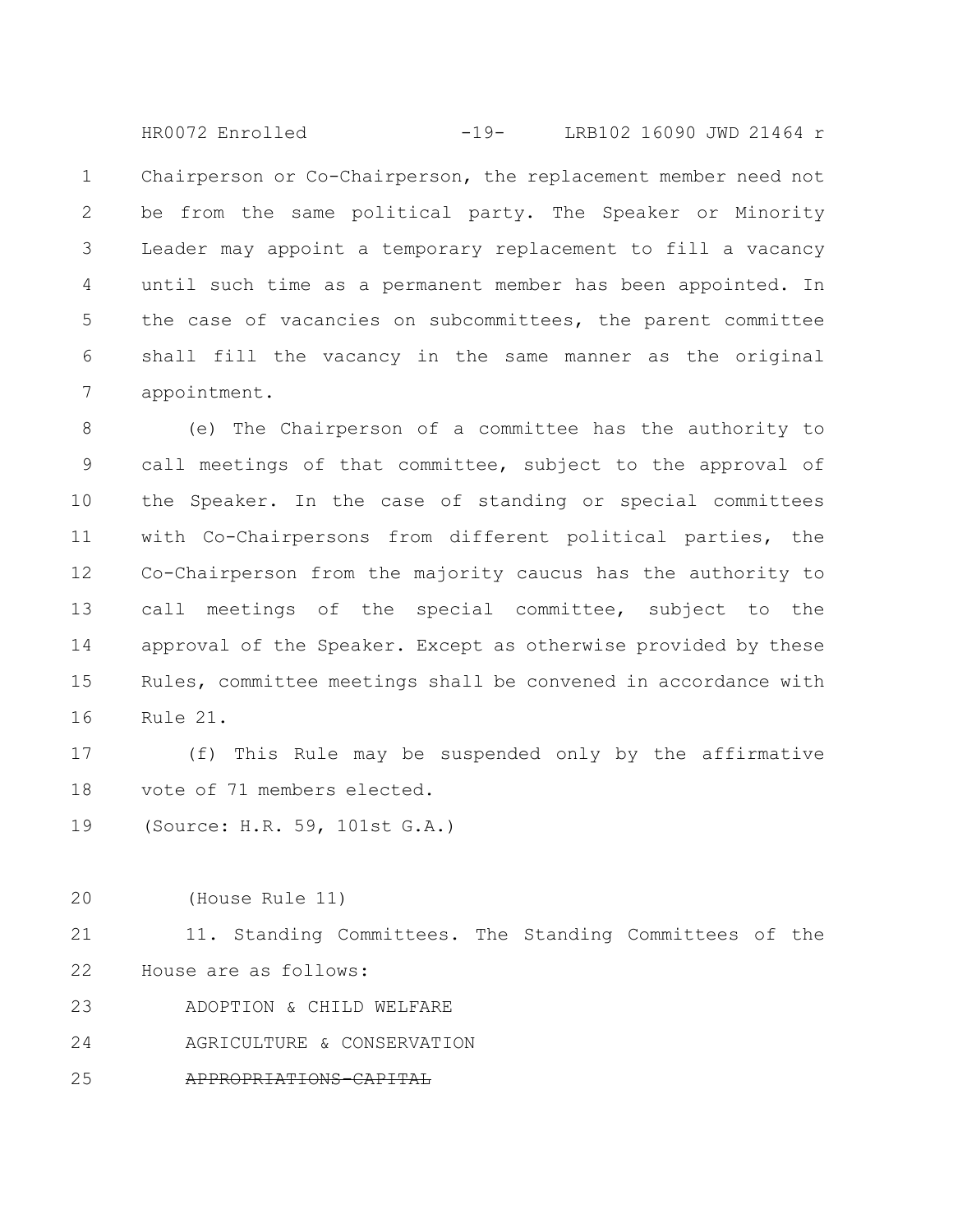|             | -20- LRB102 16090 JWD 21464 r<br>HR0072 Enrolled      |
|-------------|-------------------------------------------------------|
| $\mathbf 1$ | APPROPRIATIONS-ELEMENTARY & SECONDARY EDUCATION       |
| 2           | APPROPRIATIONS-GENERAL SERVICES                       |
| 3           | APPROPRIATIONS-HIGHER EDUCATION                       |
| 4           | APPROPRIATIONS-HUMAN SERVICES                         |
| 5           | APPROPRIATIONS-PUBLIC SAFETY                          |
| 6           | CHILD CARE ACCESSIBILITY & EARLY CHILDHOOD E          |
| 7           | CITIES & VILLAGES                                     |
| 8           | CONSUMER PROTECTION                                   |
| 9           | COUNTIES & TOWNSHIPS                                  |
| 10          | CYBERSECURITY, DATA ANALYTICS, & IT (INFORMATION      |
| 11          | TECHNOLOGY)                                           |
| 12          | ECONOMIC OPPORTUNITY & EQUITY                         |
| 13          | ELEMENTARY & SECONDARY EDUCATION: ADMINISTRATION,     |
| 14          | LICENSING, & CHARTER SCHOOLS                          |
| 15          | ELEMENTARY & SECONDARY EDUCATION: SCHOOL CURRICULUM & |
| 16          | POLICIES                                              |
| 17          | ENERGY & ENVIRONMENT                                  |
| 18          | ETHICS & ELECTIONS                                    |
| 19          | EXECUTIVE                                             |
| 20          | FINANCIAL INSTITUTIONS                                |
| 21          | HEALTH CARE AVAILABILITY & ACCESSIBILITY              |
| 22          | HEALTH CARE LICENSES                                  |
| 23          | HIGHER EDUCATION                                      |
| 24          | HUMAN SERVICES                                        |
| 25          | IMMIGRATION & HUMAN RIGHTS                            |
|             |                                                       |

INSURANCE 26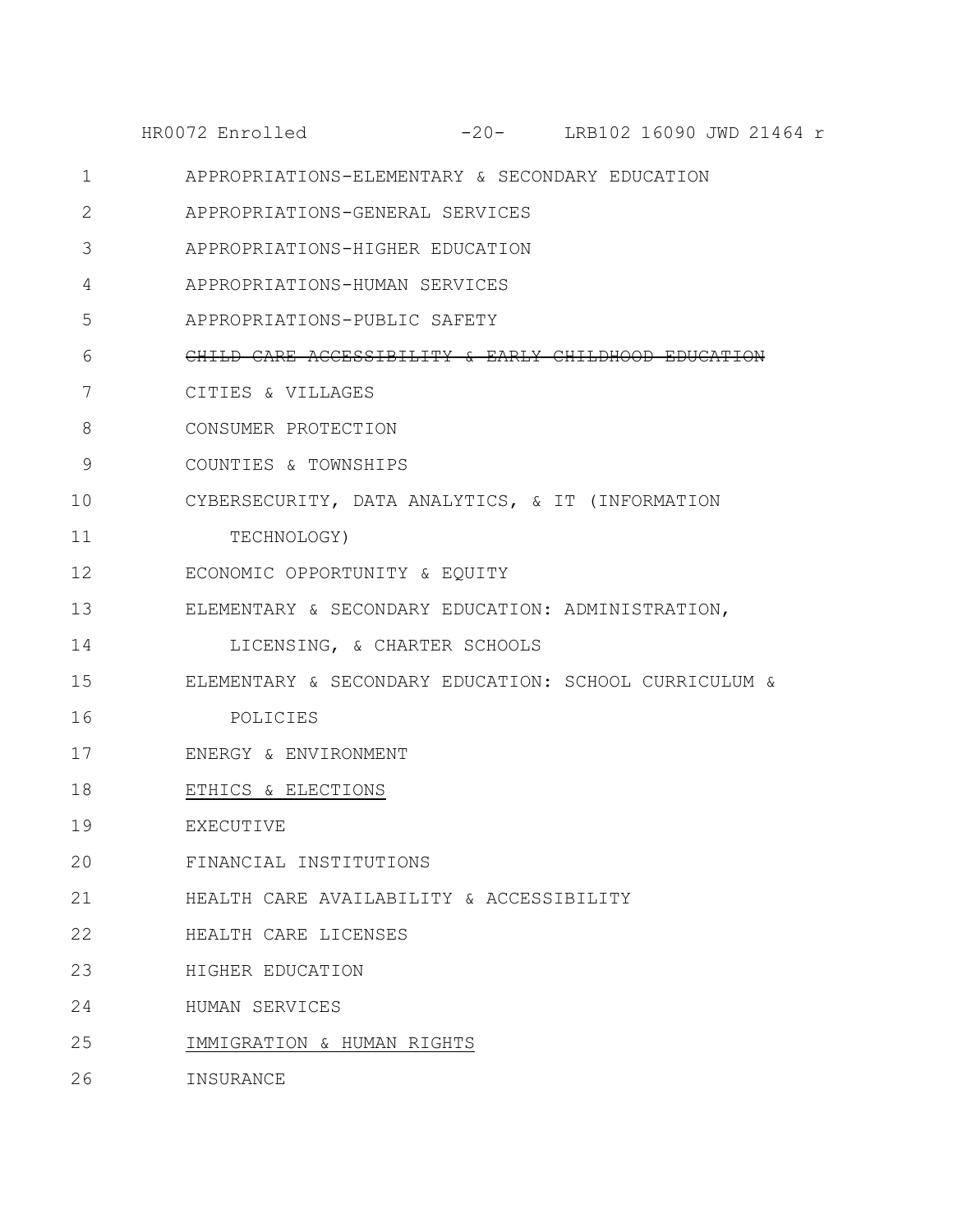- JUDICIARY CIVIL 1
- JUDICIARY CRIMINAL 2
- LABOR & COMMERCE 3
- MENTAL HEALTH & ADDICTION 4
- PERSONNEL & PENSIONS 5
- POLICE & FIRE 6
- PRESCRIPTION DRUG AFFORDABILITY & ACCESSIBILITY 7
- PUBLIC UTILITIES 8
- RESTORATIVE JUSTICE 9
- REVENUE & FINANCE 10
- STATE GOVERNMENT ADMINISTRATION 11
- TRANSPORTATION: REGULATION, ROADS & BRIDGES 12
- TRANSPORTATION: VEHICLES & SAFETY 13
- (Source: H.R. 59, 101st G.A.) 14
- (House Rule 12) 15

12. Members and Officers of Standing Committees. Except for temporary appointments authorized by Rule 10, the members of each standing committee shall be appointed for the term by the Speaker and the Minority Leader. The Speaker, at his or her discretion, shall appoint a Chairperson or Co-Chairpersons. The Speaker may appoint any member as a Chairperson or Co-Chairperson of a standing committee, subject to Rule 10(b). If the Chairperson or Co-Chairperson is a member of the majority or minority leadership or the Chairperson or Minority Spokesperson of any other standing committee or of a special 16 17 18 19 20 21 22 23 24 25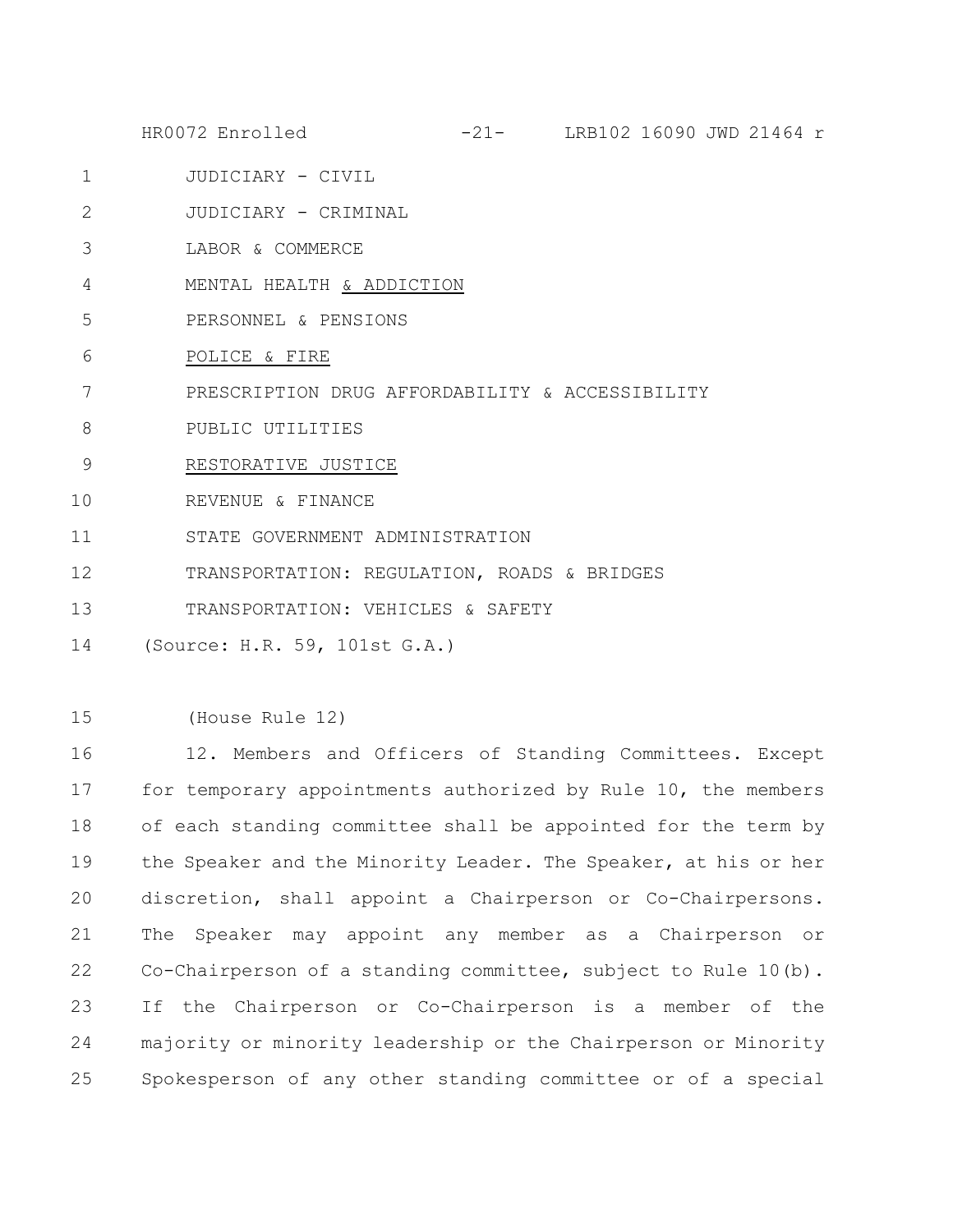committee, the member shall receive no additional stipend or compensation for serving as Chairperson or Co-Chairperson of the standing committee. For purposes of Section 1 of the General Assembly Compensation Act (25 ILCS 115/1), one Co-Chairperson of a standing committee shall be considered "Chairman" and the other shall be considered "Minority Spokesman" unless both Co-Chairpersons are members of the majority caucus. The Speaker shall appoint the remaining standing committee members of the majority caucus (one of whom the Speaker may designate as Vice-Chairperson), and the Minority Leader shall appoint the remaining standing committee members of the minority caucus (one of whom the Minority Leader may designate as Minority Spokesperson), except that if the standing committee has Co-Chairpersons from different political parties, the standing committee shall not have a Minority Spokesperson. In that case, the Minority Leader shall appoint the minority caucus members to the standing committee, except the Co-Chairperson from the minority caucus, who shall be appointed by the Speaker. Appointments are effective upon the delivery of appropriate correspondence from the respective leader to the Clerk, regardless of whether the House is in session, and shall remain effective for the duration of the term, subject to Rule 10(d). The Clerk shall journalize the appointments. Committees may conduct business when a majority of the total number of committee members has been appointed. (Source: H.R. 59, 101st G.A.) 1 2 3 4 5 6 7 8 9 10 11 12 13 14 15 16 17 18 19 20 21 22 23 24 25 26 HR0072 Enrolled -22- LRB102 16090 JWD 21464 r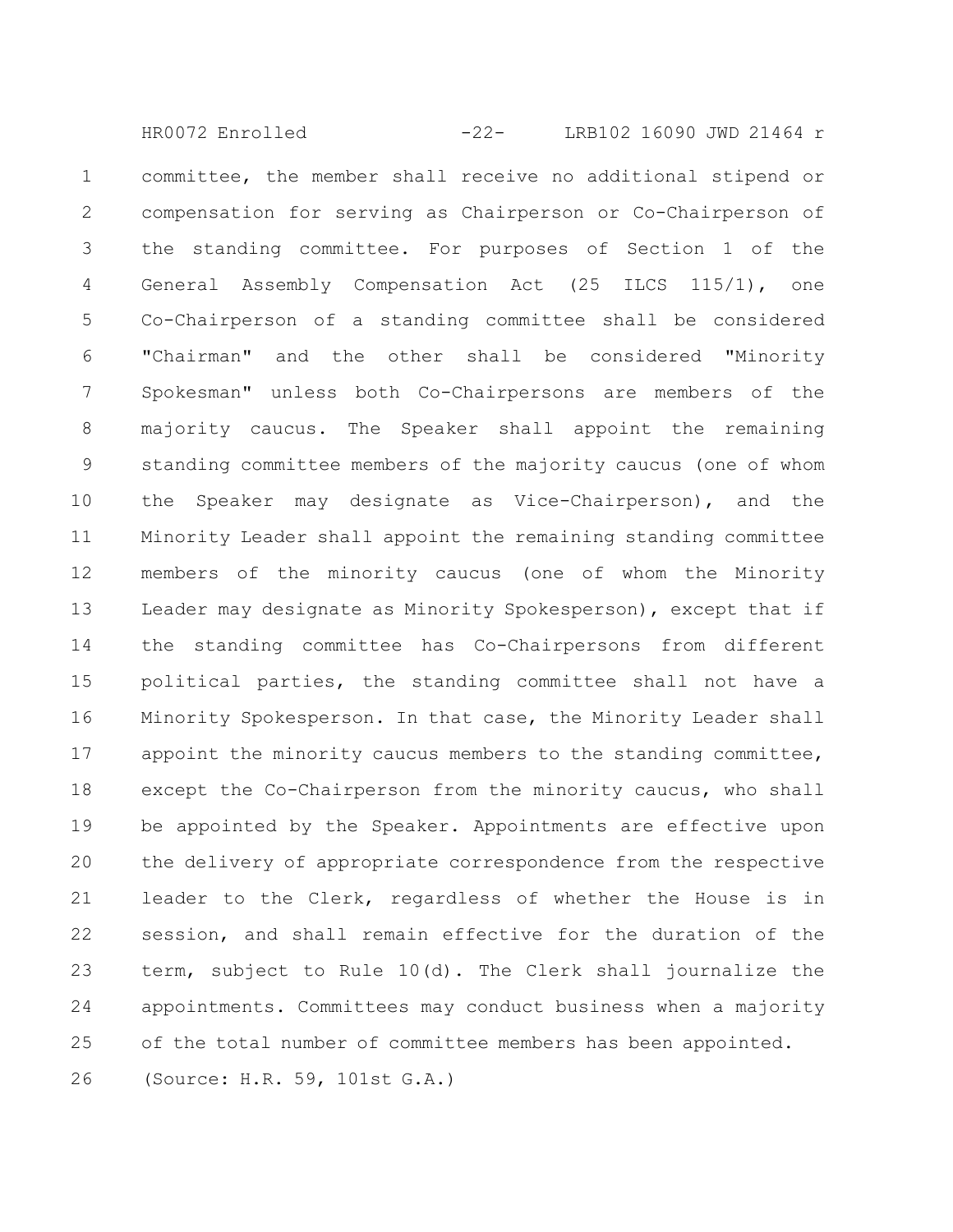HR0072 Enrolled -23- LRB102 16090 JWD 21464 r

(House Rule 13) 1

13. Special Committees. 2

(a) The following Special Committees are created: 3

CHILD CARE ACCESSIBILITY & EARLY CHILDHOOD EDUCATION 4

HOUSING 5

INTERNATIONAL TRADE & COMMERCE 6

MUSEUMS, ARTS & CULTURAL ENHANCEMENT 7

TOURISM 8

VETERANS' AFFAIRS 9

Additional special committees may be created by (i) the Speaker or (ii) a House resolution approved by a majority of those elected. 10 11 12

The Speaker may create additional special committees by filing a notice of the creation of the special committee with the Clerk. The notice or House resolution creating an additional special committee shall specify the subject matter of the special committee and the number of majority and minority caucus members to be appointed. Any committee created by a House resolution shall be deemed a special committee, unless otherwise provided, for purposes of these Rules. 13 14 15 16 17 18 19 20

(b) The Speaker shall determine the number of majority and minority caucus members to be appointed to special committees in accordance with Rule 10(b). The Speaker, at his or her discretion, shall appoint a Chairperson or Co-Chairpersons. The Speaker may appoint any member as a Chairperson or 21 22 23 24 25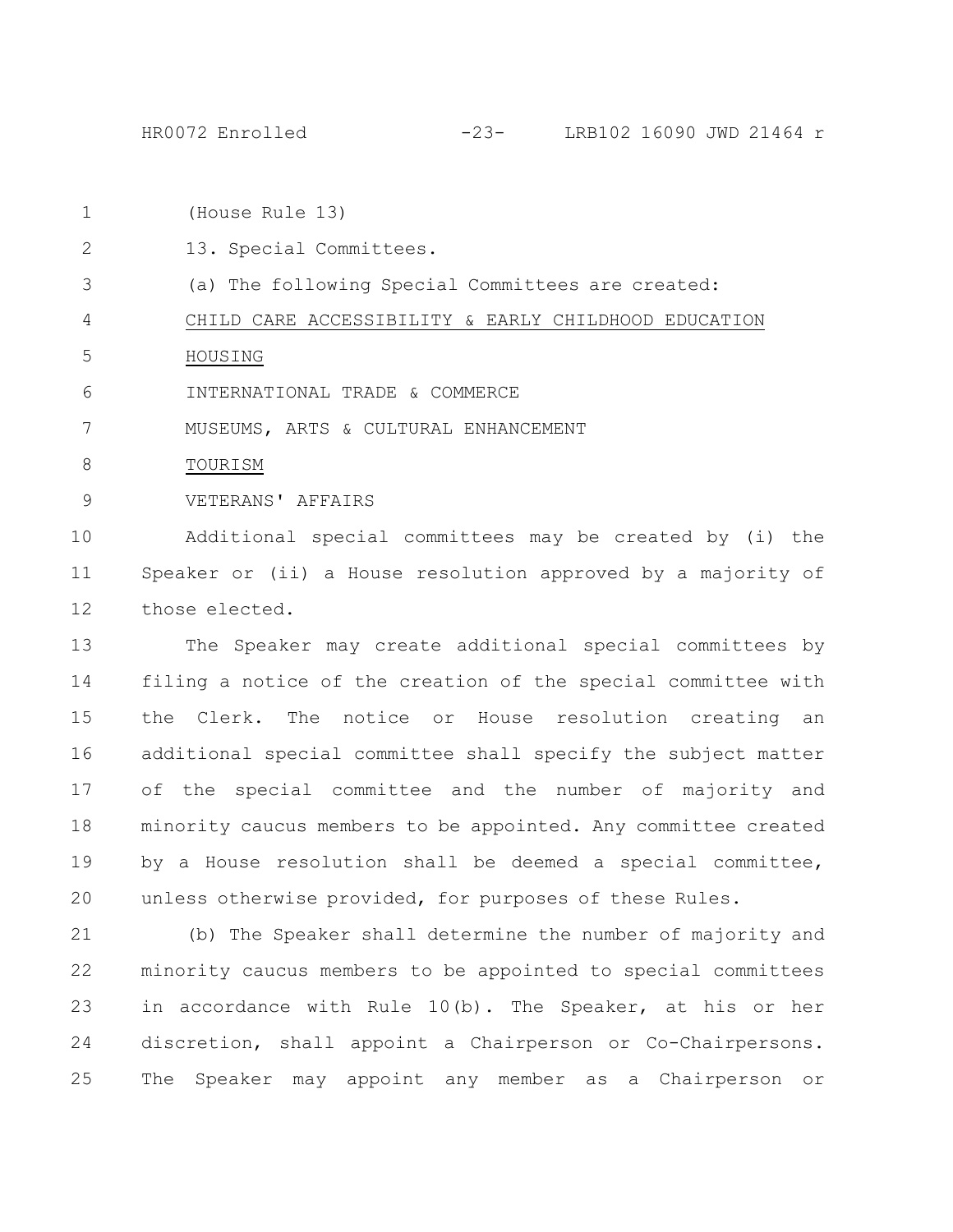Co-Chairperson of a special committee, subject to Rule 10(b). If the Chairperson or Co-Chairperson is a member of the majority or minority leadership or the Chairperson or Minority Spokesperson of a standing committee, the member shall receive no additional stipend or compensation for serving as Chairperson or Co-Chairperson of the special committee. For purposes of Section 1 of the General Assembly Compensation Act (25 ILCS 115/1), (i) a special committee under these rules is considered a "select committee" and (ii) one Co-Chairperson of a special committee shall be considered "Chairman" and the other shall be considered "Minority Spokesman" unless both Co-Chairpersons are members of the majority caucus. The appointed members of special committees shall be designated by the Speaker and the Minority Leader in a like manner as provided in Rule 12 with respect to standing committees. If the special committee has Co-Chairpersons from different political parties, the special committee shall not have a Minority Spokesperson. In that case, the Minority Leader shall appoint the minority caucus members to the special committee, except the Co-Chairperson from the minority caucus who shall be appointed by the Speaker. The Speaker may establish a reporting date during the term for each special committee by filing a notice of the reporting date with the Clerk. Unless an earlier date is specified by the notice, special committees expire at the end of the term. 1 2 3 4 5 6 7 8 9 10 11 12 13 14 15 16 17 18 19 20 21 22 23 24 25 HR0072 Enrolled -24- LRB102 16090 JWD 21464 r

26

(c) Special committees are empowered to conduct business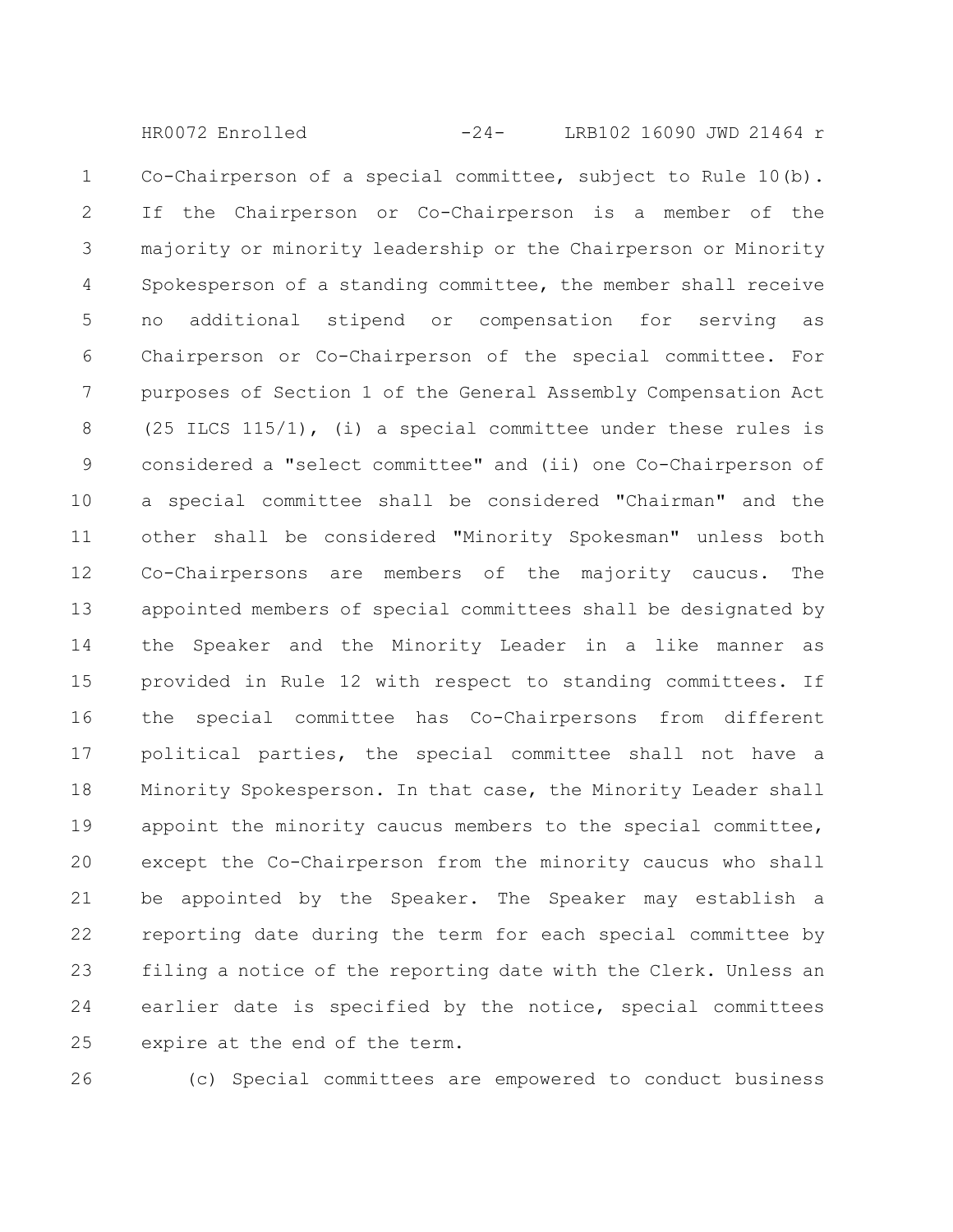when a majority of the total number of committee members has been appointed. 1 2 HR0072 Enrolled -25- LRB102 16090 JWD 21464 r

(d) This Rule may be suspended only by the affirmative vote of 71 members elected. 3 4

(Source: H.R. 59, 101st G.A.) 5

(House Rule 13.5) 6

13.5. Task Forces. A task force of the House may be created by (i) the Speaker, or (ii) a House resolution approved by a majority of those elected. A notice or resolution creating a task force shall include the subject matter of the task force and the number of majority and minority caucus members to be appointed. House members shall be designated by the Speaker and the Minority Leader. Except as otherwise provided for in the notice or House resolution creating the task force, the Speaker shall designate the Chair and the Minority Leader shall designate the Minority Spokesperson; however, the task force shall not have a Minority Spokesperson if the task force has Co-Chairpersons from different political parties. Except as otherwise provided for in the notice or House resolution creating the task force, all actions and recommendations of the task force must be approved by a majority of those appointed to the task force. Task forces are empowered to conduct business when a majority of the total number of members has been appointed. For purposes of Section 1 of the General Assembly Compensation Act (25 ILCS 115/1), a task 7 8 9 10 11 12 13 14 15 16 17 18 19 20 21 22 23 24 25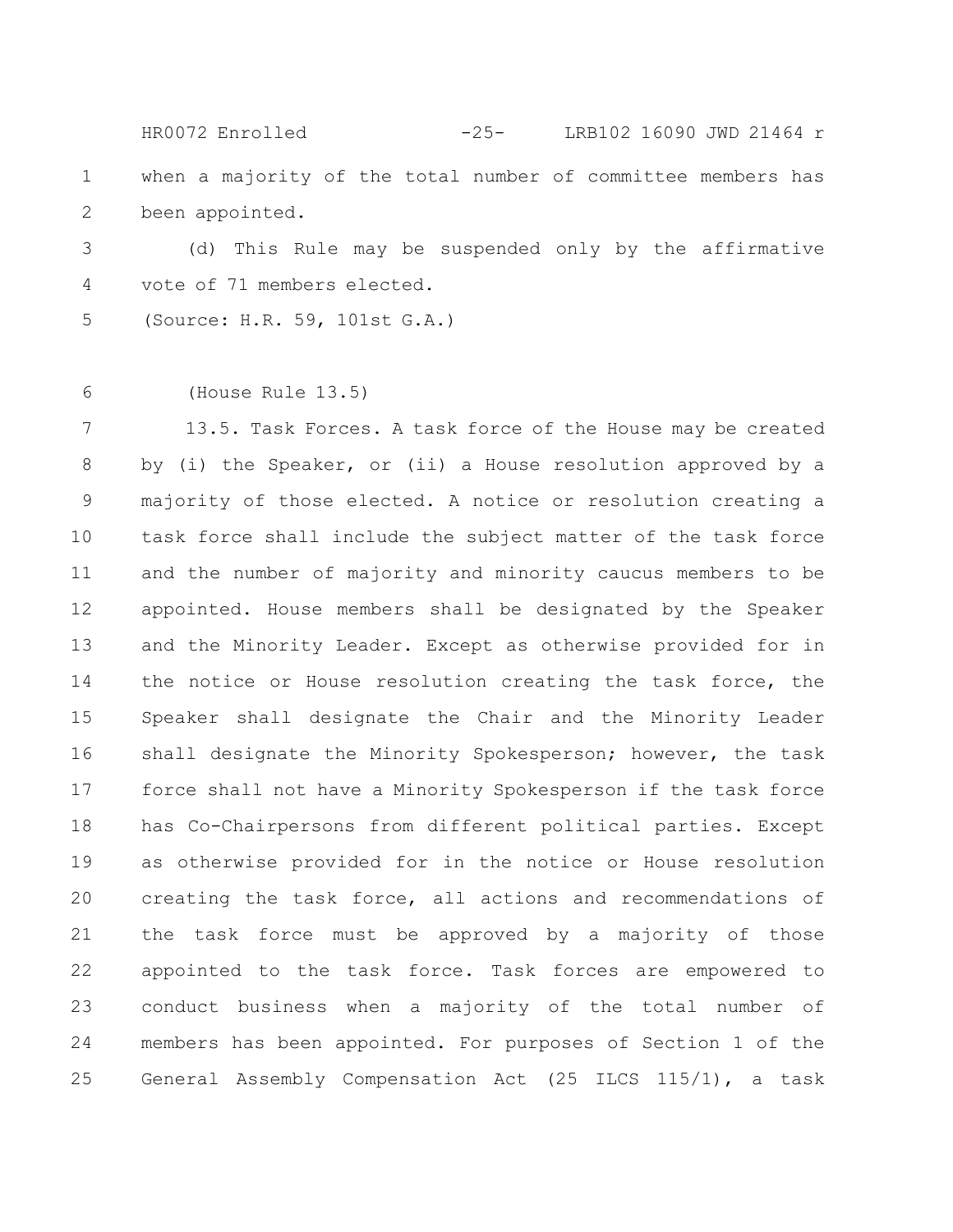force is not considered a "select committee". HR0072 Enrolled -26- LRB102 16090 JWD 21464 r

The Chair or Co-Chairpersons of a task force shall provide, no later than 48 hours before a proposed hearing, a notice identifying the date, time, location, and subject matter of any hearing. The Clerk shall be the custodian of record for documents, records, and audio recordings for task force hearings. 2 3 4 5 6 7

(Source: H.R. 59, 101st G.A.) 8

(House Rule 14) 9

1

14. Subcommittees. 10

(a) The Chairperson of a standing committee, a special committee, or a committee created under Article X may create a subcommittee by filing a notice with the Clerk. The notice shall specify the subject matter, the number of majority caucus and minority caucus members to be appointed to a subcommittee, and the manner in which appointments shall be made, and may specify a reporting date during the term. In the case of standing or special committees with Co-Chairpersons from different political parties, the creation of subcommittees and the number of majority caucus and minority caucus members to be appointed to the subcommittee shall be determined by the Co-Chairperson from the majority caucus. Members of subcommittees and any temporary replacements must be members of the parent committee. Subcommittees shall not create subcommittees. 11 12 13 14 15 16 17 18 19 20 21 22 23 24 25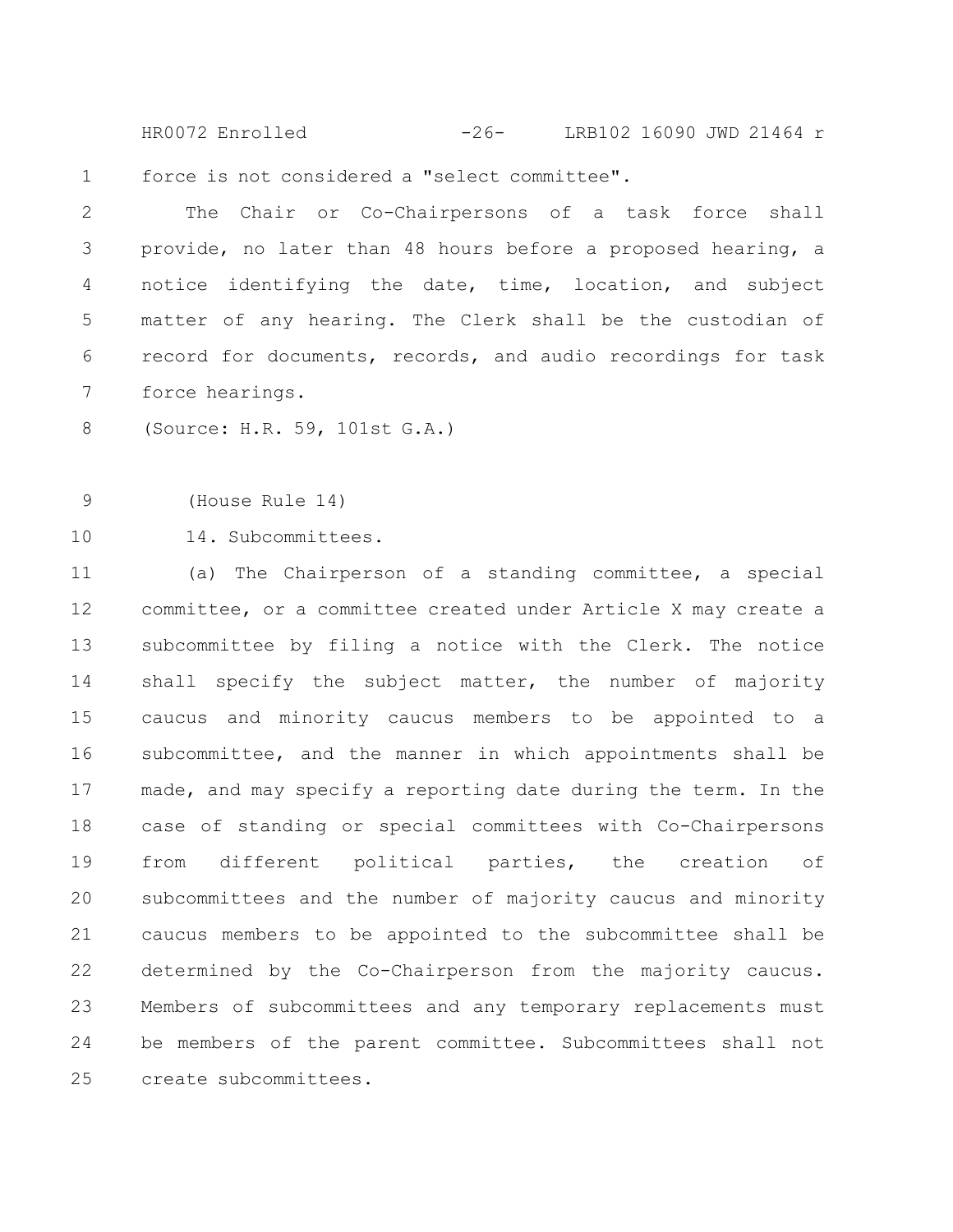Unless an earlier date is specified by the notice, subcommittees expire at the end of the term. 1 2 HR0072 Enrolled -27- LRB102 16090 JWD 21464 r

(b) This Rule may be suspended only by the affirmative vote of 71 members elected. 3 4

(Source: H.R. 59, 101st G.A.) 5

(House Rule 15) 6

15. Rules Committee. 7

(a) The Rules Committee is created as a permanent committee. The Rules Committee shall consist of 5 members, 3 appointed by the Speaker and 2 appointed by the Minority Leader. The Speaker and the Minority Leader shall not serve as members of are each eligible to be appointed to the Rules Committee. The Rules Committee may conduct business when a majority of the total number of its members has been appointed. 8 9 10 11 12 13 14 15

(b) The majority caucus members of the Rules Committee shall serve at the pleasure of the Speaker, and the minority caucus members shall serve at the pleasure of the Minority Leader. Appointments shall be by notice filed with the Clerk, and shall be effective for the balance of the term or until a replacement appointment is made, whichever first occurs. Appointments take effect upon filing with the Clerk, regardless of whether the House is in session. 16 17 18 19 20 21 22 23

(c) Notwithstanding any other provision of these Rules, the Rules Committee may meet upon reasonable public notice 24 25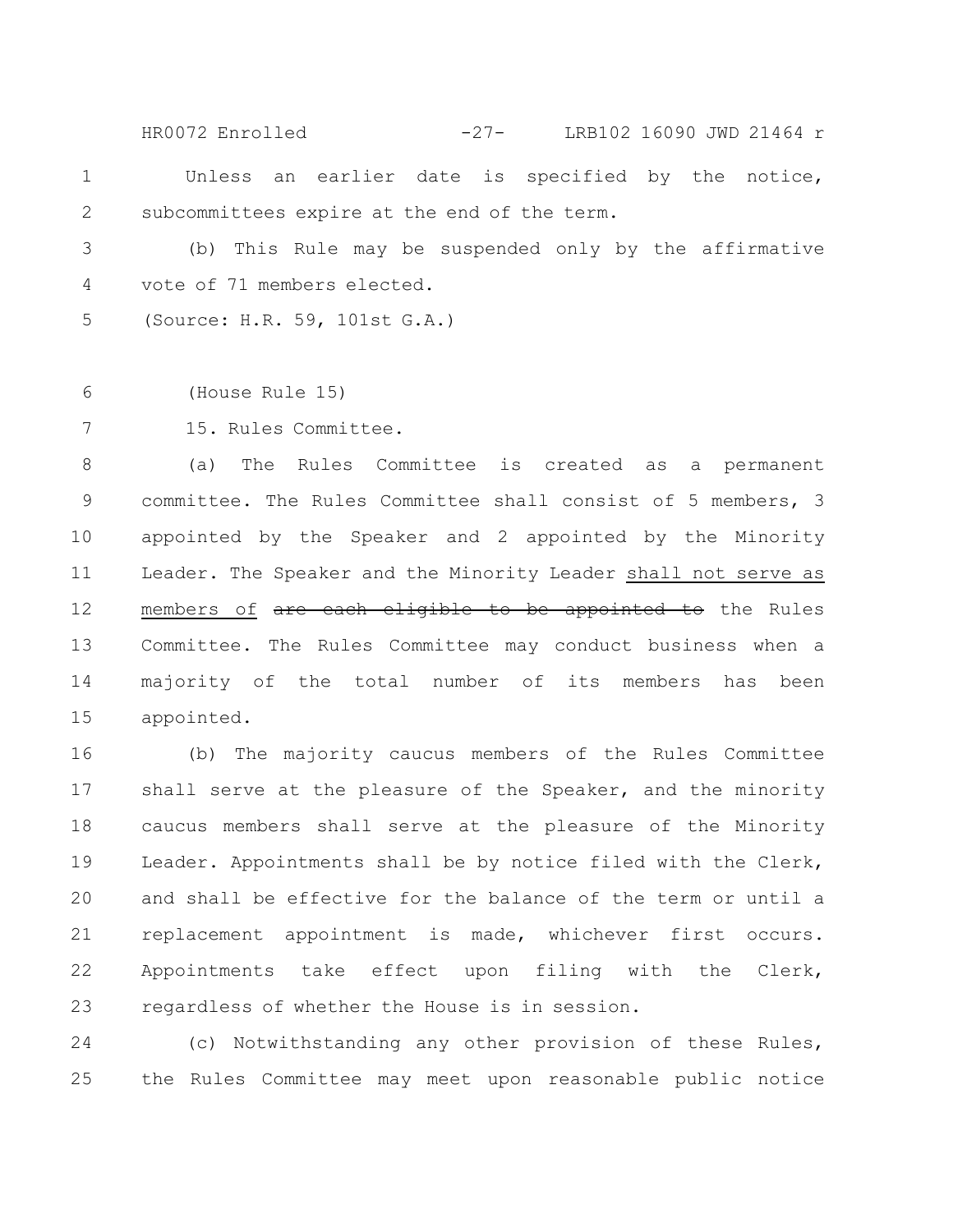that includes a statement of the subjects to be considered. All legislative measures pending before the Rules Committee are eligible for consideration at any of its meetings, and all of those legislative measures are deemed posted for hearing by the Rules Committee for all of its meetings. 1 2 3 4 5 HR0072 Enrolled -28- LRB102 16090 JWD 21464 r

(c-5) Notwithstanding any other provision of these Rules, members of the Rules Committee may, at the discretion of the Chairperson, participate remotely in its meetings, except those held on regular, veto, special, or joint session days. A member participating remotely shall be considered present, including for purposes of voting in accordance with Rule 49 and determining if a quorum is present. Action taken by a member of the committee who is participating remotely shall have the same legal effect as if the member were physically present when the action is taken. The Speaker may establish additional procedures for remote participation pursuant to this subsection and shall designate the technology or software that must be used. The technology or software must, at a minimum, be sufficient to (1) verify the identity of a member who is participating remotely, (2) allow the public, including representatives of the press, to hear or view each member and witness who is participating remotely, and (3) allow witnesses to testify as permitted under Rule 26. 6 7 8 9 10 11 12 13 14 15 16 17 18 19 20 21 22 23

(d) Upon concurrence of a majority of those appointed, the Rules Committee may advance any legislative measure pending before it to the House, without referral to another committee; 24 25 26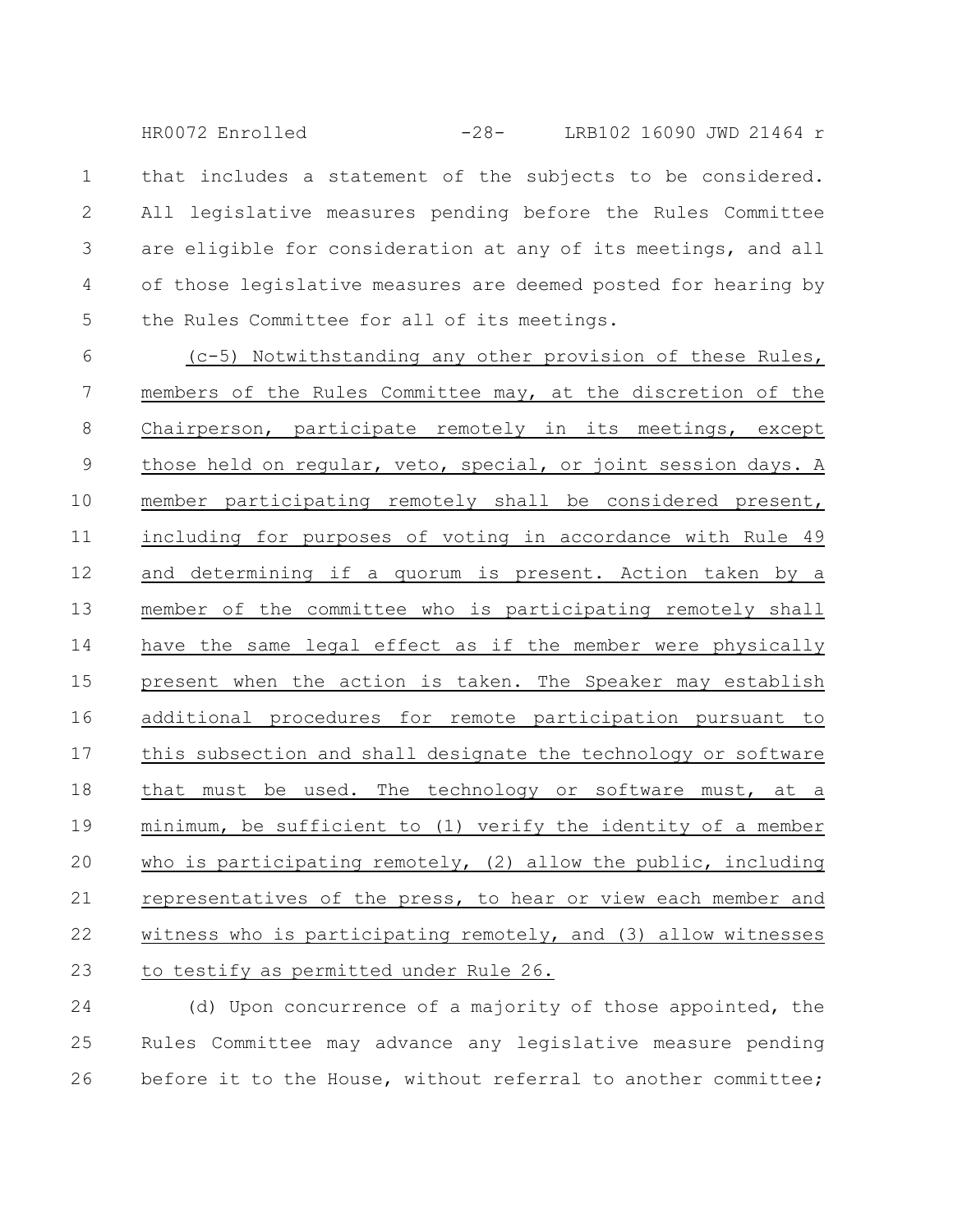the Rules Committee, however, shall not so report (i) any committee amendment, or (ii) any bill that has never been favorably reported by or discharged from a standing committee or a special committee of the House or recommended for action by a joint committee of the House and Senate. A bill advanced to the House shall be placed on the Daily Calendar on the order on which it appeared before it was re-referred to the Rules Committee. Notwithstanding any other provision of these Rules, a floor amendment, joint action motion for final action, or conference committee report advanced to the House by the Rules Committee may be considered for adoption no sooner than one hour after the Clerk announces the report of the Rules Committee referring such a legislative measure to the House. 1 2 3 4 5 6 7 8 9 10 11 12 13 HR0072 Enrolled -29- LRB102 16090 JWD 21464 r

(e) This Rule may be suspended only by the affirmative vote of 71 members elected. 14 15

(Source: H.R. 59, 101st G.A.) 16

(House Rule 16) 17

18

16. Referrals of Resolutions and Reorganization Orders.

(a) All resolutions, except adjournment resolutions and resolutions considered under subsection (b) or (c) of this Rule, after being initially read by the Clerk, shall be automatically referred to the Rules Committee, which may thereafter refer any resolution before it to the House pursuant to Rule 15(d) or to a standing committee or special committee. No resolution, except adjournment resolutions and 19 20 21 22 23 24 25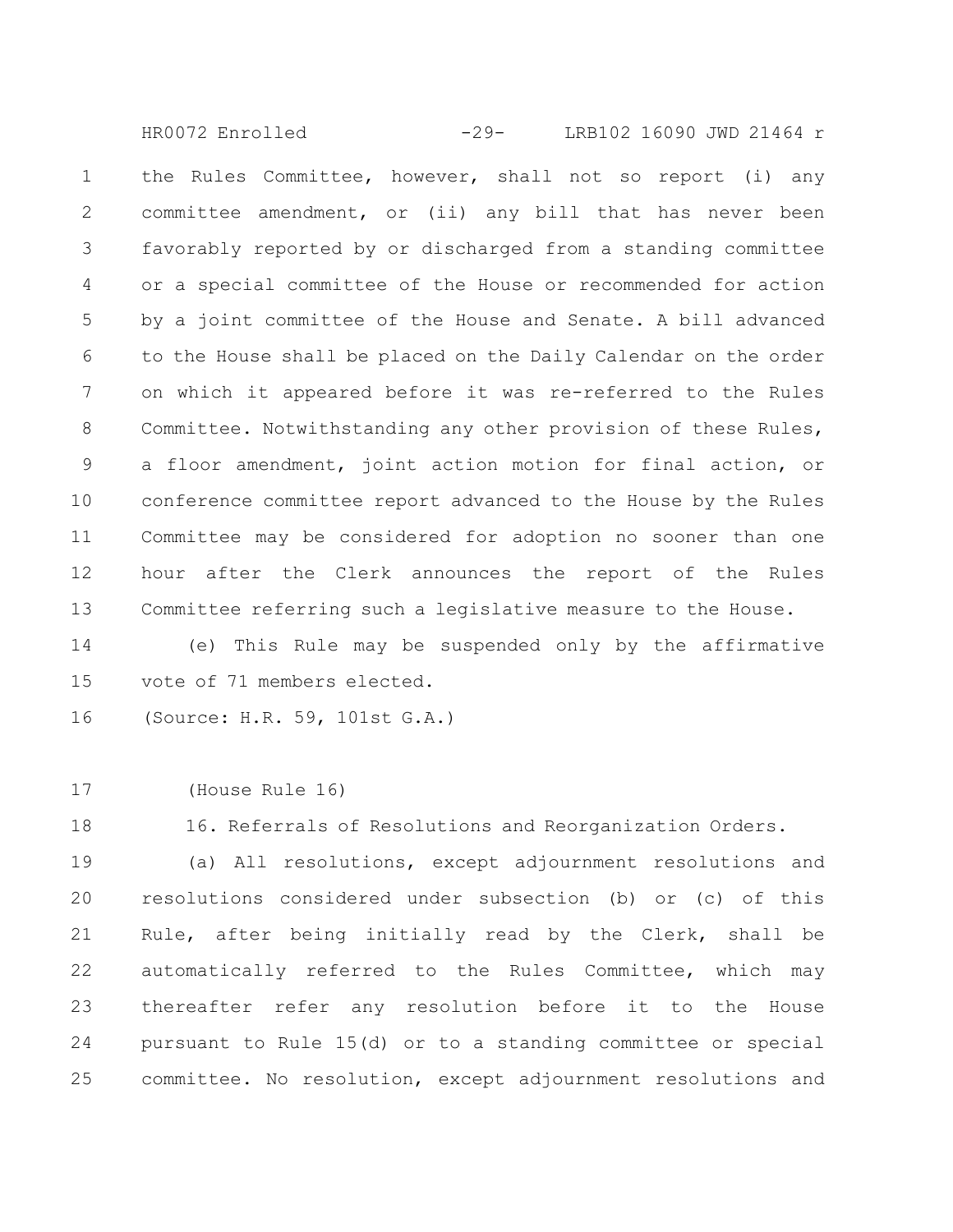resolutions considered under subsection (b), (c), or (d) of this Rule, may be considered by the House unless (i) referred to the House by the Rules Committee, (ii) favorably reported by a standing committee or special committee, (iii) authorized under Article XII, or (iv) discharged from committee pursuant to Rule 18(g) or Rule 58. An adjournment resolution is subject to Rule 66. 1 2 3 4 5 6 7 HR0072 Enrolled -30- LRB102 16090 JWD 21464 r

(b) Any member may file a congratulatory or death resolution for consideration by the House. The Principal Sponsor of each congratulatory or death resolution shall pay a reasonable fee, determined by the Clerk with the approval of the Speaker, to offset the actual cost of producing the congratulatory or death resolution. The fee may be paid from the office allowance provided by Section 4 of the General Assembly Compensation Act, or from any other funds available to the member. Upon agreement of the Speaker and the Minority Leader, congratulatory or death resolutions may be immediately considered and adopted by the House without referral to the Rules Committee. Those resolutions may be adopted as a group by a single motion pursuant to a voice vote. A member may record a vote of "present" or "no" for a particular resolution by filing a notice with the Clerk to be included in the House Journal. Congratulatory and death resolutions shall be entered on the Journal only by number, sponsorship, and subject. The provisions of this subsection requiring the Principal Sponsor to pay a reasonable fee may not be suspended. 8 9 10 11 12 13 14 15 16 17 18 19 20 21 22 23 24 25 26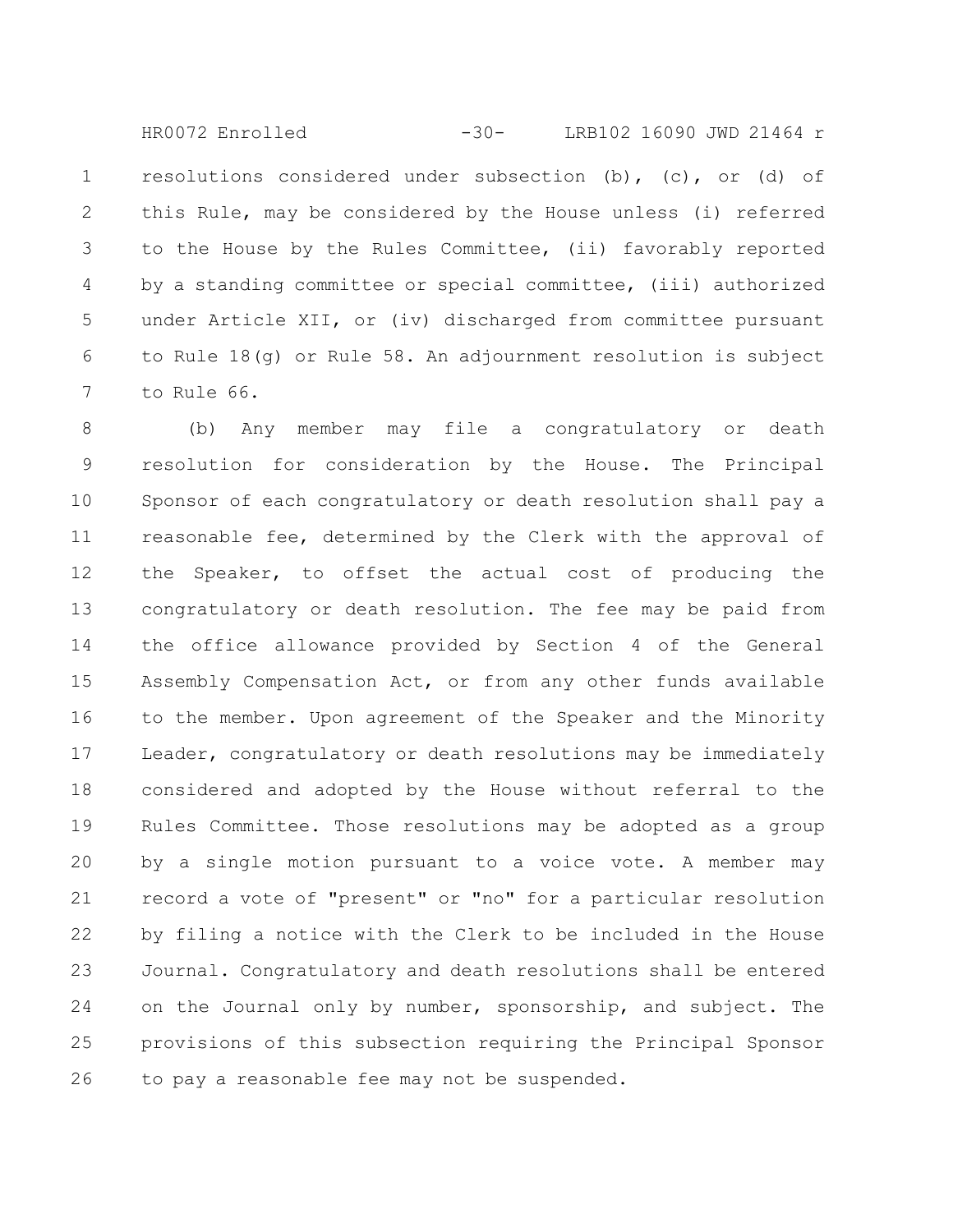HR0072 Enrolled -31- LRB102 16090 JWD 21464 r

(c) Death resolutions in memory of former members of the General Assembly and former constitutional officers, upon introduction, may be immediately considered by the House without referral to the Rules Committee. Those resolutions shall be entered on the Journal in full. 1 2 3 4 5

(d) Executive reorganization orders of the Governor issued under Article V, Section 11 of the Constitution, upon being read into the record by the Clerk, are automatically referred to the Rules Committee for its referral to a standing committee or a special committee, which may issue a recommendation to the House with respect to the Executive Order. The Rules Committee may refer a resolution to disapprove an Executive Order to the House if a standing committee or a special committee has reported to the House on the Executive Order, or if the Executive Order has been discharged under Rule 58. The House may disapprove of an Executive Order by resolution adopted by a majority of those elected. 6 7 8 9 10 11 12 13 14 15 16 17 18

(Source: H.R. 59, 101st G.A.) 19

(House Rule 17) 20

17. Sponsorship by the Rules Committee. The Rules Committee may consider any legislative measure referred to it under these Rules, by motion or resolution, or by order of the Presiding Officer upon initial reading. The Rules Committee may, with the concurrence of a majority of those appointed, 21 22 23 24 25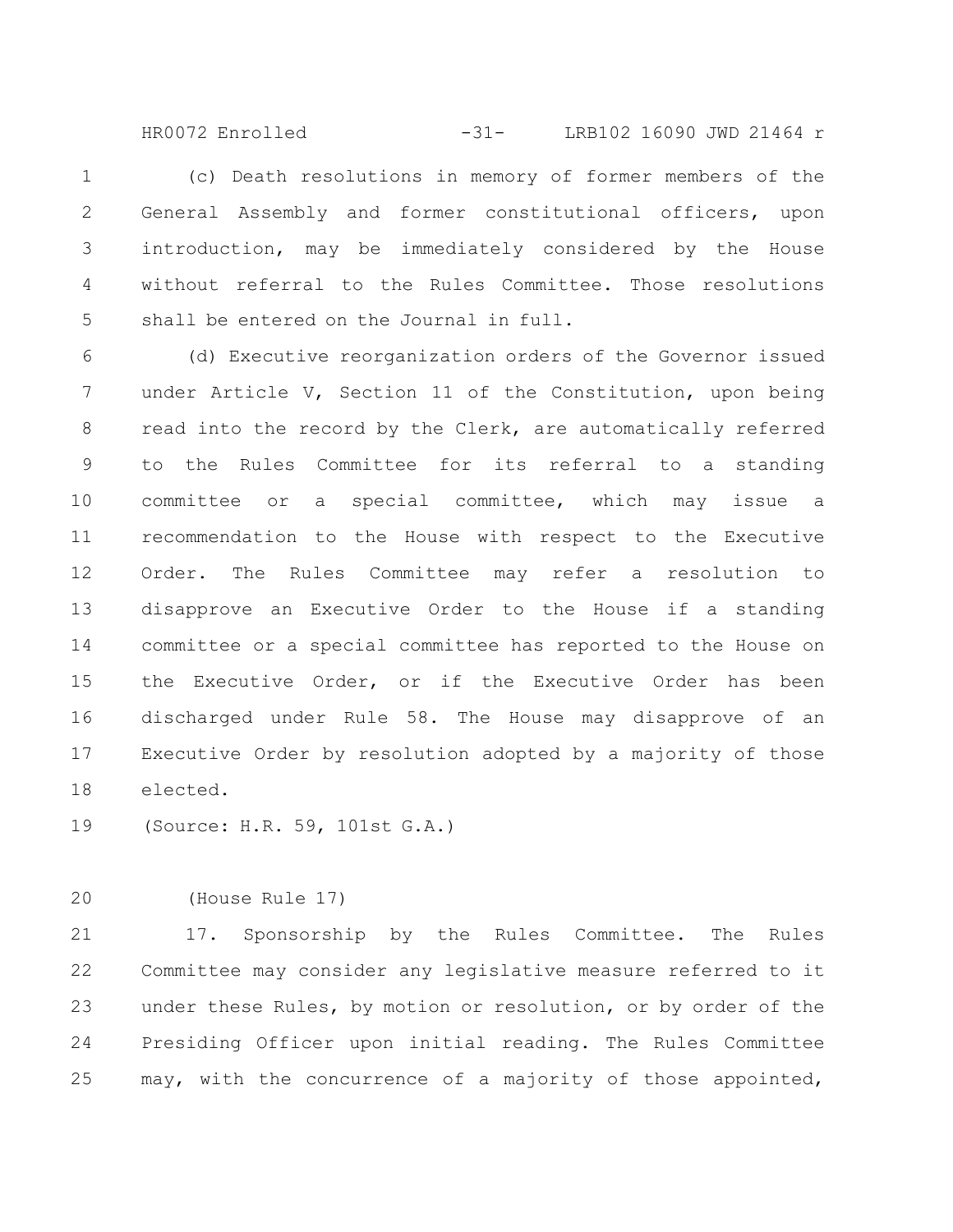sponsor motions or resolutions; notwithstanding any other provision of these Rules, any motion or resolution sponsored by the Rules Committee may be immediately considered by the House without referral to a committee. Any such motion or resolution shall be assigned standard debate status, subject to Rule 52. 1 2 3 4 5 6 HR0072 Enrolled -32- LRB102 16090 JWD 21464 r

(Source: H.R. 59, 101st G.A.) 7

(House Rule 18) 8

18. Referrals to Committees. 9

(a) All House bills Bills and Senate bills Bills, after being initially read by the Clerk, are automatically referred to the Rules Committee. 10 11 12

(b) The Rules Committee may refer any such bill before it to a standing committee or a special committee. During odd-numbered years, the Rules Committee shall refer any House bill initially before it to a standing committee or a special committee prior to the deadline for House committee consideration of House bills, provided that referral shall not be required for a House bill that is introduced after the introduction deadline for House bills or for which the Principal Sponsor has submitted a written request to hold the bill in the Rules Committee. During even-numbered years, the Rules Committee shall refer to a standing committee or a special committee only appropriation bills implementing the budget and bills deemed by the Rules Committee, by the 13 14 15 16 17 18 19 20 21 22 23 24 25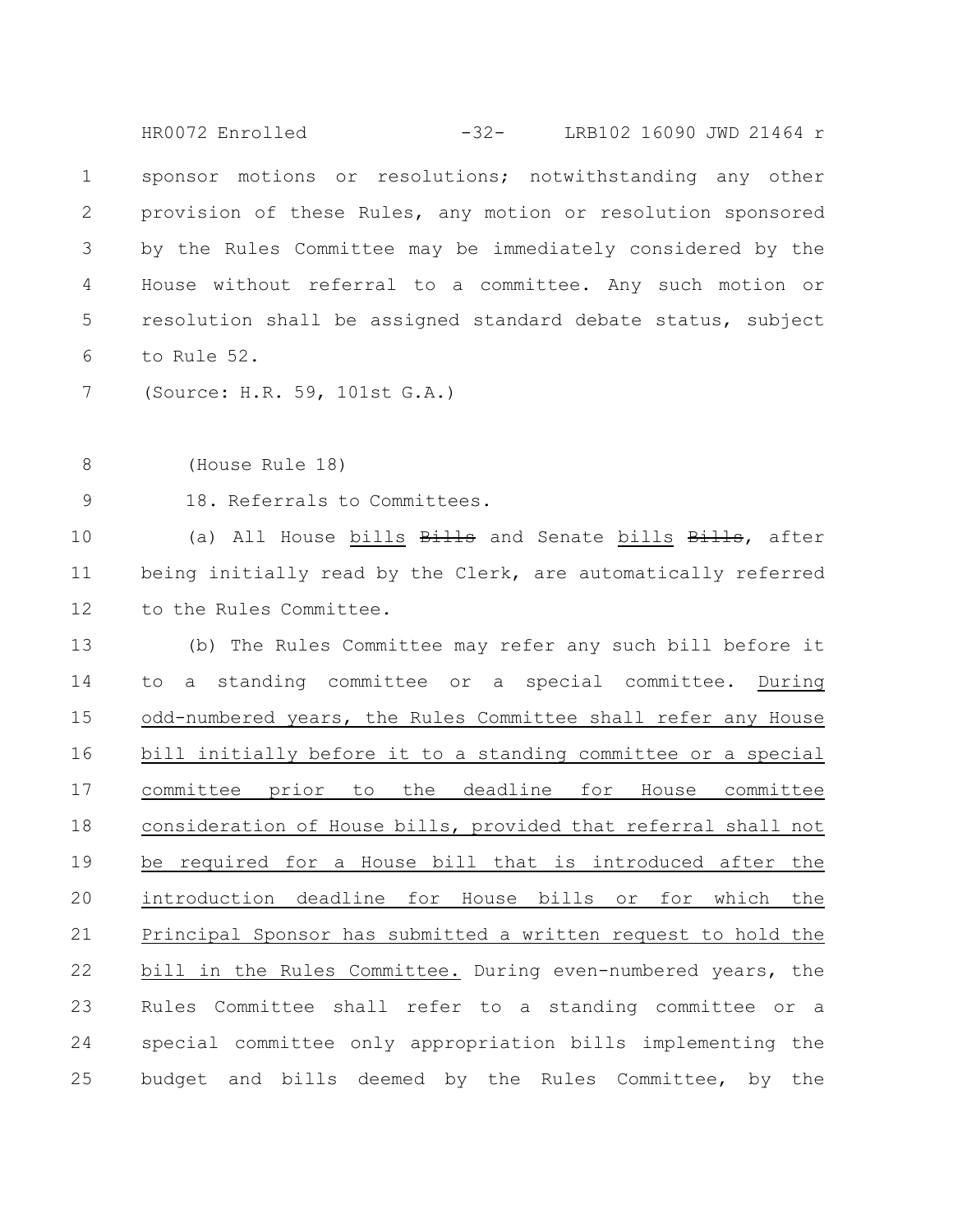affirmative vote of a majority of those appointed, to be of an emergency nature or to be of substantial importance to the operation of government. Except as otherwise provided, this This subsection (b) applies equally to House Bills and Senate Bills introduced into or received by the House. 1 2 3 4 5 HR0072 Enrolled -33- LRB102 16090 JWD 21464 r

(b-5) Notwithstanding subsection (b), the Rules Committee may refer any legislative measure to a joint committee of the House and Senate created by joint resolution. That joint committee shall report back to the Rules Committee any recommendation for action made by that joint committee. The Rules Committee may, at any time, however, refer the legislative measure to a standing or special committee of the House. 6 7 8 9 10 11 12 13

(c) The Chairperson of a standing committee or a special committee may refer a subject matter or a legislative measure pending in that committee to a subcommittee of that committee, regardless of whether the subject matter or legislative measure has been posted for hearing. 14 15 16 17 18

(d) All legislative measures favorably reported by a standing committee or a special committee, or discharged from a standing committee or a special committee under Rule 58, shall be referred to the House and placed on the appropriate order of business, which shall appear on the Daily Calendar. 19 20 21 22 23

(e) All committee amendments, floor amendments, joint action motions for final action, conference committee reports, and motions to table committee amendments, upon filing with 24 25 26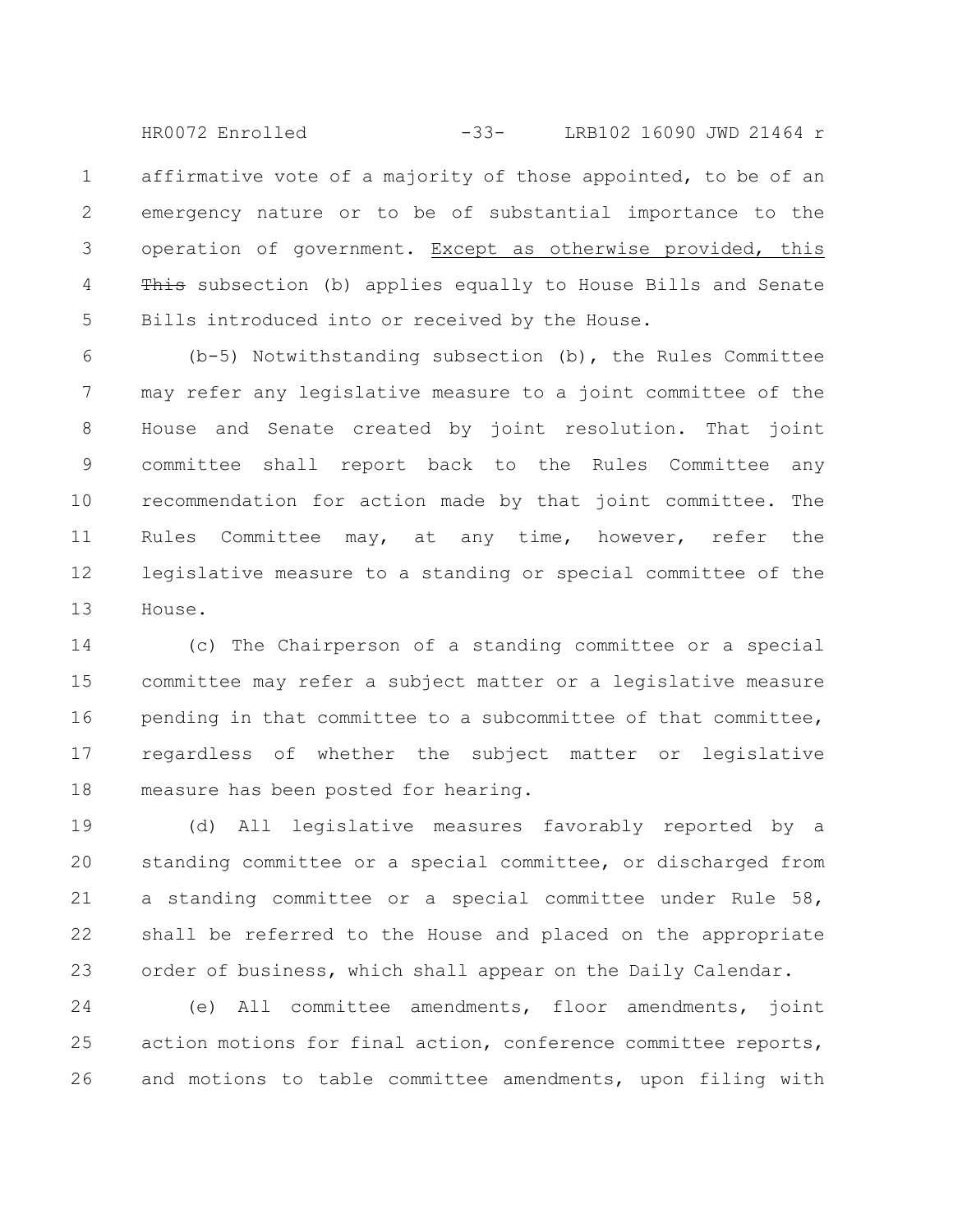the Clerk, are automatically referred to the Rules Committee. The Rules Committee may refer any committee amendment to the standing committee or the special committee to which the bill or resolution it amends has been referred for its review and consideration. The Rules Committee may refer any floor amendment, joint action motion for final action, conference committee report, or motion to table a committee amendment to the House or to a standing committee or a special committee for its review and consideration. Any floor amendment, joint action motion for final action, conference committee report, or motion to table a committee amendment that is not referred to the House by, or discharged from, the Rules Committee is out of order, except that any floor amendment, joint action motion for final action, conference committee report, or motion to table a committee amendment favorably reported by, or discharged from, a standing committee or a special committee is deemed referred to the House by the Rules Committee for purposes of this Rule. 1 2 3 4 5 6 7 8 9 10 11 12 13 14 15 16 17 18 HR0072 Enrolled -34- LRB102 16090 JWD 21464 r

(f) The Rules Committee may at any time refer or re-refer a legislative measure from a committee to a Committee of the Whole or to any other committee. If a bill or resolution is re-referred from a standing or special committee to a Committee of the Whole or to any other committee pursuant to this Rule, any committee amendments pending in the standing or special committee shall be automatically re-referred with the bill or resolution. 19 20 21 22 23 24 25 26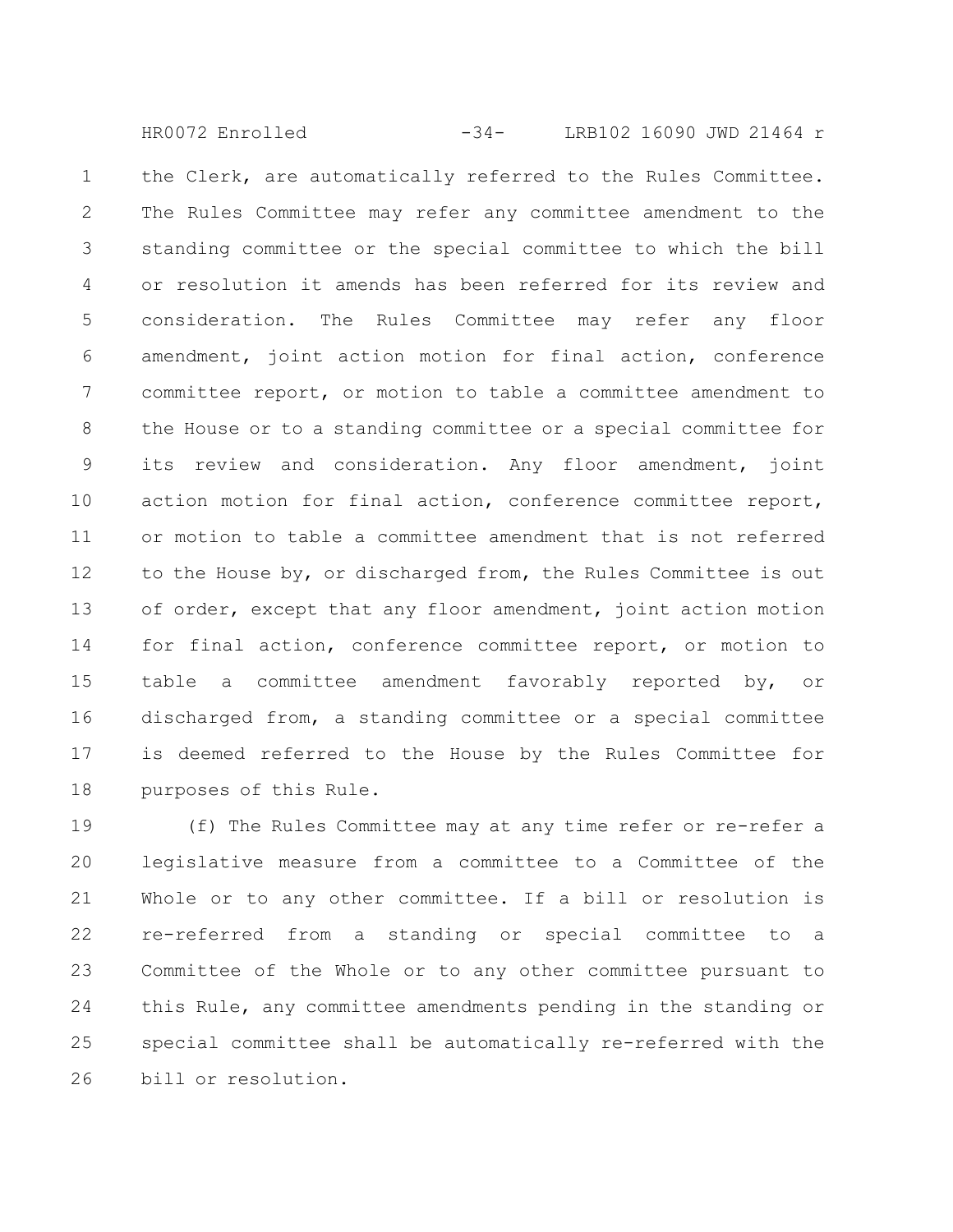HR0072 Enrolled -35- LRB102 16090 JWD 21464 r

(g) Notwithstanding any other provision of these Rules, any bill pending before the Rules Committee shall be immediately discharged and referred to a standing committee, special committee, or order of the Daily Calendar, as provided in this Rule, if the Principal Sponsor of the bill files a motion that is signed by no less than three-fifths of the members of both the majority and minority caucuses, provided each member signing the motion is a sponsor of the underlying bill subject to the motion and the motion specifies the appropriate standing committee, special committee, or order on the Daily Calendar to which the bill shall be referred. Such a motion shall be filed, in writing, with the Clerk. All other legislative measures may be discharged from the Rules Committee only by unanimous consent of the House. A bill or resolution discharged from the Rules Committee shall be referred as follows: (i) a bill or resolution that was not previously referred shall be referred to the standing committee or special committee designated on the motion, subject to the notice requirement of Rule 21; (ii) a bill or resolution re-referred to the Rules Committee from a standing committee or special committee shall be re-referred to that committee, subject to the notice requirement of Rule 21; and (iii) a bill or resolution re-referred to the Rules Committee from an order of business on the Daily Calendar shall be re-referred to the same order of business, provided the bill or resolution shall be carried on the Daily Calendar for at 1 2 3 4 5 6 7 8 9 10 11 12 13 14 15 16 17 18 19 20 21 22 23 24 25 26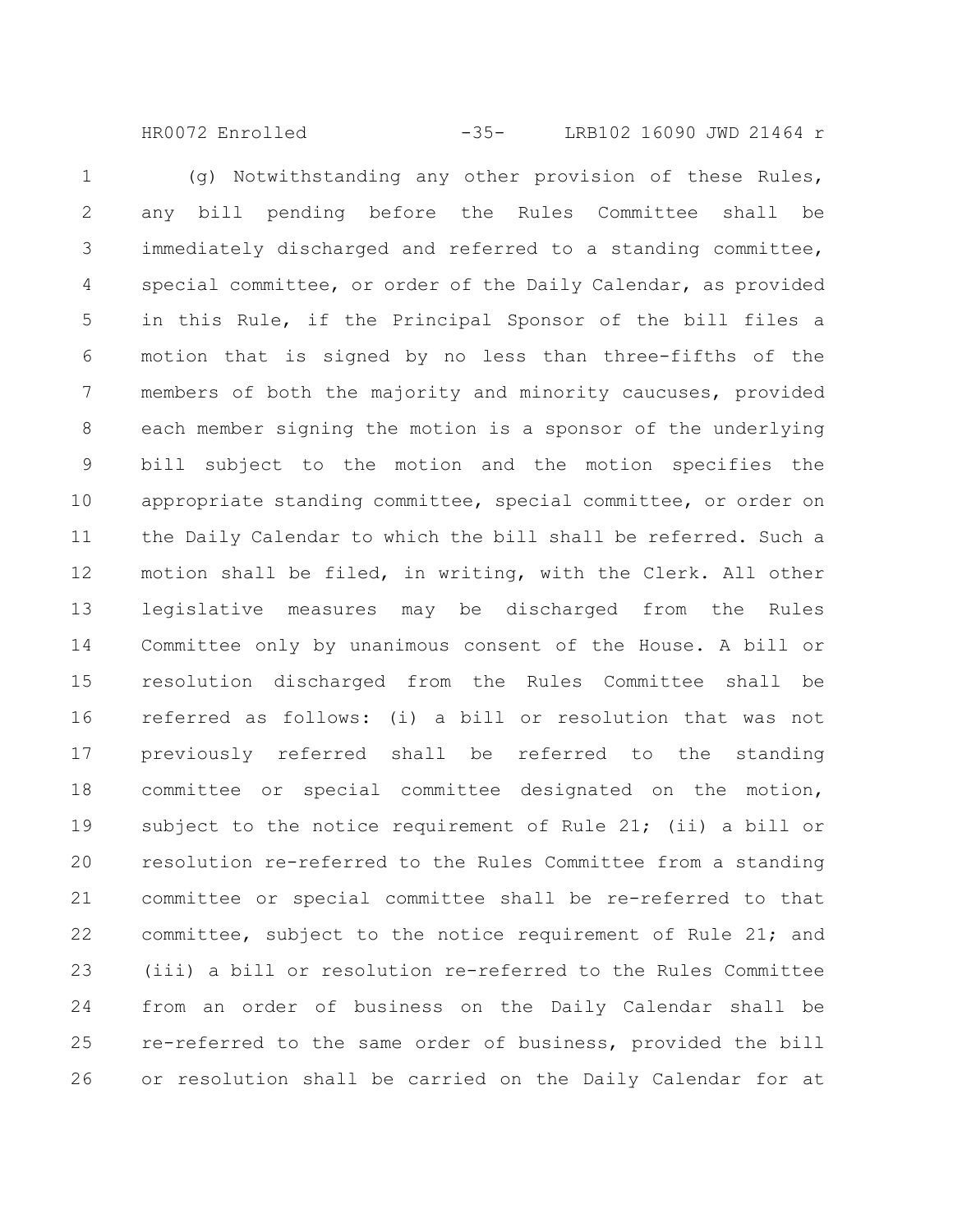least one legislative day prior to consideration by the House. Legislative measures, other than bills or resolutions, that are discharged from the Rules Committee shall be referred as follows: (i) an amendment, joint action motion for final action, or conference committee report shall be referred to the committee that considered the underlying bill or resolution and (ii) any other legislative measure shall be referred to the proper order of business on the Daily Calendar, provided the legislative measure shall be carried on the Daily Calendar for at least one legislative day prior to consideration by the House. Rulings of the Presiding Officer related to this subsection (g) may not be appealed. This subsection may not be suspended. 1 2 3 4 5 6 7 8 9 10 11 12 13 HR0072 Enrolled -36- LRB102 16090 JWD 21464 r

(h) Except for those provisions that may not be suspended, this Rule may be suspended only by the affirmative vote of 71 members elected. 14 15 16

(Source: H.R. 59, 101st G.A.) 17

(House Rule 19) 18

19. Re-Referrals to the Rules Committee. 19

(a) All legislative measures that fail to meet the applicable deadline established under Rule 9 for reporting to the House by a standing committee or a special committee, for Third Reading and passage, or for consideration of joint action motions and conference committee reports are automatically re-referred to the Rules Committee unless: (i) 20 21 22 23 24 25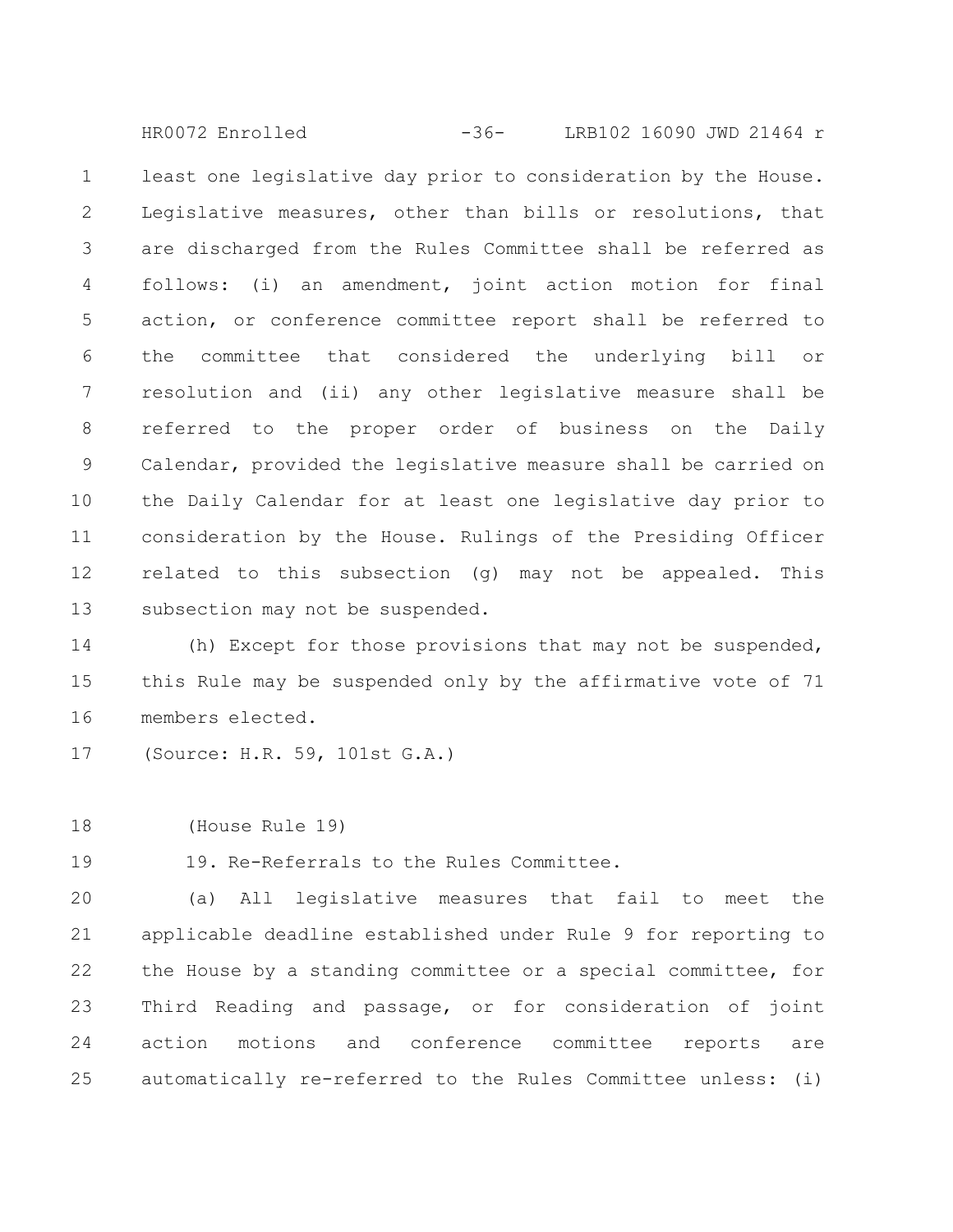the deadline has been suspended or revised by the Speaker, with re-referral to the Rules Committee to occur if the bill has not been reported to the House in accordance with a revised deadline; or (ii) the Rules Committee has issued a written exception to the Clerk with respect to a particular bill before the reporting deadline, with re-referral to occur, if at all, in accordance with the written exception; or (iii) the deadline has been automatically suspended because the bill has been passed, but remains subject to further consideration pursuant to Rule 65. 1 2 3 4 5 6 7 8 9 10 HR0072 Enrolled -37- LRB102 16090 JWD 21464 r

(b) All legislative measures pending before the House or any of its committees are automatically re-referred to the Rules Committee on the 31st consecutive day that the House has not convened for session unless: (i) any deadline applicable to the bill or resolution that has been designated by the Speaker under Rule 9 exceeds 31 days, with re-referral to occur, if at all, in accordance with that deadline; (ii) this Rule is suspended under Rule 67; (iii) the Rules Committee, by the affirmative vote of a majority of those appointed, issues a written exception to the Clerk before that 31st day; or (iv) the bill has been passed but remains subject to further consideration pursuant to Rule 65. 11 12 13 14 15 16 17 18 19 20 21 22

(c) Except as otherwise provided in these Rules, when a bill or resolution is re-referred to the Rules Committee under this Rule, all pending amendments and motions on the legislative measure shall also be referred to the Rules 23 24 25 26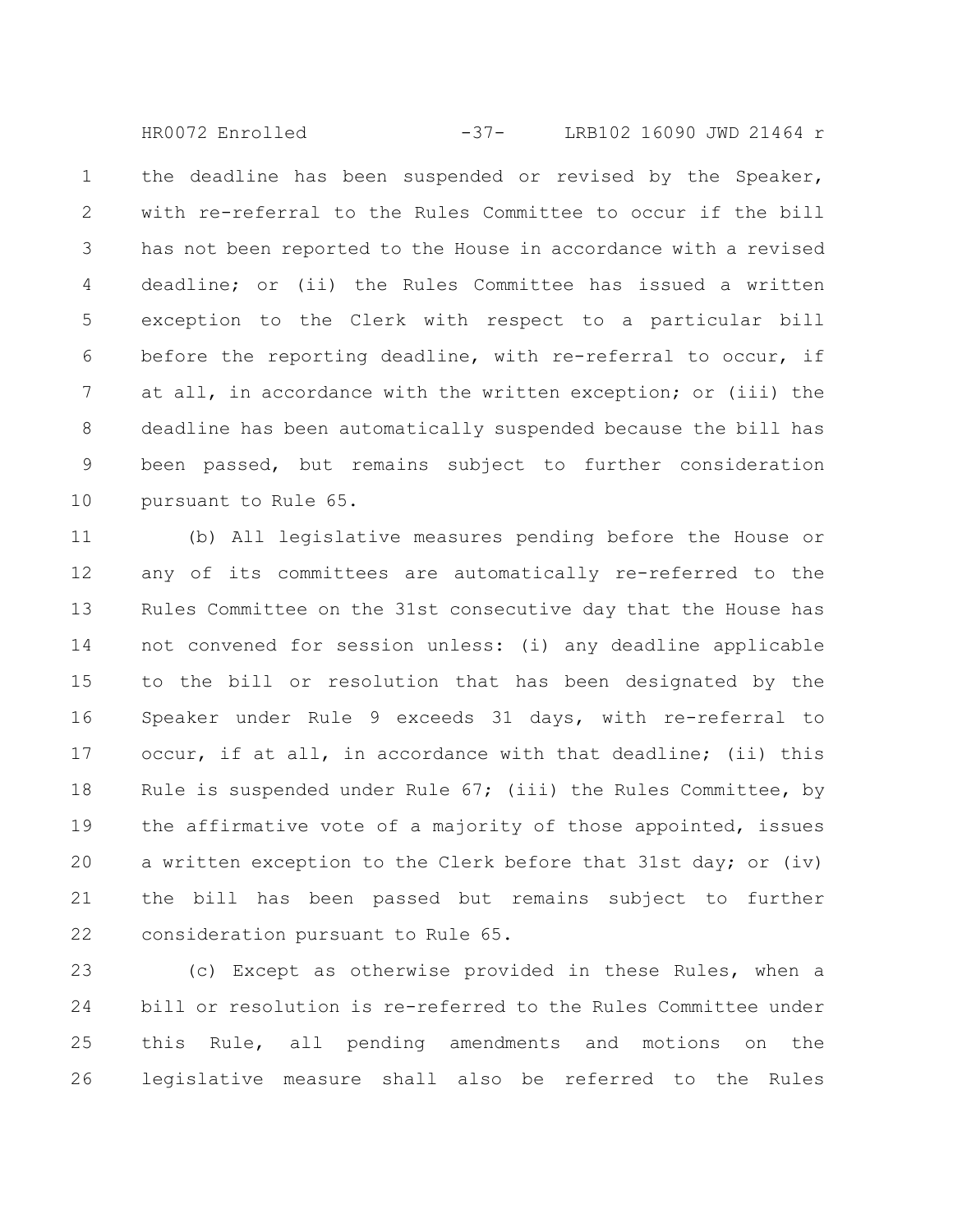Committee. When the deadline for a legislative measure is changed under these Rules or an exception is made under this Rule, for purposes of this Rule, such change or exception shall also apply to all pending amendments and motions on the legislative measure. 1 2 3 4 5 HR0072 Enrolled -38- LRB102 16090 JWD 21464 r

(Source: H.R. 59, 101st G.A.) 6

(House Rule 20) 7

20. Reporting by Committees. Committees shall report to the House, and subcommittees shall report to their parent committees unless otherwise provided in these Rules. 8 9 10

(Source: H.R. 59, 101st G.A.) 11

(House Rule 21) 12

21. Notice. 13

(a) Except as otherwise provided in these Rules or unless this Rule is suspended or the Rules Committee by majority vote waives the notice requirement for a subject matter hearing of any committee, standing committees, special committees, committees created under Article X of these Rules, and subcommittees of those committees shall not consider or conduct a hearing with respect to a subject matter or a legislative measure absent notice first being given as follows: 14 15 16 17 18 19 20 21 22

(1) The Chairperson of the committee, or the Co-Chairperson from the majority caucus of a standing or 23 24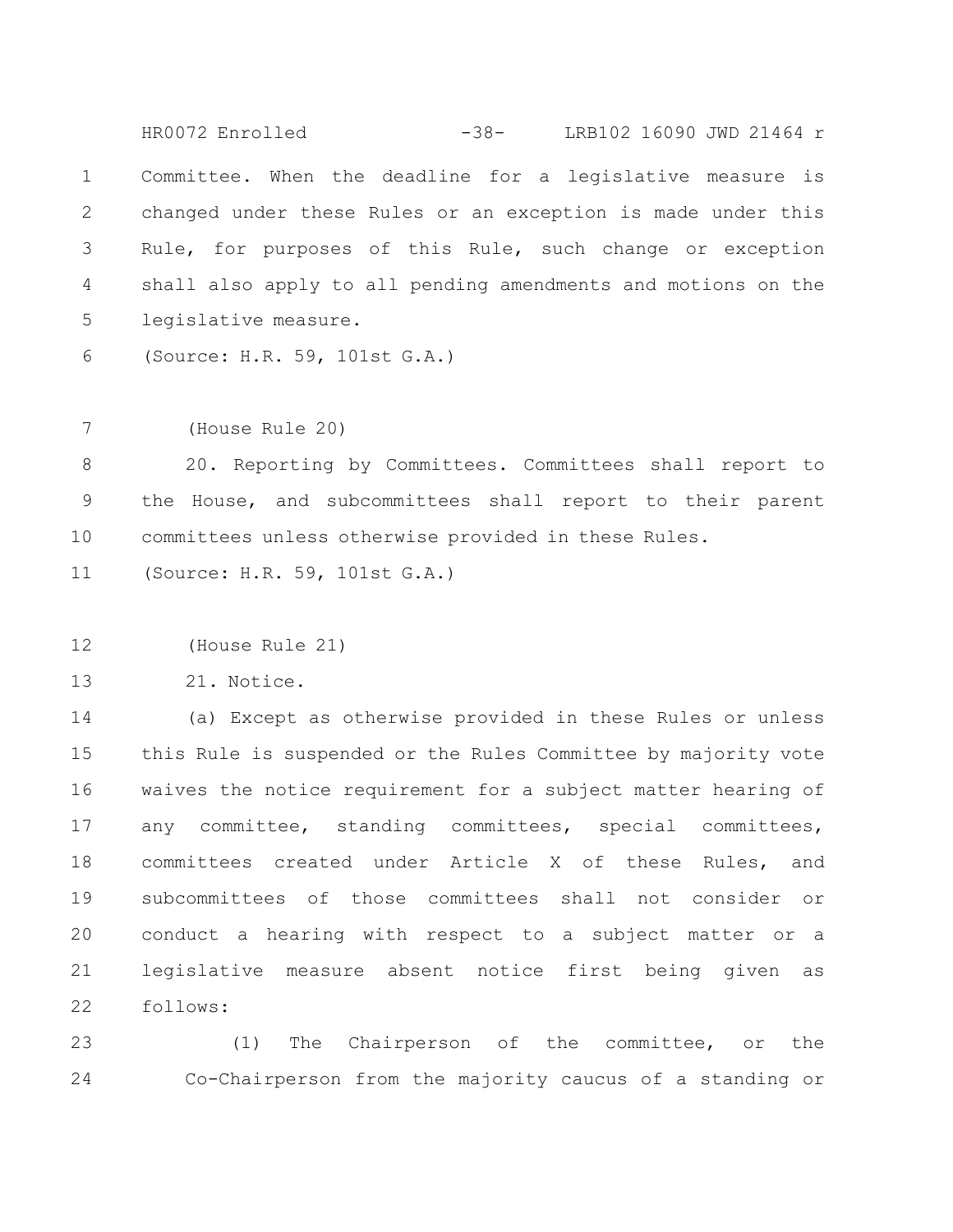HR0072 Enrolled -39- LRB102 16090 JWD 21464 r

special committee, shall, no later than 6 days before any proposed hearing, post a notice on the House bulletin board or the General Assembly website identifying each subject matter and each legislative measure that may be considered during that hearing. The notice shall contain the day, hour, and place of the hearing. The scheduled time for a hearing may be (i) changed to a later hour without requiring additional notice, or (ii) set to begin upon adjournment of the House. The location of a hearing may be changed at any time, provided notice is posted on the House bulletin board or the General Assembly website. Legislative measures and subject matters posted for hearing as provided in this item (1) may also be considered at any committee hearing re-convened following a recess of the committee for which notice was posted, but only if (i) the House has met or was scheduled to meet in regular, veto, or special session on each calendar day from the time of the original committee hearing to the re-convened committee hearing and (ii) notice is provided on the House bulletin board or the General Assembly website. 1 2 3 4 5 6 7 8 9 10 11 12 13 14 15 16 17 18 19 20 21

(2) Standing and special committees, or subcommittees of those committees, may hold a hearing on and consider floor amendments, joint action motions for final action, conference committee reports, and motions to table committee amendments referred to them upon one-hour 22 23 24 25 26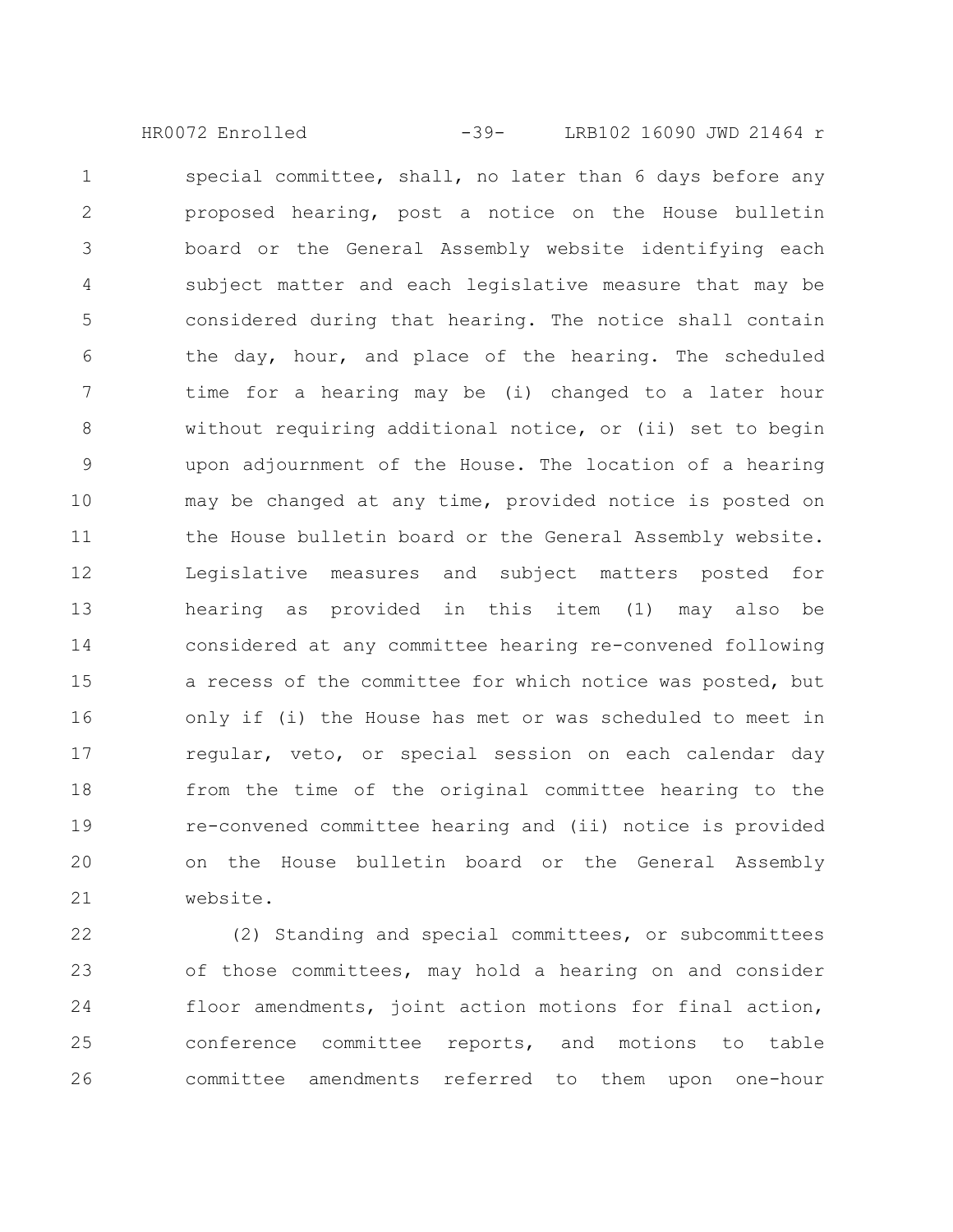advance notice, provided notice is posted on the House bulletin board or the General Assembly website. Committee amendments referred to a standing or special committee, or subcommittee of those committees, may be considered by the committee provided the committee amendment was filed no later than 3:00 p.m. the business day before the meeting of the committee and notice is posted on the House bulletin board or the General Assembly website. "Business day" does not include Saturday, Sunday, or State or federal holidays unless the House is in session or the Clerk's office is otherwise open to the public on that day. 1 2 3 4 5 6 7 8 9 10 11 12 HR0072 Enrolled -40- LRB102 16090 JWD 21464 r

(3) The Chairperson, or Co-Chairperson from the majority caucus of a standing or special committee, shall, in advance of a committee hearing, notify all Principal Sponsors of legislative measures posted for that hearing of the date, time, and place of hearing. 13 14 15 16 17

(b) Except as authorized under Rule 28, no committee, other than the Rules Committee, may meet during any session of the House, and no task force or commission created by Illinois law that has legislative membership may meet during any session of the House. 18 19 20 21 22

(c) Regardless of whether notice has been previously given, it is always in order for a committee to table any legislative measure pending before it when the Principal Sponsor so requests, subject to Rule 60. 23 24 25 26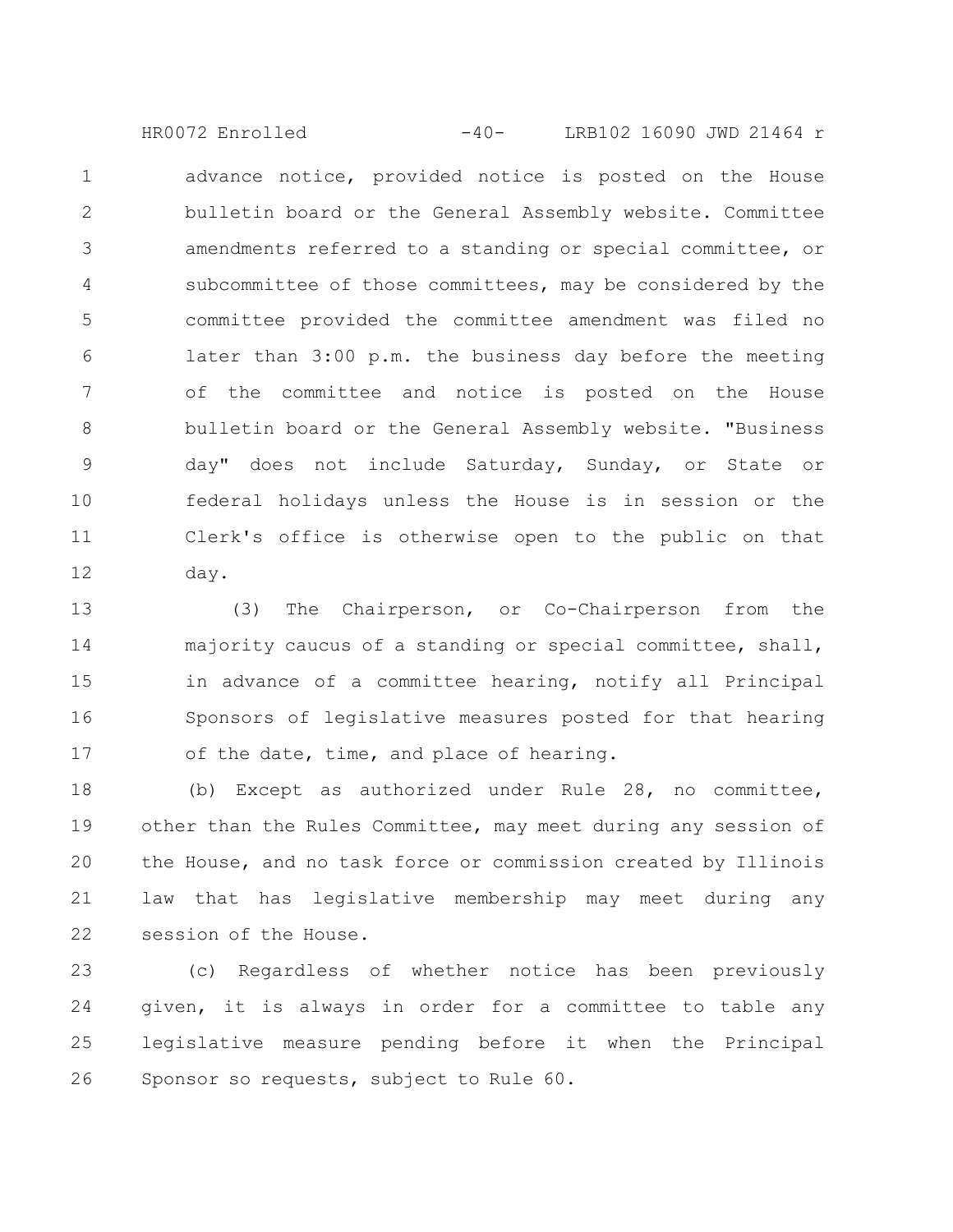(d) When practical, the Clerk shall include a notice of all scheduled hearings, except hearings of the Rules Committee, together with all posted legislative measures and subject matters, on in the Daily Calendar. 1 2 3 4 HR0072 Enrolled -41- LRB102 16090 JWD 21464 r

(e) A motion to suspend the posting requirements of item (1) of subsection (a) must be in writing, specifying the committee and the legislative measures to which the motion applies, and adopted by the affirmative vote of 60 members elected. The requirement that the motion be in writing may not be suspended. 5 6 7 8 9 10

(f) Subject to subsection (e) and except for those provisions that may not be suspended, this Rule may be suspended only by the affirmative vote of 71 members elected. (Source: H.R. 59, 101st G.A.) 11 12 13 14

(House Rule 22) 15

22. Committee Procedure. 16

(a) A committee may consider any legislative measure referred to it, subject to Rule 21 and except as provided in subsection (b), and may make with respect to that legislative measure one of the following reports to the House or to the parent committee, as appropriate: 17 18 19 20 21

(1) that the bill "do pass"; 22

(2) that the bill "do not pass"; 23

(3) that the bill "do pass as amended"; 24

(4) that the bill "do not pass as amended"; 25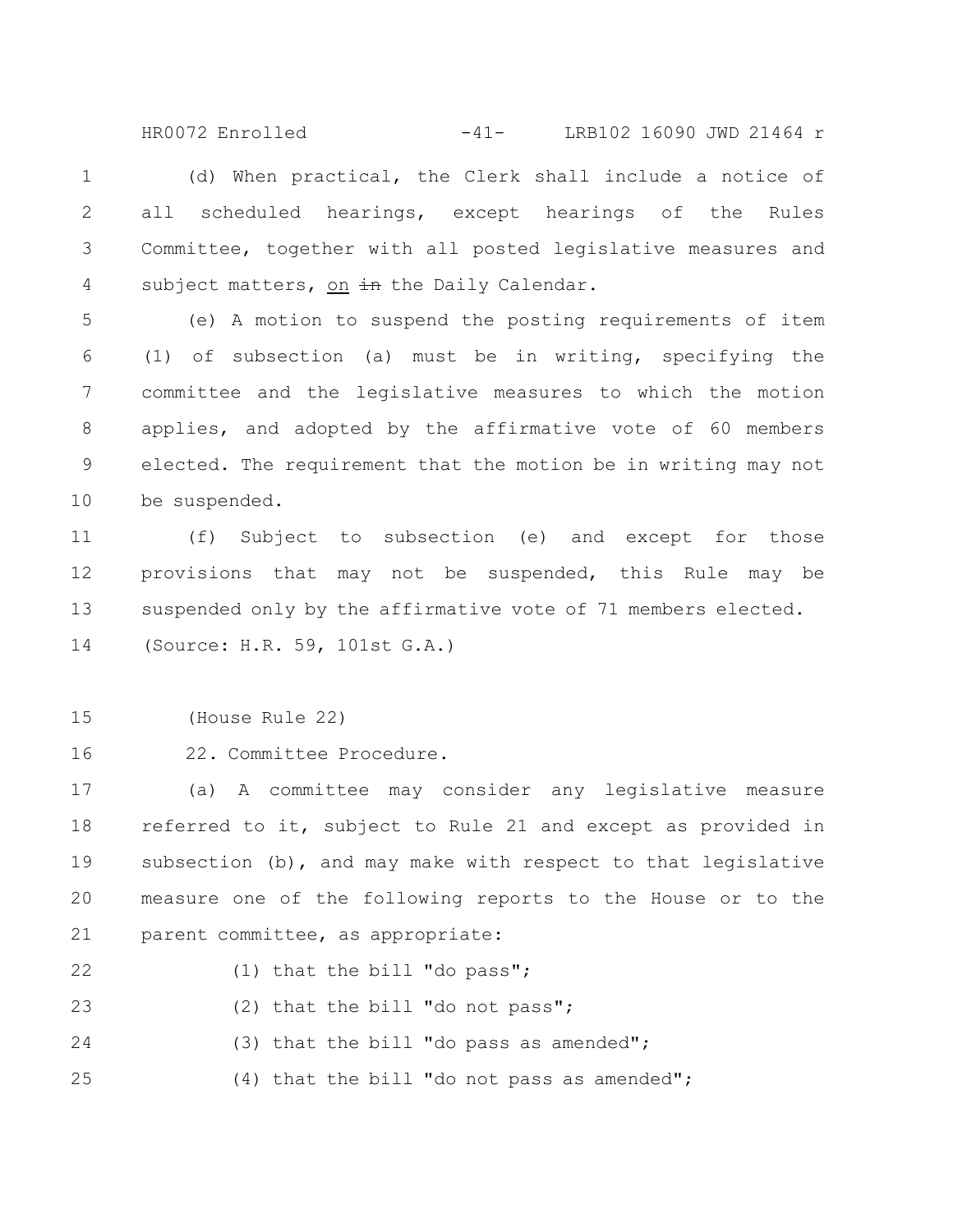HR0072 Enrolled -42- LRB102 16090 JWD 21464 r

1

2

(6) that the resolution "be not adopted";

(7) that the resolution "be adopted as amended"; 3

(8) that the resolution "be not adopted as amended"; 4

(5) that the resolution "be adopted";

(9) that the floor amendment, joint action motion, conference committee report, or motion to table a committee amendment "be adopted"; 5 6 7

(10) that the floor amendment, joint action motion, conference committee report, or motion to table a committee amendment "be not adopted"; 8 9 10

(11) that the Executive Order "be disapproved"; (12) that the Executive Order "be not disapproved"; 11 12

(13) "without recommendation"; or 13

14

(14) "tabled".

Any of the foregoing reports may be made only upon the concurrence of a majority of those appointed. All legislative measures reported "do pass", "do pass as amended", "be adopted", or "be adopted as amended" are favorably reported to the House. Except as otherwise provided by these Rules, any legislative measure referred or re-referred to a committee and not reported under this Rule shall remain in that committee. 15 16 17 18 19 20 21

For the purposes of this subsection (a), a resolution proposing to amend the Illinois Constitution shall be reported in the same manner as a bill. 22 23 24

(b) No bill that provides for an appropriation of money from the State Treasury may be considered for passage by the 25 26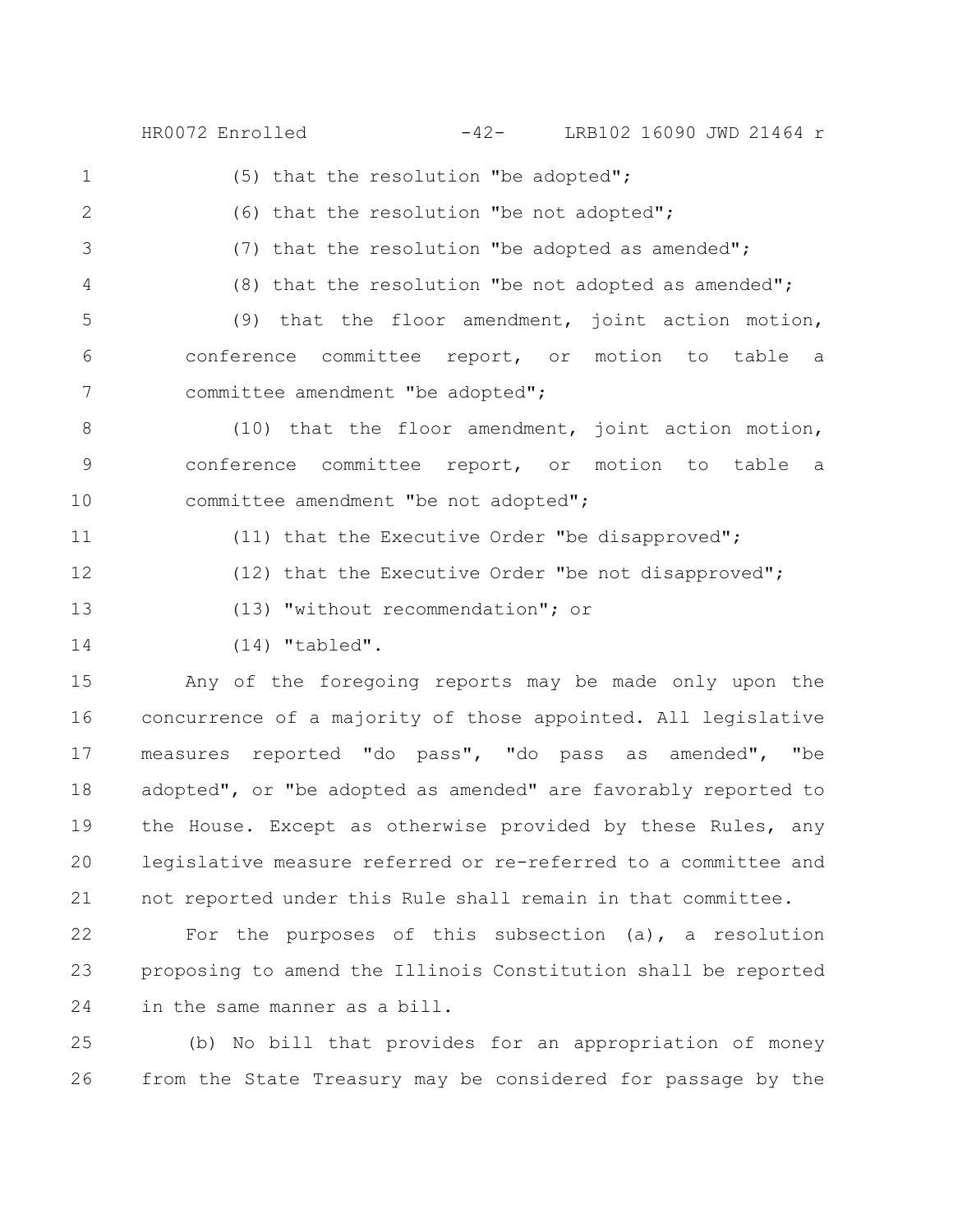House unless it has first been favorably reported by an Appropriations Committee or: (1) the bill was discharged from an Appropriations Committee under Rule 58; (2) the bill was exempted from this requirement by a majority of those appointed to the Rules Committee; or (3) this Rule was suspended under Rule 67. (c) The Clerk shall keep a record in which there shall be entered: (1) The time and place of each meeting of the committee. (2) The attendance of committee members at each meeting. (3) The votes cast by the committee members on all legislative measures acted on by the committee. (4) The "Record of Committee Witness" forms executed by each person appearing or registering in each committee meeting, which shall include identification of the witness, the person, group, or firm represented by appearance and the capacity in which the representation is made (if the person is representing someone other than himself or herself), his or her position on the legislation under consideration, and the nature of his or her desired testimony. (5) An audio recording of the proceedings. (6) Documents submitted to the committee by persons 1 2 3 4 5 6 7 8 9 10 11 12 13 14 15 16 17 18 19 20 21 22 23 24 25 26 HR0072 Enrolled -43- LRB102 16090 JWD 21464 r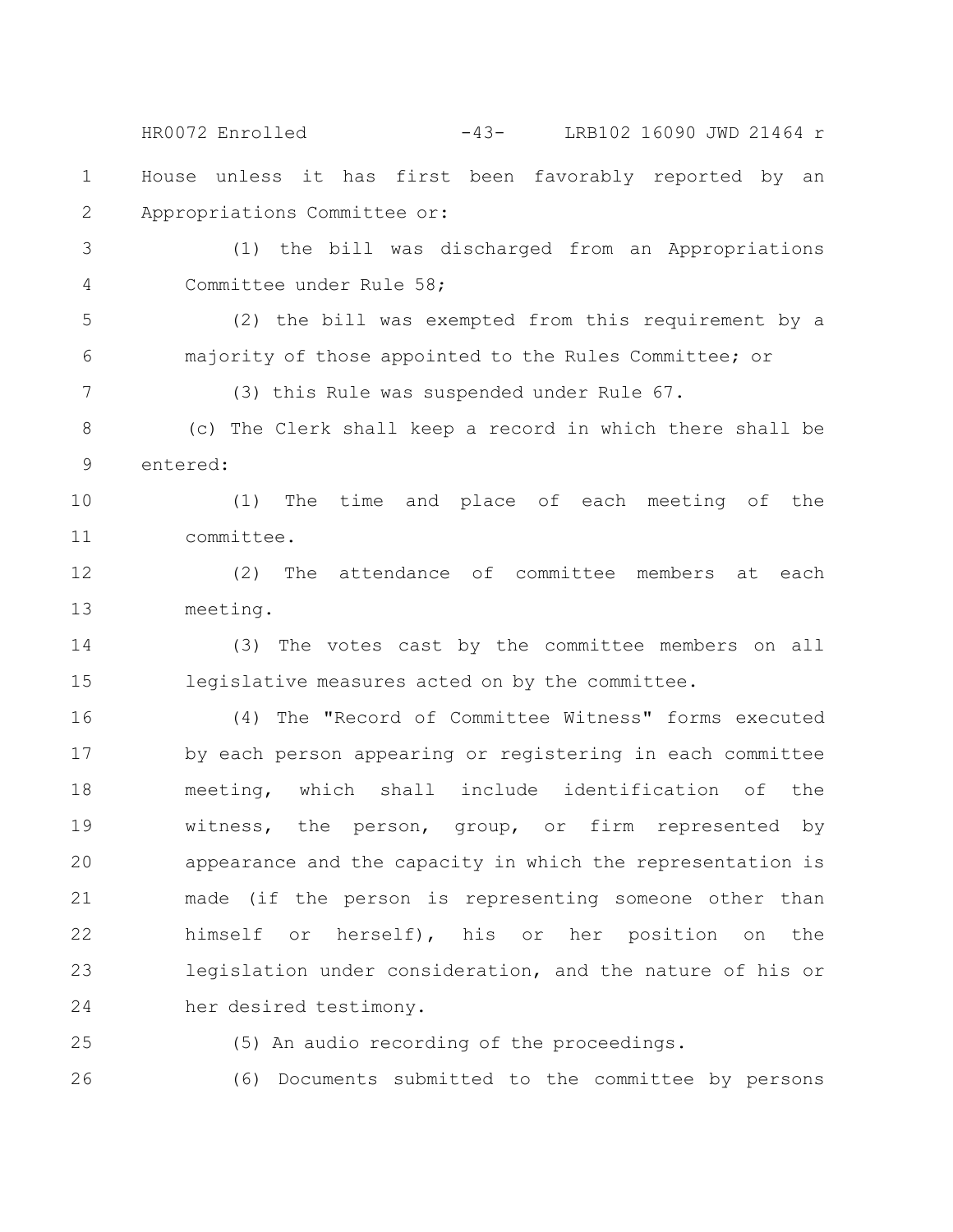providing testimony or registering in each committee meeting. HR0072 Enrolled -44- LRB102 16090 JWD 21464 r

1

2

(7) Such additional information as may be requested by the Clerk. 3 4

(d) The committee Chairperson, or the Co-Chairperson from the majority caucus of a standing or special committee, shall file with the Clerk, along with every legislative measure reported upon, a written report containing such information as required by the Clerk. The Clerk may adopt forms, policies, and procedures with respect to the preparation, filing, and maintenance of the reports. 5 6 7 8 9 10 11

(e) When a committee fails to report a legislative measure pending before it to the House, or when a committee fails to hold a public hearing on a legislative measure pending before it, the exclusive means to bring that legislative measure directly before the House for its consideration is as provided in Rule 18 or Rule 58. 12 13 14 15 16 17

(f) No legislative measure may be called for a vote in a standing committee or special committee in the absence of the Principal Sponsor. The committee Chairperson, the committee Minority Spokesperson, or a chief co-sponsor may present a bill or resolution in committee with the approval of the Principal Sponsor when the committee consents. In the case of standing or special committees with Co-Chairpersons from different political parties, the "Chairperson" means the Co-Chairperson from the majority caucus, and the "Minority 18 19 20 21 22 23 24 25 26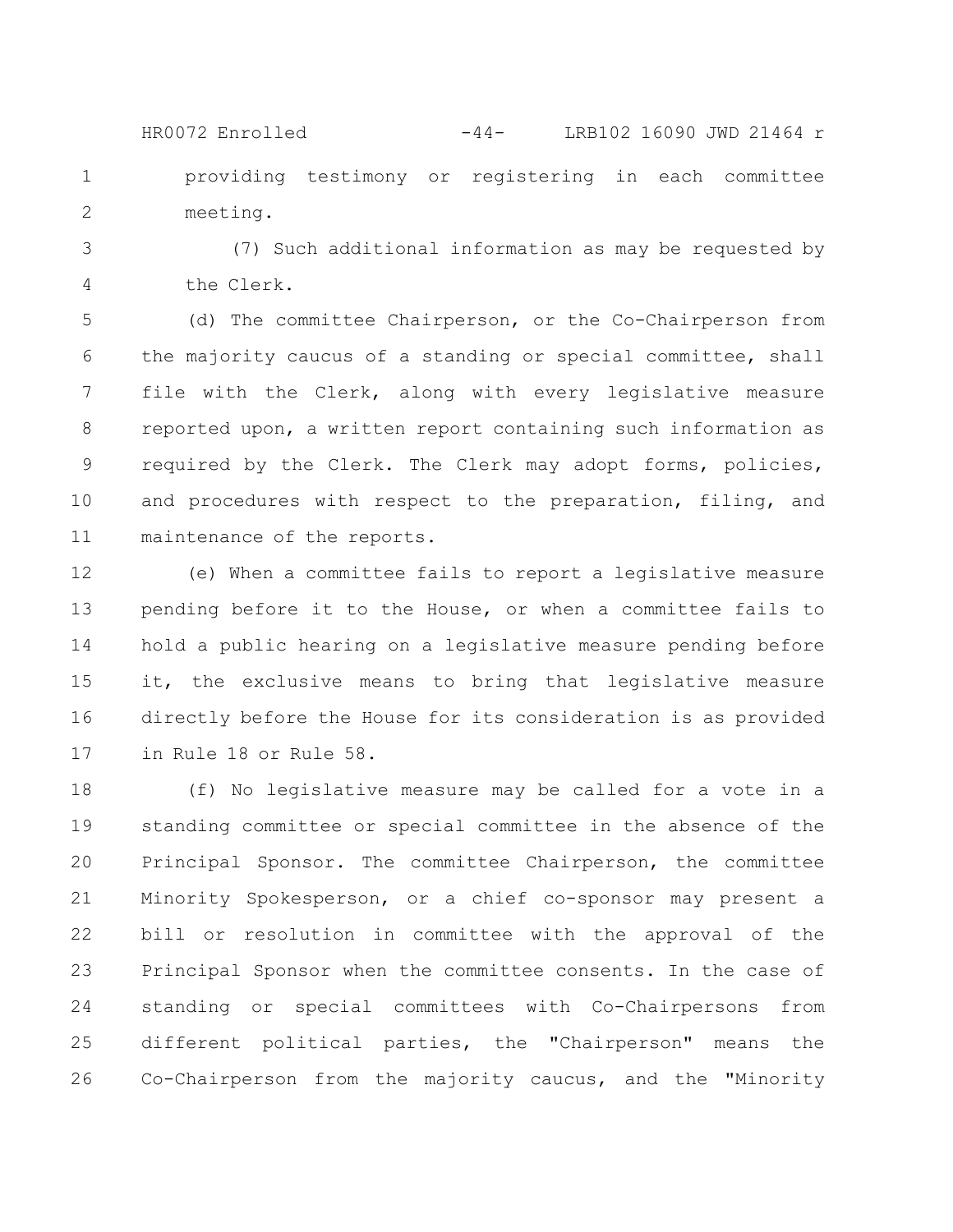Spokesperson" means the Co-Chairperson from the minority caucus. This subsection may not be suspended. 1 2 HR0072 Enrolled -45- LRB102 16090 JWD 21464 r

(g) Motions to favorably report a legislative measure are renewable, provided that no legislative measure may be voted on more than twice in any committee on motions to report the legislative measure favorably, or to reconsider the vote by which the committee adopted a motion to report the legislative measure unfavorably. A legislative measure having failed to receive a favorable recommendation after 2 such record votes shall be automatically reported with the appropriate unfavorable recommendation. 3 4 5 6 7 8 9 10 11

(g-5) A legislative measure, having failed to receive a favorable recommendation after 2 such record votes of a subcommittee or having received a recommendation to unfavorably report, shall be automatically reported to the House with the appropriate unfavorable recommendation. 12 13 14 15 16

(h) Bills and resolutions receiving favorable reports may be placed upon the Consent Calendar as provided in Rule 42. 17 18

(i) This Rule may be suspended only by the affirmative vote of 71 members elected. 19 20

```
(Source: H.R. 59, 101st G.A.)
21
```
(House Rule 23) 22

23. Witnesses, Oaths, and Subpoenae. 23

(a) At the discretion of the Chairperson, standing committees may administer oaths and may compel, by subpoena, 24 25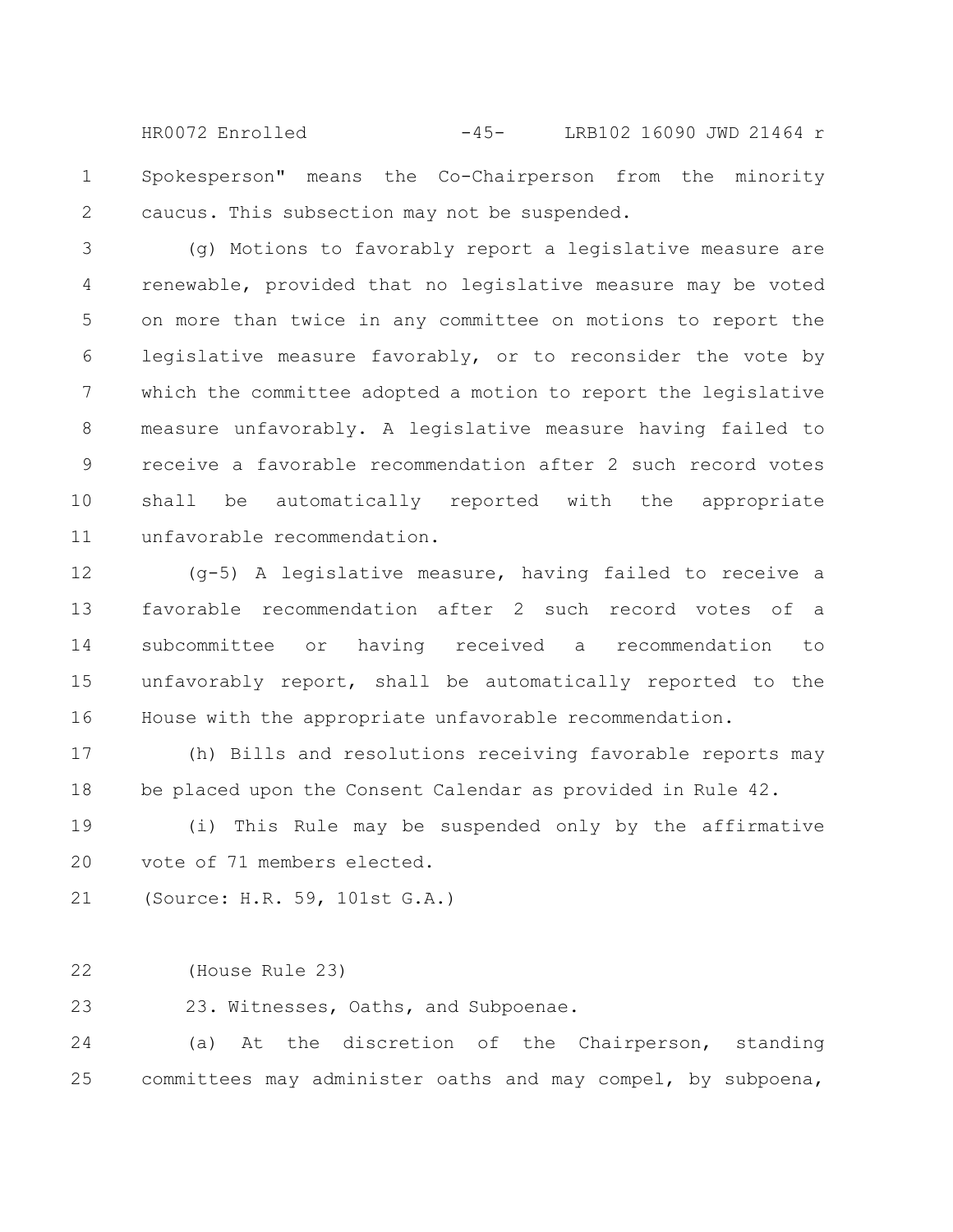any person to appear and give testimony as a witness before the standing committee and produce papers, documents, and other materials relating to a legislative measure pending before the standing committee. 1 2 3 4 HR0072 Enrolled -46- LRB102 16090 JWD 21464 r

(b) At the discretion of the Chairperson, special committees may administer oaths and may compel, by subpoena, any person to appear and give testimony before the special committee and produce papers, documents, and other materials relating to the subject matter for which the special committee was created or relating to a legislative measure pending before the special committee. 5 6 7 8 9 10 11

(c) At the discretion of the Speaker, a Committee of the Whole may administer oaths and may compel, by subpoena, any person to appear and give testimony before the Committee of the Whole and produce papers, documents, and other materials relating to the subject matter for which the Committee of the Whole was created or relating to a legislative measure pending before the committee of the Whole. 12 13 14 15 16 17 18

(d) Oaths may be administered under this Rule by the Presiding Officer or by the Chairperson of a committee or any person sitting in his or her stead. 19 20 21

(e) Subpoenae issued under this Rule must be issued and signed by the Chairperson of the committee and must comply with Rule  $4(c)(9)$ . 22 23 24

(f) In the case of special committees with Co-Chairpersons from different political parties, the term "Chairperson" for 25 26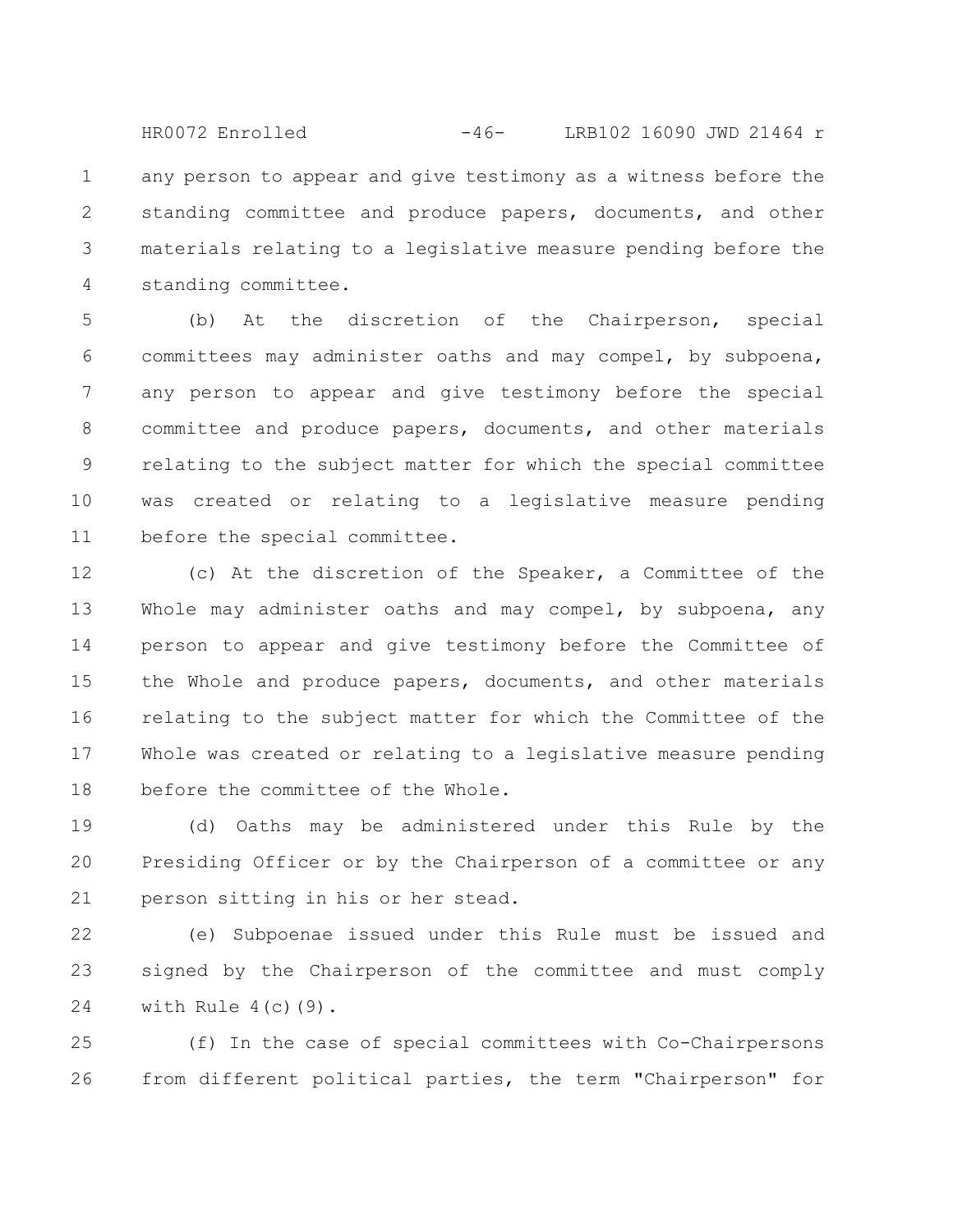purposes of this Rule means the Co-Chairperson from the majority caucus. 1 2 HR0072 Enrolled -47- LRB102 16090 JWD 21464 r

(g) This Rule may be suspended only by the affirmative vote of 71 members elected. 3 4

(Source: H.R. 59, 101st G.A.) 5

(House Rule 24) 6

24. Committee Reports. 7

(a) All bills favorably reported to the House from a committee, or with respect to which a committee has been discharged, shall be reported to the House and shall be placed on the order of Second Reading. Bills reported to the House from committee "do not pass", "do not pass as amended", "without recommendation", or "tabled" shall lie on the table. 8 9 10 11 12 13

(b) All floor amendments, joint action motions for final action, conference committee reports, and motions to table committee amendments favorably reported from a standing committee or special committee shall be referred to the House and eligible for consideration when the House is on an appropriate order of business. All floor amendments, joint action motions for final action, conference committee reports, and motions to table committee amendments that are reported to the House from committee "be not adopted", "without recommendation", or "tabled" shall lie on the table. 14 15 16 17 18 19 20 21 22 23

(c) All resolutions favorably reported to the House from the Rules Committee, a standing committee, or a special 24 25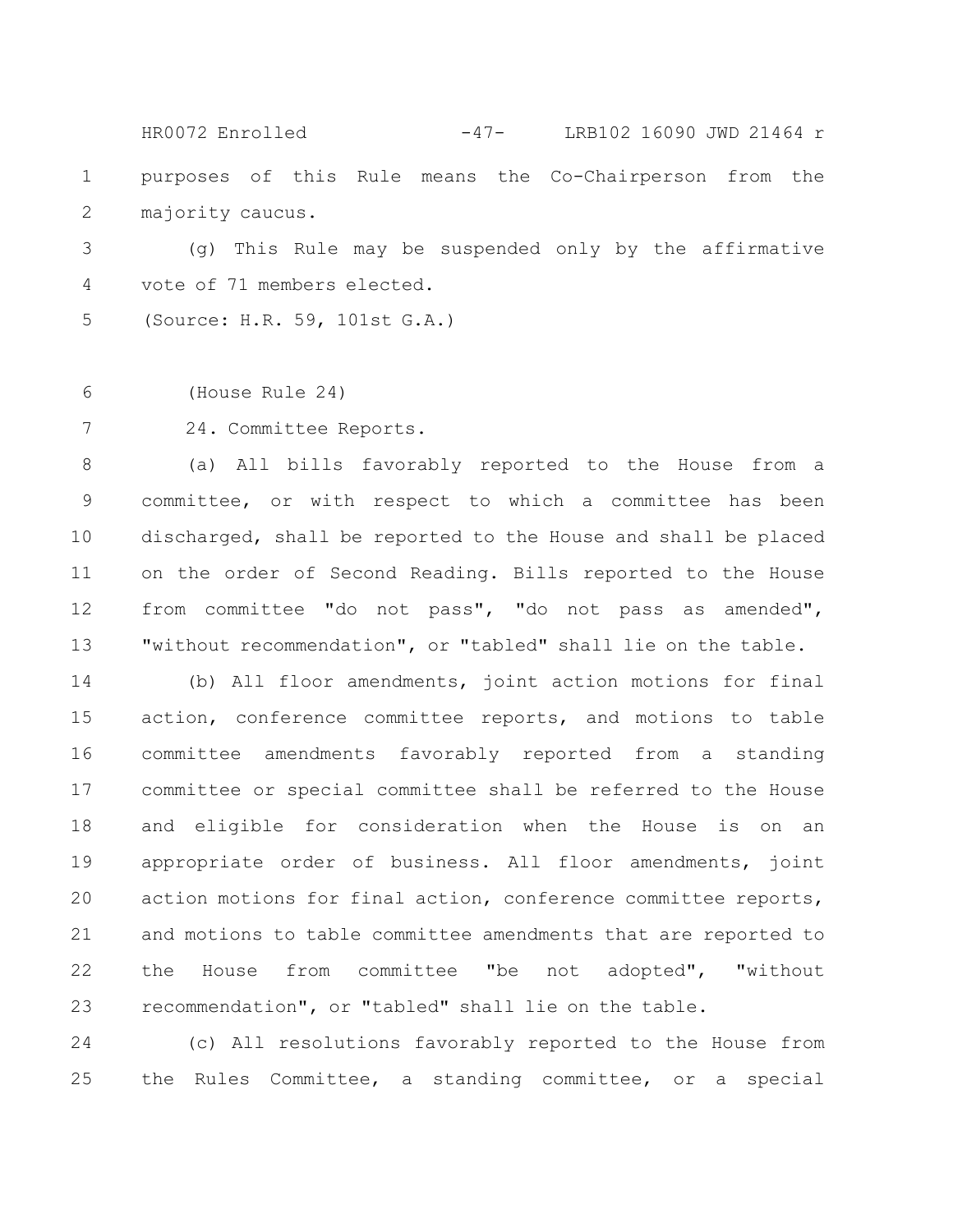committee, or with respect to which the committee has been discharged, shall be referred to the House and placed on the order of Resolutions. All resolutions that are reported to the House from committee "be not adopted", "be not adopted as amended", "without recommendation", or "tabled" shall lie on the table. 1 2 3 4 5 6 HR0072 Enrolled -48- LRB102 16090 JWD 21464 r

(d) For the purposes subsections (a) and (c) of this Rule, a resolution proposing to amend the Illinois Constitution shall be reported to the House or tabled in the same manner as a bill. 7 8 9 10

(Source: H.R. 59, 101st G.A.) 11

(House Rule 25) 12

## 25. Remote Participation in Committees and Task Forces.  $\left(\text{Blank}\right)$ . 13 14

(a) Notwithstanding any other provision of these Rules, in the case of pestilence or public danger upon declaration of the Speaker, members may participate remotely in hearings for committees and task forces. A member of the committee or task force participating remotely shall be considered present and in attendance at the committee hearing, including for purposes of voting in accordance with Rule 49 and determining if a quorum is present. Action taken by a member of a committee who is participating remotely shall have the same legal effect as if the member were physically present when the action is taken. 15 16 17 18 19 20 21 22 23 24 25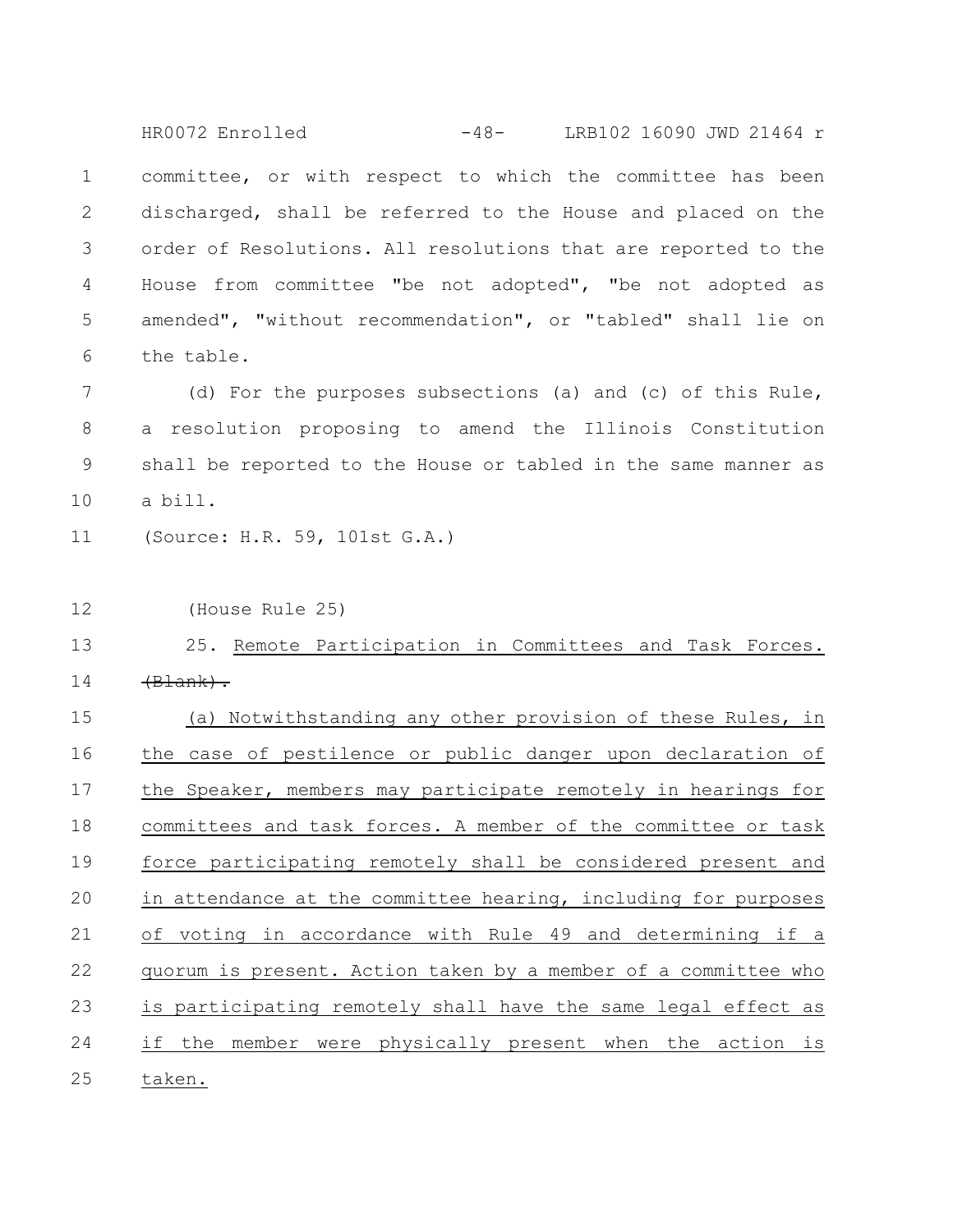(b) The Speaker may establish additional procedures for remote participation under this Section and shall designate the technology or software that must be used. The technology or software must, at a minimum, be sufficient to (1) verify the identity of a member who is participating remotely, (2) allow the public, including representatives of the press, to hear or view each member and witness who is participating remotely, and (3) allow witnesses to testify as permitted under Rule 26. (Source: H.R. 59, 101st G.A.) 1 2 3 4 5 6 7 8 9 HR0072 Enrolled -49- LRB102 16090 JWD 21464 r

(House Rule 26) 10

26. Rights of the Public. 11

(a) If a legislative measure or subject matter has been properly set for hearing and witnesses are present and wish to testify, the committee shall hear the witnesses at the scheduled time and place, subject to Rule 10(c). 12 13 14 15

(b) Any person wishing to offer testimony to a committee hearing of a legislative measure or subject matter shall be given a reasonable opportunity to do so, orally or in writing. The Chairperson may set time limits for presentation of oral testimony. No testimony in writing is required of any witness, but any witness may submit a statement in writing for the committee record. All persons offering testimony shall complete and submit a "Record of Committee Witness" form on the General Assembly website and submit it to the committee elerk before testifying. In the case of standing or special 16 17 18 19 20 21 22 23 24 25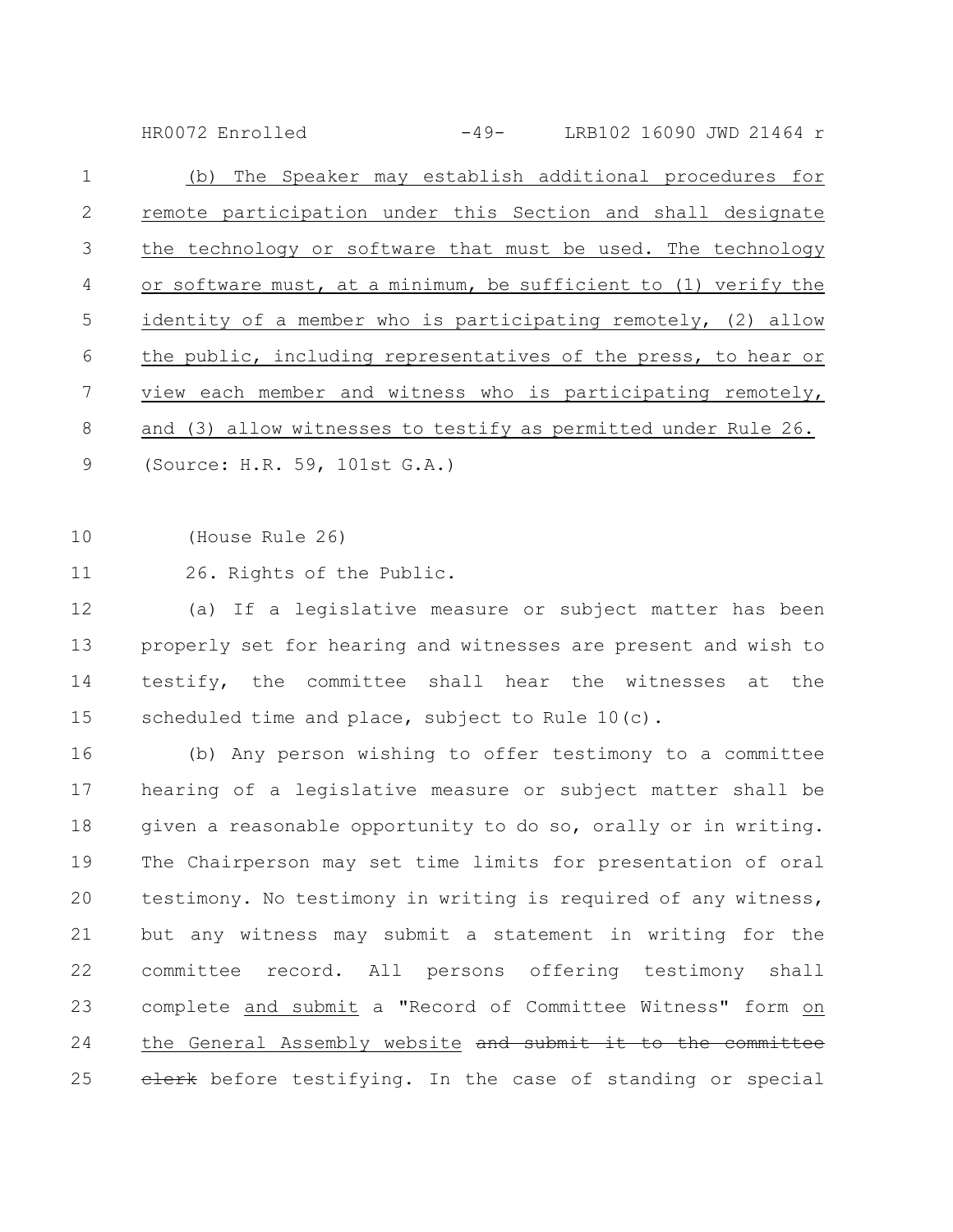committees with Co-Chairpersons from different political parties, the "Chairperson" means the Co-Chairperson from the majority caucus. 1 2 3 HR0072 Enrolled -50- LRB102 16090 JWD 21464 r

(c) A motion to foreclose further oral testimony by witnesses on a matter before a committee may be adopted only by a three-fifths majority of those voting on the motion. No such motion is in order until both proponents and opponents requesting to be heard have been given a fair and substantial opportunity to express their positions. No one shall be prohibited from filing for the record "Record of Committee Witness" forms or written statements while the matter is before the committee. 4 5 6 7 8 9 10 11 12

(d) Meetings of committees and subcommittees shall be open to the public. Committee meetings of the House may be closed to the public if two-thirds of the members elected to the House determine, by a record vote, that the public interest so requires. 13 14 15 16 17

(d-5) For meetings of committees during a disaster proclaimed by the Governor due to the COVID-19 virus, access to the room in which the committee is held shall be limited to members and officers of the General Assembly, majority and minority staff, and no more than 5 members of the public who are representatives of the press, except as otherwise authorized by the Speaker. The Speaker shall designate one or more locations outside of the committee room for the public to safely watch and listen to the proceedings of the House and its 18 19 20 21 22 23 24 25 26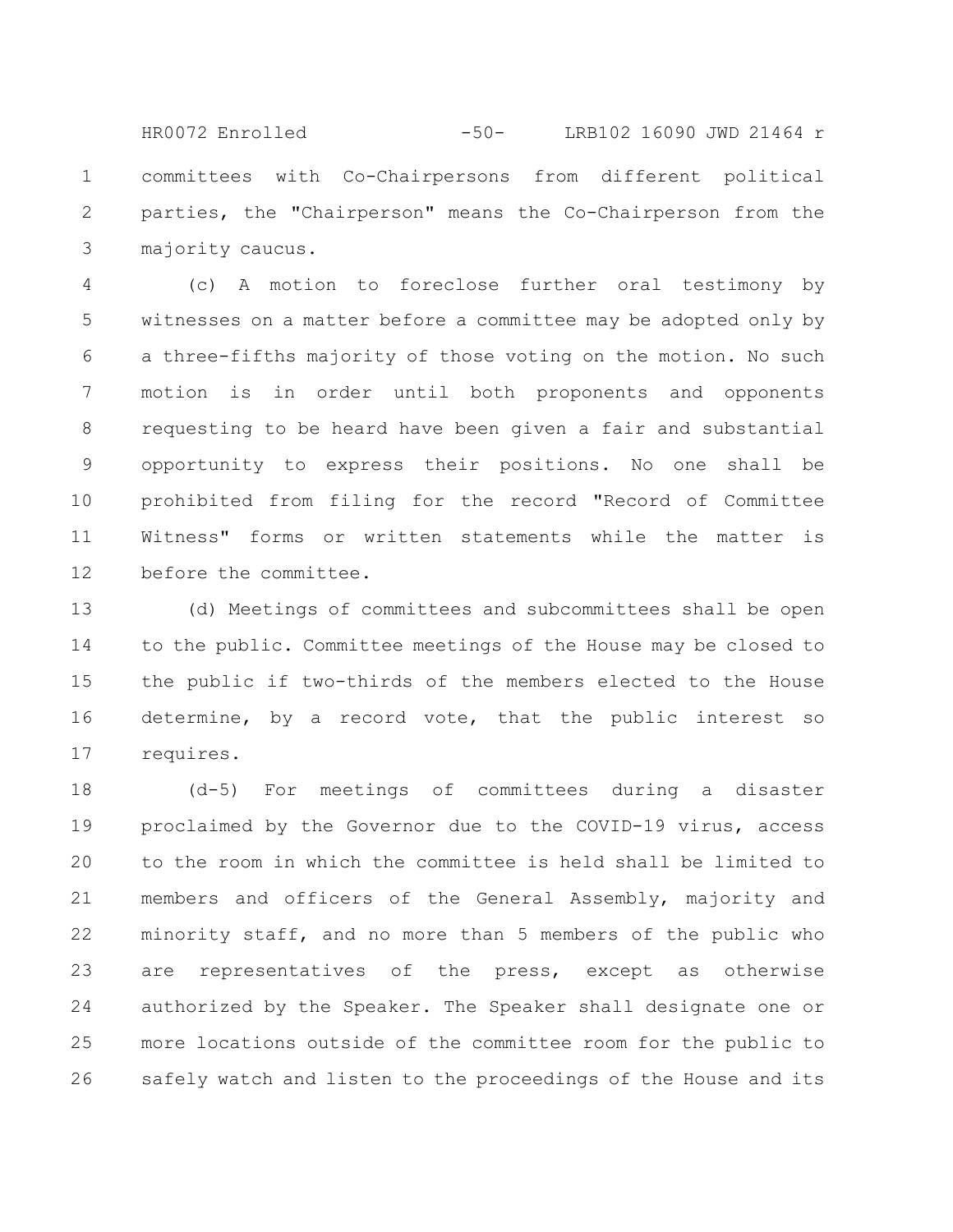committees via a live audio/video broadcast. Access to such locations may be limited as necessary to maintain safety, including, but not limited to, requiring that persons at such locations follow the decorum requirements of Rule 51.5(a). Notwithstanding any other provision of these Rules, testimony at a committee hearing during a disaster proclaimed by the Governor due to COVID-19 virus may be limited to written testimony at the discretion of the Chairperson. This subsection shall only apply to meetings in which members are physically present and may not be suspended. (e) This Rule cannot be suspended retroactively. (Source: H.R. 59, 101st G.A.; H.R. 846, 101st G.A.) (House Rule 27) 27. Smoking. Smoking is prohibited at any official committee hearing, and no committee member, staff member, or member of the public is permitted to smoke in the room in which the hearing is being held. (Source: H.R. 59, 101st G.A.) ARTICLE III CONDUCT OF BUSINESS (Source: H.R. 59, 101st G.A.) (House Rule 28) 28. Sessions of the House. 1 2 3 4 5 6 7 8 9 10 11 12 13 14 15 16 17 18 19 20 21 22 23 HR0072 Enrolled -51- LRB102 16090 JWD 21464 r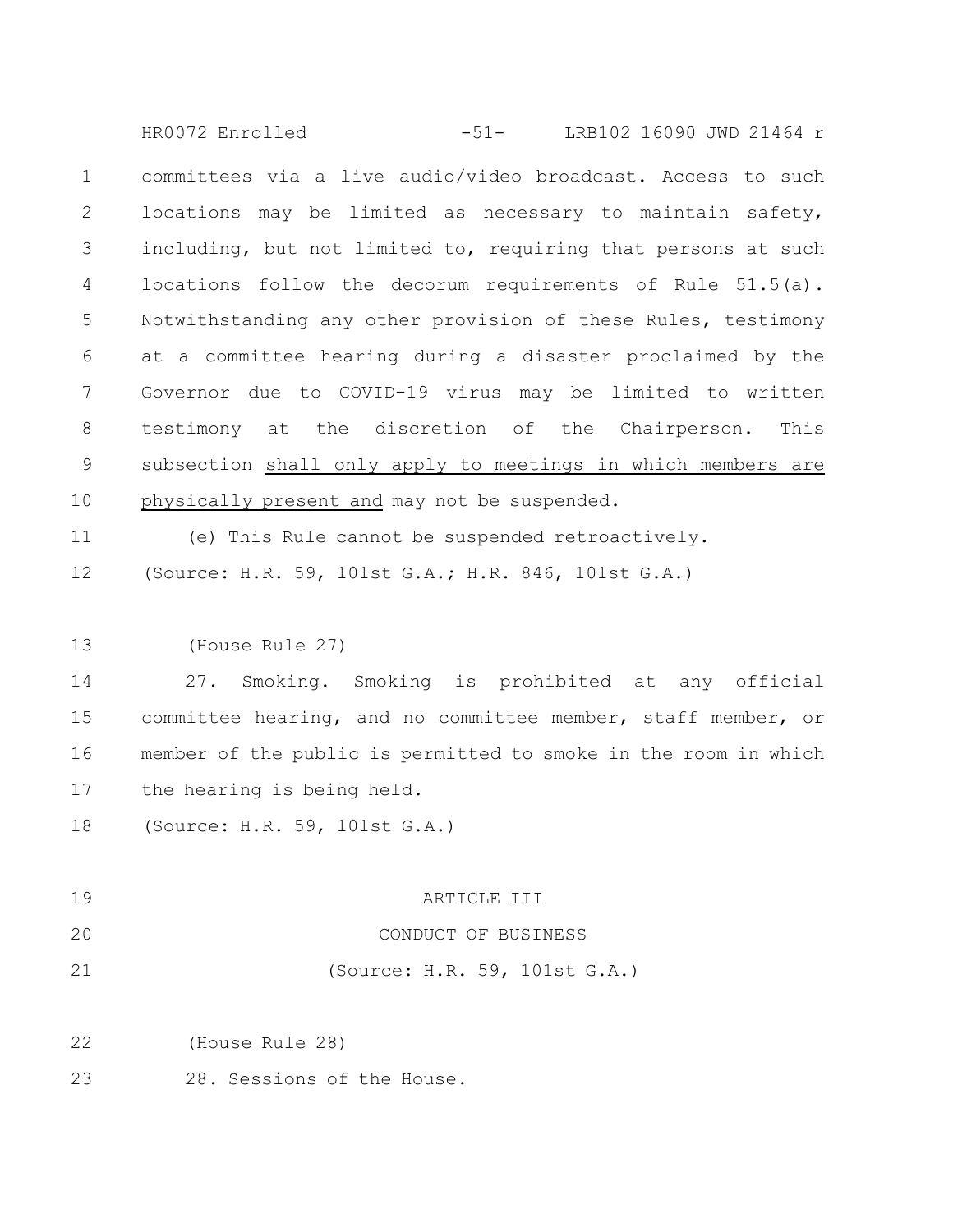(a) The House is in session whenever it convenes in perfunctory session, regular session, veto session, special session, or joint session with the Senate. Members are entitled to per diem expense reimbursements authorized by law only on those regular, veto, special session, and joint session days that they are in attendance at the House and either (i) are recorded as present on the quorum roll call or (ii) personally appear before the Clerk or the Clerk's designee after the quorum roll call but prior to the close of the Clerk's Office for the day. Attendance by members is not required or recorded on perfunctory session days. 1 2 3 4 5 6 7 8 9 10 11 HR0072 Enrolled -52- LRB102 16090 JWD 21464 r

(b) Regular and veto session days shall be scheduled with notice by the Speaker under Rule 9. Special session days shall be scheduled in accordance with the Constitution and laws of Illinois. The Speaker may convene the House when deemed necessary, regardless of whether a different date or time has been established. 12 13 14 15 16 17

(c) The Speaker may schedule perfunctory session days during which the Clerk may read into the House record any legislative measure. Committees may meet and may consider and act upon legislative measures during a perfunctory session day, and the Clerk may receive and read committee reports into the House record during a perfunctory day. In accordance with Rule 53.5, and with the approval of the Clerk, a member may make an oral statement during a perfunctory session. Except for automatic referral under these Rules, no further action 18 19 20 21 22 23 24 25 26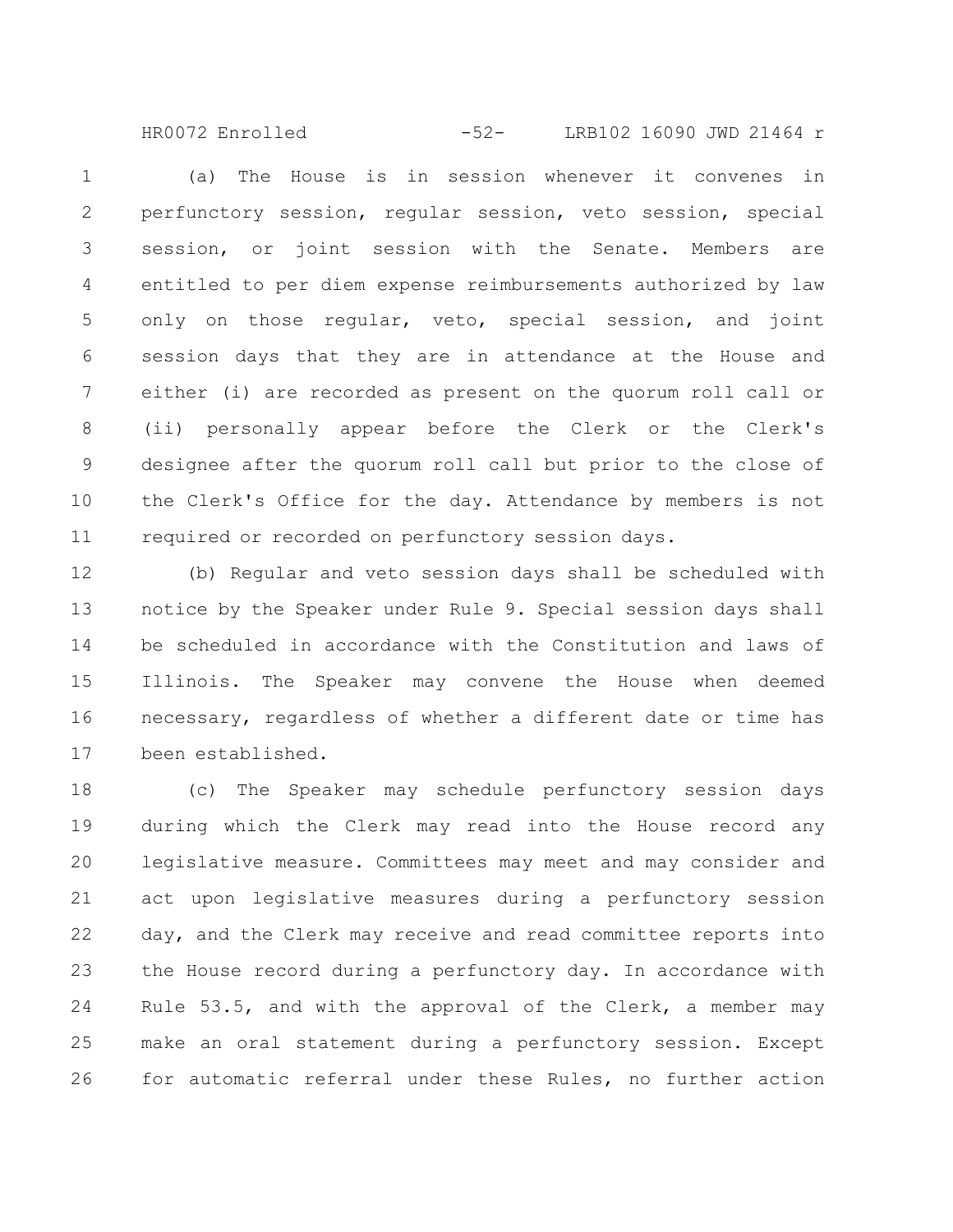|             | LRB102 16090 JWD 21464 r<br>HR0072 Enrolled<br>$-53-$           |
|-------------|-----------------------------------------------------------------|
| $\mathbf 1$ | may be taken by the House with respect to a legislative measure |
| 2           | during a perfunctory session day.                               |
| 3           | (Source: H.R. 59, 101st G.A.)                                   |
|             |                                                                 |
| 4           | (House Rule 29)                                                 |
| 5           | 29. Hour of Meeting. Unless otherwise ordered by the            |
| 6           | Speaker or Presiding Officer or as provided in Rule 1, the      |
| 7           | House shall regularly convene at 12:30 p.m. on the first day of |
| 8           | each week that the House convenes in regular, veto, or special  |
| 9           | session and shall convene at 12:00 noon on all other days the   |
| 10          | House convenes in regular, veto, or special session.            |
| 11          | (Source: H.R. 59, 101st G.A.)                                   |
|             |                                                                 |
| 12          | (House Rule 30)                                                 |
| 13          | 30. Access to the House Floor and Chamber.                      |
| 14          | (a) Except as otherwise provided in these Rules, only the       |
| 15          | following persons shall be admitted to the House while it is in |
| 16          | session: members and officers of the General Assembly; elected  |
| 17          | officers of the executive branch; justices of the Supreme       |
| 18          | Court; the designated aide to an executive or judicial branch   |
| 19          | constitutional officer, except as limited by the Speaker; the   |
| 20          | parliamentarian; majority staff members and minority staff      |
| 21          | members, except as limited by the Speaker or Presiding          |
| 22          | Officer; former members, except as limited by the Speaker or    |
| 23          | prohibited under subsection (d); and employees of the           |
| 24          | Legislative Reference Bureau, except as limited by the          |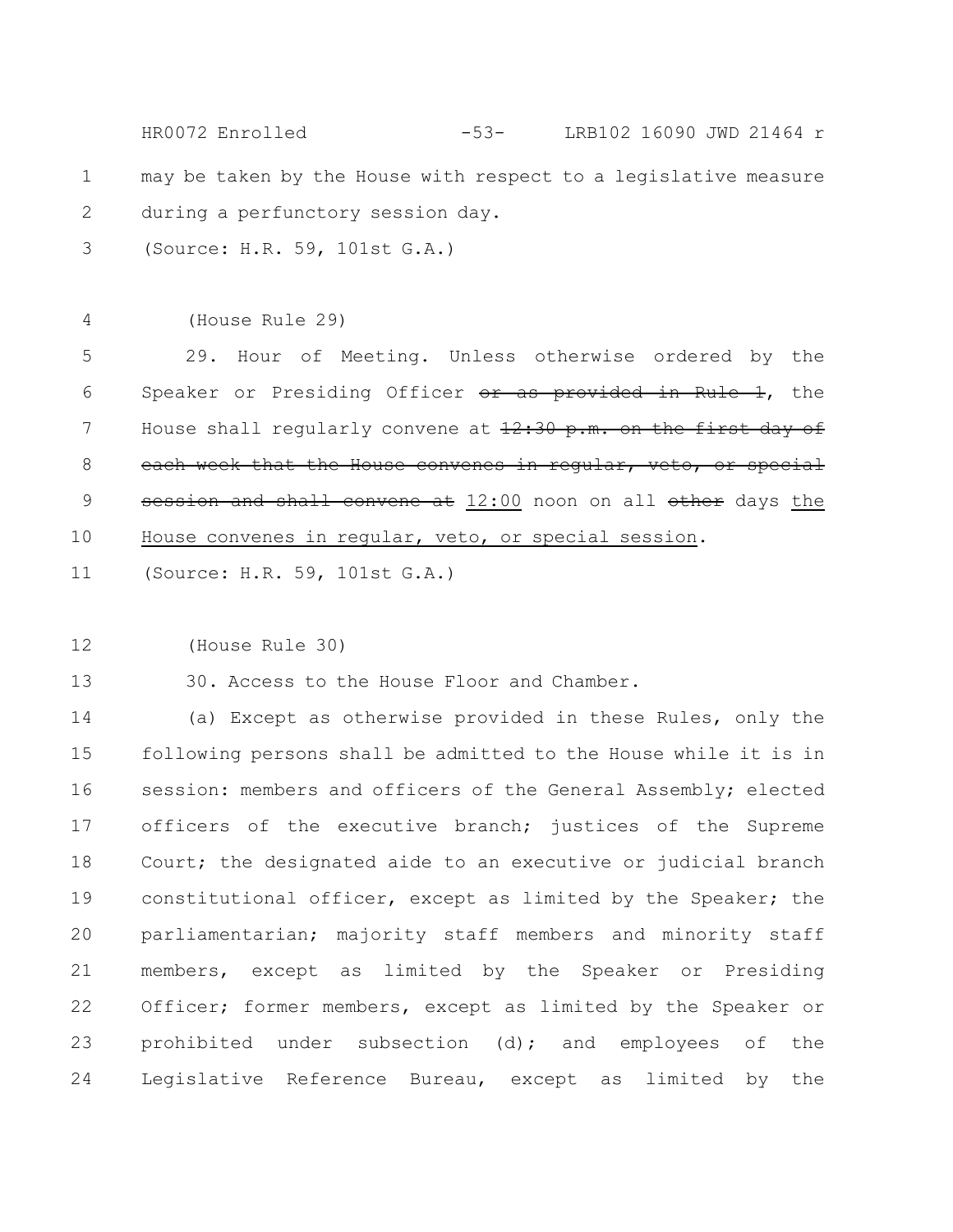Speaker. Representatives of the press, while the House is in session, may have access to the galleries and places allotted to them by the Speaker or his or her designee. No person is entitled to the floor unless appropriately attired. Only members of the General Assembly may use telephones at the members' desks. Smoking is prohibited on the floor of the House and in the House galleries. 1 2 3 4 5 6 7 HR0072 Enrolled -54- LRB102 16090 JWD 21464 r

(a-5) On any day in which the House is in session during a disaster proclaimed by the Governor due to the COVID-19 virus, access to the House Chamber and adjoining hallways and passages shall be limited to members and officers of the General Assembly, majority and minority staff as authorized by the Speaker or Presiding Officer, and no more than 5 members of the public who are representatives of the press, except as otherwise authorized by the Speaker. Representatives of the press shall be limited to the gallery space allotted to them by the Speaker or the Speaker's designee. The Speaker shall designate one or more locations outside of the House Chamber for the public to safely watch and listen to the proceedings of the House and its committees via a live audio/video broadcast. Access to such locations may be limited as necessary to maintain safety, including, but not limited to, requiring that persons at such locations follow the decorum requirements of Rule 51.5(a). This subsection may not be suspended. 8 9 10 11 12 13 14 15 16 17 18 19 20 21 22 23 24

(b) On days during which the House is in session, the Doorkeeper shall clear the floor of all persons not entitled 25 26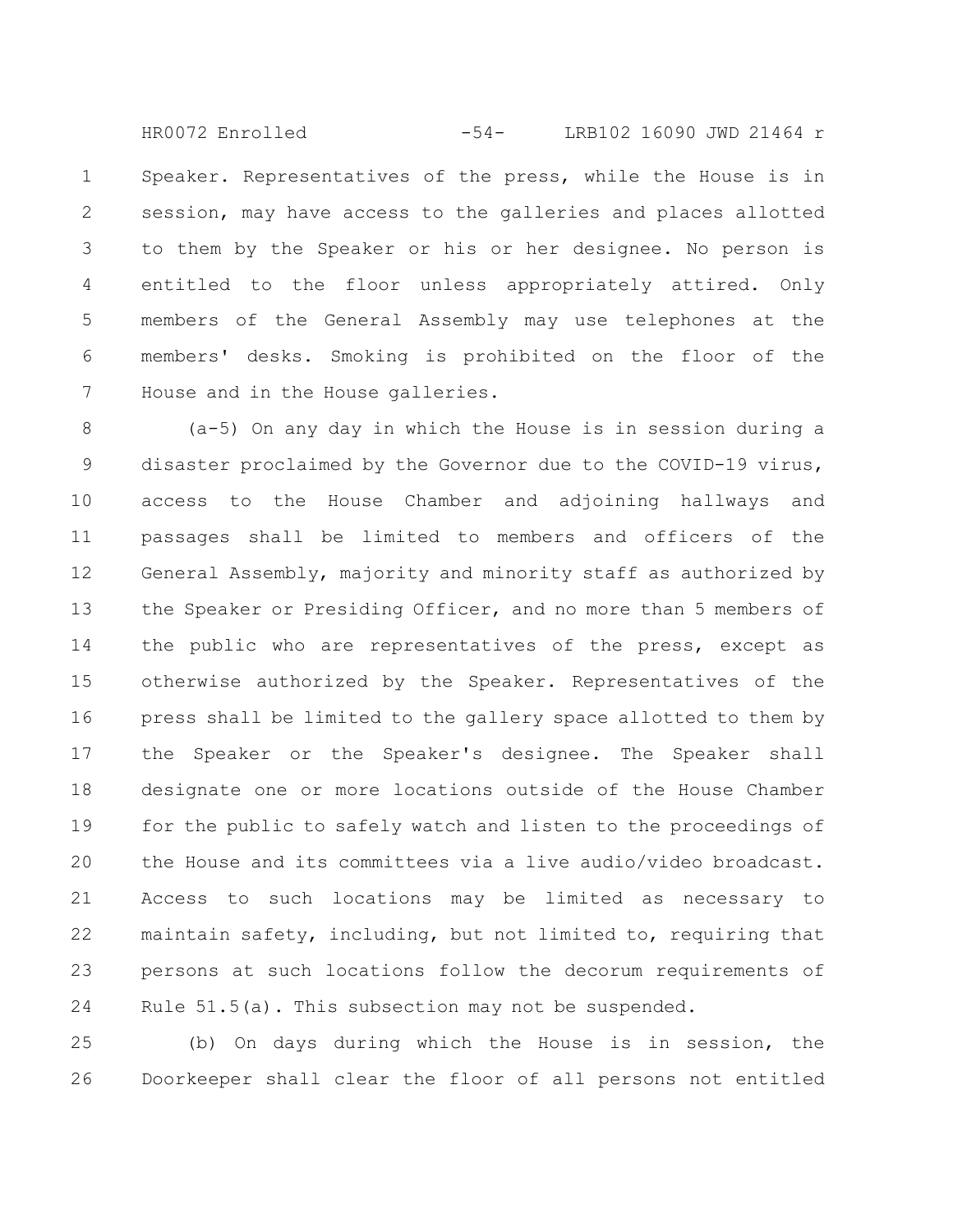to access to the floor 15 minutes before the convening time, and the Doorkeeper shall enforce all other provisions of this Rule. 1 2 3 HR0072 Enrolled -55- LRB102 16090 JWD 21464 r

(c) The Speaker may authorize the admission to the floor of any other person, except as prohibited under subsection  $(d)$ . 4 5 6

(d) No person who is directly or indirectly interested in defeating or promoting any pending legislative measure, if required to be registered as a lobbyist or compensated by an entity required to register as a lobbyist, shall be allowed access to the floor of the House at any time during the session. The Speaker, or his or her designee, shall have the authority to determine whether a person may be granted or denied access in accordance with this subsection. 7 8 9 10 11 12 13 14

(e) When he or she deems it necessary for the preservation of order, the Presiding Officer may by order remove any person from the floor of the House. A Representative may be removed from the floor only under Rule 51.5 or Article XI or XII of these Rules. 15 16 17 18 19

(Source: H.R. 59, 101st G.A.; H.R. 846, 101st G.A.) 20

(House Rule 31) 21

31. Standing Order of Business. 22

(a) Unless otherwise determined by the Presiding Officer, the standing daily order of business of the House is as follows: 23 24 25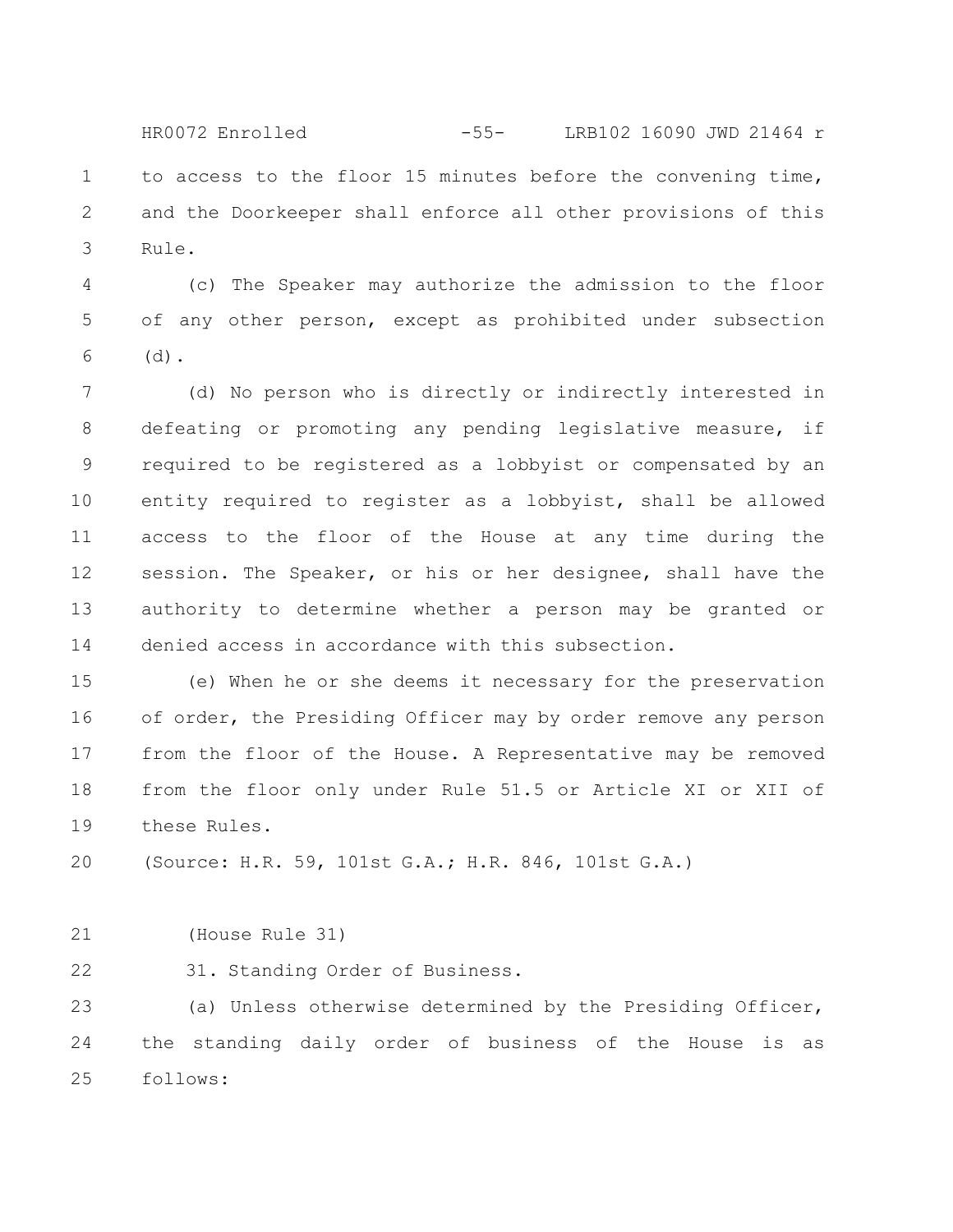|              | -56- LRB102 16090 JWD 21464 r<br>HR0072 Enrolled      |
|--------------|-------------------------------------------------------|
| $\mathbf 1$  | (1) Call to Order, Invocation, Pledge of Allegiance,  |
| $\mathbf{2}$ | and Roll Call.                                        |
| 3            | (2) Approval of the Journal.                          |
| 4            | (3) Reading of House Bills a first time.              |
| 5            | (4) Reports from committees, with reports from the    |
| 6            | Rules Committee ordinarily made at any time.          |
| 7            | Presentation of Resolutions, Petitions,<br>(5)<br>and |
| 8            | Messages.                                             |
| 9            | (6) Introduction of House Bills.                      |
| 10           | (7) Messages from the Senate, not including reading   |
| 11           | Senate Bills a first time.                            |
| 12           | (8) Reading of House Bills a second time.             |
| 13           | (9) Reading of House Bills a third time.              |
| 14           | (10) Reading of Senate Bills a third time.            |
| 15           | (11) Reading of Senate Bills a second time.           |
| 16           | (12) Reading of Senate Bills a first time.            |
| 17           | (13) House Bills on the Order of Concurrence.         |
| 18           | (14) Senate Bills on the Order of Non-Concurrence.    |
| 19           | (15) Conference Committee Reports.                    |
| 20           | (16) Motions in Writing.                              |
| 21           | (17) Constitutional Amendment Resolutions.            |
| 22           | (18) Motions with respect to Vetoes.                  |
| 23           | (19) Consideration of Resolutions.                    |
| 24           | (20) Motions to Discharge Committee.                  |
| 25           | (21) Motions to Take from the Table.                  |
| 26           | (22) Motions to Suspend the Rules.                    |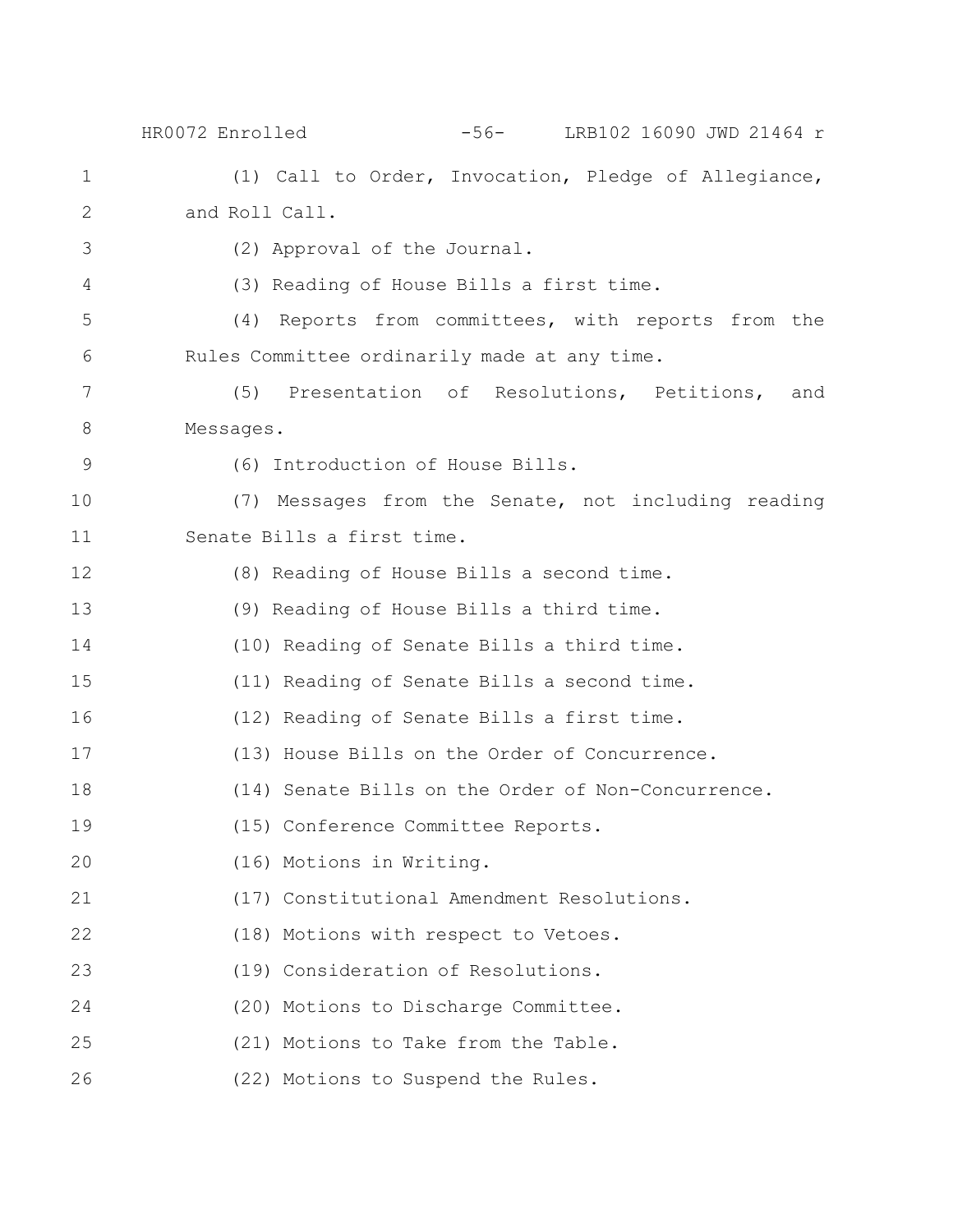(23) Consideration of Bills on the Order of Postponed Consideration. HR0072 Enrolled -57- LRB102 16090 JWD 21464 r

(b) The Speaker may establish a Weekly Order of Business or a Daily Order of Business setting forth the date and approximate time at which specific legislative measures may be considered by the House. The Weekly Order of Business or Daily Order of Business is effective upon being filed by the Speaker with the Clerk and takes the place of the standing order of business for the amount of time necessary for its completion. Nothing in this Rule, however, limits the Speaker's or Presiding Officer's powers under Rule 4(c)(3) or Rule 43(a). 3 4 5 6 7 8 9 10 11

(c) A special order of business may be set by the Rules Committee or by the Speaker as provided in Rule 44. 12 13

(d) This Rule may be suspended only by the affirmative vote of 71 members elected. 14 15

(Source: H.R. 59, 101st G.A.) 16

(House Rule 32) 17

32. Quorum. 18

1

2

(a) A majority of those elected constitutes a quorum of the House, but a smaller number may adjourn from day to day, or recess for less than one day, and compel the attendance of absent members. A majority of those appointed constitutes a quorum of a committee. When a quorum is not present for a hearing of a committee, a smaller number may adjourn, recess, or conduct a hearing on a subject matter as authorized by Rule 19 20 21 22 23 24 25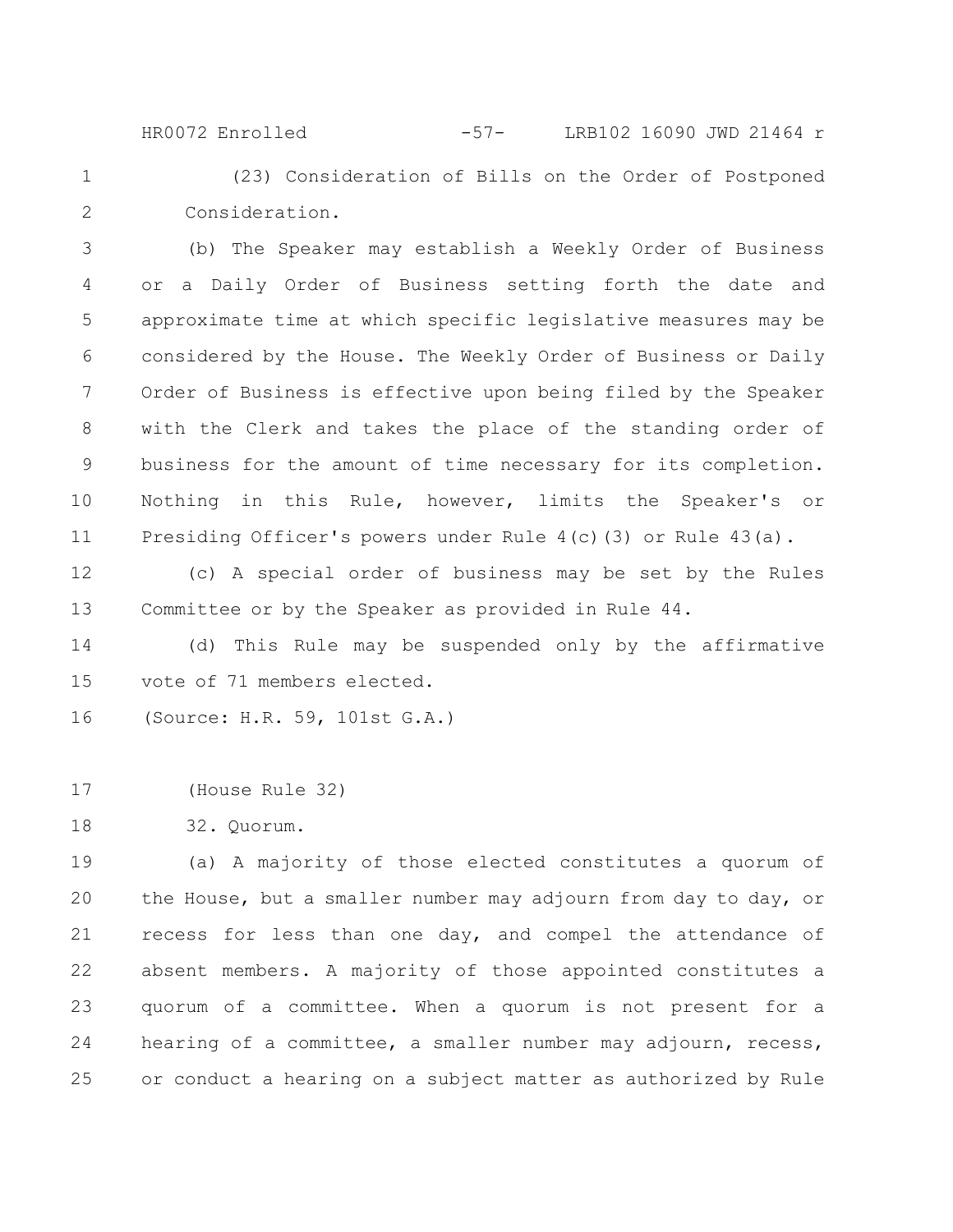21. The attendance of absent members may also be compelled by order of the Speaker. This subsection may not be suspended. 1 2 HR0072 Enrolled -58- LRB102 16090 JWD 21464 r

(b) The question of the presence of a quorum in any committee may not be raised on consideration of a legislative measure by the House unless the same question was previously raised before the committee with respect to that legislative measure. 3 4 5 6 7

(c) Any member not answering the quorum roll call of the House on any session day who is in attendance and wishes to be added to that quorum roll call must file a request to be shown present on the quorum roll call with the Clerk. The request must be in writing and filed in person by the member on the same calendar day the quorum roll call was taken. 8 9 10 11 12 13

(Source: H.R. 59, 101st G.A.) 14

(House Rule 33) 15

33. Approval of the Journal. The Speaker or his or her designee shall periodically examine and report to the House any corrections he or she deems should be made in the Journal before it is approved. If those corrections are approved by the House, they shall be made by the Clerk. 16 17 18 19 20

(Source: H.R. 59, 101st G.A.) 21

(House Rule 34) 22

34. Executive Sessions. The sessions of the House shall be open to the public. Sessions and committee meetings of the 23 24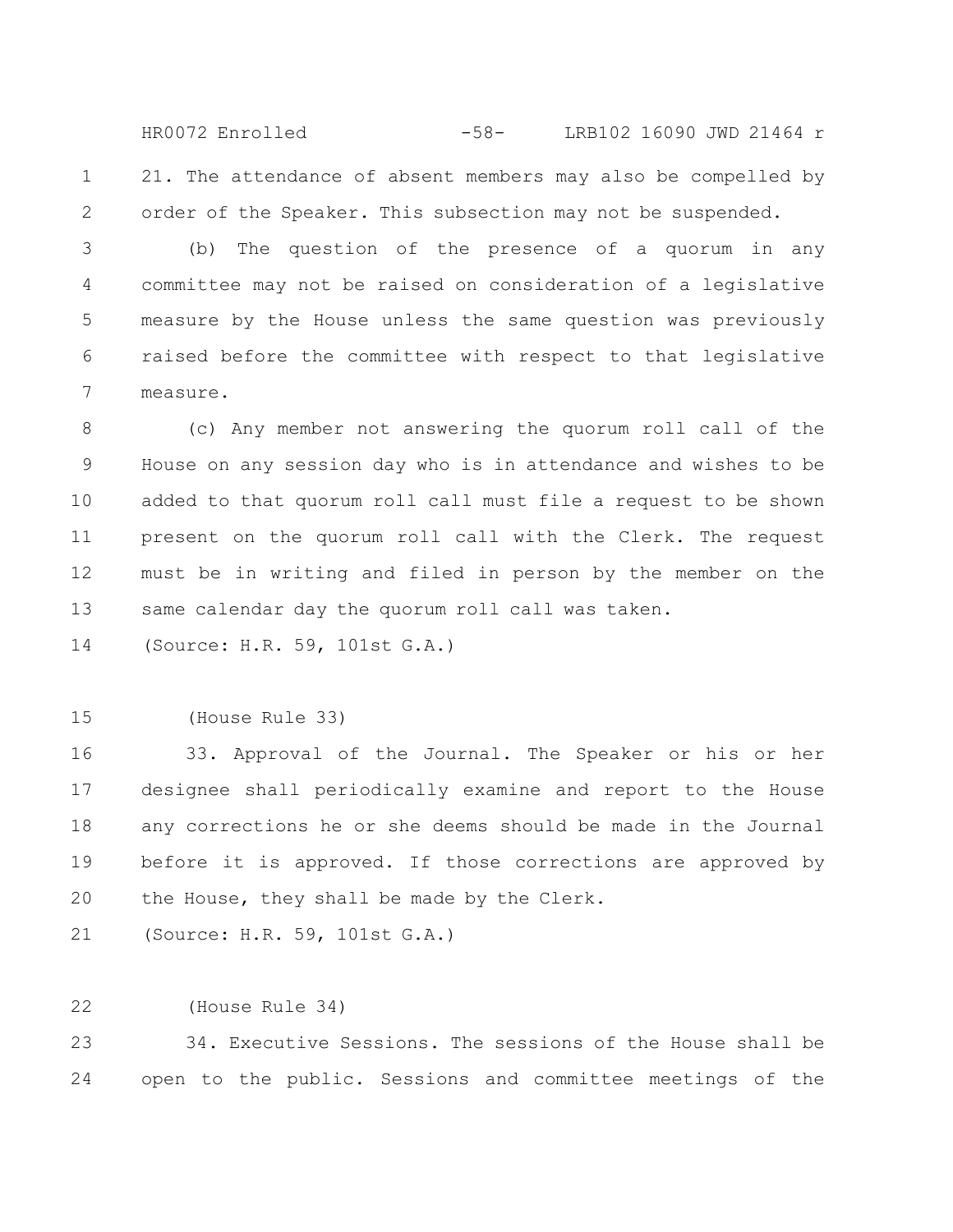|                | $-59-$<br>LRB102 16090 JWD 21464 r<br>HR0072 Enrolled          |
|----------------|----------------------------------------------------------------|
| $\mathbf 1$    | House may be closed to the public if two-thirds of the members |
| $\overline{2}$ | elected determine, by a record vote, that the public interest  |
| 3              | so requires.                                                   |
| 4              | (Source: H.R. 59, 101st G.A.)                                  |
|                |                                                                |
| 5              | (House Rule 35)                                                |
| 6              | 35. Length of Adjournment. The House, without the consent      |
| $\overline{7}$ | of the Senate, shall not adjourn for more than 3 days or to a  |
| $8\,$          | place other than where the 2 chambers of the General Assembly  |
| $\mathsf 9$    | are sitting. The House is in session on any day in which it    |
| 10             | in perfunctory session, regular session, veto<br>convenes      |
| 11             | session, special session, or joint session with the Senate.    |
| 12             | (Source: H.R. 59, 101st G.A.)                                  |
|                |                                                                |
| 13             | (House Rule 36)                                                |
| 14             | 36. Transcript of the House. Nothing contained in the          |
| 15             | official transcript of the House shall be changed or expunged  |
| 16             | except by written request of a Representative to the Clerk and |

Speaker, and that request may be approved only by the record vote of 71 members elected. 17 18

(Source: H.R. 59, 101st G.A.) 19

| 20 | ARTICLE IV                    |
|----|-------------------------------|
| 21 | BILLS AND AMENDMENTS          |
| 22 | (Source: H.R. 59, 101st G.A.) |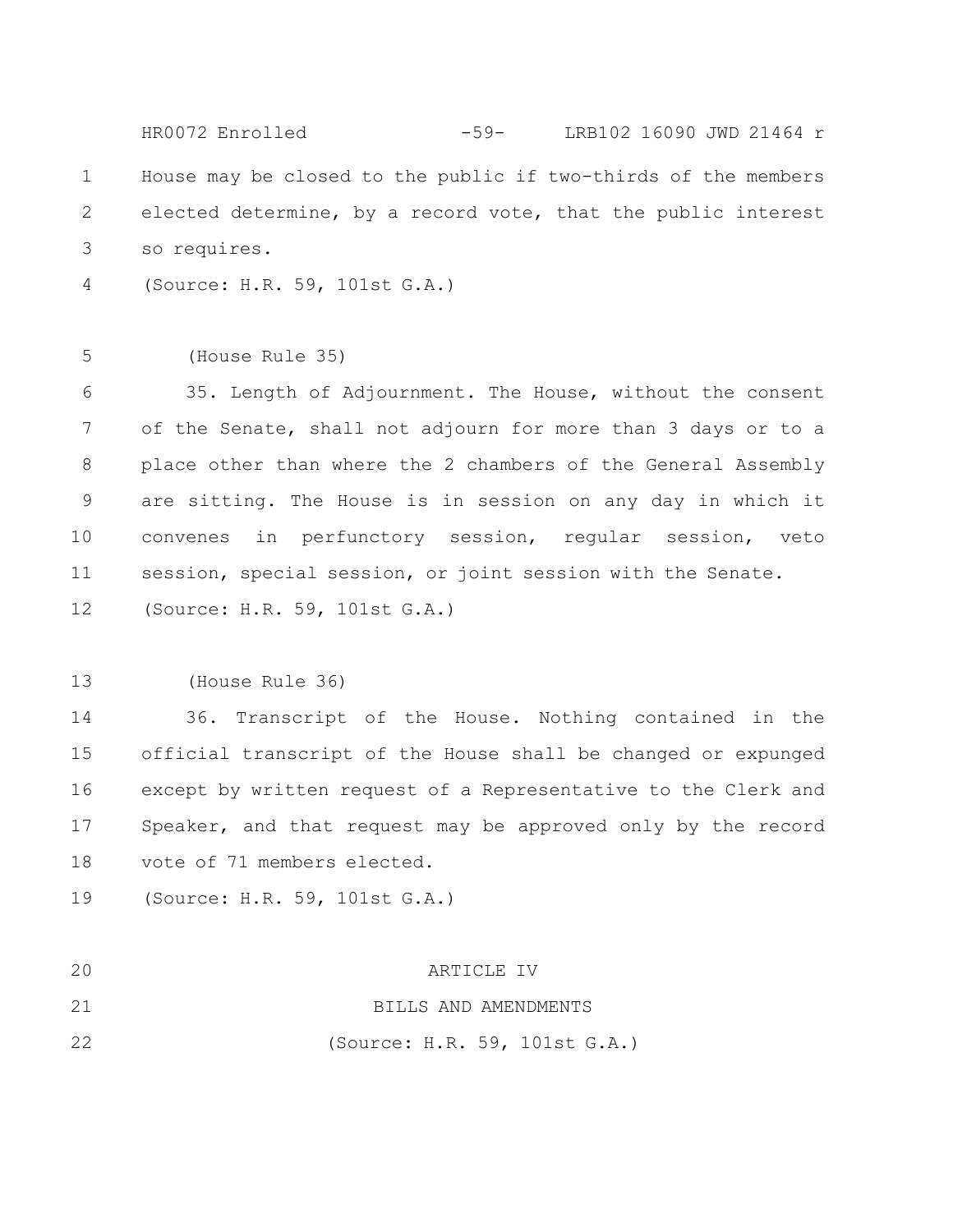(House Rule 37) 1

37. Bills. 2

(a) A bill may be introduced in the House by sponsorship of one or more members of the House, whose names shall be on the reproduced copies of the bills, in the House Journal, and in the Legislative Digest. The Principal Sponsor shall be the first name to appear on the bill and may be joined by no more than 4 chief co-sponsors with the approval of the Principal Sponsor; other co-sponsors shall be separated from the Principal Sponsor and any chief co-sponsors by a comma. The Principal Sponsor may change the sponsorship of a bill to that of one or more other Representatives, or to that of the standing committee or special committee to which the bill was referred or from which the bill was reported. Such change may be made at any time the bill is pending before the House or any of its committees by filing a notice with the Clerk, provided that the addition of any member as a Principal Sponsor, chief co-sponsor, or co-sponsor must be with that member's consent. When the Principal Sponsor ceases to be a Representative during the term, the chief sponsorship of any of his or her pending legislative measures may be changed to another Representative upon approval by the Speaker or Minority Leader, whichever served as the Representative's caucus leader. This subsection may not be suspended. 3 4 5 6 7 8 9 10 11 12 13 14 15 16 17 18 19 20 21 22 23 24

(b) The Principal Sponsor of a bill controls that bill. A committee-sponsored bill is controlled by the Chairperson, or 25 26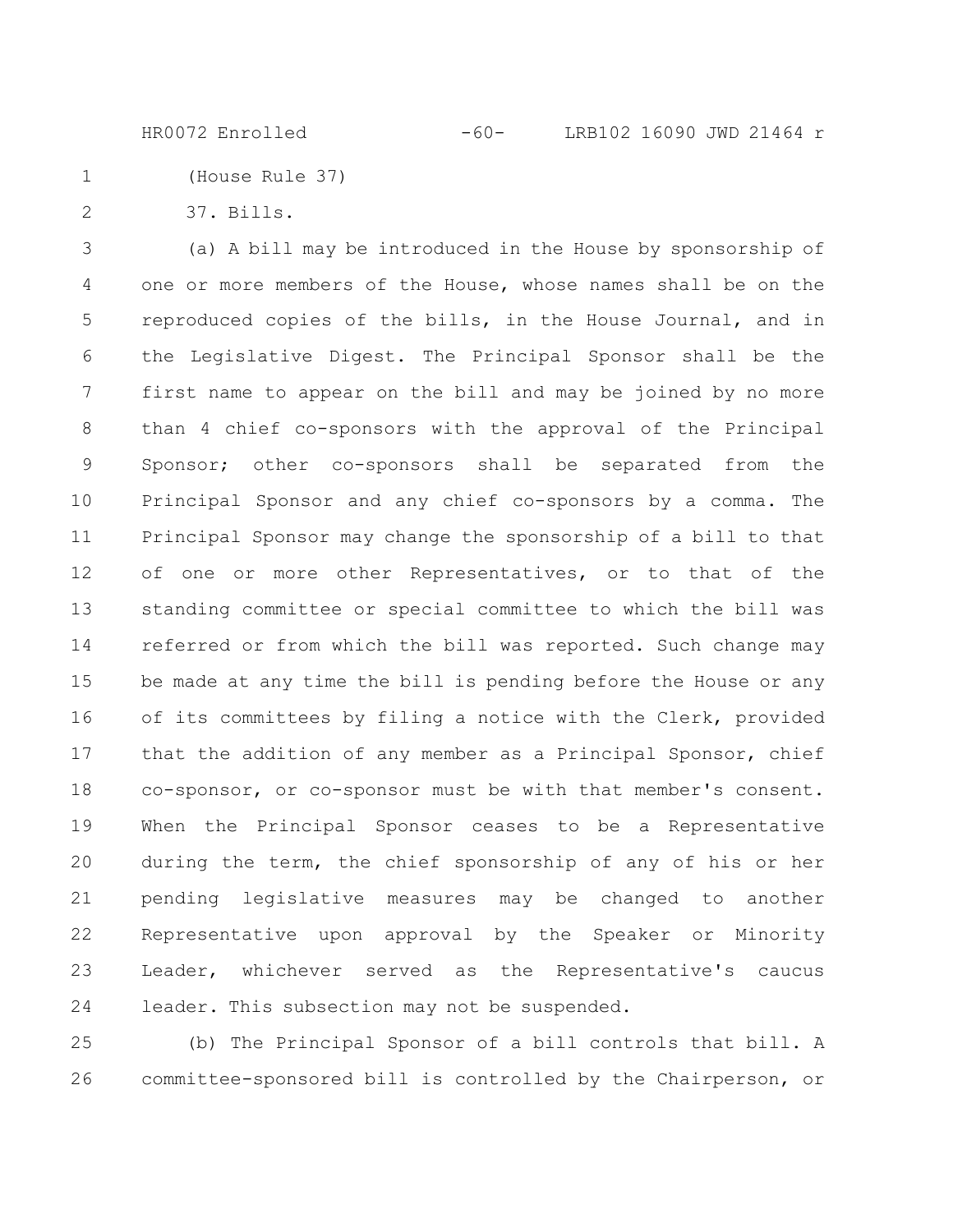if Co-Chairpersons have been appointed, by the Co-Chairperson from the majority caucus, who for purposes of these Rules is deemed the Principal Sponsor. Committee-sponsored bills may not have individual co-sponsors. 1 2 3 4 HR0072 Enrolled -61- LRB102 16090 JWD 21464 r

(c) The Senate sponsor of a bill originating in the Senate may request substitute House sponsorship of that bill by filing a notice with the Clerk. Such notice is automatically referred to the Rules Committee. The notice shall include the bill number, signature of the Senate sponsor, signature of the substitute House sponsor, and a statement that the original House sponsor was provided with notice of intent to request a substitute House sponsor. A notice that satisfies the requirements of this subsection shall be approved by the Rules Committee. If the Rules Committee does not act on a notice that satisfies the requirements of this subsection within 3 legislative days after its referral, then the notice is deemed approved and the Clerk shall substitute sponsorship. This subsection shall be in effect if, and only for so long as, the Rules of the Senate include a reciprocal privilege for House sponsors and the Senate complies with the rule. This subsection may not be suspended. 5 6 7 8 9 10 11 12 13 14 15 16 17 18 19 20 21

(d) All bills introduced in the House shall be read by title a first time and automatically referred to the Rules Committee in accordance with Rule 18. After a Senate Bill is received and a House member has submitted notification to the Clerk of sponsorship of that bill, it shall be read by title 22 23 24 25 26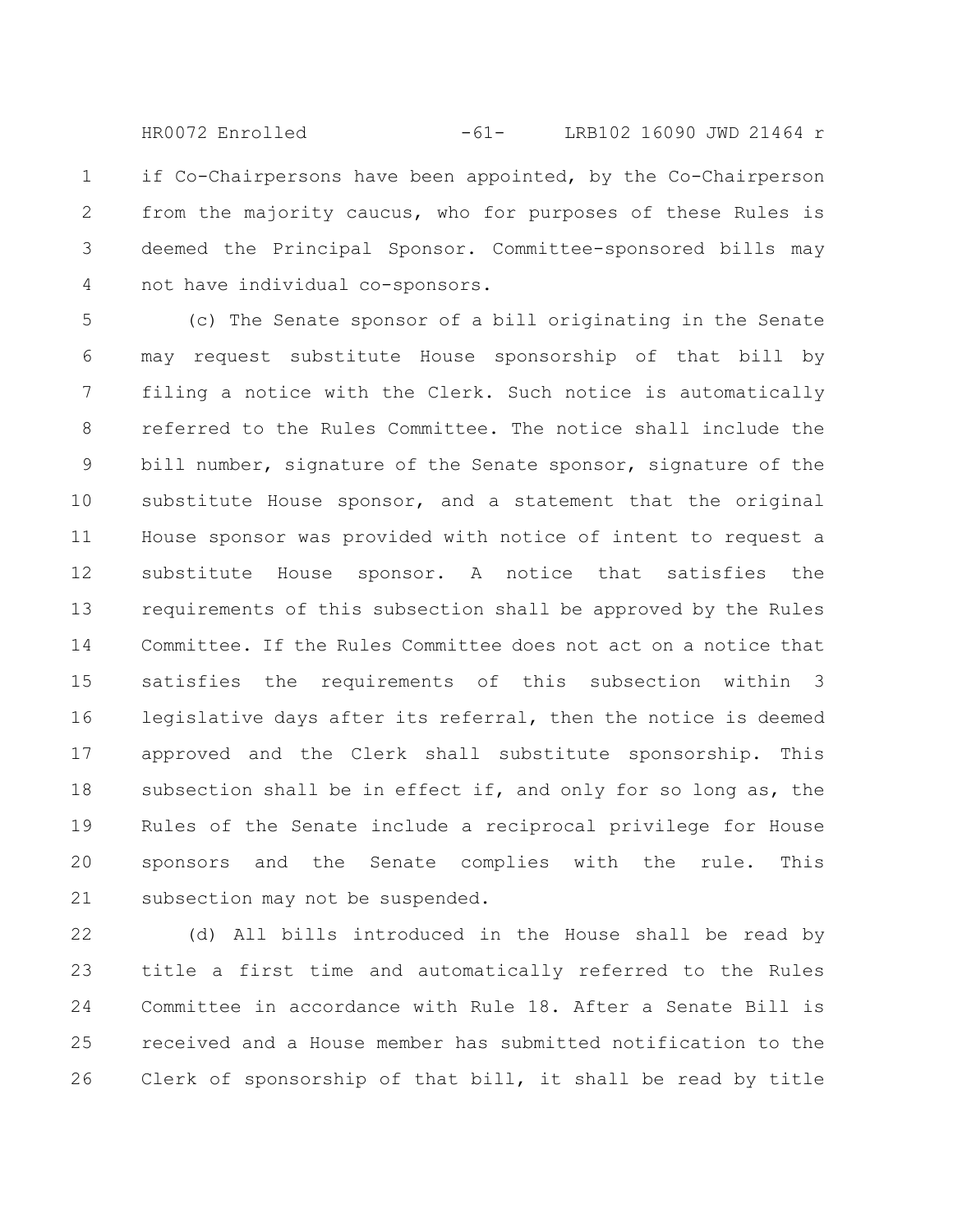and automatically referred to the Rules Committee in accordance with Rule 18. 1 2 HR0072 Enrolled -62- LRB102 16090 JWD 21464 r

(e) All bills introduced into the House shall be accompanied by 1 copy. Any bill that amends a statute shall indicate the particular changes in the following manner: 3 4 5

6

(1) All new matter shall be underscored.

(2) All matter that is to be omitted or superseded shall be shown crossed with a line. 7 8

(f) No bill shall be passed by the House except on a record vote of a majority of those elected, subject to Rule 69. A bill that has lost on Third Reading and has not been reconsidered may not thereafter be revived. If a motion for the adoption of a first conference committee report fails and the motion is not reconsidered, then a second conference committee may be appointed as provided in Rule 76(c). If a motion for the adoption of a second conference committee report fails and is not reconsidered, then the bill may not thereafter be revived. (Source: H.R. 59, 101st G.A.) 9 10 11 12 13 14 15 16 17 18

(House Rule 38) 19

38. Reading of Bills. Every bill shall be read by title on 3 different days before passage by the House. 20 21

(Source: H.R. 59, 101st G.A.) 22

(House Rule 39) 23

39. Reproduction and Distribution. The Clerk shall cause 24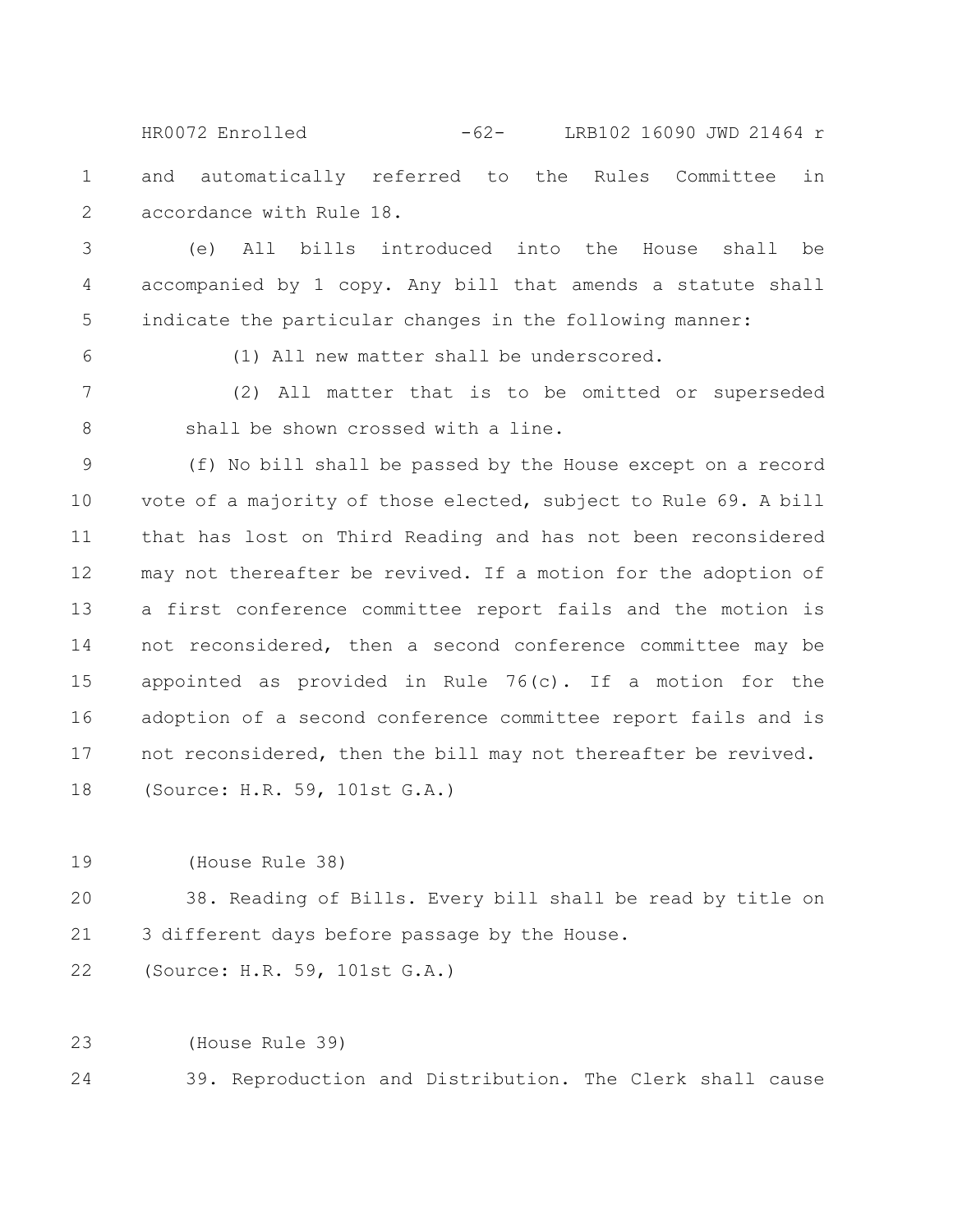any bill, amendment, or resolution, filed with or received by the Clerk, whether originating in the House or the Senate, and any other measure subject to this Rule to be reproduced and distributed to the members. Reproduction and distribution may be done electronically, either via email or publication on the General Assembly website, or the Clerk may establish a method that any member may use to secure a copy. 1 2 3 4 5 6 7 HR0072 Enrolled -63- LRB102 16090 JWD 21464 r

(Source: H.R. 59, 101st G.A.) 8

(House Rule 40) 9

40. Amendments. 10

(a) Except as otherwise provided in these Rules, committee amendments may be offered only by the Principal Sponsor, chief co-sponsor, or a member of the committee and adopted by a standing or special committee only while the affected bill is before that committee. Committee amendments shall be adopted by a majority of those appointed. All committee amendments that have been referred to a standing committee or special committee by the Rules Committee shall be considered by the committee or a subcommittee of that committee prior to consideration by the committee of the bill to which the amendment relates. A committee amendment may be the subject of a motion to "do adopt" or "do not adopt". A committee amendment may be adopted only by a successful motion to "do adopt". All committee amendments not adopted to a bill prior to the favorable reporting of the bill by a standing committee or 11 12 13 14 15 16 17 18 19 20 21 22 23 24 25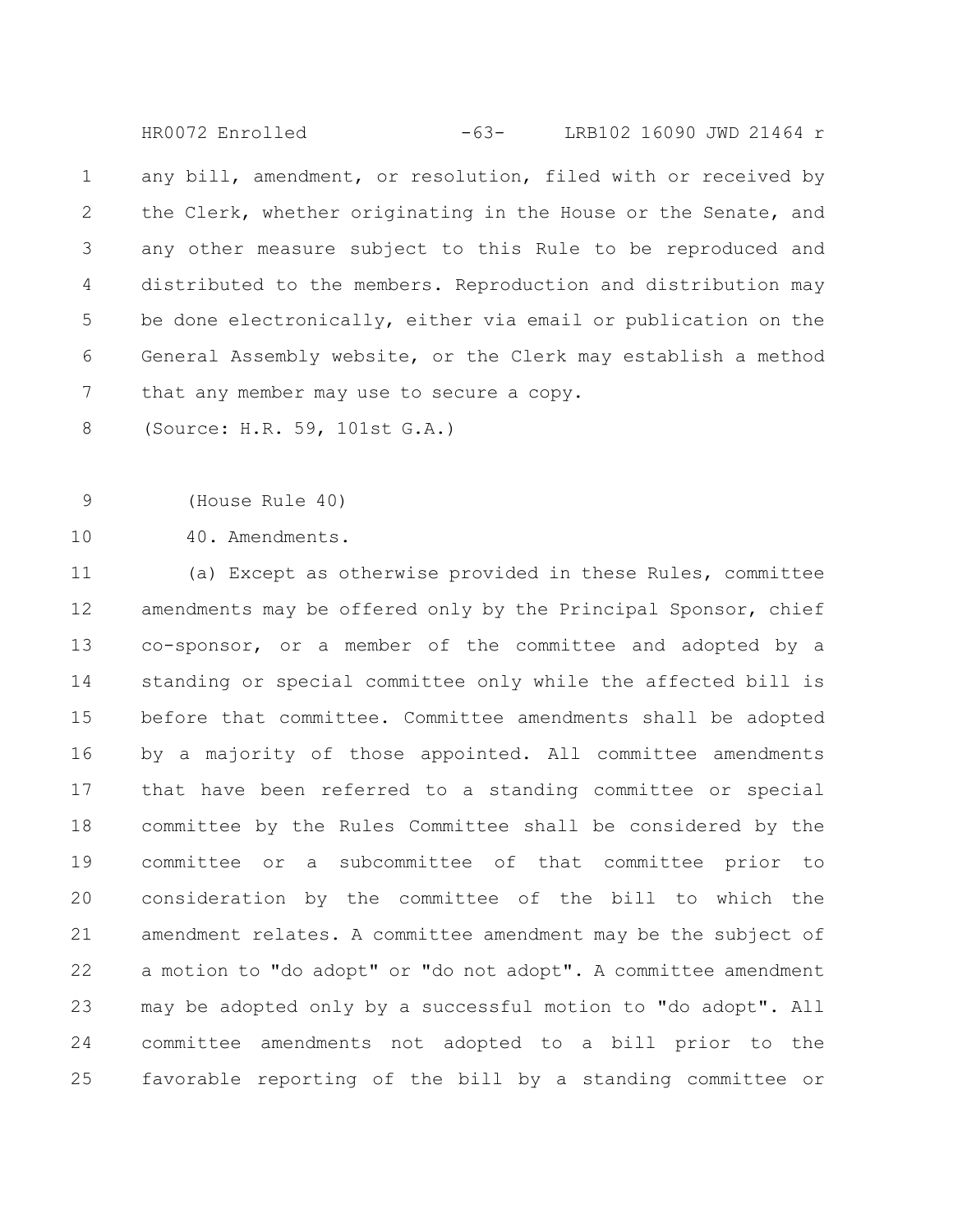special committee are automatically tabled. Committee amendments to resolutions are subject to the same procedure applicable to committee amendments to bills. 1 2 3 HR0072 Enrolled -64- LRB102 16090 JWD 21464 r

(b) A floor amendment may be filed and may be referred by the Rules Committee to the House for consideration, or to a standing or special committee, only while the bill is on the order of Second Reading, Third Reading, or Postponed Consideration. Floor amendments may be offered for adoption only while the bill is on the order of Second Reading, subject to Rule 18, and shall be adopted by a majority vote. A floor amendment to a bill may be adopted by the House when a bill is on the order of Second Reading if: (i) the Rules Committee has referred the floor amendment to the House for consideration under Rule 18; (ii) a standing or special committee has referred the floor amendment to the House; or (iii) the floor amendment has been discharged from committee pursuant to Rule 58. All floor amendments not adopted to a bill and that are still pending in a committee or before the House upon the passage or defeat of a bill on Third Reading are automatically tabled, provided that any floor amendment tabled pursuant to this Rule shall automatically be taken from the table upon the adoption of a motion to reconsider the vote for the passage or defeat of the bill on Third Reading. Floor amendments to resolutions are subject to the same procedure applicable to floor amendments to bills. 4 5 6 7 8 9 10 11 12 13 14 15 16 17 18 19 20 21 22 23 24 25

26

(c) All amendments filed in the House must be accompanied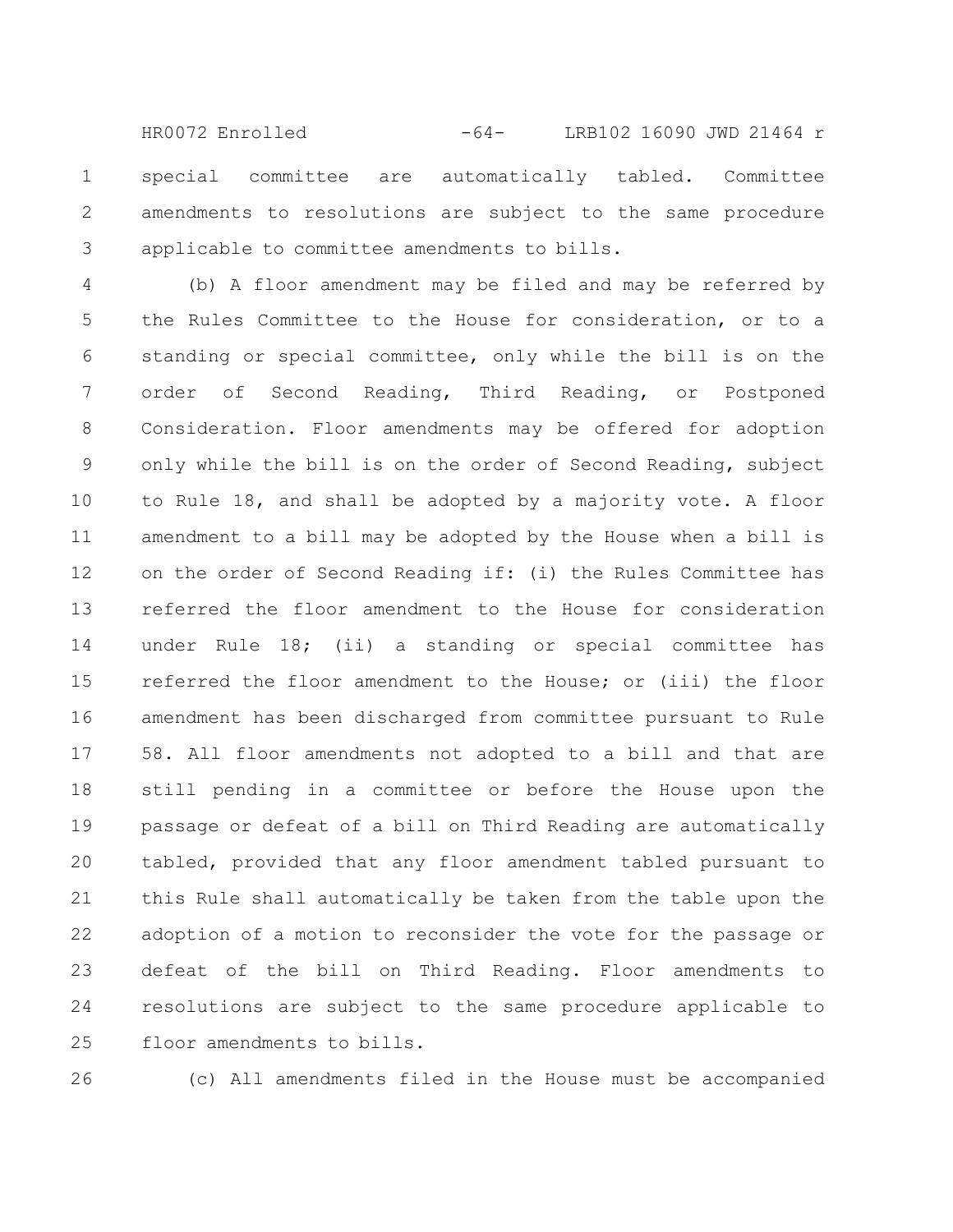by one copy. The Clerk shall number amendments sequentially in the order submitted, and all amendments that are in order shall be considered in ascending numerical order. 1 2 3 HR0072 Enrolled -65- LRB102 16090 JWD 21464 r

(d) No amendment shall be filed with the Clerk while a bill is assigned to the Rules Committee. Committee amendments may be filed for a resolution pending in the Rules Committee only if the resolution would adopt or amend House Rules or Joint House-Senate Rules pursuant to Rule 67. 4 5 6 7 8

(e) The sponsor of an amendment may change the sponsorship of the amendment to that of another member, with that other member's consent. Such change may be made at any time the amendment is pending before the House or any of its committees by filing notice with the Clerk. 9 10 11 12 13

(f) Amendments that propose to alter any existing law shall conform to the requirements of Rule 37(e). 14 15

(g) If a committee reports a legislative measure  $b$ ill "do pass as amended" or "do adopt as amended", the committee amendments are deemed adopted by the committee action. 16 17 18

(Source: H.R. 59, 101st G.A.) 19

(House Rule 41) 20

21

41. Note Requests; Quick Takes.

(a) The House shall comply with all Illinois laws requiring fiscal or other notes. The notes shall be filed with the Clerk, who shall affix each note with a time stamp endorsing the date and time received, and attached to the 22 23 24 25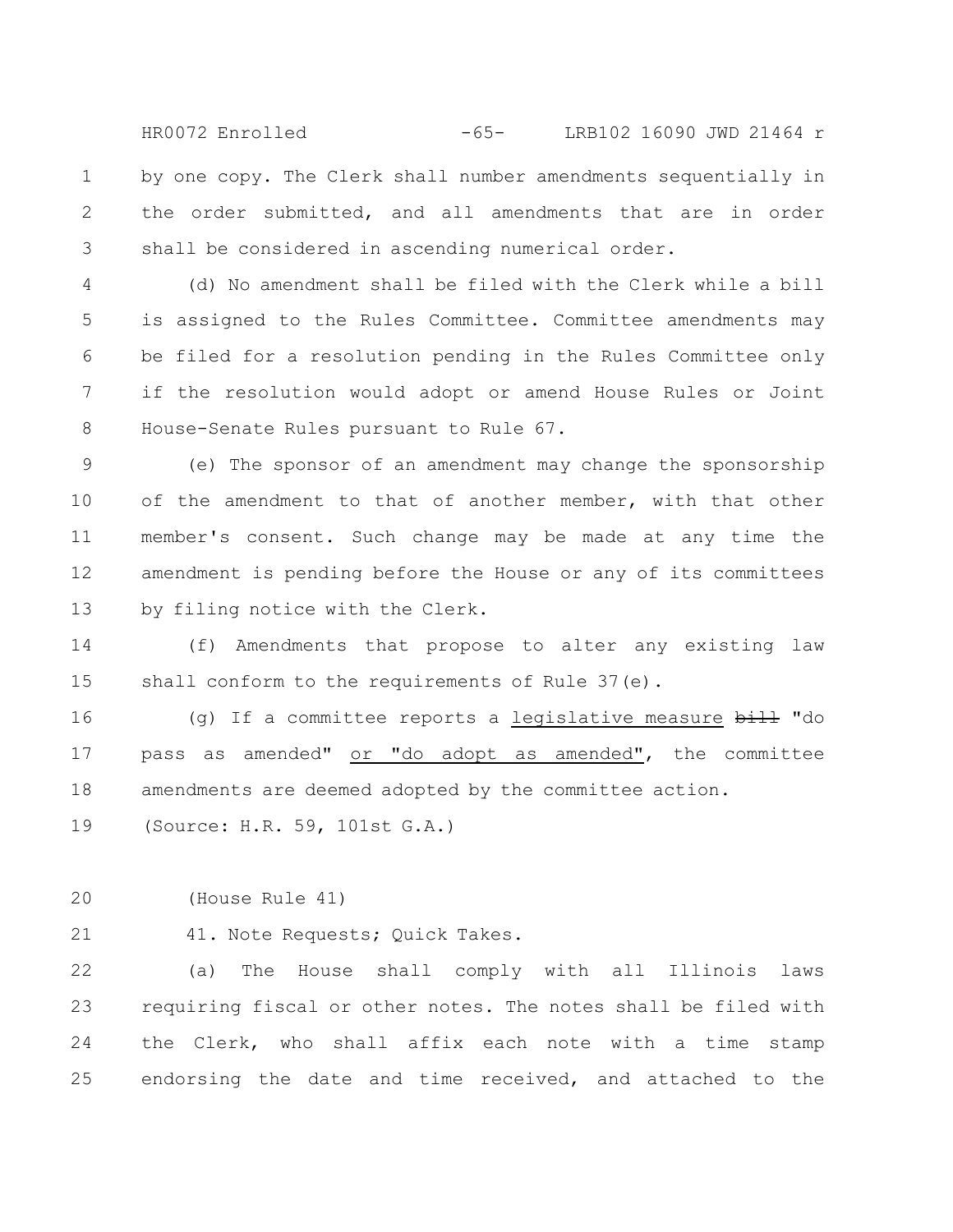original of the bill and available for inspection by the members. As soon as practical, the Clerk shall provide a copy of the note to the Legislative Reference Bureau, which shall provide an informative summary of the note in subsequent issues of the Legislative Digest. 1 2 3 4 5 HR0072 Enrolled -66- LRB102 16090 JWD 21464 r

A motion to have any note request deemed inapplicable may be made by the Principal Sponsor of the bill, or by a chief co-sponsor with the consent of the Principal Sponsor, at any time and shall be adopted by a majority of those voting on the motion. No member, except the Principal Sponsor of the bill, may file a request for a note with the Clerk during debate of the legislative measure to which the note relates. At the request of the Principal Sponsor of a bill, or by a chief co-sponsor with the consent of the Principal Sponsor, a note request for the bill as introduced into the House or received from the Senate shall be automatically deemed inapplicable if (i) one or more House amendments to the bill have been adopted, and (ii) a note of the same type for the bill as amended by each adopted House amendment has been filed with the Clerk. If any such adopted House amendment is later tabled, the note request for the bill as introduced into or received by the House shall immediately become applicable. A note request deemed inapplicable under this Rule shall not be further considered and shall not prevent the bill from advancing. 6 7 8 9 10 11 12 13 14 15 16 17 18 19 20 21 22 23 24

(b) No bill authorizing or directing the conveyance by the State of any particular interest in real estate to any 25 26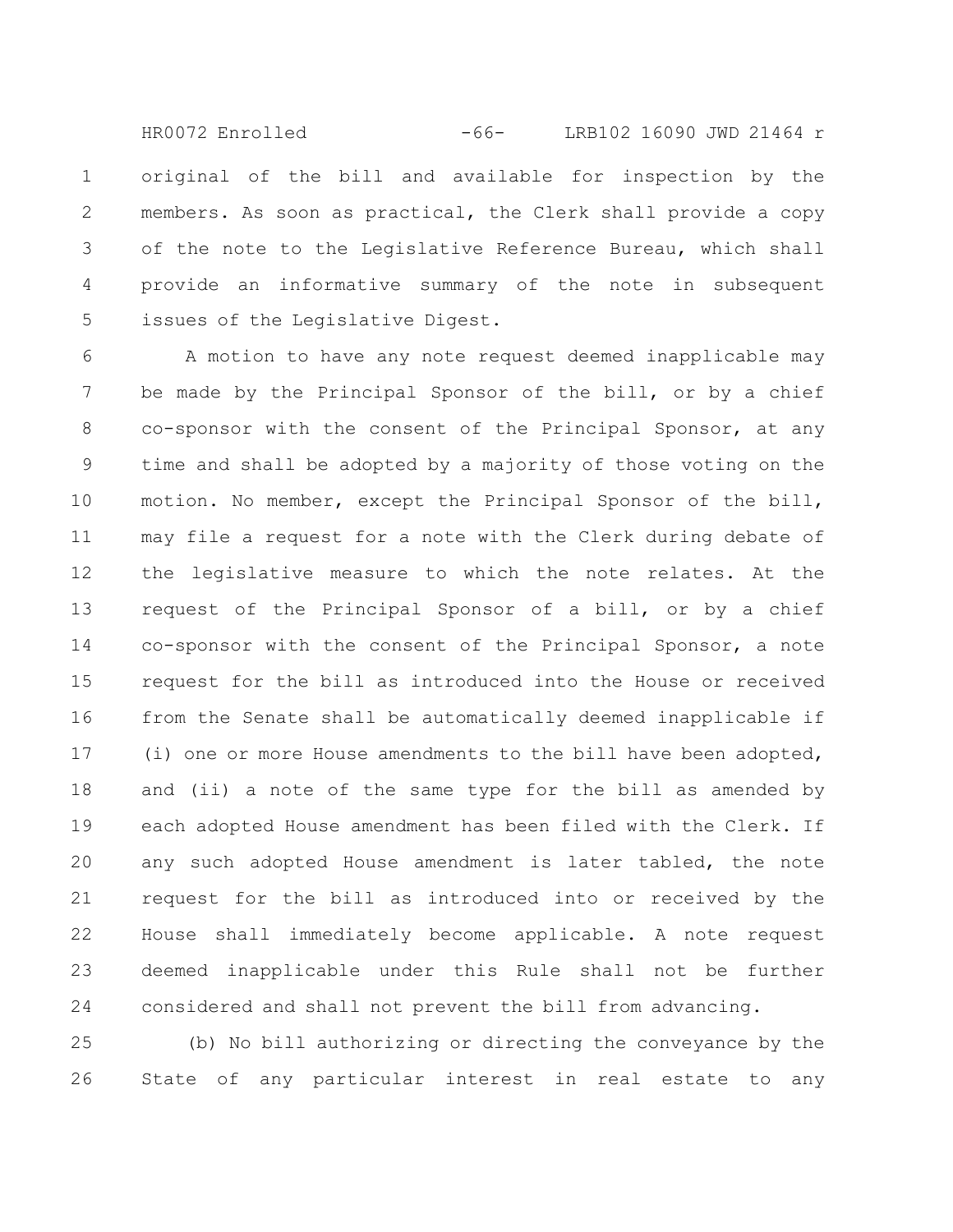individual or entity other than a governmental unit or agency may be voted upon in committee or upon Second Reading unless a certified appraisal of the value of the interest has been filed. The appraisal shall be filed with the Clerk of the House, and shall be part of the permanent record for that bill. 1 2 3 4 5 HR0072 Enrolled -67- LRB102 16090 JWD 21464 r

(c) No bill authorizing the State or a unit of local government to acquire property by eminent domain using "quick-take" powers under the Eminent Domain Act may be voted upon in committee or on Second Reading unless the State or the unit of local government, as applicable, has complied with all of the following procedures: 6 7 8 9 10 11

(1) The State or the unit of local government must notify each owner of an interest in the property, by certified mail, of the intention of the State or the unit of local government to request approval of legislation by the General Assembly authorizing the State or the unit of local government to acquire the property by eminent domain using "quick-take" powers under Section 20-5-5 of the Eminent Domain Act. 12 13 14 15 16 17 18 19

(2) The State or the unit of local government must cause notice of its intention to request authorization to acquire the property by eminent domain using "quick-take" powers to be published in a newspaper of general circulation in the territory sought to be acquired by the State or the unit of local government. 20 21 22 23 24 25

26

(3) Following the notices required under paragraphs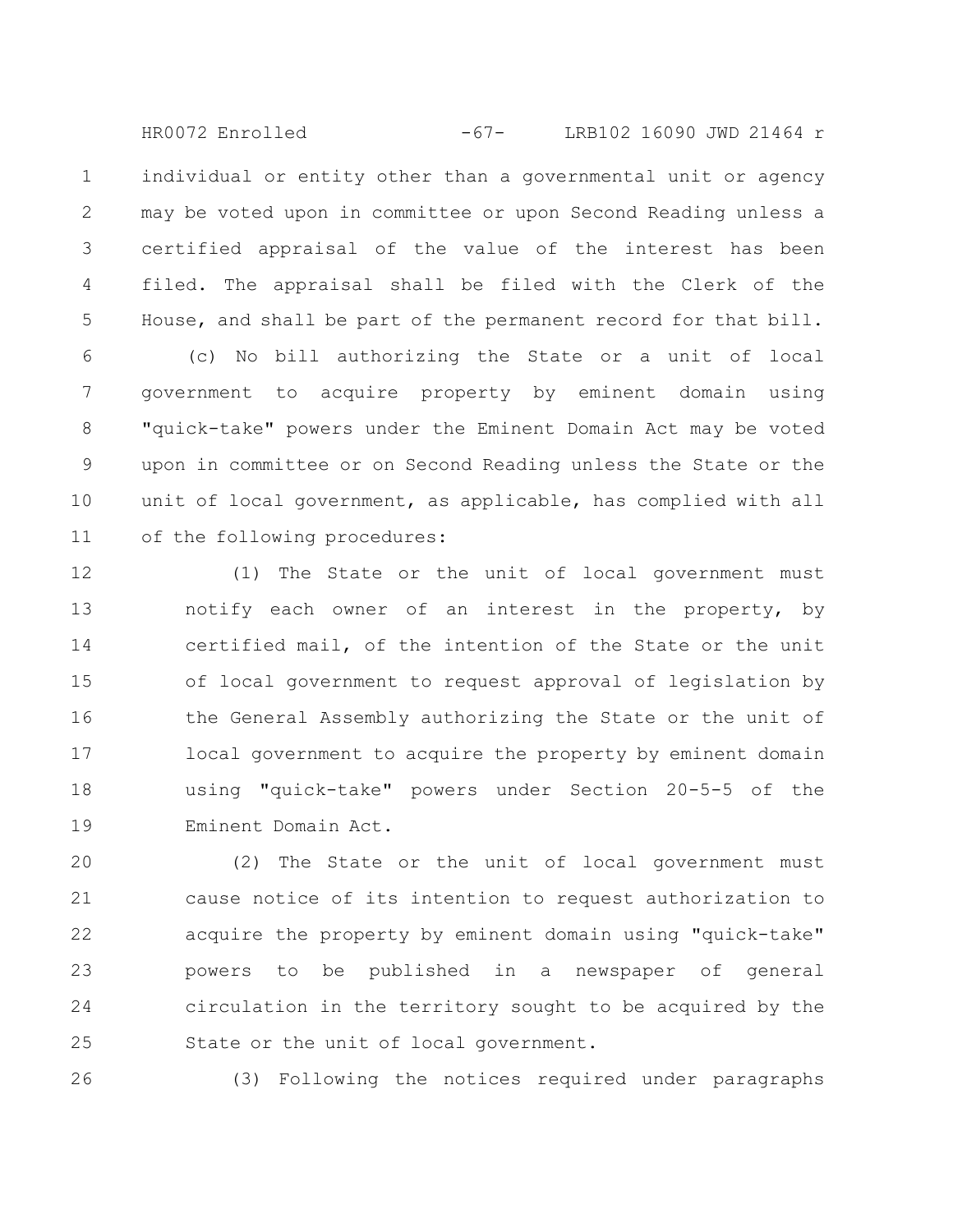HR0072 Enrolled -68- LRB102 16090 JWD 21464 r

(1) and (2), the State or the unit of local government must hold at least one public hearing, at the place where the unit of local government normally holds its business meetings (or, in the case of property sought to be acquired by the State: (i) at a location in the county in which the property sought to be acquired by the State is located, or (ii) if the property is located in Cook County, at a location in the township in which the property is located, or (iii) if the property is located in 2 adjacent counties other than Cook County or in 2 adjacent townships in Cook County, at a location in the county or in the township in Cook County in which the majority of the property is located, or (iv) if the property is located in Cook County and an adjacent county, at a location in the other county or in the township in Cook County in which the majority of the property is located), on the question of the acquisition of the property by the State or the unit of local government by eminent domain using "quick-take" powers. 1 2 3 4 5 6 7 8 9 10 11 12 13 14 15 16 17 18 19

(4) In the case of property sought to be acquired by a unit of local government, following the public hearing or hearings held under paragraph (3), the unit of local government must adopt, by recorded vote, a resolution to request approval of legislation by the General Assembly authorizing the unit of local government to acquire the property by eminent domain using "quick-take" powers under 20 21 22 23 24 25 26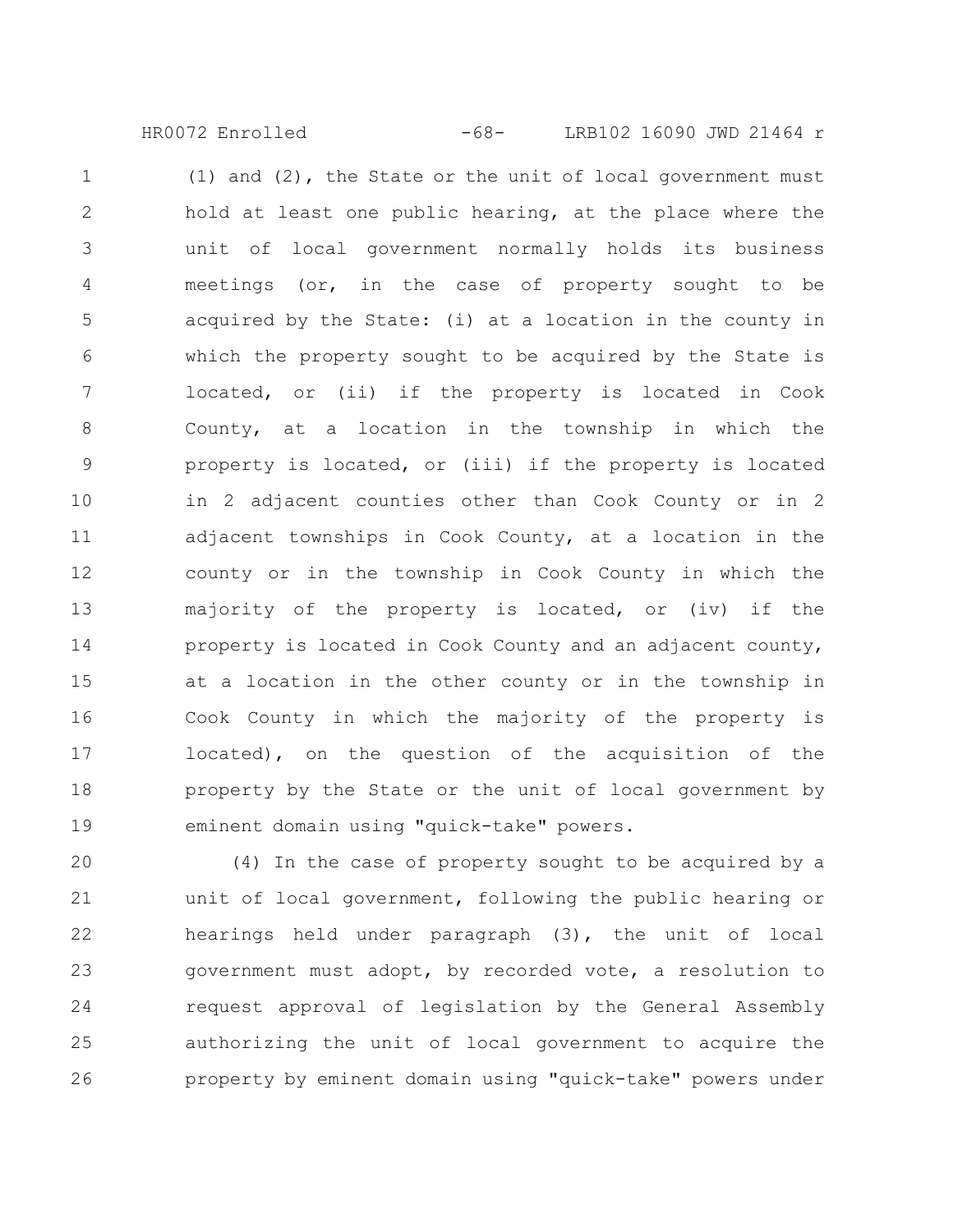the Eminent Domain Act. The resolution must include a statement of the time period within which the unit of local government requests authority to exercise "quick-take" powers, which may not exceed one year. HR0072 Enrolled -69- LRB102 16090 JWD 21464 r

(5) Following the public hearing or hearings held under paragraph (3), the head of the appropriate State office, department, or agency or the chief elected official of the unit of local government, as applicable, must submit to the Chairperson and Minority Spokesperson of the House Executive Committee a sworn, notarized affidavit that contains, or has attached as an incorporated exhibit, all of the following: 5 6 7 8 9 10 11 12

13

1

2

3

4

(A) The legal description of the property.

14

(B) The street address of the property.

(C) The name of each State Senator and State Representative who represents the territory that is the subject of the proposed taking. 15 16 17

(D) The date or dates on which the State or the unit of local government contacted each such State Senator and State Representative concerning the intention of the State or the unit of local government to request approval of legislation by the General Assembly authorizing the State or the unit of local government to acquire the property by eminent domain using "quick-take" powers. 18 19 20 21 22 23 24 25

26

(E) The current name, address, and telephone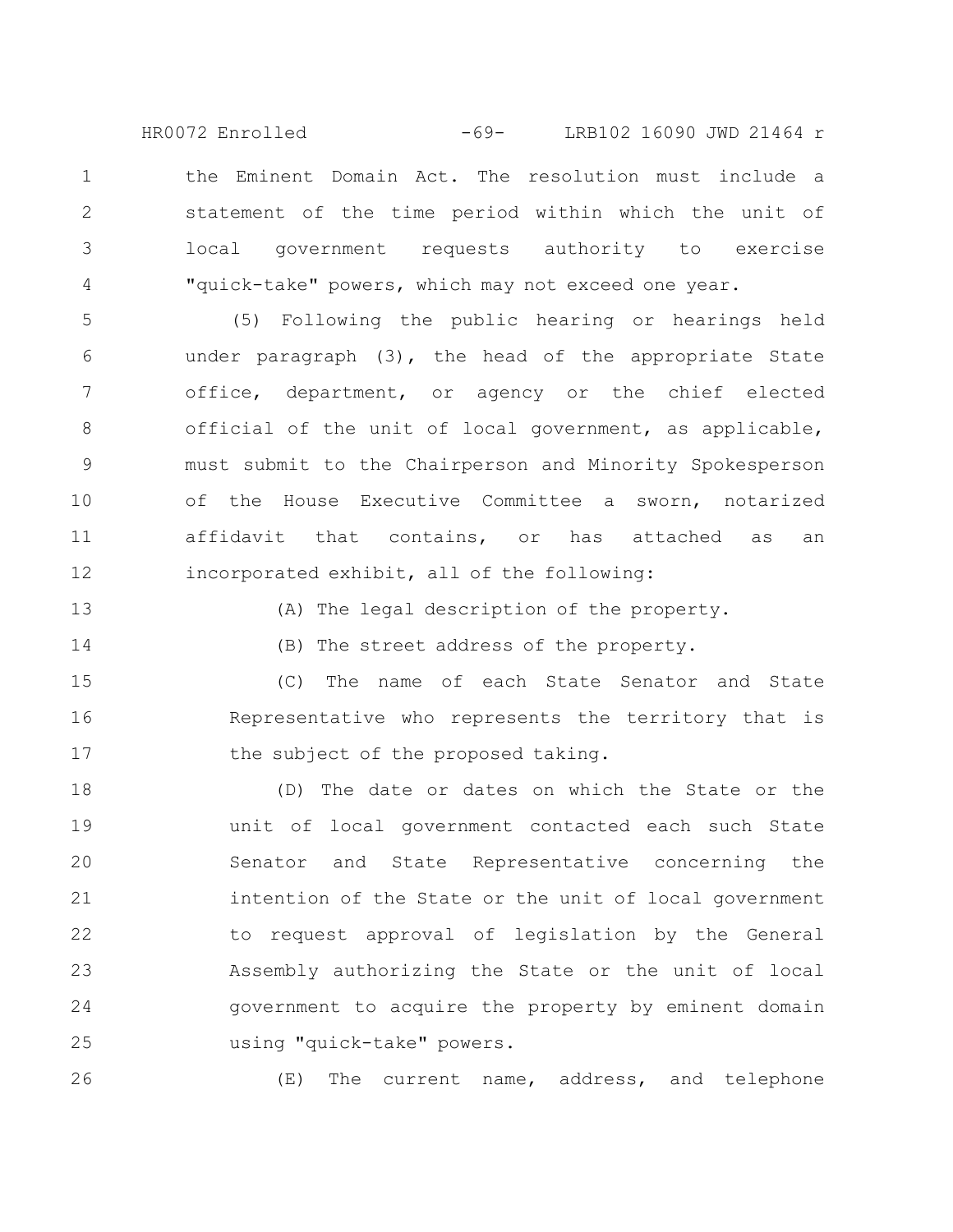HR0072 Enrolled -70- LRB102 16090 JWD 21464 r

1

2

3

4

5

number of each owner of an interest in the property.

(F) A summary of all negotiations between the State or the unit of local government and the owner or owners of the property concerning the sale of the property to the State or the unit of local government.

(G) A statement of the date and location of each public hearing held under paragraph (3). 6 7

(H) A statement of the public purpose for which the State or the unit of local government seeks to acquire the property. 8 9 10

(I) The certification of the head of the appropriate State office, department, or agency or the chief elected official of the unit of local government, as applicable, that (i) the property is located within the territory under the jurisdiction of the State or the unit of local government and (ii) the State or the unit of local government seeks to acquire the property for a public purpose. 11 12 13 14 15 16 17 18

(J) A map of the area in which the property to be acquired is located, showing the location of the property. 19 20 21

22

26

(K) Photographs of the property.

(L) An appraisal of the property by a real estate appraiser who is certified or licensed under the Real Estate Appraiser Licensing Act of 2002. 23 24 25

(M) In the case of property sought to be acquired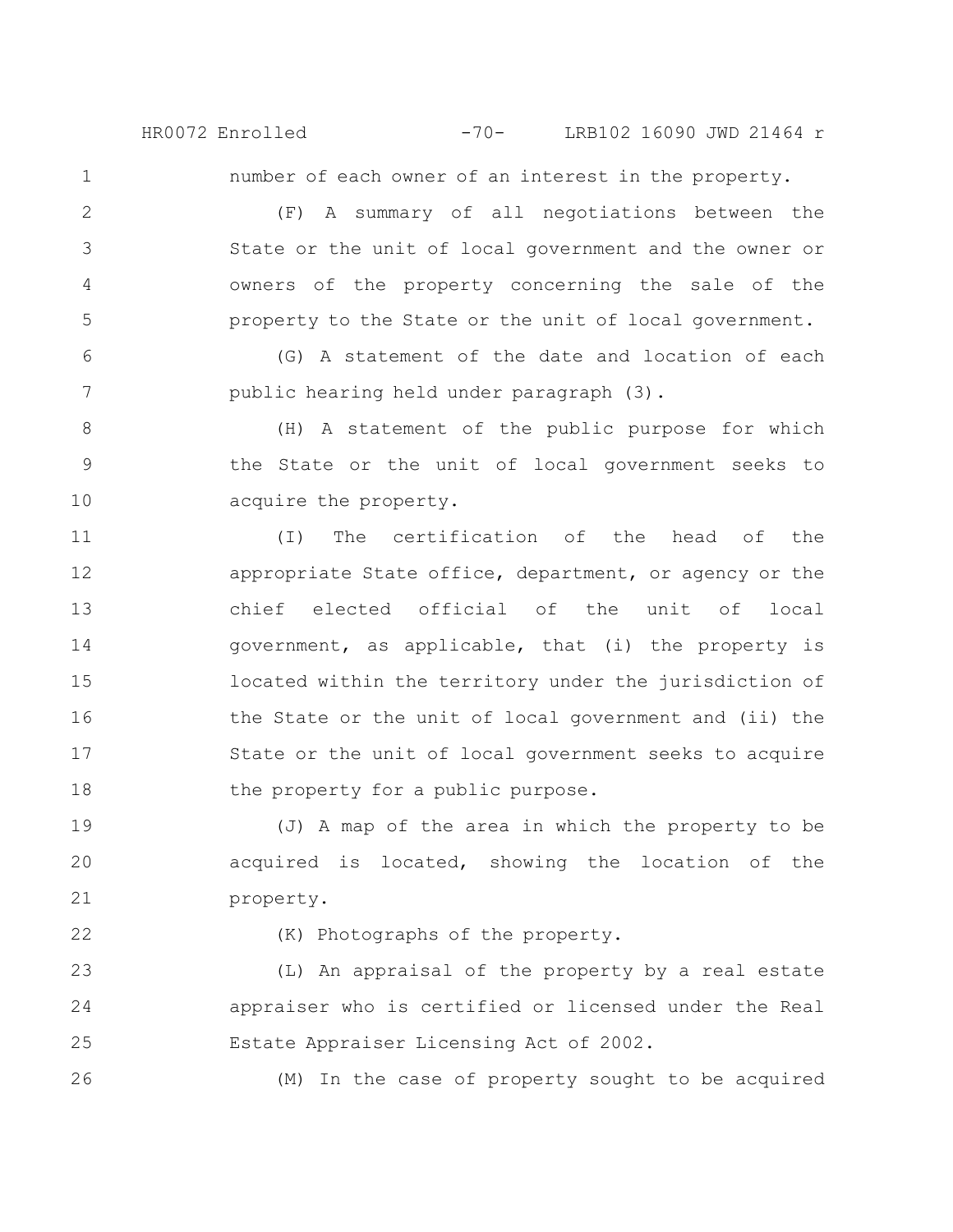by a unit of local government, a copy of the resolution adopted by the unit of local government under paragraph (4). HR0072 Enrolled -71- LRB102 16090 JWD 21464 r

(N) Documentation of the public purpose for which the State or the unit of local government seeks to acquire the property. 4 5 6

(O) A copy of each notice sent to an owner of an interest in the property under paragraph (1). 7 8

A request for quick-take authority shall not be considered by a House committee fewer than 30 days after the date of the notice to each property owner as required by paragraph (1). 9 10 11

Every affidavit submitted by the State or a unit of local government pursuant to this Rule 41(c), together with all documents and other items submitted with the affidavit, must be made available to any person upon request for inspection and copying. 12 13 14 15 16

(Source: H.R. 59, 101st G.A.) 17

(House Rule 42) 18

1

2

3

42. Consent Calendar. 19

(a) The Clerk shall include a Consent Calendar on the Daily Calendar and designate it as a separate calendar. The Consent Calendar shall contain 3 orders of business: Consent Calendar - Second Reading, Consent Calendar - Third Reading, and Consent Calendar - Resolutions. Within each order of business, bills or resolutions shall be listed in separate 20 21 22 23 24 25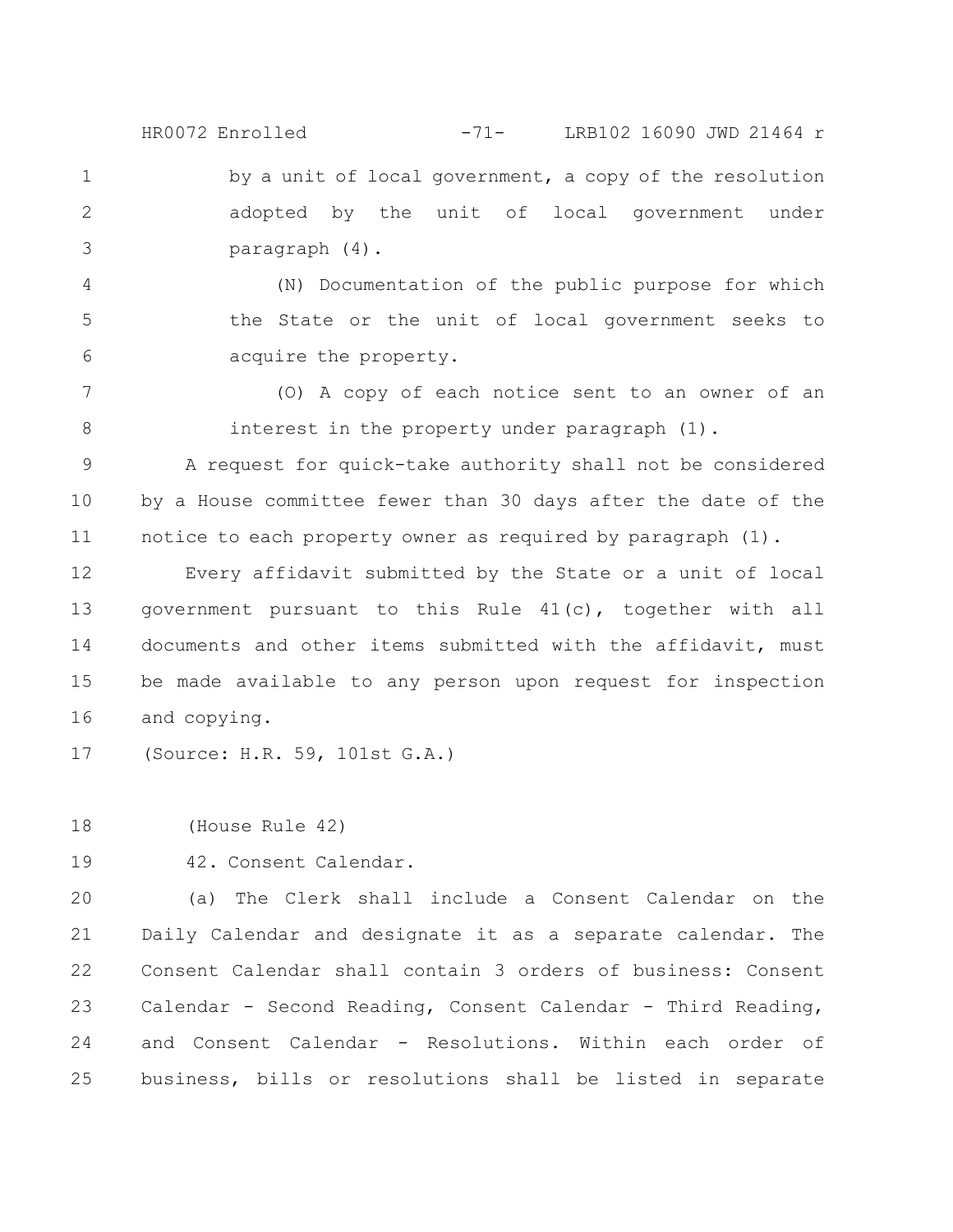groups according to the number of required days each has been on that order of business on the Consent Calendar. No more than 80 bills and resolutions shall be listed in each group. All bills or resolutions to which amendments have been adopted shall be so designated. 1 2 3 4 5 HR0072 Enrolled -72- LRB102 16090 JWD 21464 r

(b) No debate is in order regarding any item on the Consent Calendar. The Presiding Officer, however, shall allow a reasonable time for questions from the floor and answers to those questions. No amendment from the floor is in order regarding any bill or resolution on the Consent Calendar. 6 7 8 9 10

(c) A bill on the Consent Calendar shall stand for 2 legislative days on the order of Consent Calendar - Second Reading, and for at least 2 legislative days on the order of Consent Calendar - Third Reading, before a vote on the final passage may be taken. Resolutions on the Consent Calendar shall stand for at least 4 legislative days before a vote on adoption may be taken. One record vote on final passage shall be taken on those bills called for final passage. Immediately before a vote on the bills on the Consent Calendar, the Presiding Officer shall call to the attention of the members the fact that the next legislative action will be the vote on the Consent Calendar. 11 12 13 14 15 16 17 18 19 20 21 22

(d) A bill or resolution may be placed on the Consent Calendar by report of a standing committee or special committee upon a motion adopted by a unanimous vote of the members present. For purposes of this subsection (d), a 23 24 25 26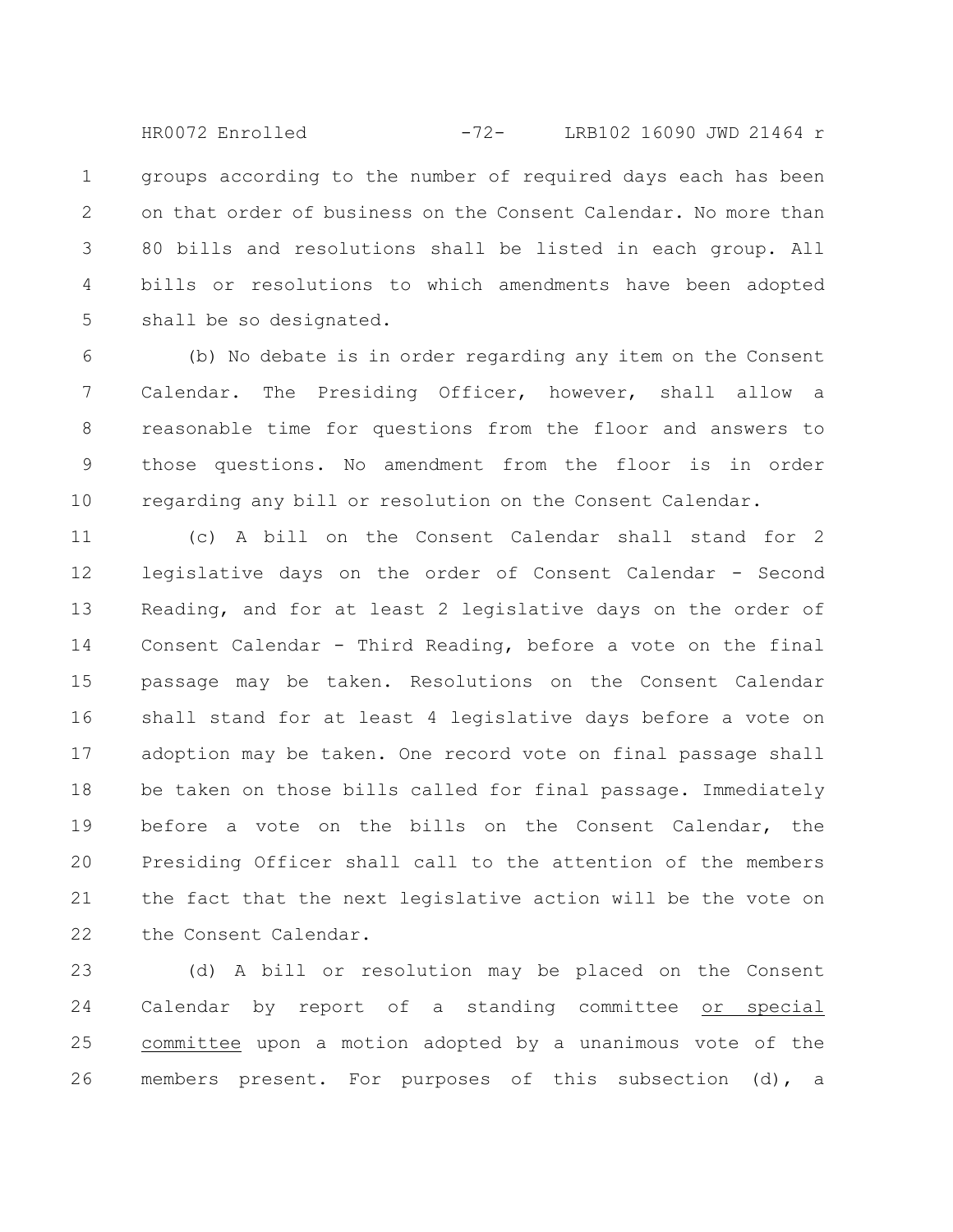unanimous vote on the motion is a vote with no member voting nay. 1 2 HR0072 Enrolled -73- LRB102 16090 JWD 21464 r

(e) No bill regarding revenue or appropriations may be placed on the Consent Calendar. No resolution requiring more than 60 affirmative votes for adoption and no bill requiring more than 60 affirmative votes for passage by the House may be placed on the Consent Calendar. 3 4 5 6 7

(f) The Speaker and the Minority Leader shall each appoint 3 members who may challenge the presence of any bill or resolution on the Consent Calendar. Before a vote on final passage of any item on the Consent Calendar, an item shall be removed from the Consent Calendar if (i) 4 or more members, (ii) the Principal Sponsor of the bill or resolution, or (iii) one or more of the appointed challengers file with the Clerk written objections to the presence of the bill or resolution on the Consent Calendar. Any bill or resolution so removed may not be placed thereafter on the Consent Calendar during that session of the General Assembly, unless the member or members who objected to the presence of the bill or resolution on the Consent Calendar consent in writing to restoration of the bill or resolution on the Consent Calendar. 8 9 10 11 12 13 14 15 16 17 18 19 20 21

Any bill removed from the Consent Calendar shall stand on the order of Second Reading with short debate status, subject to Rule 52, and any resolution so removed shall stand on the order of Resolutions with short debate status, subject to Rule 52. 22 23 24 25 26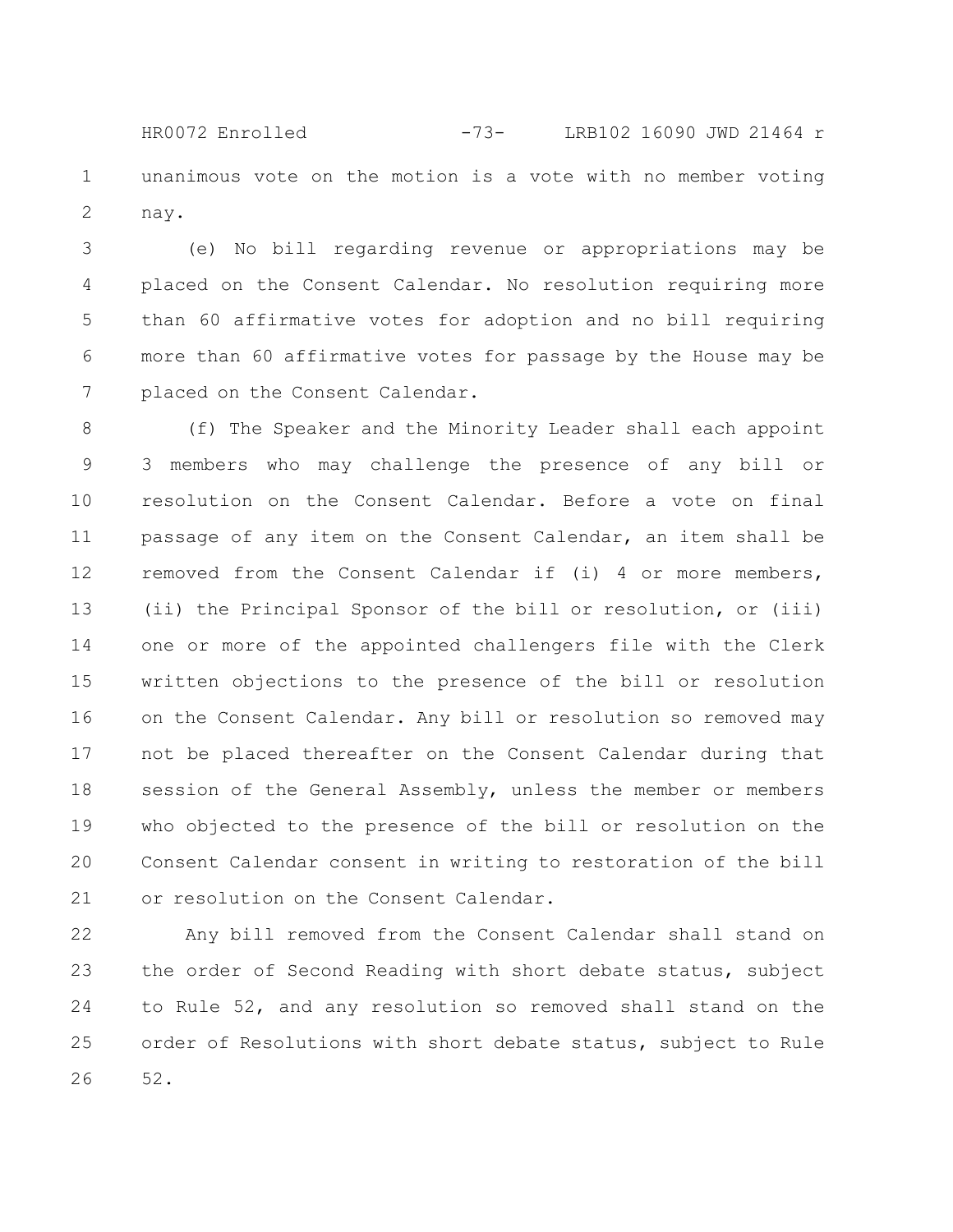(Source: H.R. 59, 101st G.A.) HR0072 Enrolled -74- LRB102 16090 JWD 21464 r

(House Rule 43) 2

43. Changing Order of Business. 3

(a) Any order of business may be changed at any time by the Speaker or Presiding Officer. 4 5

(b) Any order of business may be changed at any time upon the motion of any member, supported by 5 additional members, if the motion is adopted by an affirmative vote of 71 members elected. 6 7 8 9

(c) This Rule may be suspended only by the affirmative vote of 71 members elected. 10 11

(Source: H.R. 59, 101st G.A.) 12

(House Rule 44) 13

14

1

44. Special Orders; Rules Committee.

(a) A special order of business may be set by the Rules Committee or by the Speaker. The Principal Sponsor of a bill or resolution must consent to the placement of the bill or resolution on a special order. A special order shall fix the day to which it applies and the matters to be included. The Speaker, or the Rules Committee by a vote of a majority of those appointed, may establish time limits for a special order and may establish limitations on debate during a special order (notwithstanding Rule 52), in which event the allotted time shall be fairly divided between proponents and opponents of 15 16 17 18 19 20 21 22 23 24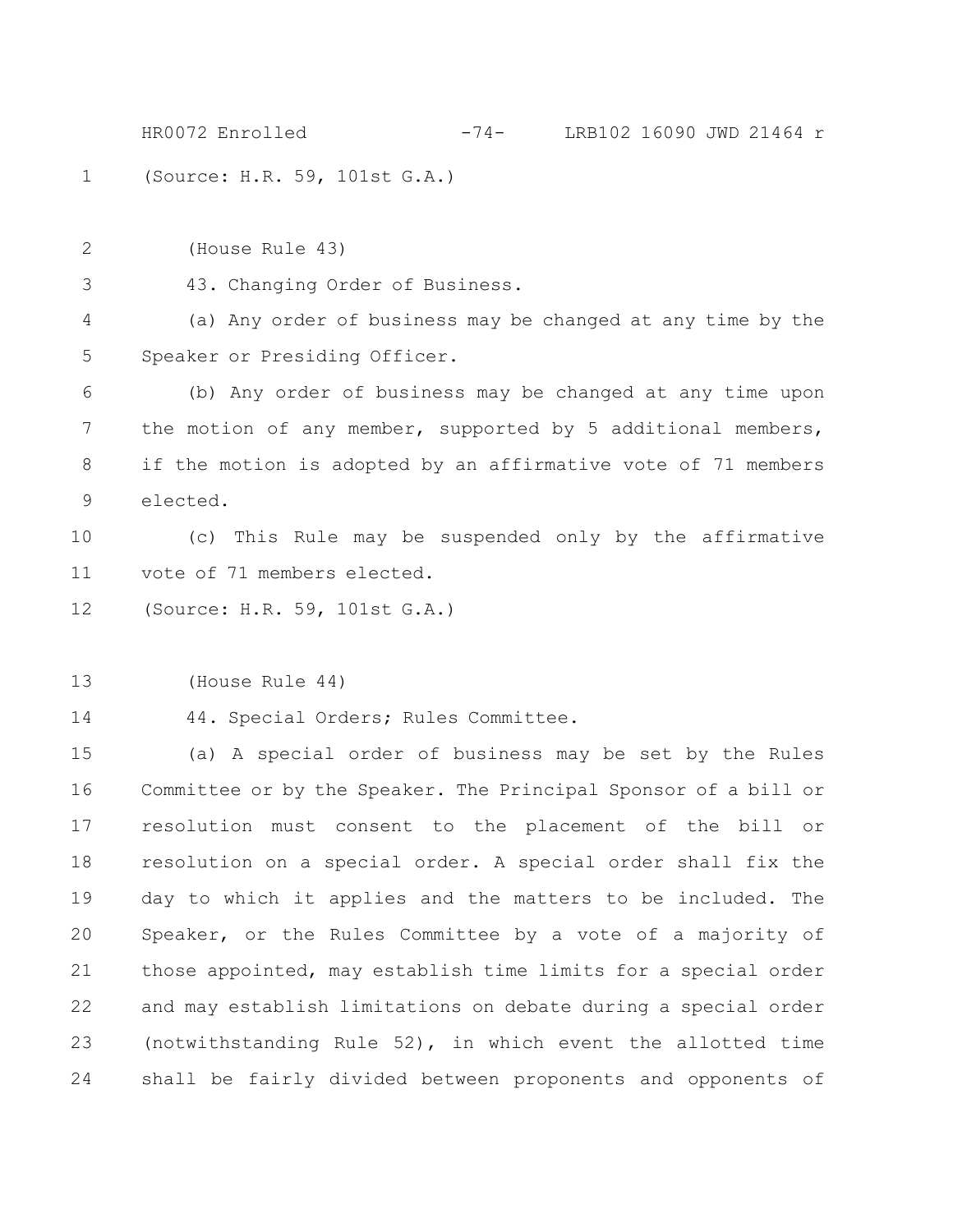the legislation to be considered. A special order of business takes the place of the standing order for such time as may be necessary for its completion. Only matters that may otherwise properly be before the House may be included in a special order. 1 2 3 4 5 HR0072 Enrolled -75- LRB102 16090 JWD 21464 r

(b) A special order shall appear on the Daily Calendar for 3 legislative days. This subsection (b) may be suspended only by the affirmative vote of 71 members elected. 6 7 8

(c) A special order may be suspended, amended, or modified by motion adopted by an affirmative vote of 60 members. A special order shall be suspended by a written objection signed by 3 members of the Rules Committee and filed during the first legislative day on which the special order appears on the calendar. 9 10 11 12 13 14

(Source: H.R. 59, 101st G.A.) 15

| 16 | ARTICLE V                                   |
|----|---------------------------------------------|
| 17 | RESOLUTIONS AND CERTIFICATES OF RECOGNITION |
| 18 | (Source: H.R. 59, 101st G.A.)               |

(House Rule 45) 19

45. Resolutions. 20

(a) A resolution may be introduced in the House by sponsorship of one or more members of the House. The name of the Principal Sponsor shall be included in the House Journal, and the names of all sponsors shall be included in the 21 22 23 24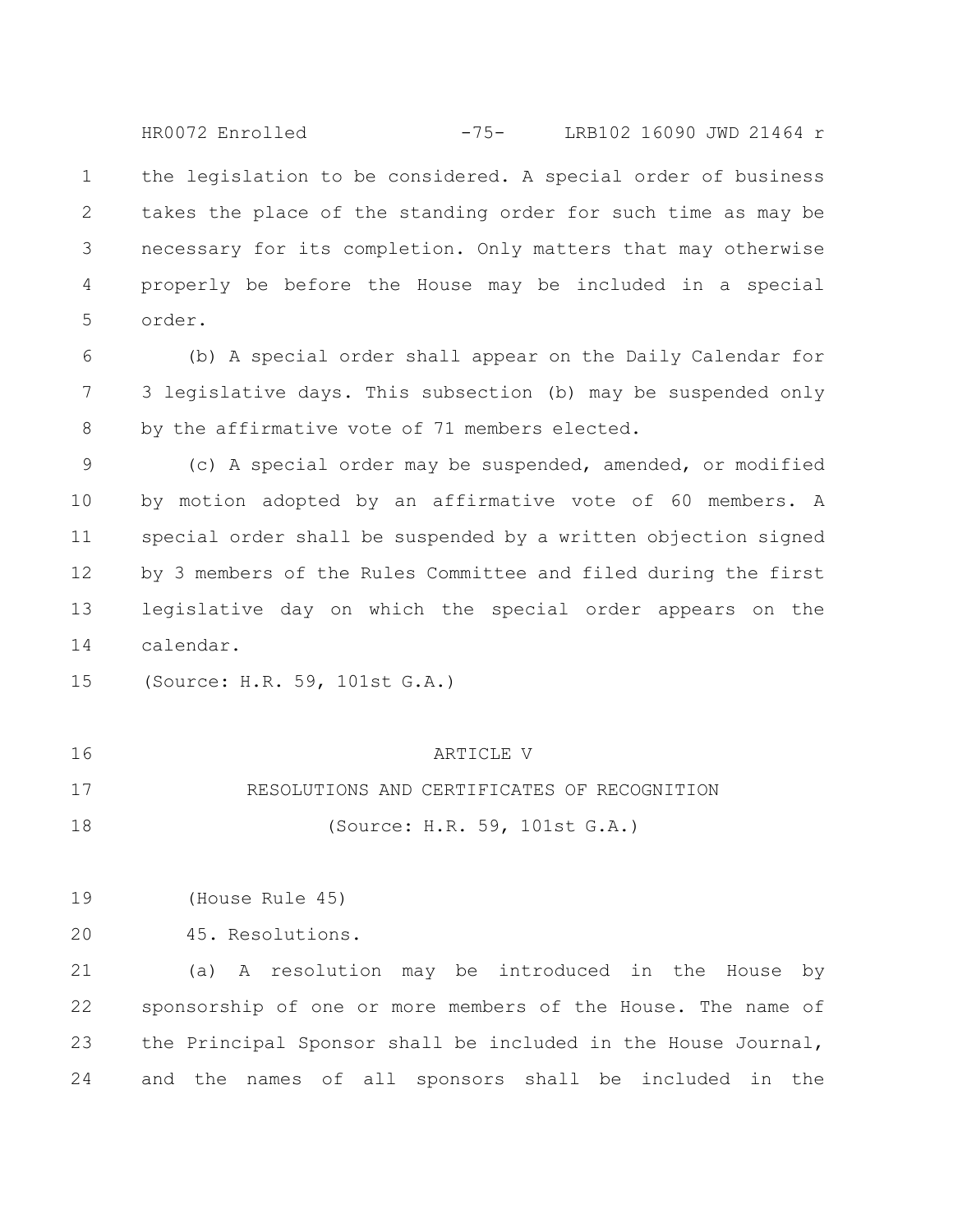Legislative Digest. The Principal Sponsor of a resolution, or the sponsor of an amendment to a resolution, may change the sponsorship of the resolution or amendment, as applicable, to that of another member, with that other member's consent, by filing notice with the Clerk. When the Principal Sponsor ceases to be a Representative during the term, the chief sponsorship of any of his or her pending legislative measures may be changed to another Representative upon approval by the Speaker or Minority Leader, whichever served as the Representative's caucus leader. Each resolution introduced shall be accompanied by 1 copy. 1 2 3 4 5 6 7 8 9 10 11 HR0072 Enrolled -76- LRB102 16090 JWD 21464 r

(b) The Principal Sponsor of a resolution controls that resolution. A standing committee-sponsored resolution is controlled by the Chairperson of the committee, or if Co-Chairpersons have been appointed, by the Co-Chairperson from the majority caucus, who for purposes of these Rules is deemed the Principal Sponsor. A special committee-sponsored resolution is controlled by the Chairperson, or if Co-Chairpersons have been appointed, by the Co-Chairperson from the majority caucus, who for purposes of these Rules is deemed the Principal Sponsor. Committee-sponsored resolutions may not have individual co-sponsors. 12 13 14 15 16 17 18 19 20 21 22

(c) Any resolution calling for the expenditure of State funds may be adopted only by a record vote of a majority of those elected. 23 24 25

(Source: H.R. 59, 101st G.A.) 26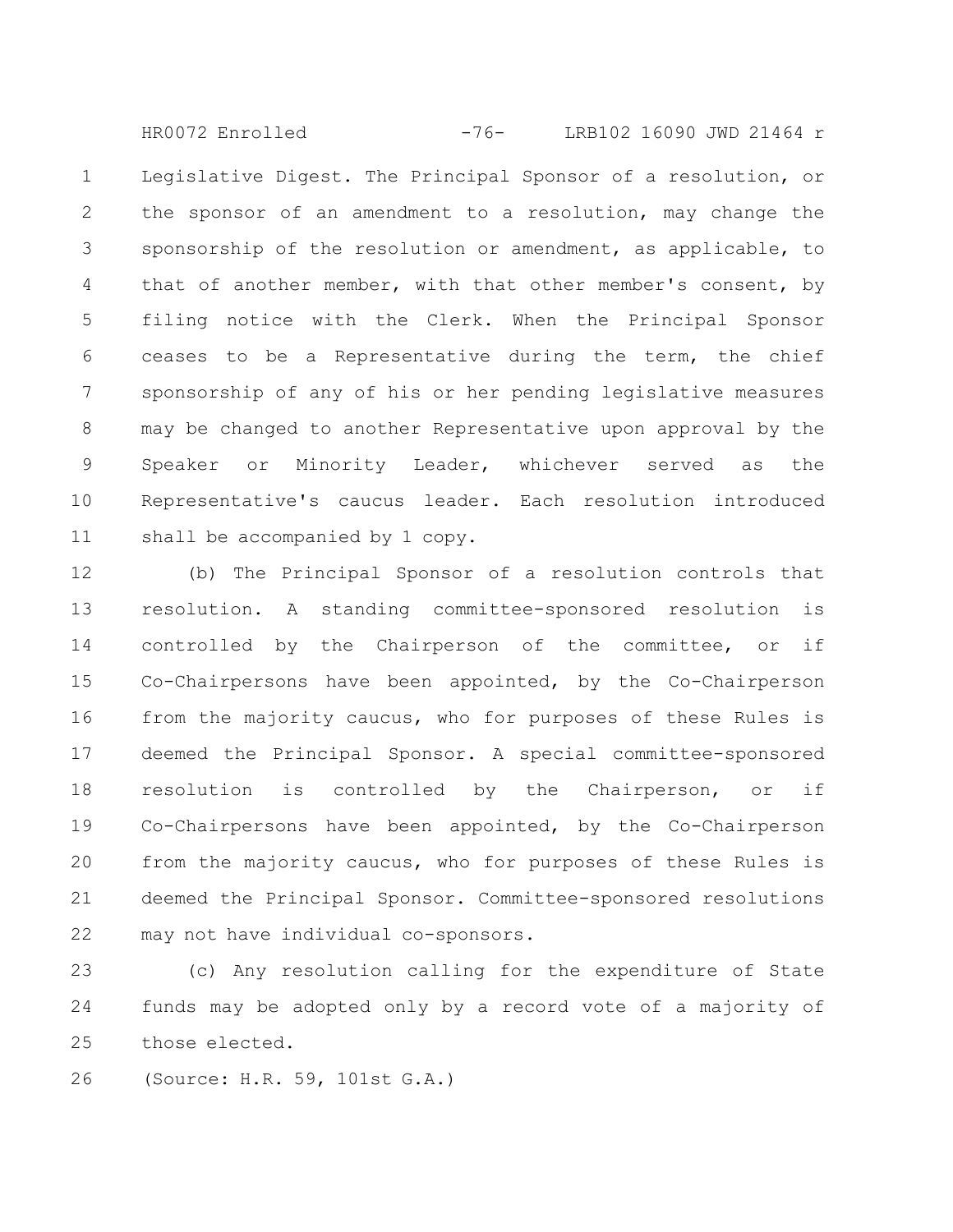| $\mathbf{1}$ | (House Rule 46)                                               |
|--------------|---------------------------------------------------------------|
| 2            | State Constitutional Amendments. A<br>46.<br>resolution       |
| 3            | proposing to amend the Illinois Constitution shall be read in |
| 4            | full in its final form on 3 different days. Upon adoption of  |
| 5            | any amendment, the Clerk shall read the amended resolution in |
| 6            | full form on 3 different days. Final passage requires the     |
| 7            | affirmative vote of 71 members elected.                       |
| 8            | (Source: H.R. 59, 101st G.A.)                                 |
|              |                                                               |
| 9            | (House Rule 47)                                               |
| 10           | 47. Federal Constitutional Amendments and Constitutional      |
| 11           | Conventions.                                                  |
| 12           | (a) The affirmative vote of 71 of the members elected is      |
| 13           | required to adopt any resolution:                             |
| 14           | (1) requesting Congress to call a<br>federal                  |
| 15           | constitutional convention;                                    |
| 16           | (2) ratifying a proposed amendment to the Constitution        |
| 17           | of the United States; or                                      |
| 18           | (3) calling a State convention to ratify a proposed           |
| 19           | amendment to the Constitution of the United States.           |
| 20           | (b) This Rule may be suspended only by the affirmative        |
| 21           | vote of 71 members elected.                                   |
| 22           | (Source: H.R. 59, 101st G.A.)                                 |

(House Rule 48) 23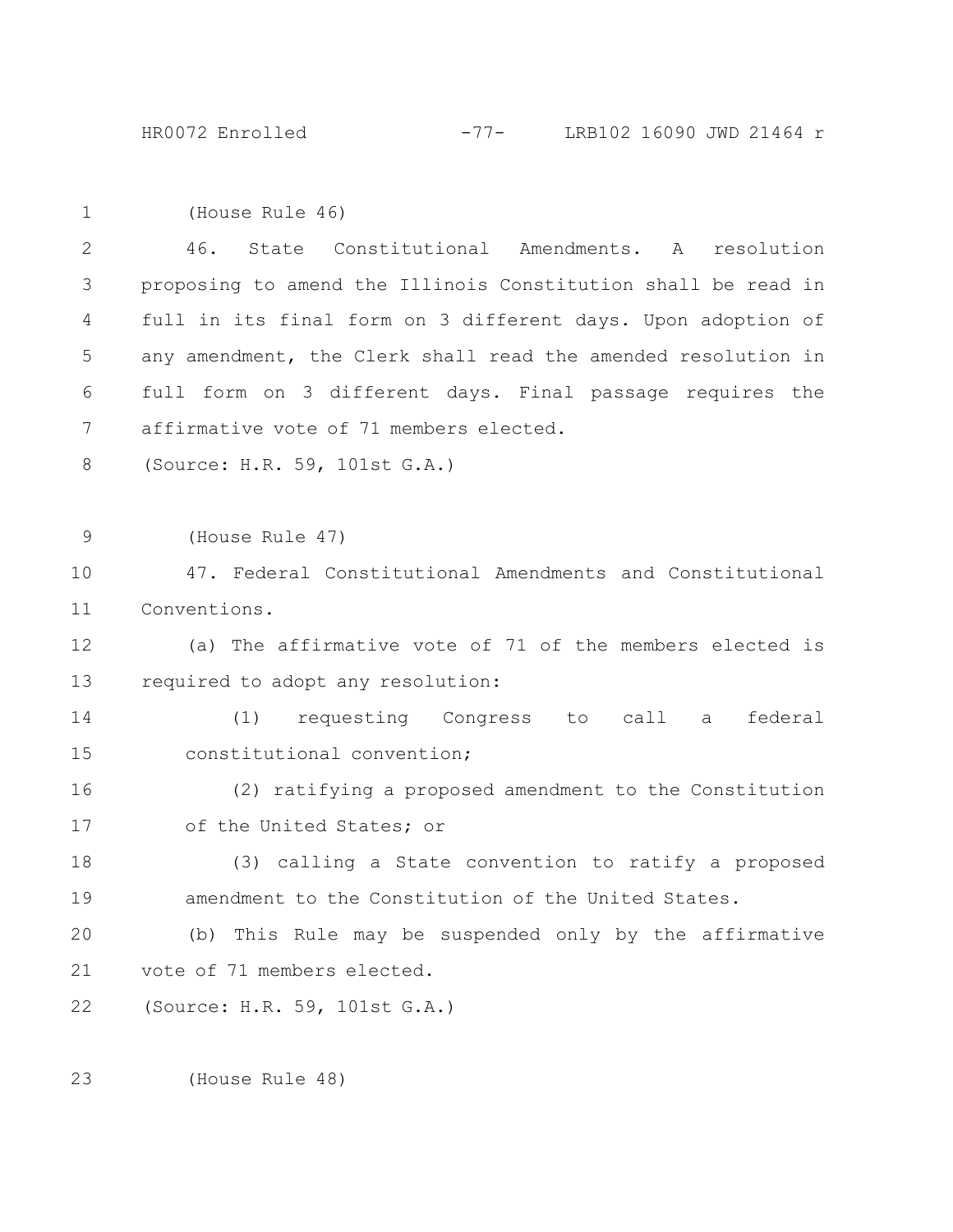HR0072 Enrolled -78- LRB102 16090 JWD 21464 r

48. Certificates of Recognition. Any member may sponsor a certificate of recognition to be signed by the Speaker and attested by the Clerk to recognize any person, organization, or event worthy of public commendation. Upon request, the sponsor may sign the certificate, in addition to the Speaker. The form of the Certificate of Recognition shall be determined by the Clerk with the approval of the Speaker. 1 2 3 4 5 6 7

(Source: H.R. 59, 101st G.A.) 8

- ARTICLE VI PARLIAMENTARY PRACTICE (Source: H.R. 59, 101st G.A.) 9 10 11
- (House Rule 49) 12

49. Voting. The Presiding Officer shall put all questions distinctly, as follows: "All those in favor vote AYE, and those opposed vote NAY." No member may vote on any question before the House unless on the quorum roll call before the vote is announced. Any vote of the House shall be by record vote whenever 5 Representatives shall so request or whenever the Presiding Officer shall so order. No member of a committee may vote except when present in person at the time of the committee vote, provided the member is on the committee roll before results of the vote are  $\frac{1}{10}$  announced. 13 14 15 16 17 18 19 20 21 22

(Source: H.R. 59, 101st G.A.) 23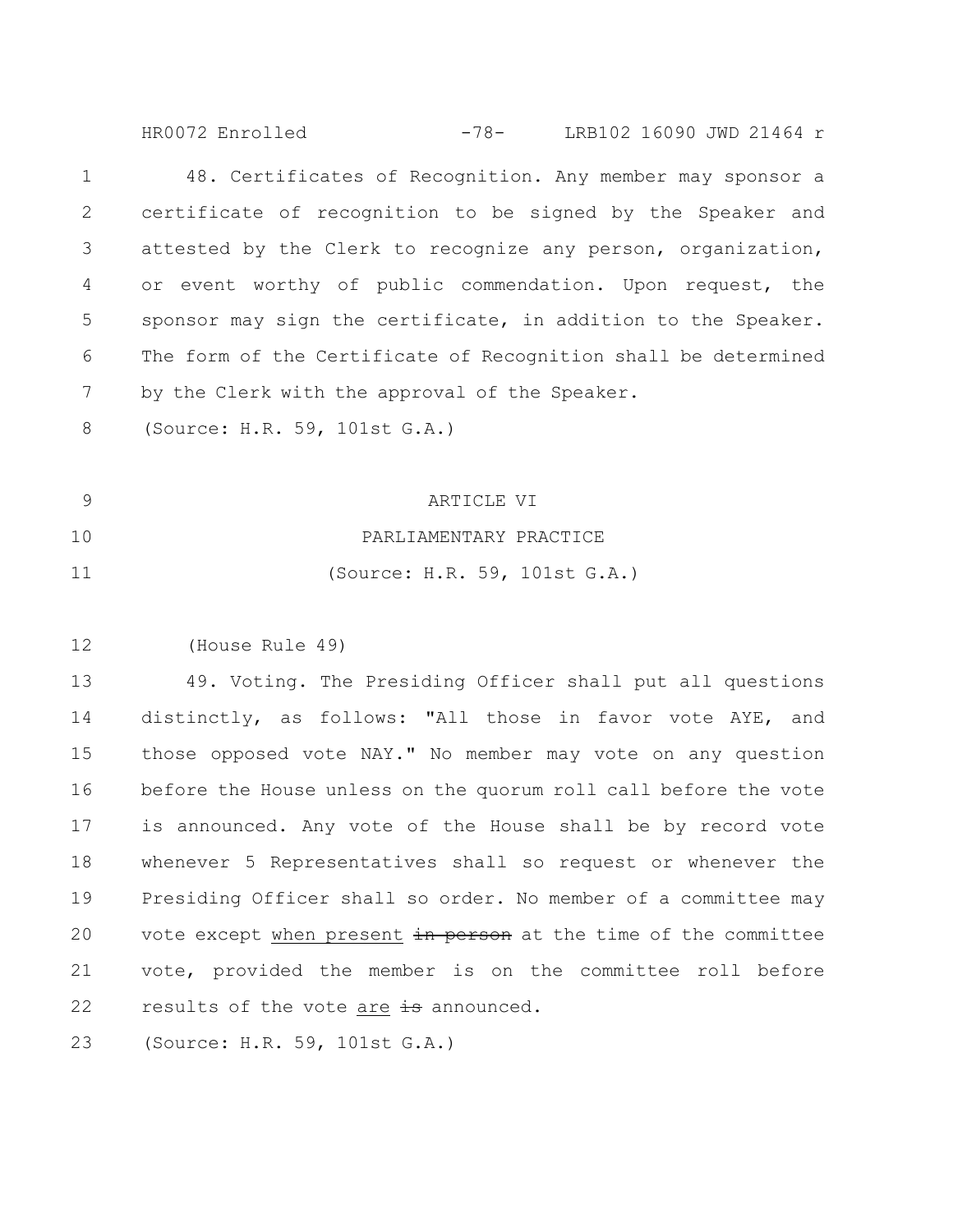HR0072 Enrolled -79- LRB102 16090 JWD 21464 r

(House Rule 50) 1

50. Record Vote. When taking a record vote, the Presiding Officer shall put the question and then announce to the House: "The voting is open." While the vote is being taken, the Presiding Officer shall state: "Have all voted who wish?" The voting is closed when the Presiding Officer announces: "Take the Record." The Presiding Officer, unless an intervening motion to postpone consideration by the Principal Sponsor is made, shall then announce the results of the record vote. After the record is taken, no member may vote, change his or her vote, or remove his or her vote as recorded; except that when a record vote is taken on more than one legislative measure at the same time, each member has the right to have his or her votes recorded separately for each of those legislative measures by filing a signed document with the Clerk on the same legislative day. Each record vote of the House shall be entered on the Journal. 2 3 4 5 6 7 8 9 10 11 12 13 14 15 16 17

(Source: H.R. 59, 101st G.A.) 18

(House Rule 51) 19

51. Decorum. 20

(a) When any member is about to speak to the House, he or she shall rise and address the Presiding Officer as "Speaker". The Presiding Officer, upon recognizing the member, shall address him or her by name, and thereupon the engineer in charge of operating the microphones in the House shall give 21 22 23 24 25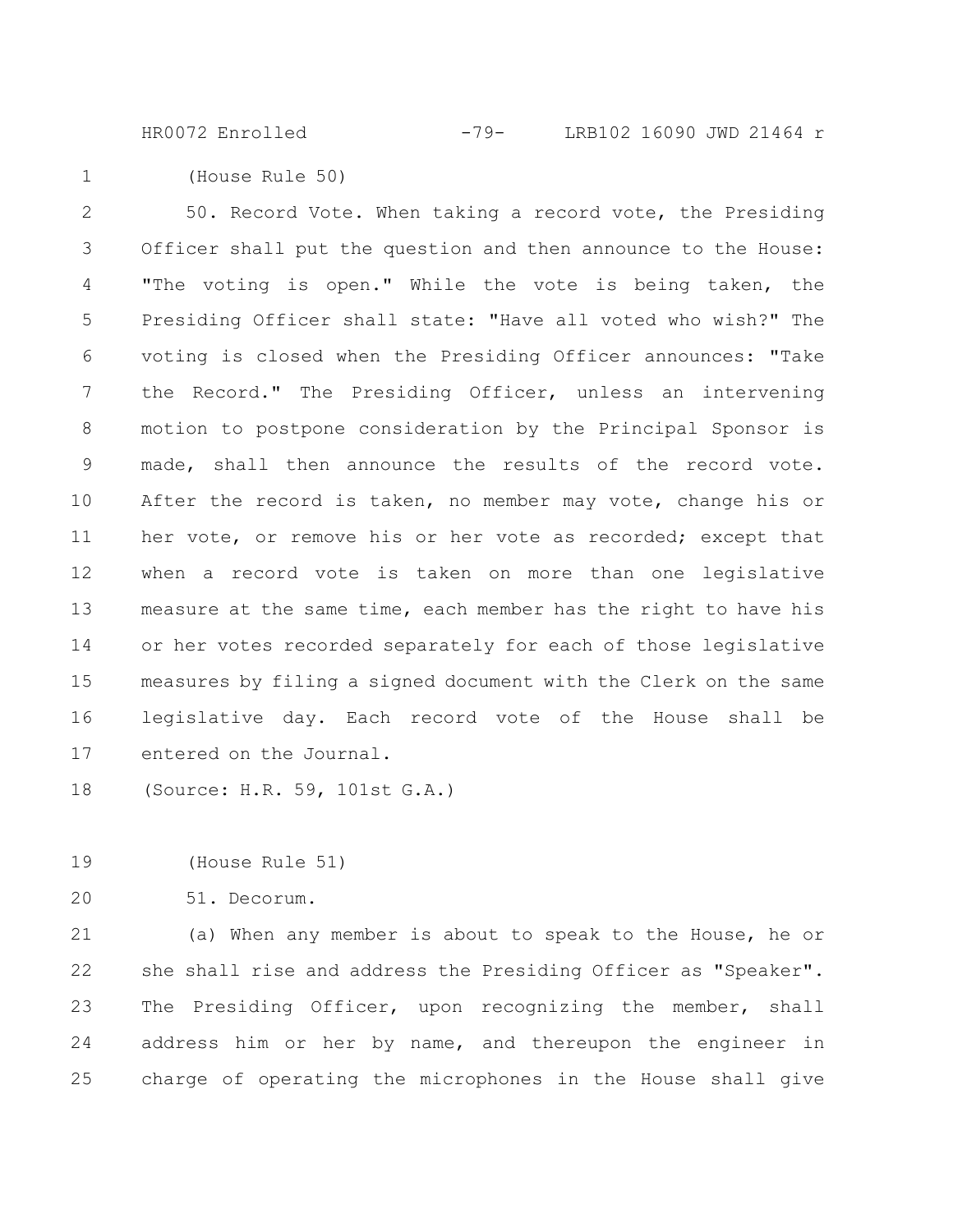the use of the microphone to the member who has been so recognized. The member in speaking shall confine himself or herself to the subject matter under discussion and avoid personalities. 1 2 3 4 HR0072 Enrolled -80- LRB102 16090 JWD 21464 r

(b) Questions affecting the rights, reputation, and conduct of members of the House in their representative capacity are questions of personal privilege. A matter of personal explanation does not constitute a question of personal privilege. 5 6 7 8 9

(c) If 2 or more members rise at once, the Presiding Officer shall name the member who is to speak first. 11

(d) No person shall give any signs of approbation or disapprobation while the House is in session. 12 13

(e) Recognition of guests by any member is prohibited during debate on a legislative measure, except that the Speaker or Presiding Officer may recognize an honored guest. 14 15 16

(f) While the Presiding Officer is putting a question, no member shall leave or walk across the House Chamber. When a member is addressing the House, no member or other person entitled to the floor shall entertain private discourse or pass between the member speaking and the Presiding Officer. 17 18 19 20 21

(g) In case of any disturbance or disorderly conduct, the Speaker or Presiding Officer may order that the lobby, gallery, or hallways adjoining the House Chamber be cleared. 22 23 24

(h) No literature may be distributed on the House floor, except staff may distribute documents to caucus members at the 25 26

10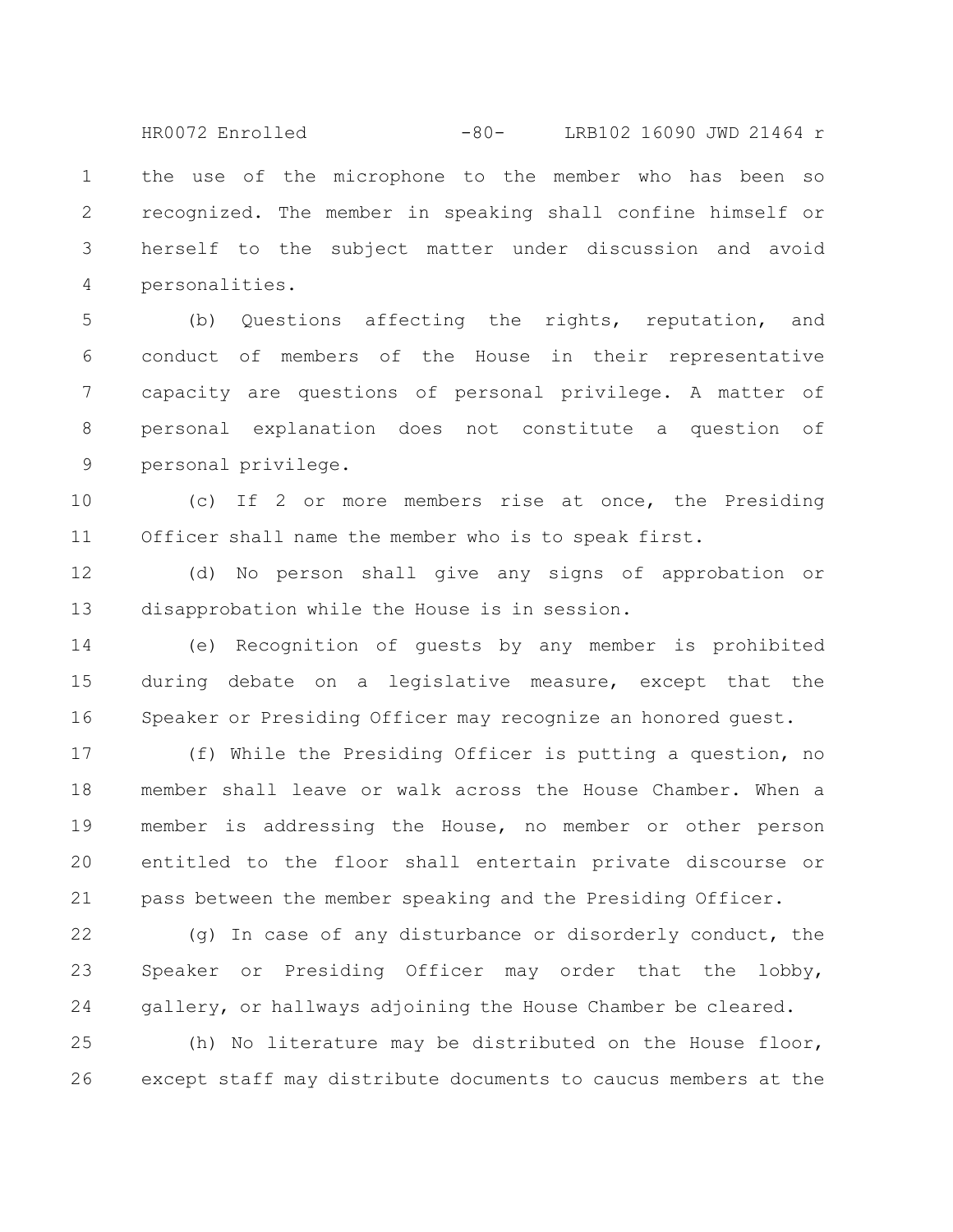direction of the Speaker or Minority Leader. HR0072 Enrolled -81- LRB102 16090 JWD 21464 r

(i) No member may be absent from a session of the House unless he or she has leave or is sick or his or her absence is unavoidable. The switch to the electrical roll call recording equipment located on the desk of any member who has been excused or is absent shall be locked by the Clerk and shall not be unlocked until the member returns and files with the Clerk a request to be shown as present on the quorum roll call as provided in Rule 32(c). 2 3 4 5 6 7 8 9

(Source: H.R. 59, 101st G.A.) 10

(House Rule 51.5) 11

1

51.5. Decorum during the COVID-19 Disaster. 12

(a) On any day in which the House is in session during a disaster proclaimed by the Governor due to the COVID-19 virus, all members and officers of the General Assembly, majority and minority staff, and other persons when entitled to the House floor, galleries, and adjoining hallways and passages shall: 13 14 15 16 17

(1) to the extent medically able and except as reasonably necessary for eating or drinking, wear a face-covering that covers the nose and mouth; 18 19 20

(2) to the extent possible, maintain social distancing of at least six feet from any other person except as permitted by the other person; and 21 22 23

(3) have submitted to and passed a temperature check prior to entry.  $\frac{1}{1}$  and 24 25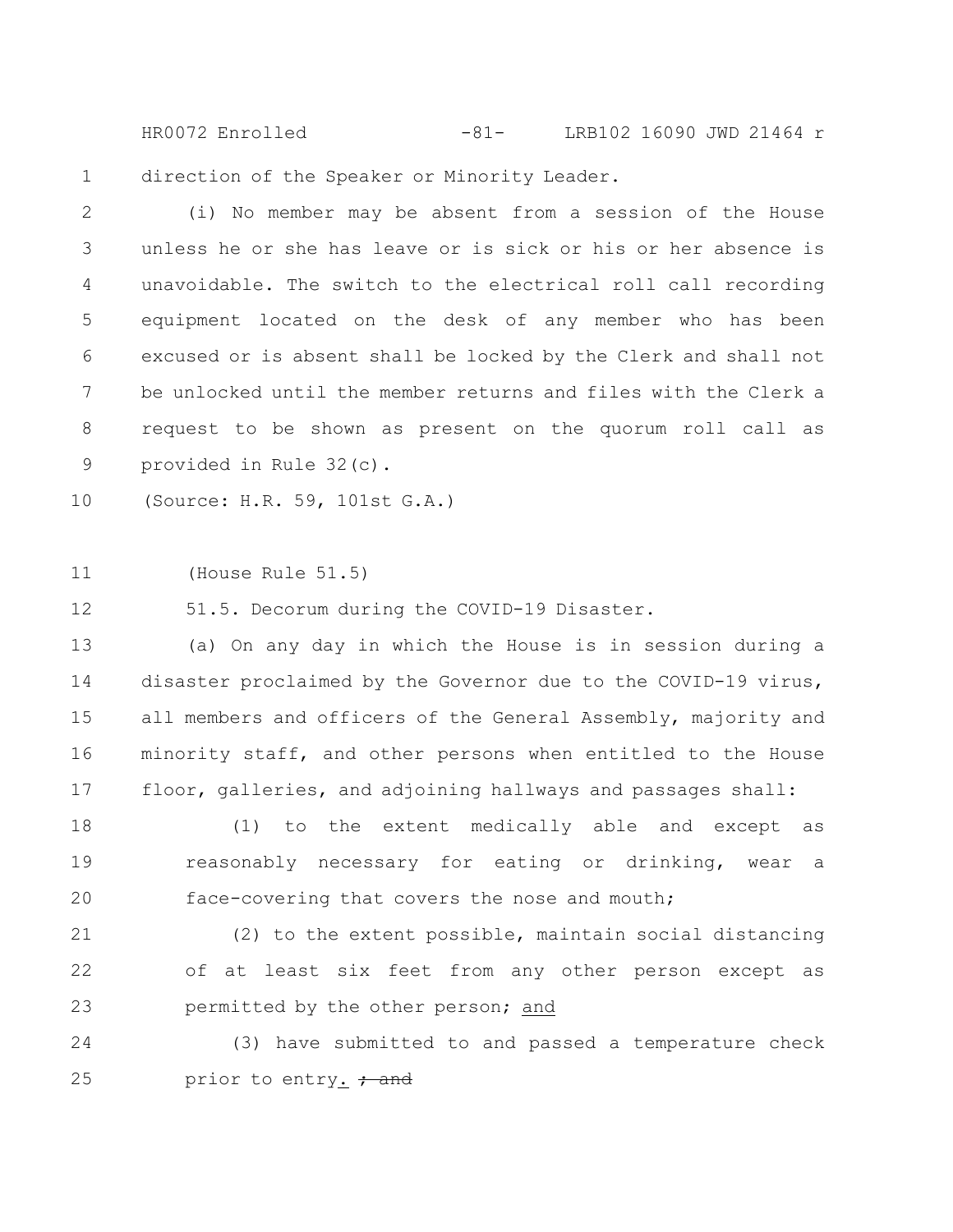HR0072 Enrolled -82- LRB102 16090 JWD 21464 r

have passed through a metal entry.

(b) In a committee hearing at which members are physically present during a disaster proclaimed by the Governor due to the COVID-19 virus, members and officers of the General Assembly, staff, witnesses, and members of the public in the room in which the committee is held shall follow the requirements of subsection (a) of this Rule. 3 4 5 6 7 8

(c) A violation of this Rule shall be considered a breach of decorum and disorderly behavior. The Presiding Officer may by order remove any person, other than a Representative, from the House floor, galleries, and adjoining hallways and passages for violation of this Rule. Notwithstanding any other provision of these Rules, including Rule 30(e) and Articles XI and XII, a Representative in violation of this Rule may be disciplined and subject to reprimand, censure, removal from the House chamber, or other disciplinary measure, except expulsion and imprisonment, upon a motion approved by a majority of those elected. Nothing in this subsection shall be construed to limit discipline pursuant to Article XI or XII of these Rules. 9 10 11 12 13 14 15 16 17 18 19 20 21

22

1

2

(d) This Rule may not be suspended.

(Source: H.R. 846, 101st G.A.) 23

(House Rule 52) 24

52. Debate. 25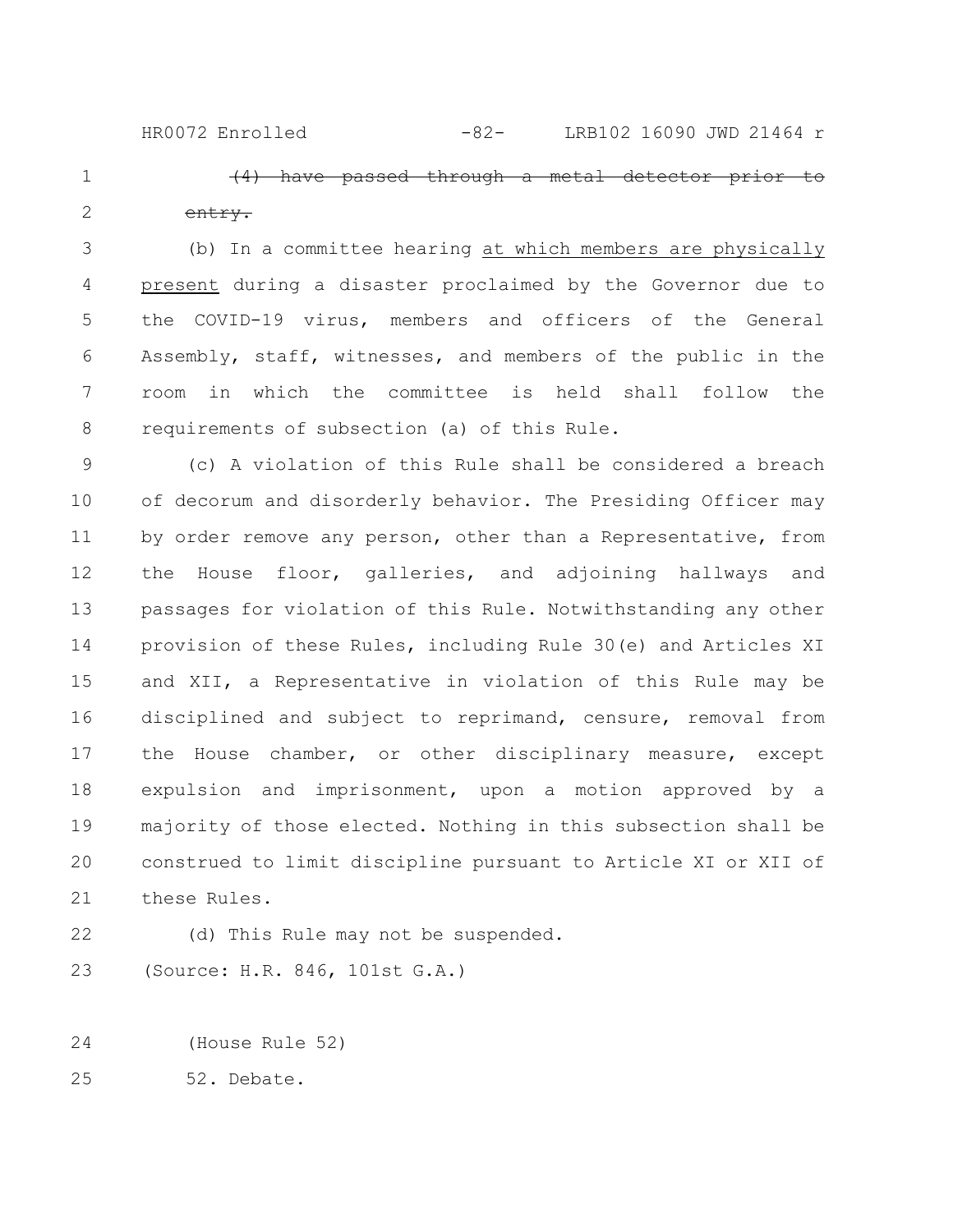(a) All legislative measures, except those legislative measures that are not debatable as provided in these Rules, are subject to a debate status as follows: HR0072 Enrolled -83- LRB102 16090 JWD 21464 r

1

2

3

(1) Short Debate: Debate is limited to a 2-minute presentation by the Principal Sponsor or a member designated by the Principal Sponsor, a 2-minute presentation by a member in response, and one minute for the Principal Sponsor to close debate, or yield to other members; provided that at the request of 7 members before the close of debate, the debate status shall be opened to standard debate; 4 5 6 7 8 9 10 11

(2) Standard Debate: Debate is limited to a 5-minute presentation by the Principal Sponsor or a member designated by the Principal Sponsor, debate by each of 2 additional proponents of the legislative measure and by 3 members in response to the legislative measure, and 3 minutes for the Principal Sponsor to close debate, or yield to other members; 12 13 14 15 16 17 18

(3) Extended Debate: Debate is limited to a 5-minute presentation by the Principal Sponsor or a member designated by the Principal Sponsor, debate by each of 4 proponents of the legislative measure and 5 members in response, and 5 minutes for the Principal Sponsor to close debate, or yield to other members; 19 20 21 22 23 24

(4) Unlimited Debate: Debate shall consist of a 10-minute presentation by the Principal Sponsor or a 25 26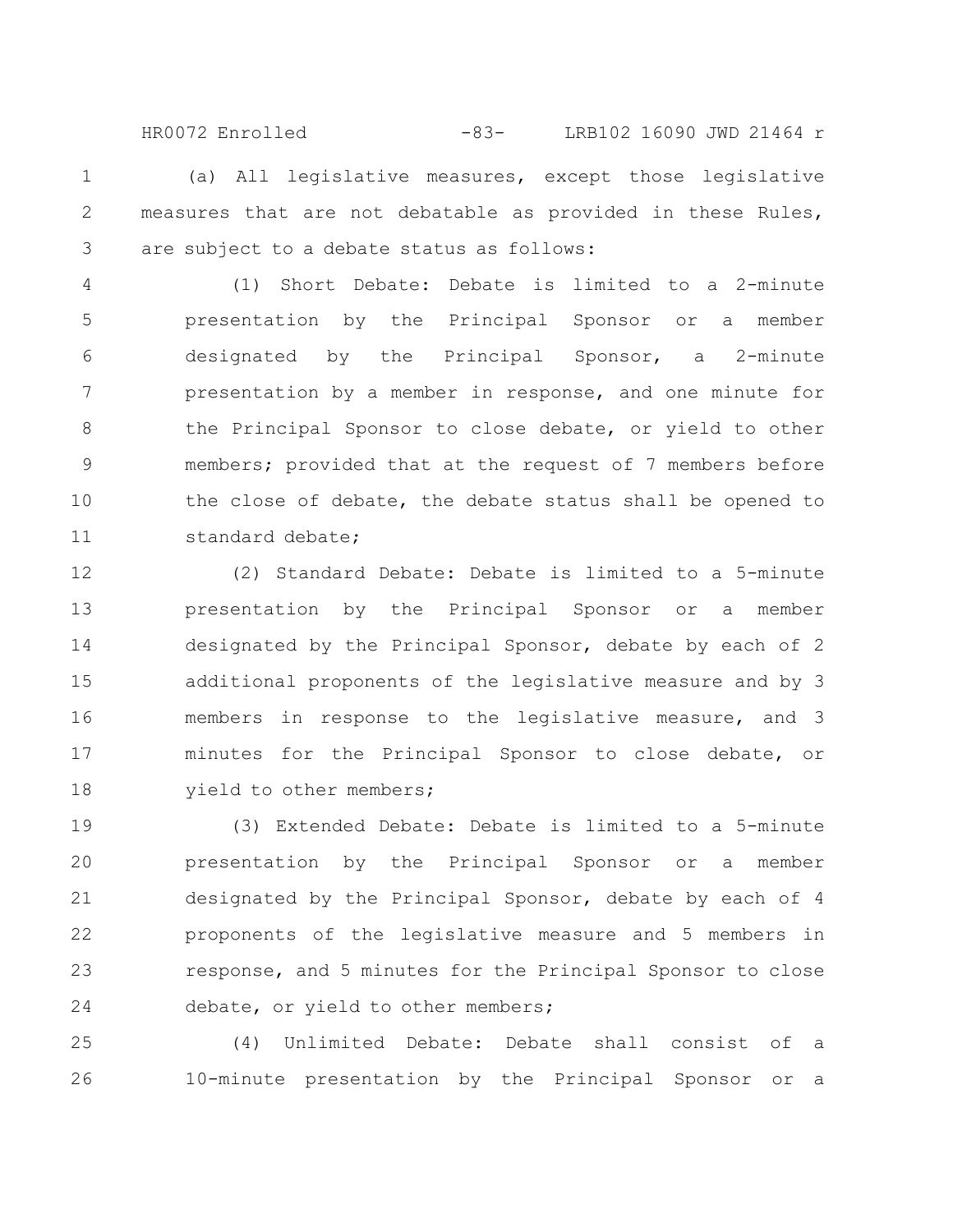member designated by the Principal Sponsor, debate by each proponent and member in response who seeks recognition, and 5 minutes for the Principal Sponsor to close debate, or yield to other members; or HR0072 Enrolled -84- LRB102 16090 JWD 21464 r

1

2

3

4

(5) Amendment Debate: Debate on floor amendments referred to the House from a committee, or discharged from a committee, is limited to a 3-minute presentation by the Principal Sponsor, or a member designated by the Principal Sponsor, debate by one proponent, debate by each of 2 members in response, and 3 minutes for the Principal Sponsor to close debate, or yield to other members. 5 6 7 8 9 10 11

No debate is in order on bills or resolutions on the order of First Reading or Second Reading, except for debate on floor amendments as provided in this Rule. 12 13 14

(b) All legislative measures, except those assigned to the Consent Calendar, those assigned short debate status by a standing or special committee, and floor amendments, referred to the House from a committee, or discharged from a committee, are automatically assigned standard debate status, subject to subsection (c) of this Rule. A bill, resolution, or joint action motion for final action shall be given short debate status by report of the committee if the bill,  $\Theta$ resolution, or joint action motion was favorably reported by a three-fifths vote of the members present and voting, including those voting "present", subject to subsection (c) of this Rule. All floor amendments referred to the House from a 15 16 17 18 19 20 21 22 23 24 25 26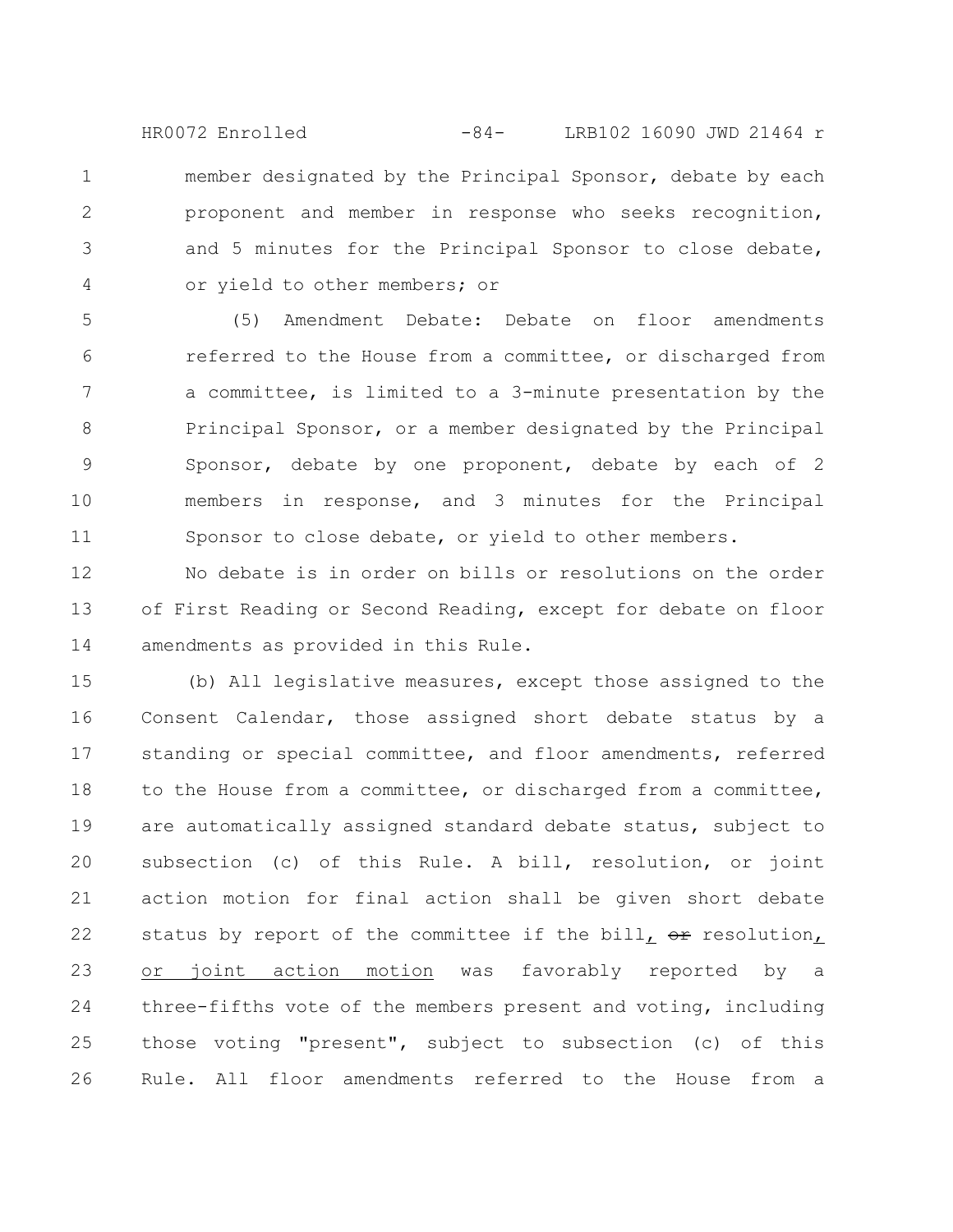committee, or discharged from a committee, are automatically assigned amendment debate status, subject to subsection (c) of this Rule. 1 2 3 HR0072 Enrolled -85- LRB102 16090 JWD 21464 r

(c) Notwithstanding any other provision of these Rules to the contrary (except Rule 44), the debate status of any legislative measure may be changed only (i) by the Speaker, as defined in item (27) of Rule 102, by filing a notice with the Clerk, or (ii) by the Rules Committee by motion approved by a majority of those appointed. While a legislative measure is being considered by the House, the debate status may also be changed by unanimous consent. No legislative measure, however, may be placed on the Consent Calendar under this Rule. No legislative measure, except a floor amendment, may be assigned amendment debate status under this Rule. 4 5 6 7 8 9 10 11 12 13 14

(d) The Speaker or Rules Committee, as the case may be, shall notify the Clerk of any action to change the debate status of any legislative measure. The Clerk shall cause that information to be reflected on the Daily Calendar on subsequent legislative days, provided the legislative measure is still before the House. 15 16 17 18 19 20

(e) No member shall speak longer than 5 minutes at one time or more than once on the same question except by leave of the House. The Principal Sponsor of a measure or a member designated by the Principal Sponsor, however, shall be allowed to open the debate and to close the debate in accordance with subsection (a) of this Rule. The provisions of this subsection 21 22 23 24 25 26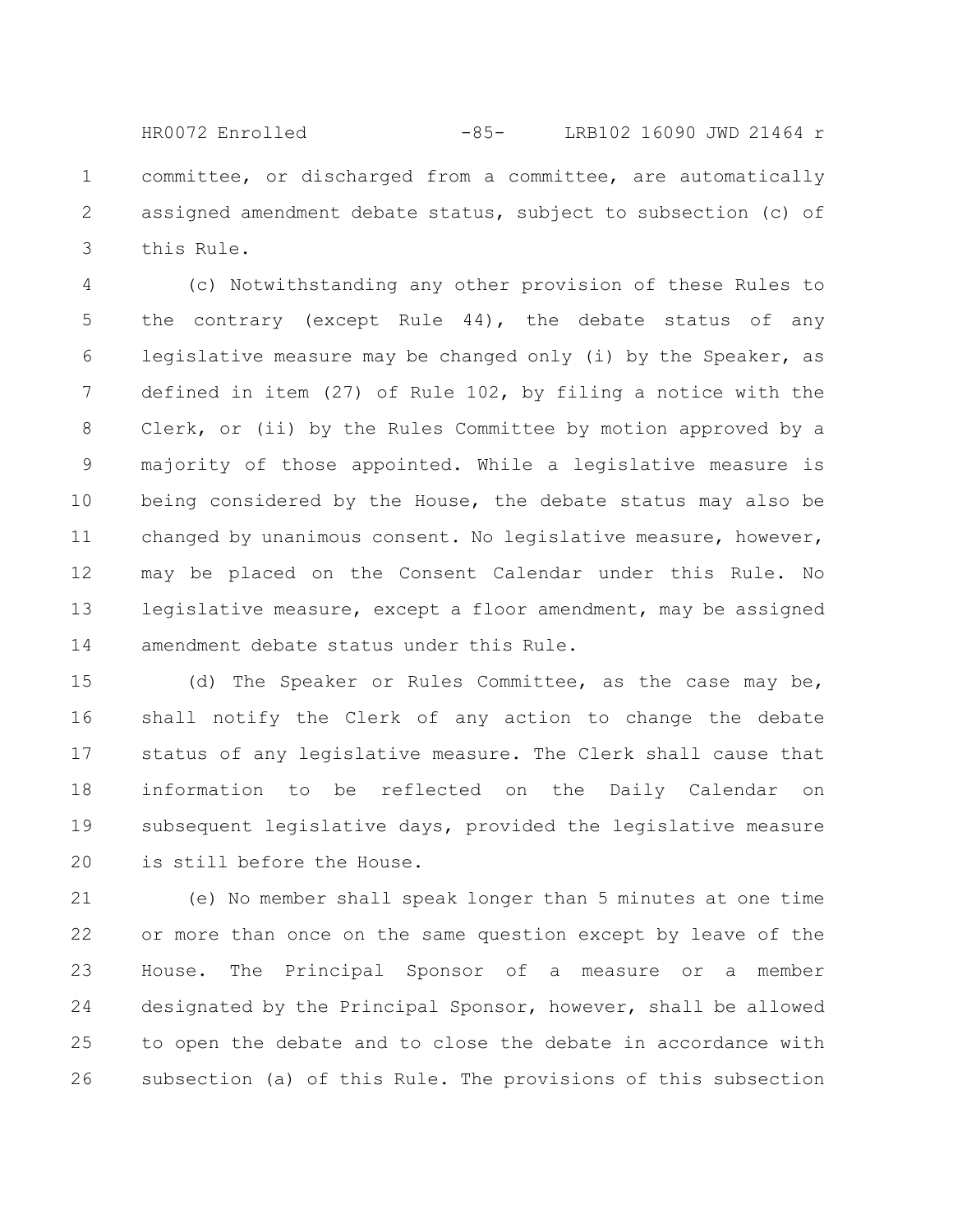(e) are subject to and limited by subsections  $(a)$ ,  $(b)$ , and  $(c)$ of this Rule. A member may yield to another member the time allotted for the member's debate. 1 2 3 HR0072 Enrolled -86- LRB102 16090 JWD 21464 r

(f) The Presiding Officer shall allocate the debate on each legislative measure alternately, if possible, between proponents and opponents of the legislative measure under debate. 4 5 6 7

(g) This Rule may not be suspended. 8

(Source: H.R. 59, 101st G.A.) 9

(House Rule 53) 10

53. Written Statements. 11

(a) Any member may submit a written statement regarding any bill, resolution, or floor amendment considered by the House, by submitting that statement to the Clerk within one legislative day or 3 business days, whichever is shorter, after the day on which the bill, resolution, or floor amendment to which the comments relate was considered by the House. The Clerk shall affix a time stamp to each statement indicating the date on which the statement was submitted. Each statement shall indicate the member or members on whose behalf the statement is submitted, the bill, resolution, or floor amendment to which it applies, the names of any other members mentioned in the statement, and the person who actually submits the statement to the Clerk. Each member on whose behalf a statement is submitted is under an obligation to 12 13 14 15 16 17 18 19 20 21 22 23 24 25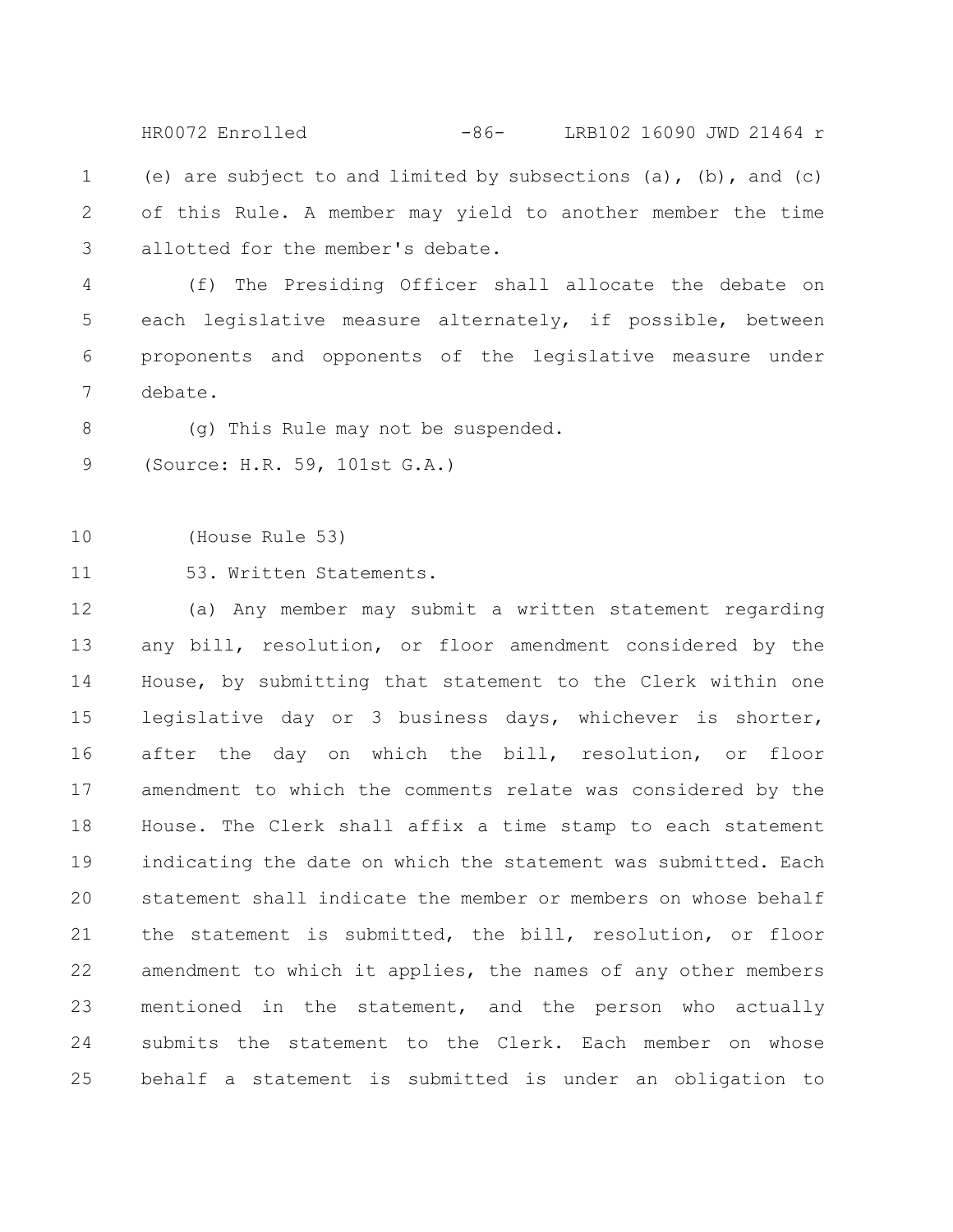ensure that all required information, specifically including the names of any other members mentioned in the statement, is indicated at the time a statement is submitted. Each statement shall comply with standards as may be established by the Clerk with the approval of the Speaker. The standards established by the Clerk, however, shall not relate to the contents of the written statement. The Clerk shall maintain statements that comply with this Rule and established standards in files for each bill and resolution. A statement is not considered filed until the Clerk has determined that it complies with this Rule and established standards. The Clerk shall notify the member or members on whose behalf a statement was submitted if the statement is determined not to comply. Statements filed under this Rule shall be considered part of the transcript and made available to the public. 1 2 3 4 5 6 7 8 9 10 11 12 13 14 15 HR0072 Enrolled -87- LRB102 16090 JWD 21464 r

(b) If a statement mentions another member, the statement shall not be considered filed until the member mentioned has an opportunity to respond as a matter of personal privilege. The Clerk shall notify each member who is identified at the time a statement is submitted as being mentioned in the statement. The member identified as mentioned in the statement shall have one legislative day or 3 business days, whichever is shorter, after notification by the Clerk in which to file a written response to the statement. The original statement and any responsive statement shall both be considered filed at the close of business on the final day on which a response may be 16 17 18 19 20 21 22 23 24 25 26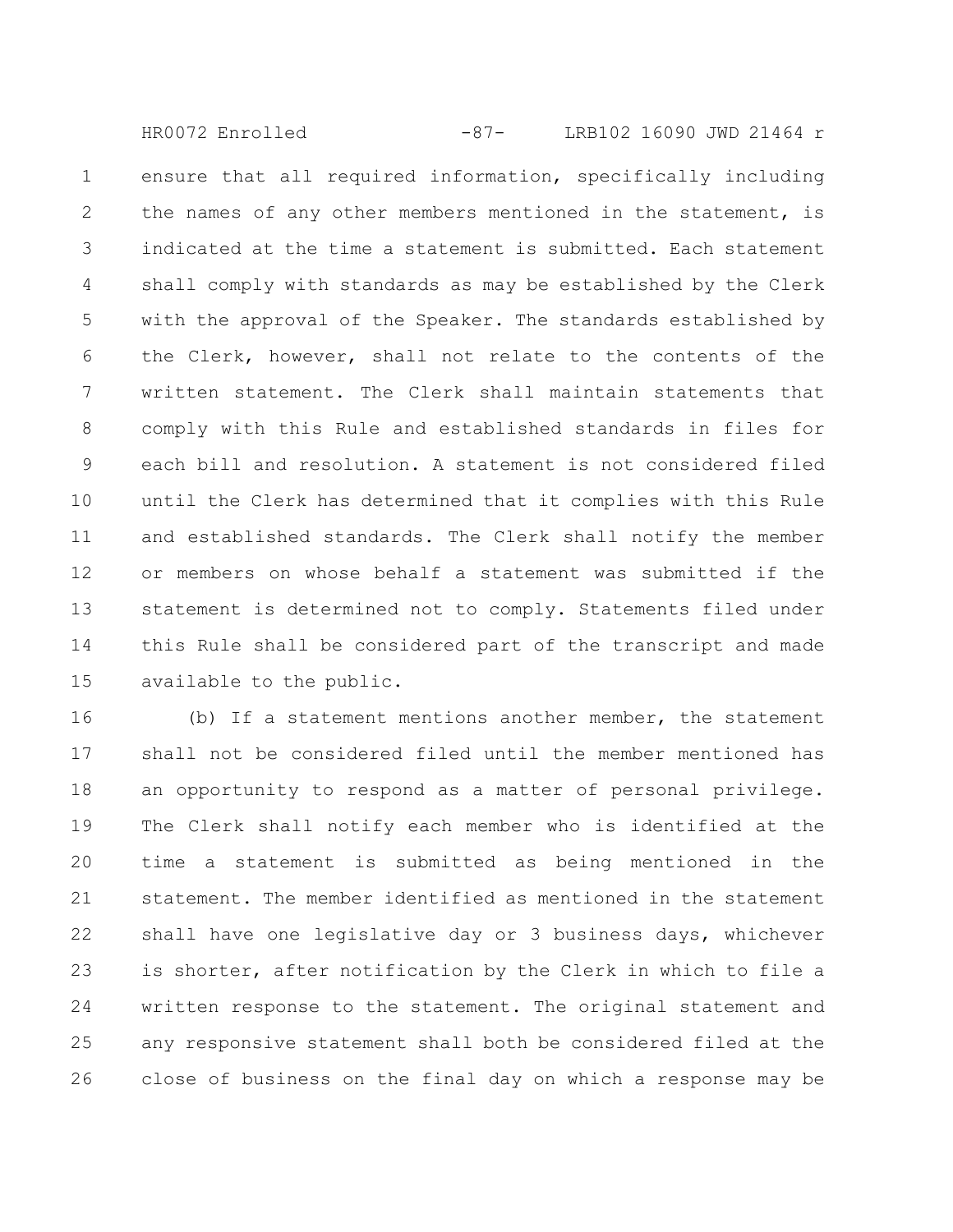filed. If, however, a statement is submitted mentioning another member and the name of the member mentioned is not indicated to the Clerk at the time of submission, the statement shall be stricken at the request of the member mentioned in the statement. The Clerk shall notify each member on whose behalf the statement was submitted that the statement has been stricken from the record. 1 2 3 4 5 6 7 HR0072 Enrolled -88- LRB102 16090 JWD 21464 r

(c) This Rule may be suspended only by the affirmative vote of 71 members elected. 8 9

(Source: H.R. 59, 101st G.A.) 10

(House Rule 53.5) 11

53.5. Member Statements. 12

While the House is in perfunctory session, a member may request to make an oral statement regarding any legislative measure filed with the Clerk. Statements shall comply with the standards established by the Clerk. 13 14 15 16

(Source: H.R. 59, 101st G.A.) 17

(House Rule 54) 18

54. Motions. 19

(a) The following are general rules for all motions: 20

(1) Every motion shall be reduced to writing if ordered by the Presiding Officer. Unless otherwise provided in these Rules, no second is required to any motion presented to the House, or in any committee. The 21 22 23 24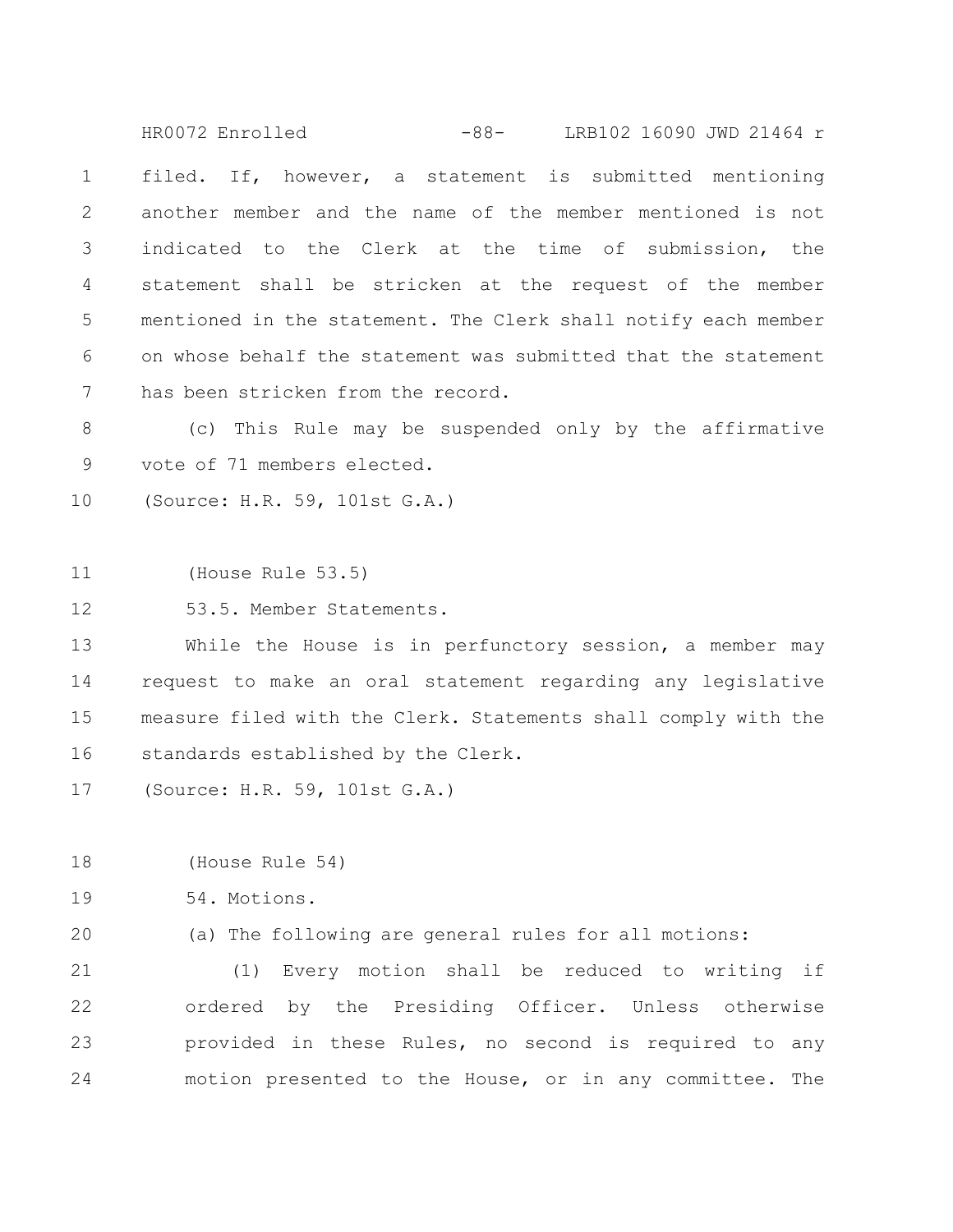Presiding Officer may refer any motion, except to adjourn, recess, or postpone consideration, to the Rules Committee. HR0072 Enrolled -89- LRB102 16090 JWD 21464 r

(2) Before the House debates a motion, the Presiding Officer shall state an oral motion and the Clerk shall read aloud a written motion. Each motion, unless otherwise provided in these Rules, is assigned standard debate status, subject to Rule 52. 3 4 5 6 7

(3) After a motion is stated by the Presiding Officer or read by the Clerk, it is deemed in the possession of the House, but may be withdrawn at any time before decision with consent of a majority of those elected. 8 9 10 11

(4) If a motion is divisible, any member may call for a division of the question. 12 13

(5) Any question taken under consideration may be withdrawn, postponed, or tabled by unanimous consent or, if unanimous consent is denied, by a motion adopted by a majority of those elected. 14 15 16 17

(b) The Rule may be suspended only by the affirmative vote of 71 members elected. 18 19

(Source: H.R. 59, 101st G.A.) 20

(House Rule 55) 21

1

2

55. Precedence of Motions. 22

(a) When a question is under debate, no motion may be entertained except: 23 24

(1) to adjourn to a time certain; 25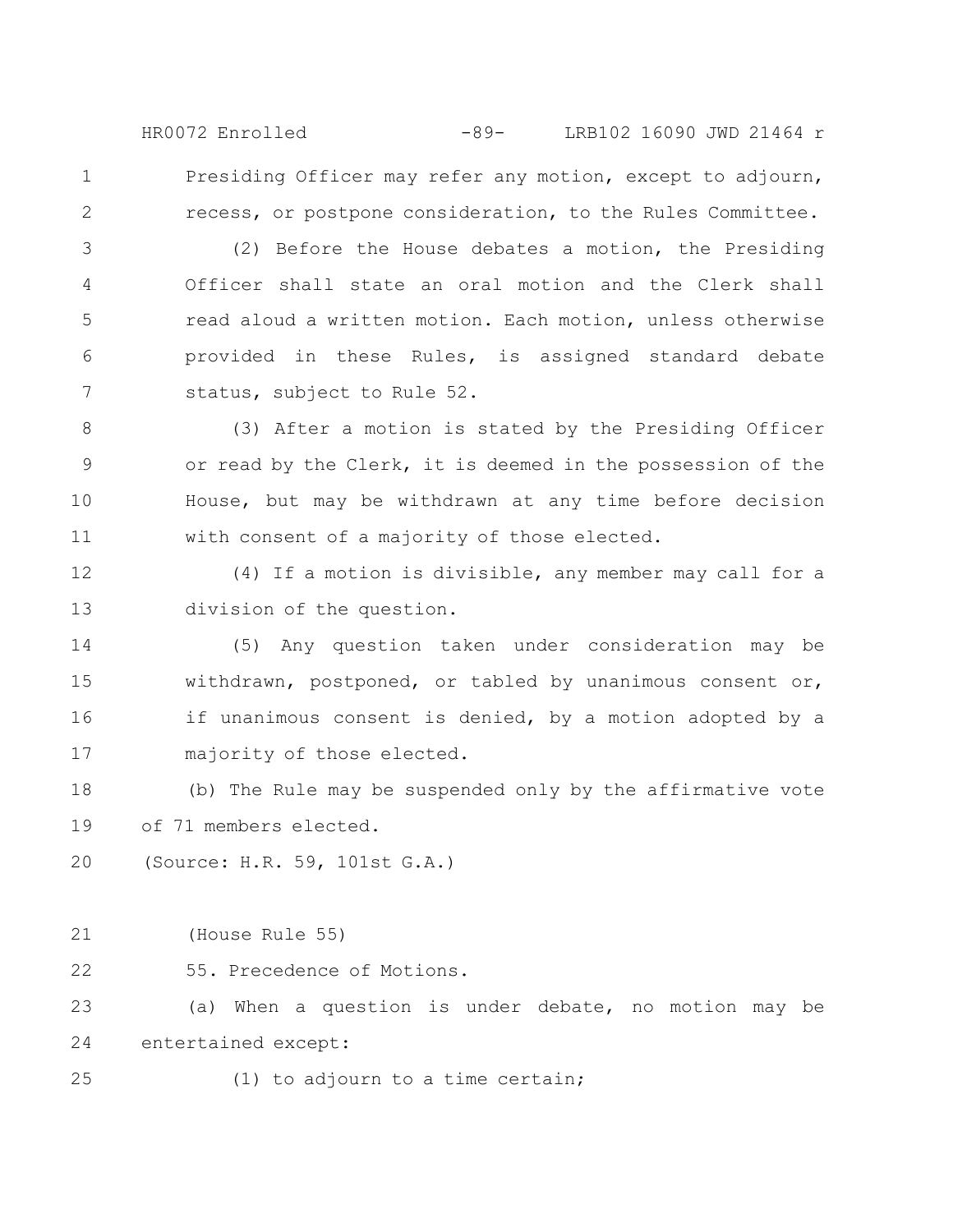HR0072 Enrolled -90- LRB102 16090 JWD 21464 r

- (2) to adjourn; 1
- (3) to question the presence of a quorum; 2
- (4) to recess; 3
- (5) to lay on the table; 4
- (6) for the previous question; 5
- (7) to postpone consideration; 6
- (8) to commit or recommit; or 7

(9) to amend, except as otherwise provided in these Rules. 8 9

The foregoing motions have precedence in the order in which they are listed. 10 11

(b) During a record vote, no motion (except a motion to postpone consideration) is in order until after the announcement of the result of the vote. 12 13 14

(c) A motion to commit or recommit, until it is decided, precludes all amendments and debate on the main question. A motion to postpone consideration, until it is decided, precludes all amendments and debate on the main question. 15 16 17 18

(Source: H.R. 59, 101st G.A.) 19

(House Rule 56) 20

56. Verification. 21

(a) After any record vote, except for a vote that requires a specific number of affirmative votes and that has not received the required votes, and before intervening business, it is in order for any member that voted on the question to 22 23 24 25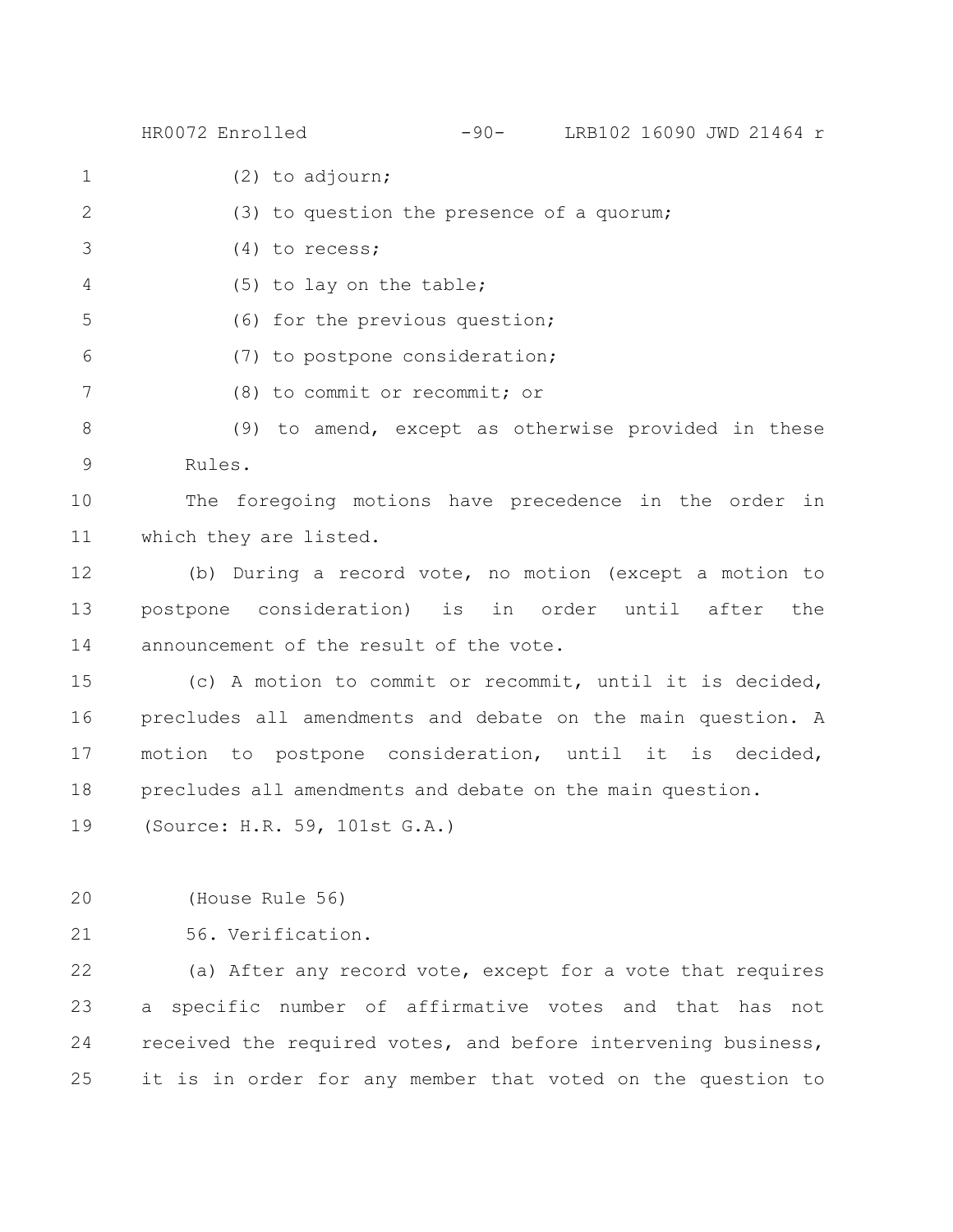request verification of the results of the record vote, except that (i) a member voting in the affirmative may not request verification of the affirmative votes and (ii) a member voting in the negative may not request a verification of the negative votes. A Representative who voted "present" or failed to vote on the question does not have the right to move for a verification. If a member is disqualified from requesting a verification, a qualifying member who makes a subsequent request for a verification shall be allowed to proceed with the verification. 1 2 3 4 5 6 7 8 9 10 HR0072 Enrolled -91- LRB102 16090 JWD 21464 r

(b) In verifying a record vote, the Presiding Officer shall instruct the Clerk to call the names of those members whose votes are to be verified. The member requesting the verification may thereafter identify those members he or she wishes to verify. If a member does not answer, his or her vote shall be stricken; the member's vote shall be restored to the roll, however, if his or her presence is recognized before the Presiding Officer announces the final result of the verification. The Presiding Officer shall determine the presence or absence of each member whose name is called, and shall then announce the results of the verification. 11 12 13 14 15 16 17 18 19 20 21

(c) While the results of any record vote are being verified, it is in order for any member to announce his or her presence on the floor and thereby have his or her vote verified. The Presiding Officer may announce the presence of any member and thereby have his or her vote verified prior to 22 23 24 25 26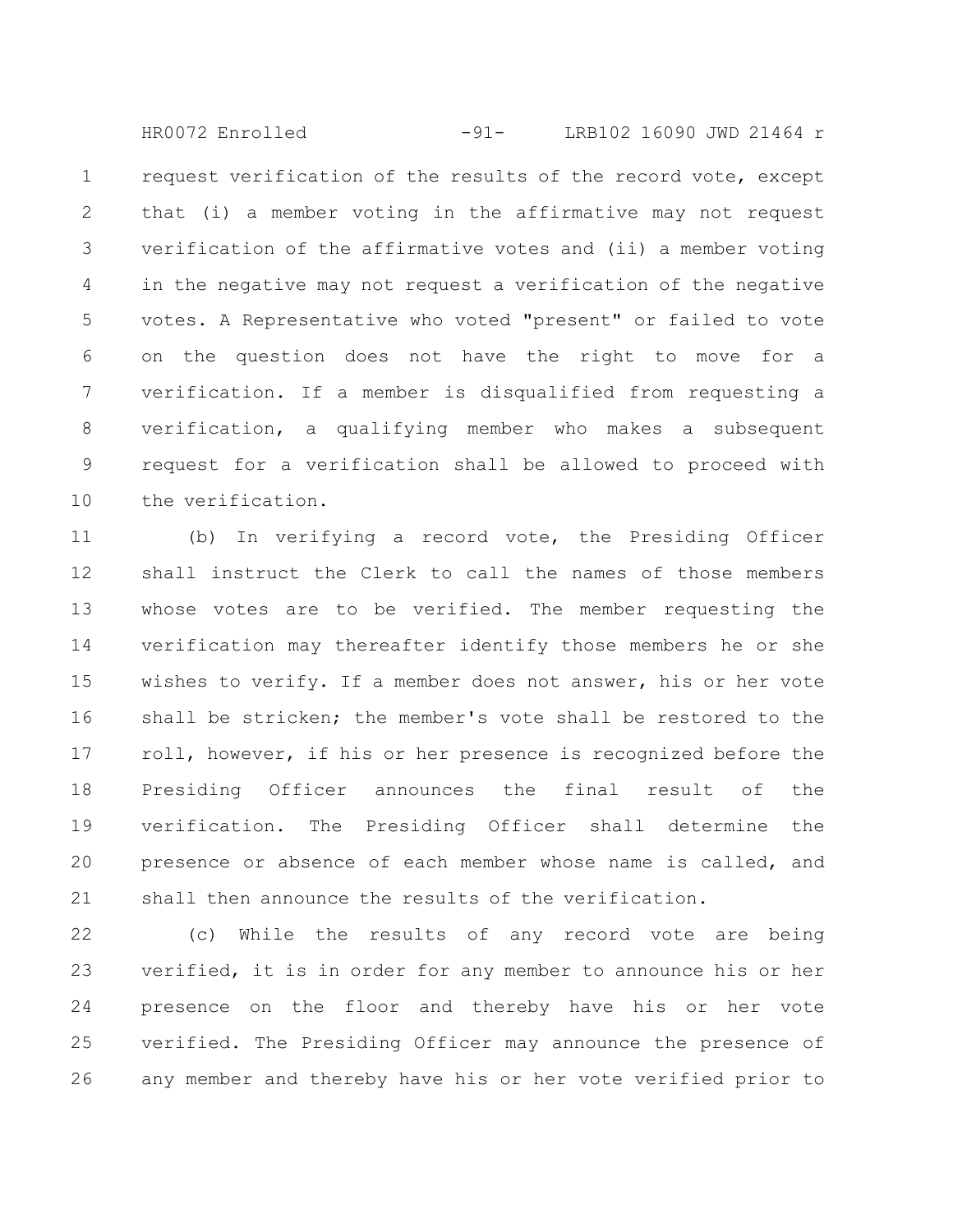ordering the Clerk to call the names of the members whose votes are to be verified. 1 2 HR0072 Enrolled -92- LRB102 16090 JWD 21464 r

(d) A request for a verification of the affirmative and negative results of a record vote may be made only once on each record vote. 3 4 5

(Source: H.R. 59, 101st G.A.) 6

(House Rule 57) 7

57. Appealing a Ruling. 8

(a) If any appeal is taken from a ruling of the Presiding Officer, the Presiding Officer shall be sustained unless 71 of the members elected vote to overrule the Presiding Officer. Notwithstanding Rule 52, debate on a motion to appeal is limited to a 2-minute presentation by the Principal Sponsor or a member designated by the Principal Sponsor, a 2-minute presentation by a member in response, and one minute for the Principal Sponsor to close debate, or yield to other members. A motion to appeal is not in order if the House has conducted intervening business since the ruling at issue was made. 9 10 11 12 13 14 15 16 17 18

(b) If any appeal is taken from a ruling of a committee Chairperson, the Chairperson shall be sustained unless three-fifths of those appointed vote to overrule the Chairperson. A motion to appeal is not in order if the committee has adjourned or recessed, or if intervening business has occurred. In the case of special committees with Co-Chairpersons from different political parties, the 19 20 21 22 23 24 25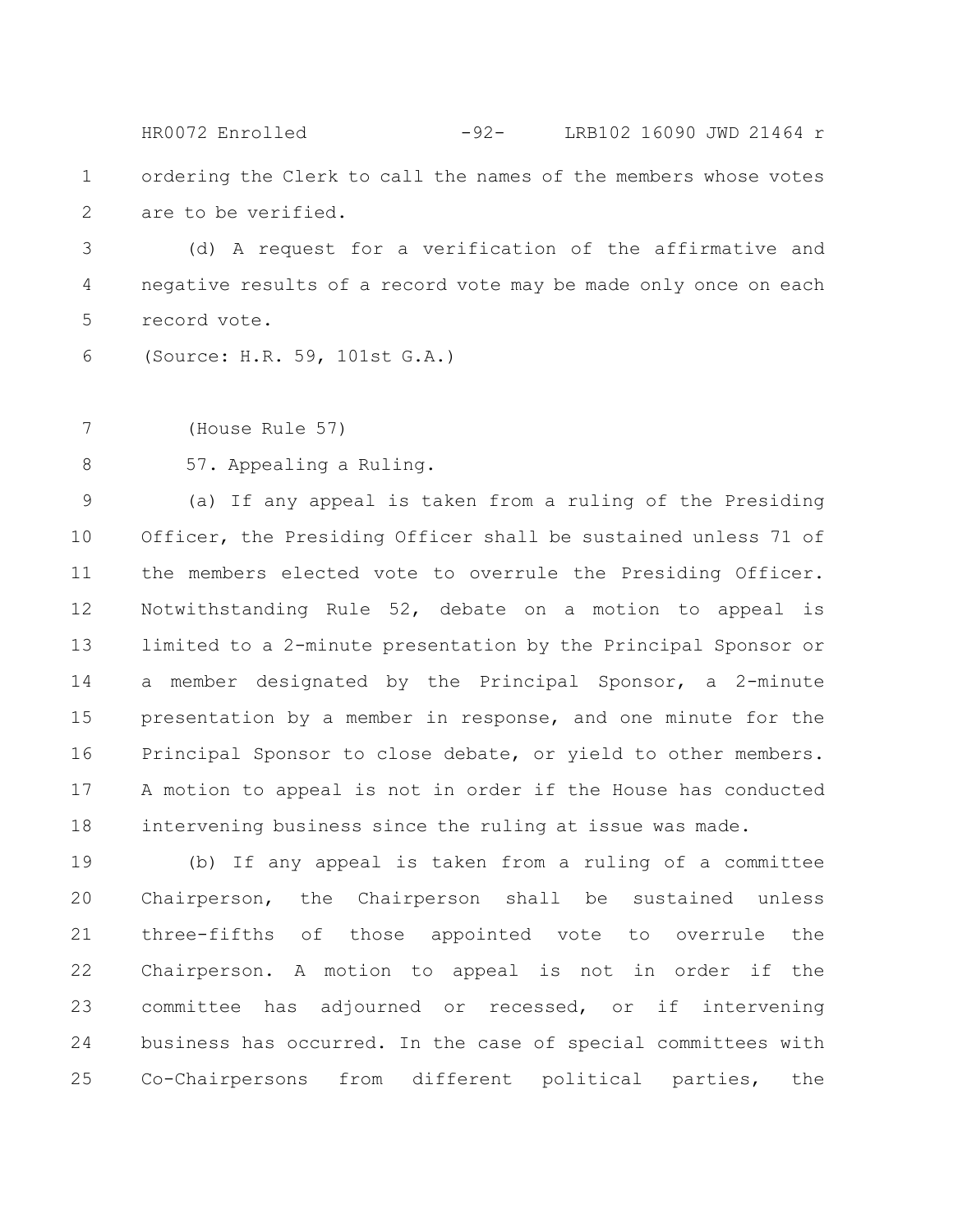"Chairperson" for purposes of this Rule is the Co-Chairperson from the majority caucus. 1 2 HR0072 Enrolled -93- LRB102 16090 JWD 21464 r

(c) In an appeal of a ruling of the Presiding Officer or Chairperson, the question is: "Shall the ruling of the Chair be sustained?" 3 4 5

(d) This Rule may be suspended only by the affirmative vote of 71 members elected. 6 7

(Source: H.R. 59, 101st G.A.) 8

(House Rule 58) 9

58. Discharge of Committee. 10

(a) Any member may move that a standing committee or a special committee be discharged from consideration of any legislative measure assigned to it and not reported back unfavorably. 11 12 13 14

(b) The motion must be in writing and shall be carried on the Daily Calendar for the next legislative day under the order of "Motions". No action shall be taken on the motion until it is on the calendar. 15 16 17 18

(c) If the motion receives an affirmative vote of 60 members, the legislative measure subject to the motion shall be referred to the House and placed on the appropriate order of business. 19 20 21 22

(d) A motion under this Rule is automatically tabled upon re-referral of the legislative measure subject to the motion to the Rules Committee under Rule 19. 23 24 25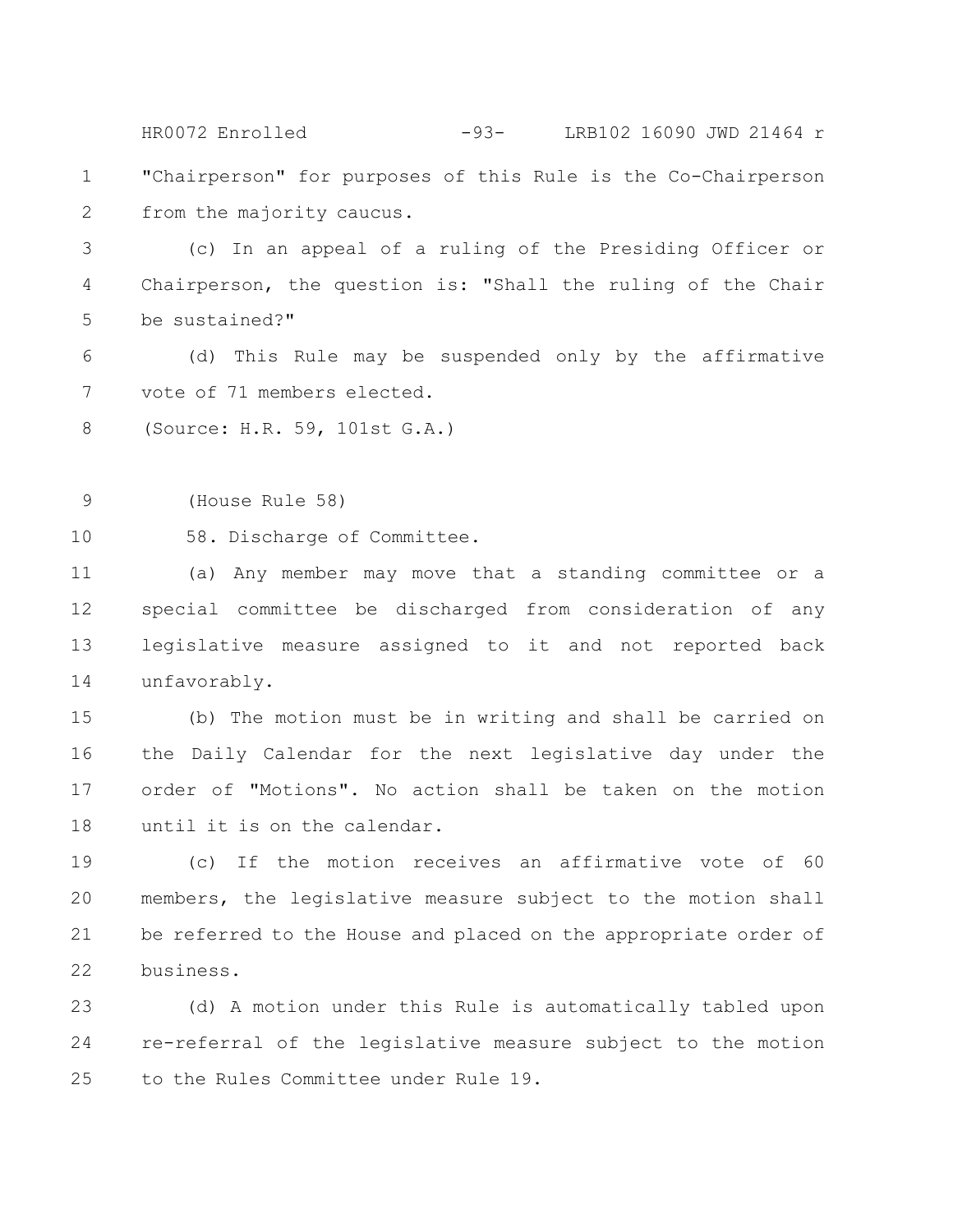(e) This Rule may be suspended only by the affirmative vote of 71 members elected. 1 2 HR0072 Enrolled -94- LRB102 16090 JWD 21464 r

(Source: H.R. 59, 101st G.A.) 3

(House Rule 59) 4

59. Previous Question. 5

(a) A motion for the previous question may be made at any time, except that a member may not move the previous question while participating in debate pursuant to Rule 52. A motion for the previous question is not debatable and requires the affirmative vote of 60 members elected. 6 7 8 9 10

(b) The previous question shall be stated in the following form: "Shall the main question be put?" Until the previous question is decided, all amendments and debate are precluded. When it is decided that the main question shall not be put, the main question remains under debate. 11 12 13 14 15

(c) The effect of the main question being ordered is to put an end to all debate and bring the House to a direct vote on the immediately pending motion. After a motion for the previous question has been approved, it is not in order to move for adjournment or to make any other motion before a decision on the main question. 16 17 18 19 20 21

(d) This Rule may be suspended only by the affirmative vote of 71 members elected. 22 23

(Source: H.R. 59, 101st G.A.) 24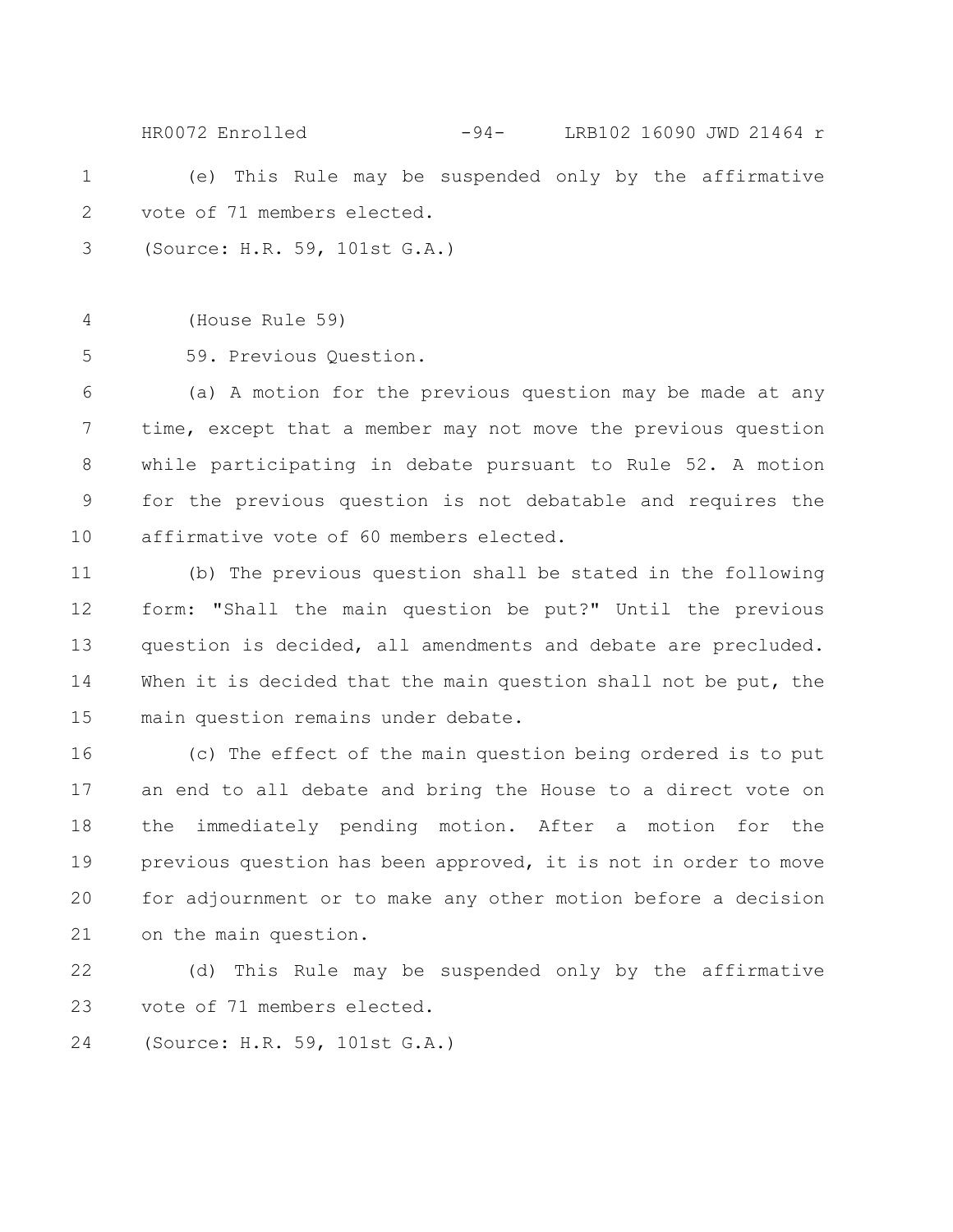HR0072 Enrolled -95- LRB102 16090 JWD 21464 r

(House Rule 60) 1

60. Tabling. 2

(a) Except as otherwise provided in subsections (d) and (e), a motion to lay on the table applies only to the particular proposition and is neither debatable nor amendable. 3 4 5

(b) A motion to table a bill or resolution shall identify the bill or resolution by number. The Principal Sponsor of a bill or resolution may, with leave of the House, table that bill or resolution at any time. A motion to table a committee bill that is before the House may be adopted only by the affirmative vote of a majority of those elected. 6 7 8 9 10 11

(c) The Principal Sponsor of a bill or resolution before a committee may, with leave of the committee, table the bill or resolution. Upon tabling, the Chairperson of the committee shall return the bill or resolution to the Clerk, noting thereon that it has been tabled. 12 13 14 15 16

(d) If a floor amendment to a bill has been adopted by the House, then a motion to table that amendment is in order and may be adopted only when the bill is on Second Reading. If a floor amendment to a resolution has been adopted by the House, then a motion to table that amendment is in order and may be adopted only when the resolution is pending before the House. Motions to table floor amendments are debatable and may be adopted by the affirmative vote of a majority of those elected. 17 18 19 20 21 22 23 24 25

26

(e) If a committee amendment to a bill has been adopted by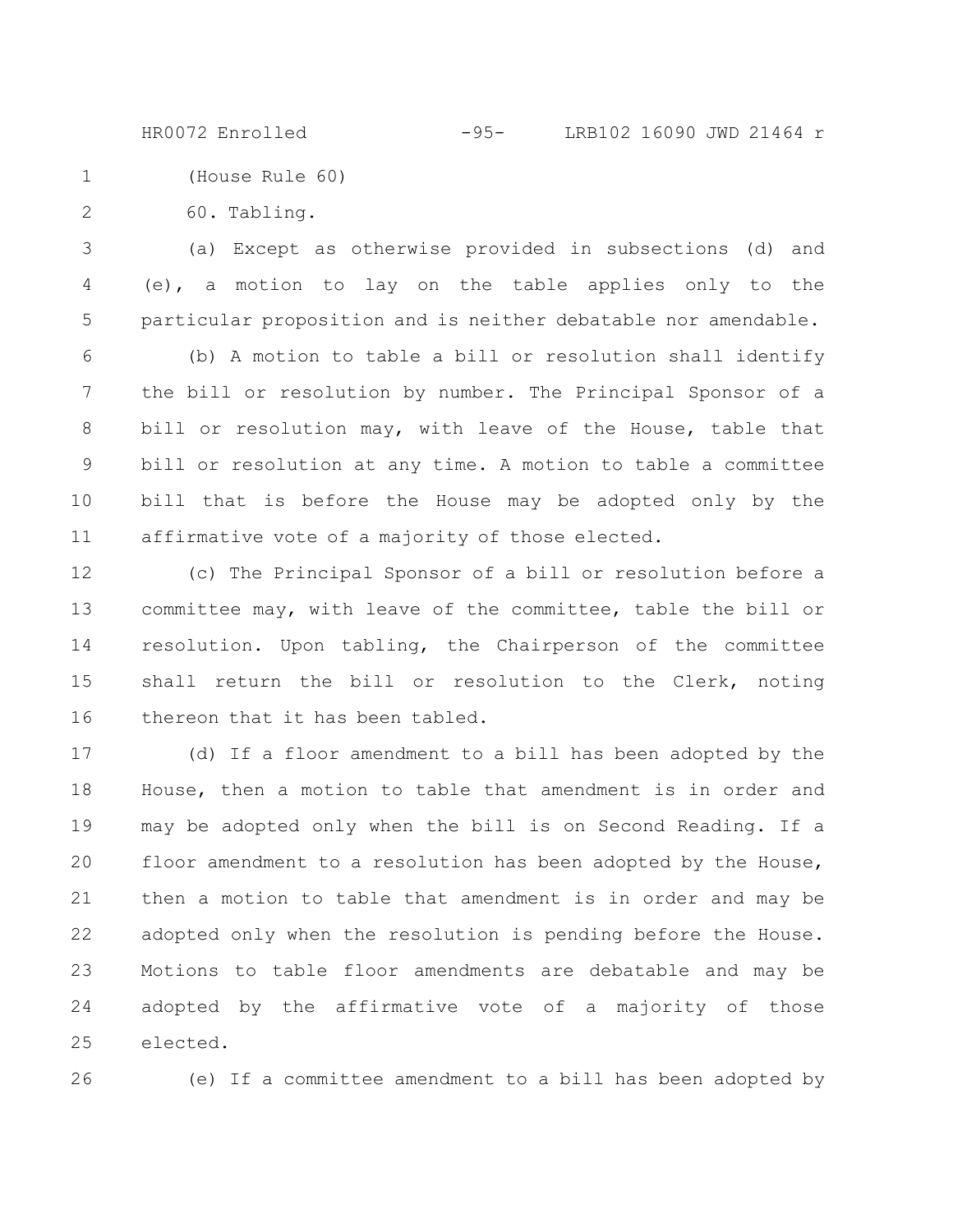a committee, then a motion to table that amendment is in order and may be adopted (i) by that committee at any time while the bill is before that committee or (ii) by the House only when the bill is on Second Reading. If a committee amendment to a resolution has been adopted by a committee, then a motion to table that amendment is in order and may be adopted (i) by the committee at any time while the resolution is before that committee or (ii) by the House only when the resolution is pending before the House. No motion to table a committee amendment to a bill or resolution before the House is in order unless it has been first referred to the House for consideration by the Rules Committee under Rule 18, or by a standing or special committee. Motions to table committee amendments are debatable and may be adopted by the affirmative vote of a majority of those elected to the House or majority of those appointed to the committee, as applicable. 1 2 3 4 5 6 7 8 9 10 11 12 13 14 15 16 HR0072 Enrolled -96- LRB102 16090 JWD 21464 r

(Source: H.R. 59, 101st G.A.) 17

(House Rule 61) 18

61. Motion to Take from Table. 19

(a) A motion to take from the table requires the affirmative vote of a majority of those elected if the Rules Committee has previously recommended that action by written notice filed with the Clerk; otherwise, a motion to take from the table requires the affirmative vote of 71 members elected. (b) A bill taken from the table shall, as applicable, (i) 20 21 22 23 24 25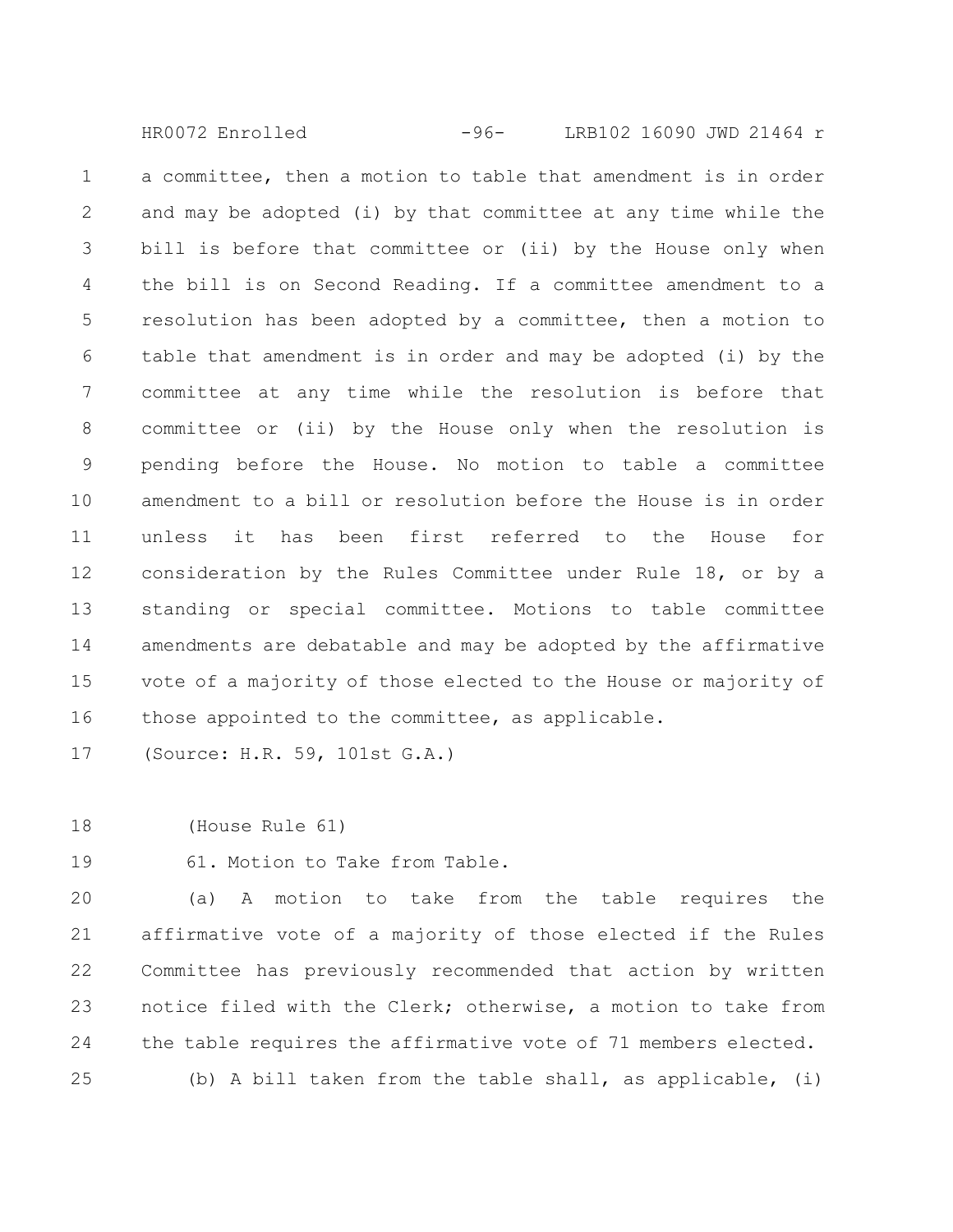be placed on the Daily Calendar on the order on which it appeared before it was tabled or (ii) be returned to the committee to which it was assigned before it was tabled. 1 2 3 HR0072 Enrolled -97- LRB102 16090 JWD 21464 r

(b-5) An amendment taken from the table shall be returned to the position it held before it was tabled, provided that an amendment may be taken from the table while the bill is on the order of Second Reading or in a committee, but a committee amendment that has been tabled by a committee may be taken from the table only while the bill is in committee. 4 5 6 7 8 9

(c) This Rule may be suspended only by the affirmative vote of 71 members elected. 10 11

(Source: H.R. 59, 101st G.A.) 12

(House Rule 62) 13

62. Motion to Postpone Consideration. A motion to postpone consideration on a bill or resolution may not be made more than once on the same bill or resolution. Unless otherwise provided by these Rules, a motion to postpone consideration shall be granted as a matter of privilege; no motion to postpone consideration is in order, however, if the bill or resolution initially received an affirmative vote of fewer than 47 of the members elected. 14 15 16 17 18 19 20 21

(Source: H.R. 59, 101st G.A.) 22

(House Rule 63) 23

63. Motion on Different Subject. No motion or other 24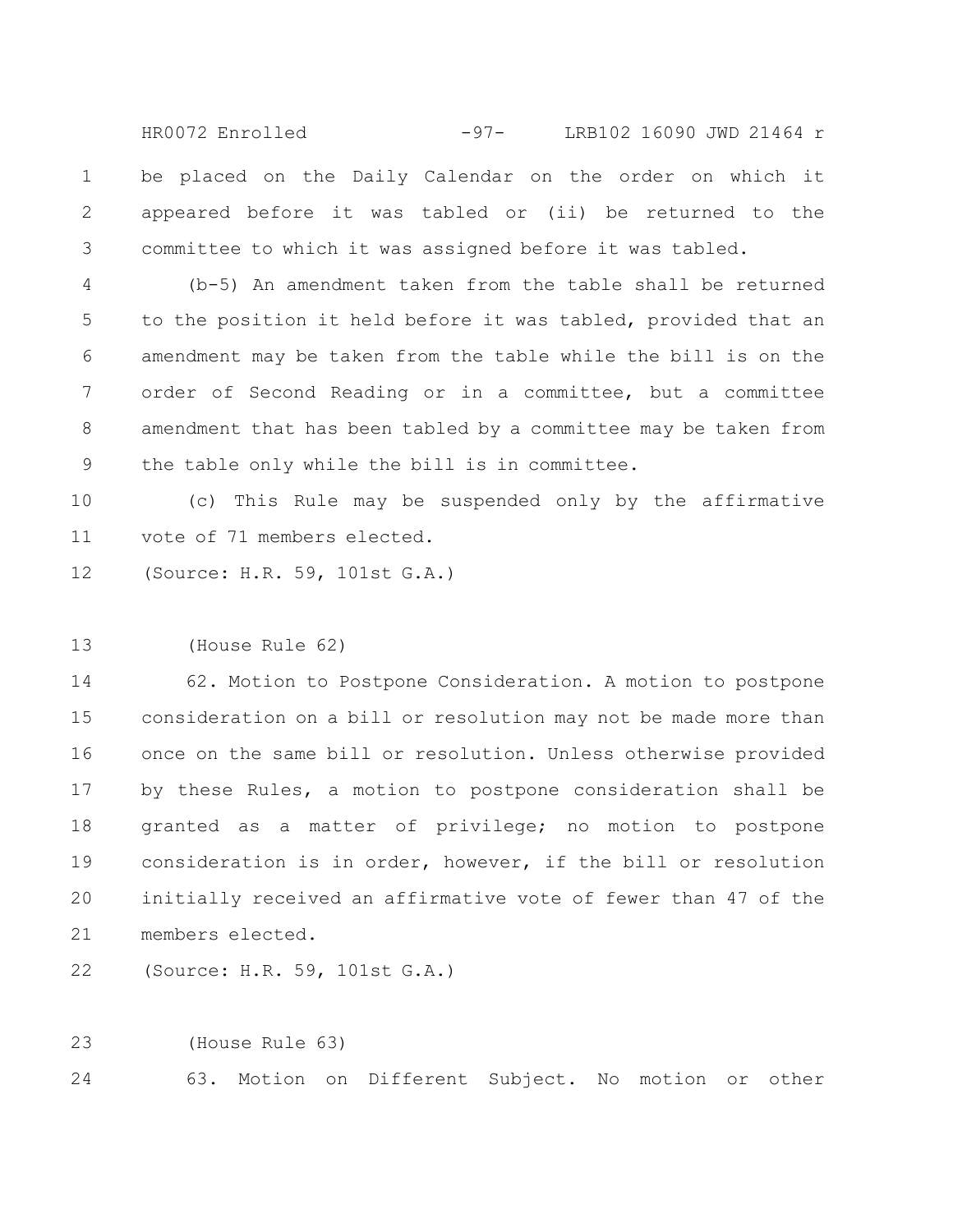legislative measure on a subject different from that under consideration shall be admitted under color of amendment. (Source: H.R. 59, 101st G.A.) 1 2 3 HR0072 Enrolled -98- LRB102 16090 JWD 21464 r

(House Rule 64) 4

64. Division of Question. If the question under consideration contains several points, any member may have the question divided. On a motion to strike out and insert, it is not in order to move for a division of the question. The rejection of a motion to strike out and insert one proposition does not prevent a motion to strike out and insert a different proposition. 5 6 7 8 9 10 11

(Source: H.R. 59, 101st G.A.) 12

## (House Rule 65) 13

65. Reconsideration. 14

(a) A member who voted on the prevailing side of a record vote on a legislative measure still within the control of the House may on the same or the following legislative day move to reconsider the vote. The motion to reconsider may be laid on the table without affecting the vote to which it refers. When the motion to reconsider is made during the last 3 days of April or any time thereafter during the regular session, or at any time during a veto or special session, any member may move that the vote on reconsideration be taken immediately. The member who filed the motion to reconsider may withdraw the 15 16 17 18 19 20 21 22 23 24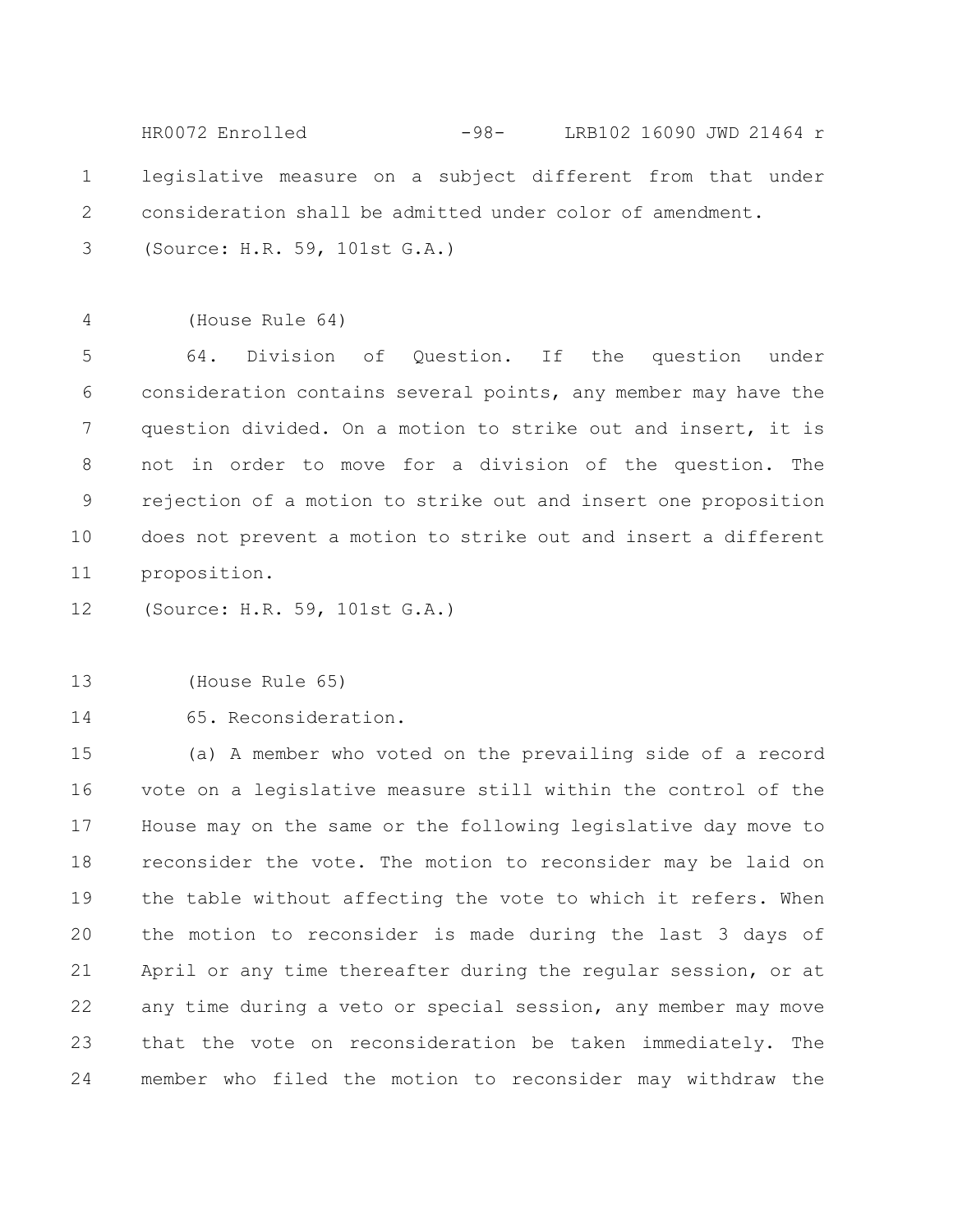motion at any time by filing a notice of withdrawal with the Clerk. A question that requires the affirmative vote of a majority of those elected or more to carry requires a majority of those elected to reconsider. A question in committee that requires the affirmative vote of a majority of those appointed or more to carry requires a majority of those appointed to reconsider; any other question in committee requires a majority of those voting to reconsider. 1 2 3 4 5 6 7 8 HR0072 Enrolled -99- LRB102 16090 JWD 21464 r

(b) A motion to reconsider a record vote on the adoption of a floor amendment to a bill may be made only on Second Reading. 9 10

(c) If a motion to reconsider is made under this Rule and the motion is later tabled, the question shall not be further reconsidered. This subsection (c) may be suspended only by the affirmative vote of 71 members elected. 11 12 13 14

(d) When a motion to reconsider is made within the time prescribed by these Rules, the Clerk shall not allow the bill or other subject matter of the motion to pass out of the possession of the House until after the motion has been decided or withdrawn. Such a motion shall be deemed rejected if laid on the table. 15 16 17 18 19 20

(e) A Representative who voted "present" or failed to vote on a question does not have the right to move for reconsideration. 21 22 23

(Source: H.R. 59, 101st G.A.) 24

(House Rule 66) 25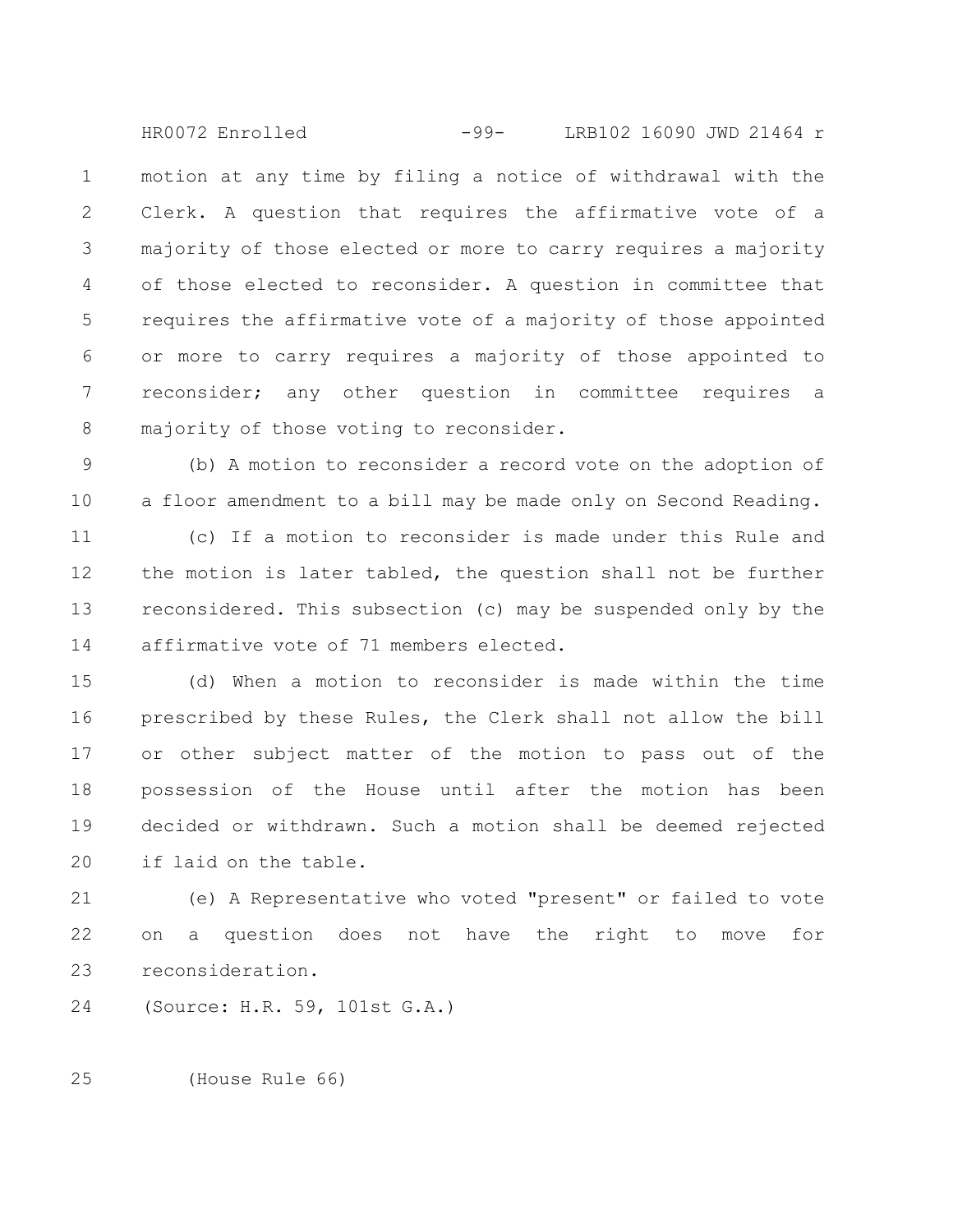HR0072 Enrolled -100- LRB102 16090 JWD 21464 r

1

66. Motion to Adjourn or Adjourn to a Time Certain.

(a) A motion to adjourn or adjourn to a time certain is in order at any time, except when a prior motion to adjourn or adjourn to a time certain has been defeated and no intervening business has transpired. 2 3 4 5

(b) A motion to adjourn or adjourn to a time certain is neither debatable nor amendable. 6 7

(c) The Clerk shall enter in the Journal the hour at which every motion to adjourn or adjourn to a time certain is made. 8 9

(d) Unless the Presiding Officer otherwise orders, the standing hour to which the House adjourns is 12:00 noon $_{7}$ except on the last day of a week in which the House convenes in regular, veto, or special session, in which case the standing hour to which the House adjourns is 12:30 p.m. 10 11 12 13 14

(d-5) A motion to adjourn to a time certain shall include the date and time to which the House shall adjourn and must be limited to the same or next scheduled legislative day. A motion to adjourn to a time certain on a date the House is not scheduled to convene shall be out of order. 15 16 17 18 19

(e) A motion to adjourn for more than 3 days is not in order unless both chambers of the General Assembly have adopted a joint resolution permitting that adjournment. Notwithstanding any other provision of these Rules, any such resolution filed in the House or received from the Senate may be referred to the Rules Committee by the Presiding Officer or may be immediately considered and adopted by the House. 20 21 22 23 24 25 26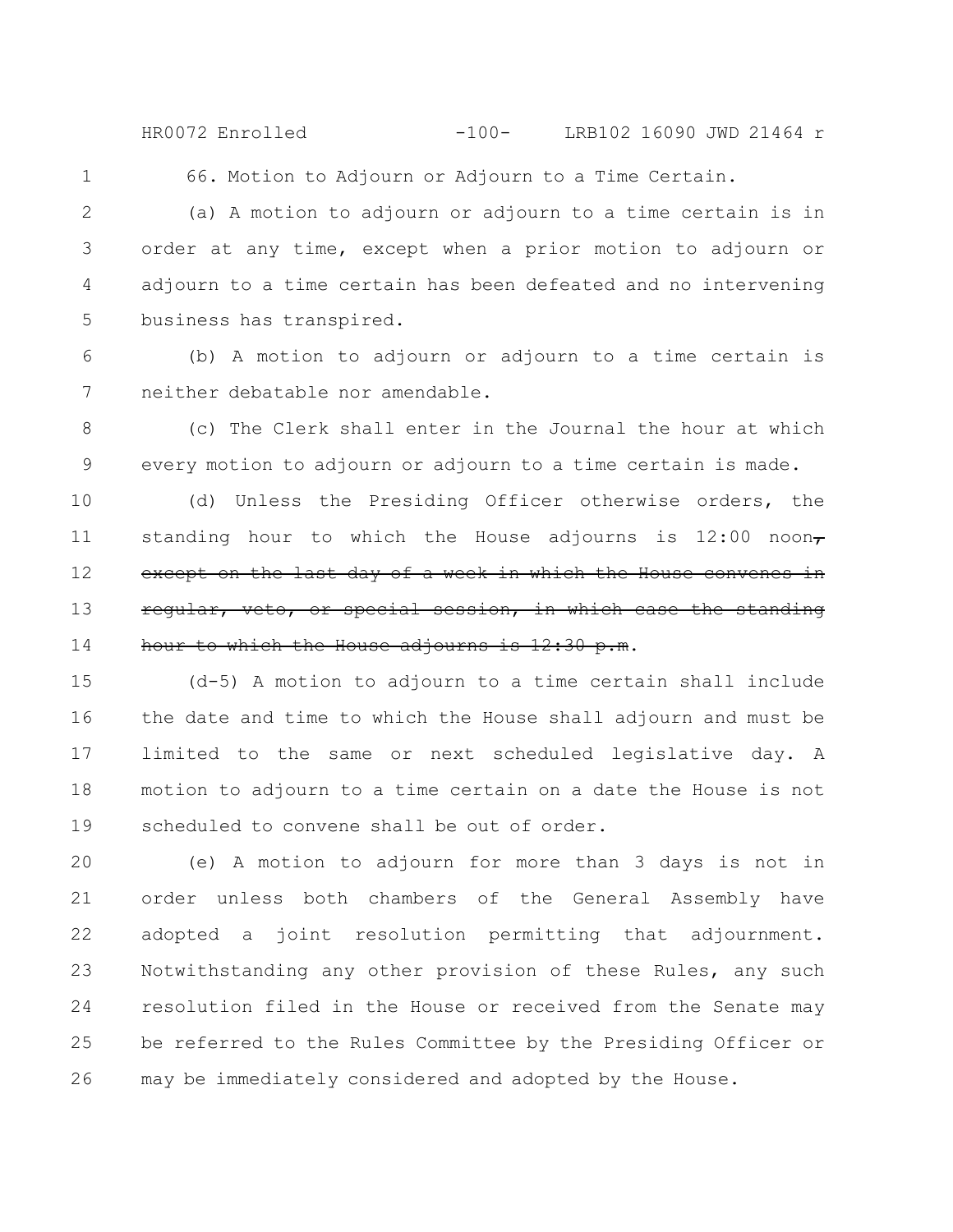(Source: H.R. 59, 101st G.A.) HR0072 Enrolled -101- LRB102 16090 JWD 21464 r

(House Rule 67) 2

1

3

67. Adoption and Amendment to or Suspension of Rules.

(a) Adoption of Rules. At the commencement of a term, the House shall adopt new rules of organization and procedure by resolution setting forth those rules in their entirety. The resolution must be adopted by the affirmative vote of a majority of those elected. These Rules of the House of Representatives are subject to revision or amendment only in accordance with this Rule. 4 5 6 7 8 9 10

(b) Rules may be amended only by resolution. Any resolution to amend these Rules shall show the proposed changes in the existing rules by underscoring all new matter and by crossing out with a line all matter that is to be omitted or superseded. 11 12 13 14 15

(c) Any resolution proposing to amend a House Rule or any Joint House-Senate Rule, upon initial reading by the Clerk, is automatically referred to the Rules Committee. Resolutions to amend the House Rules or any Joint House-Senate Rules may be initiated and sponsored by the Rules Committee and may be amended by the Rules Committee; those resolutions shall not be referred to a committee and may be immediately considered and adopted by the House. Those resolutions shall be assigned standard debate status, subject to Rule 52. 16 17 18 19 20 21 22 23 24

25

(d) A resolution to amend the House Rules or any Joint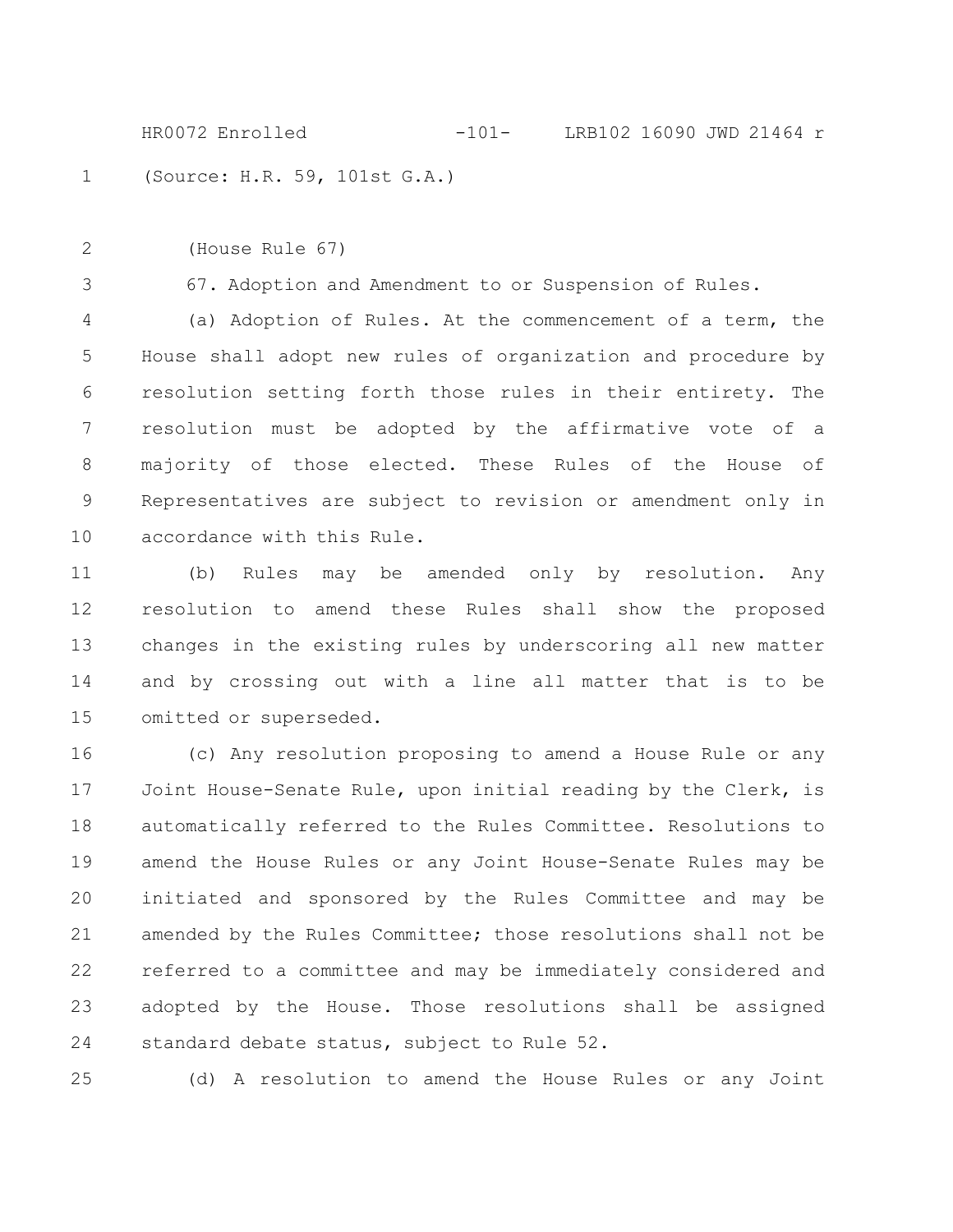House-Senate Rules that has been reported "be adopted" or "be adopted as amended" by a majority of those appointed to the Rules Committee requires the affirmative vote of a majority of those elected for adoption by the House. Any other resolution proposing to amend the House Rules or any Joint House-Senate Rules requires the affirmative vote of 71 of the members elected for adoption by the House. 1 2 3 4 5 6 7 HR0072 Enrolled -102- LRB102 16090 JWD 21464 r

(e) No House Rule or any Joint House-Senate Rule may be suspended except by unanimous consent of the members present or upon a motion supported by the affirmative vote of a majority of those elected unless a higher number is required in the Rule sought to be suspended. A committee may not suspend any Rule. 8 9 10 11 12 13

(f) This Rule may be suspended only by the affirmative vote of 71 members elected. 14 15

(Source: H.R. 59, 101st G.A.) 16

(House Rule 68) 17

68. Motion to Commit or Recommit. A motion to commit or recommit requires an affirmative vote of 71 members elected. No motion to commit or recommit a legislative measure to committee, being decided in the negative, shall again be allowed on the same day, or at the same stage of the legislative measure. 18 19 20 21 22 23

(Source: H.R. 59, 101st G.A.) 24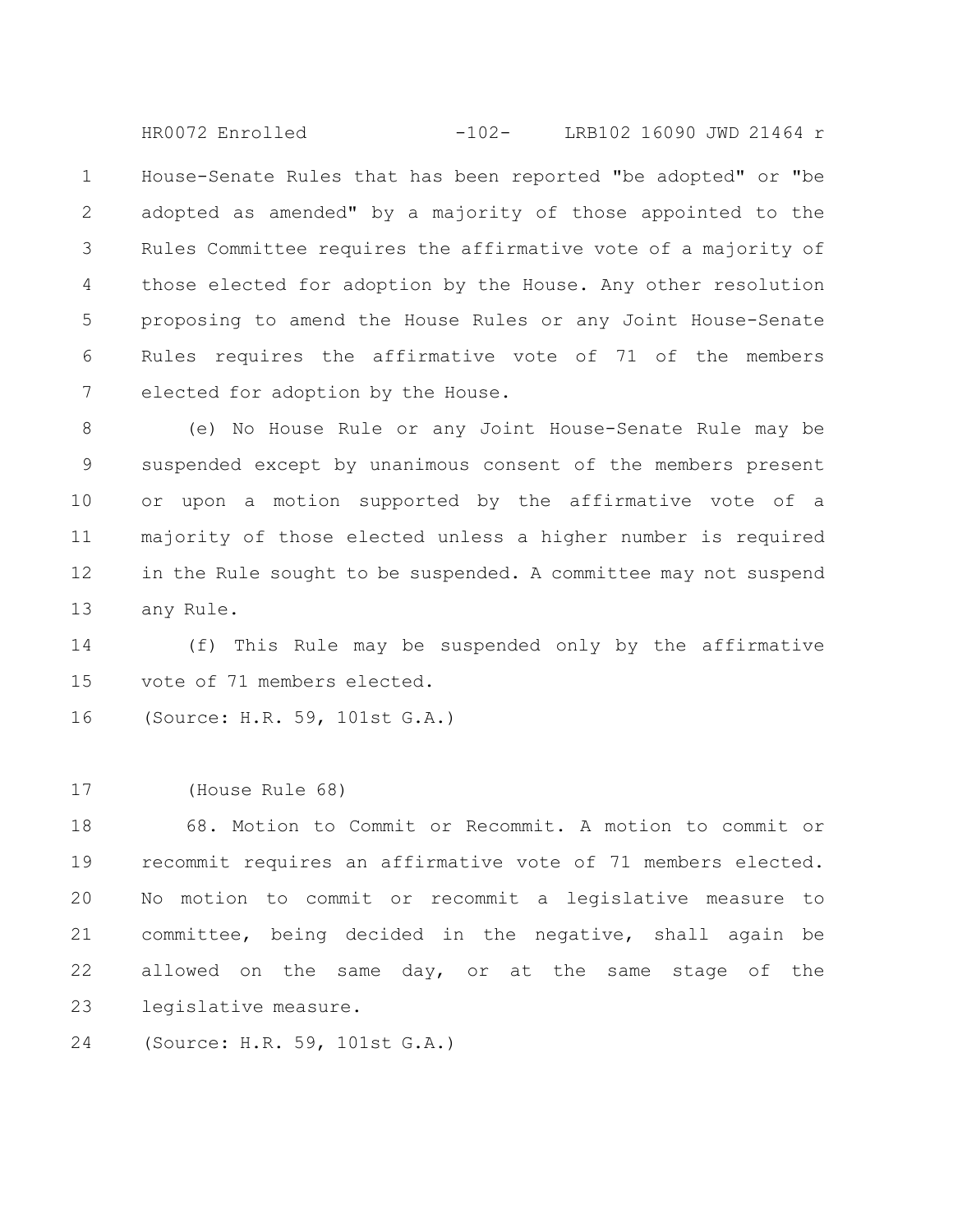HR0072 Enrolled -103- LRB102 16090 JWD 21464 r

(House Rule 69) 1

2

69. Effective Date.

(a) A bill passed after May 31 of a calendar year shall not become effective prior to June 1 of the next calendar year unless an earlier effective date is specified in the bill and it is approved by the affirmative vote of 71 members elected. 3 4 5 6

(b) If a majority of those elected, but fewer than 71, vote affirmatively for a bill on Third Reading after May 31 and the bill specifies an effective date earlier than the following June 1, the bill has not passed, but the Principal Sponsor has the right to have the bill automatically reconsidered and returned to the order of Second Reading for an amendment to remove the earlier effective date. 7 8 9 10 11 12 13

(Source: H.R. 59, 101st G.A.) 14

## (House Rule 70) 15

70. Home Rule. No bill denies or limits any power or function of a home rule unit under paragraph  $(q)$ ,  $(h)$ ,  $(i)$ , (j), or (k) of Section 6 of Article VII of the Constitution unless there is specific language limiting or denying the power or function and the language specifically sets forth in what manner and to what extent it is a denial or limitation of the power or function of a home rule unit. If a majority of those elected, but fewer than 71, vote affirmatively for a bill on Third Reading that requires the affirmative vote of 71 members elected to deny or limit a power of a home rule unit, 16 17 18 19 20 21 22 23 24 25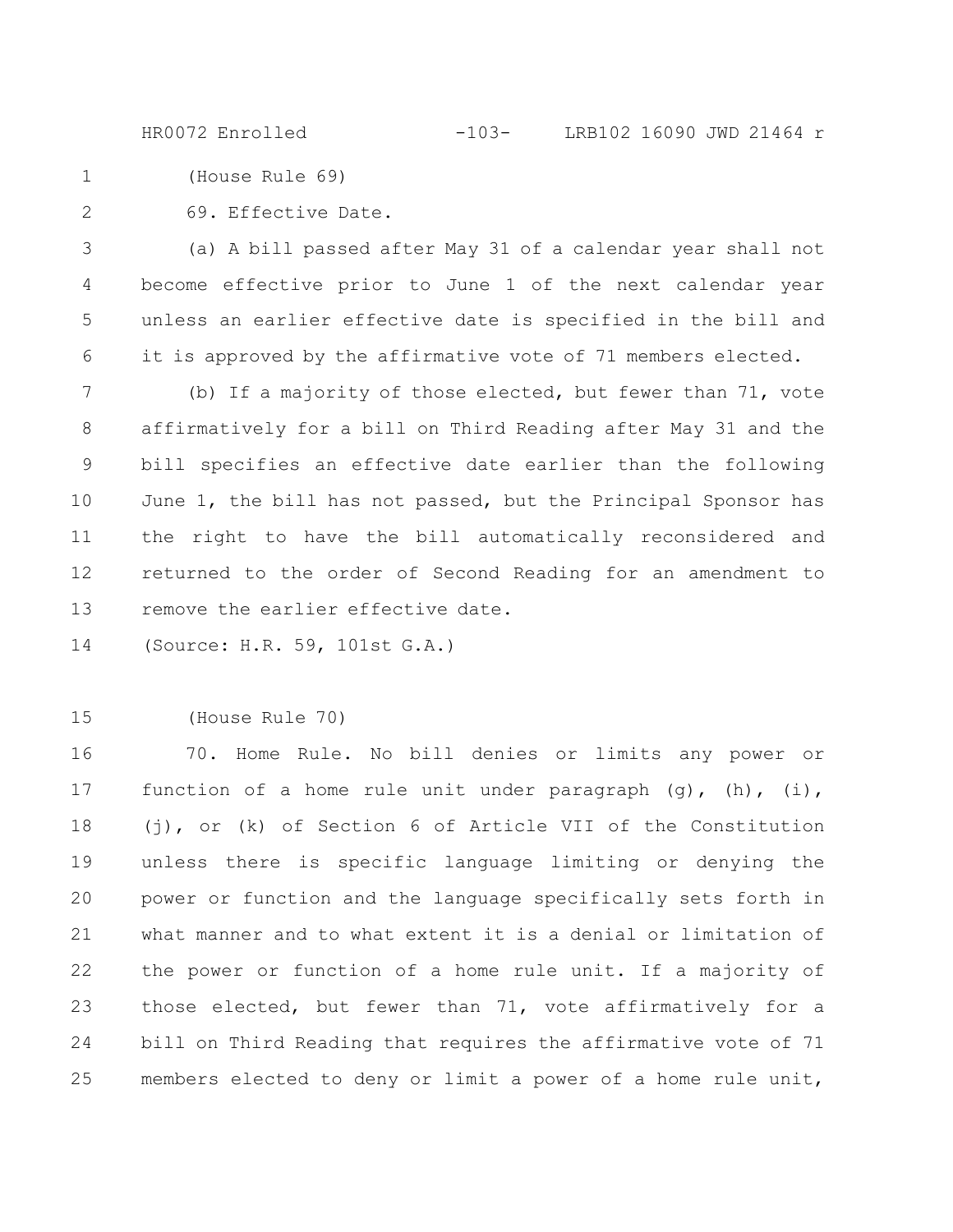the bill has not passed, but the Principal Sponsor has the right to have the bill automatically reconsidered and returned to the order of Second Reading for an amendment to remove those effects of the bill. (Source: H.R. 59, 101st G.A.) ARTICLE VII (RESERVED) (Source: H.R. 59, 101st G.A.) (House Rule 71) 71. (Blank.) (Source: H.R. 59, 101st G.A.) ARTICLE VIII JOINT ACTION (Source: H.R. 59, 101st G.A.) (House Rule 72) 72. Concurring in or Receding from Amendments. (a) If a House bill or House resolution is received back in the House with one or more amendments added by the Senate, the bill or resolution shall be placed on the calendar on the order of "Concurrence", and the Principal Sponsor may present a motion "to concur" or "not to concur and to ask the Senate to recede" with respect to each, several, or all of those 1 2 3 4 5 6 7 8 9 10 11 12 13 14 15 16 17 18 19 20 21 22 HR0072 Enrolled -104- LRB102 16090 JWD 21464 r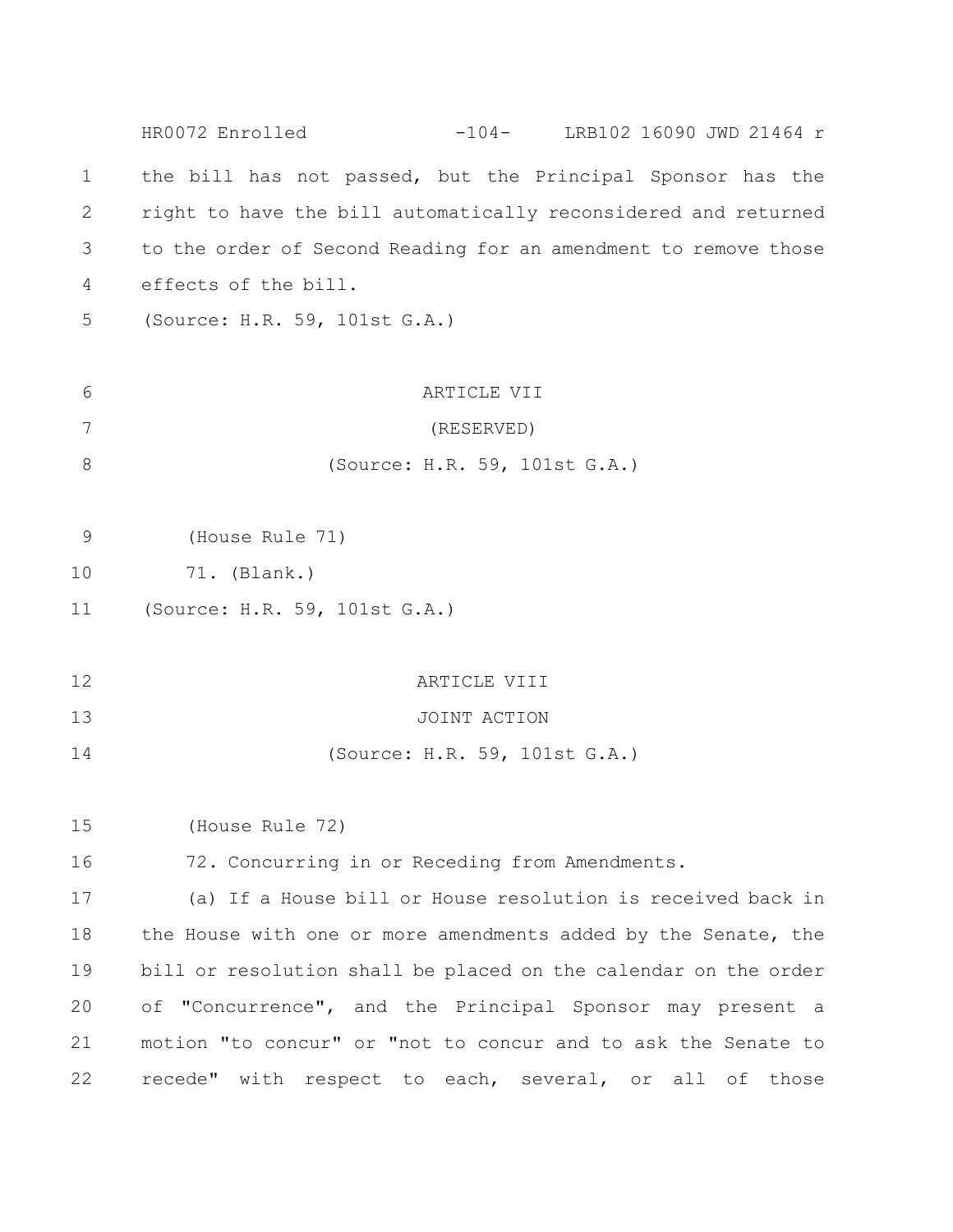amendments, subject to Rules 18 and 75. A motion to concur shall be by record vote and shall be adopted by the affirmative vote of a majority of those elected, subject to Rule 69. Any member may demand a separate vote or a separate record vote, as applicable, on any of those amendments. 1 2 3 4 5 HR0072 Enrolled -105- LRB102 16090 JWD 21464 r

(b) When the Senate has refused to concur in one or more amendments added to a Senate bill or Senate resolution by the House and has delivered to the House a message requesting the House to recede from one or more of its amendments, the bill or resolution shall be placed on the calendar on the order of "Non-Concurrence", and the Principal Sponsor may present a motion "to recede" from the House amendments or "not to recede and to request a conference", subject to Rules 18 and 75. A motion to recede shall be by record vote and shall be adopted by the affirmative vote of a majority of those elected, subject to Rule 69. Any member may demand a separate vote or a separate record vote, as applicable, on any of those amendments. 6 7 8 9 10 11 12 13 14 15 16 17 18

(c) Motions authorized by this Rule are renewable and may be reconsidered, provided that no such motion may be voted on more than twice by the House. 19 20 21

(Source: H.R. 59, 101st G.A.) 22

(House Rule 73) 23

73. Conference Committees. 24

(a) A disagreement between the House and Senate exists 25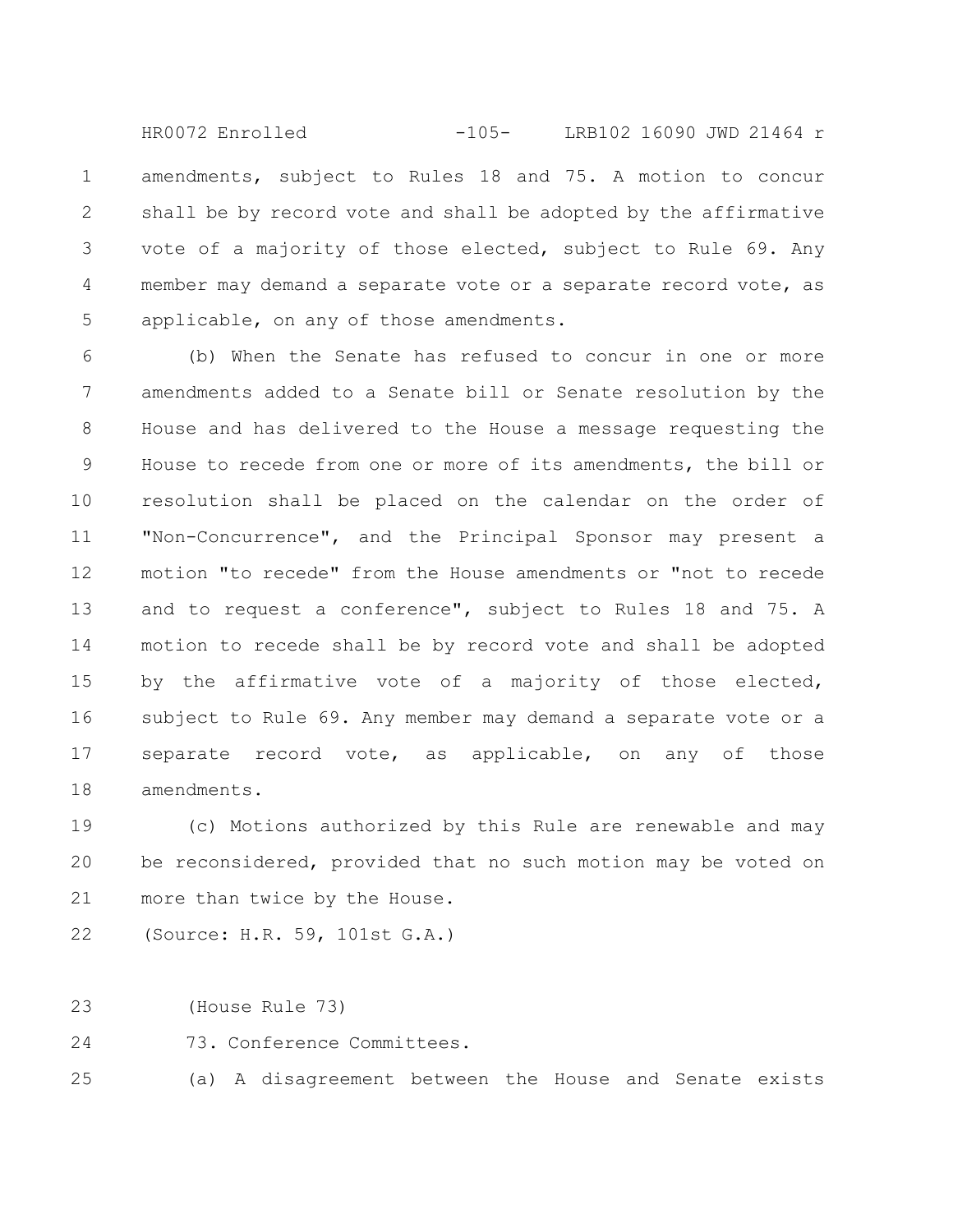with respect to any bill or resolution in the following situations: 1 2 HR0072 Enrolled -106- LRB102 16090 JWD 21464 r

(1) when the Senate refuses to recede from the adoption of any amendment, after the House has previously refused to concur in the amendment; or 3 4 5

(2) when the House refuses to recede from the adoption of any amendment, after the Senate has previously refused to concur in the amendment. 6 7 8

In those cases of disagreement between the House and Senate, the House may request a conference. When such a request is made, both chambers of the General Assembly shall appoint members to a committee to confer on the subject of the bill or resolution giving rise to the disagreement. The combined membership of the 2 chambers appointed for that purpose is the conference committee. 9 10 11 12 13 14 15

(b) The conference committee shall consist of 5 members from each chamber of the General Assembly. The number of majority caucus members from each chamber shall be one more than the number of minority caucus members from each chamber. 16 17 18 19

(c) Each conference committee shall be comprised of 5 members of the House, 3 appointed by the Speaker and 2 appointed by the Minority Leader. No conference committee report may be filed with the Clerk until a majority of the House conferees has been appointed. 20 21 22 23 24

(Source: H.R. 59, 101st G.A.) 25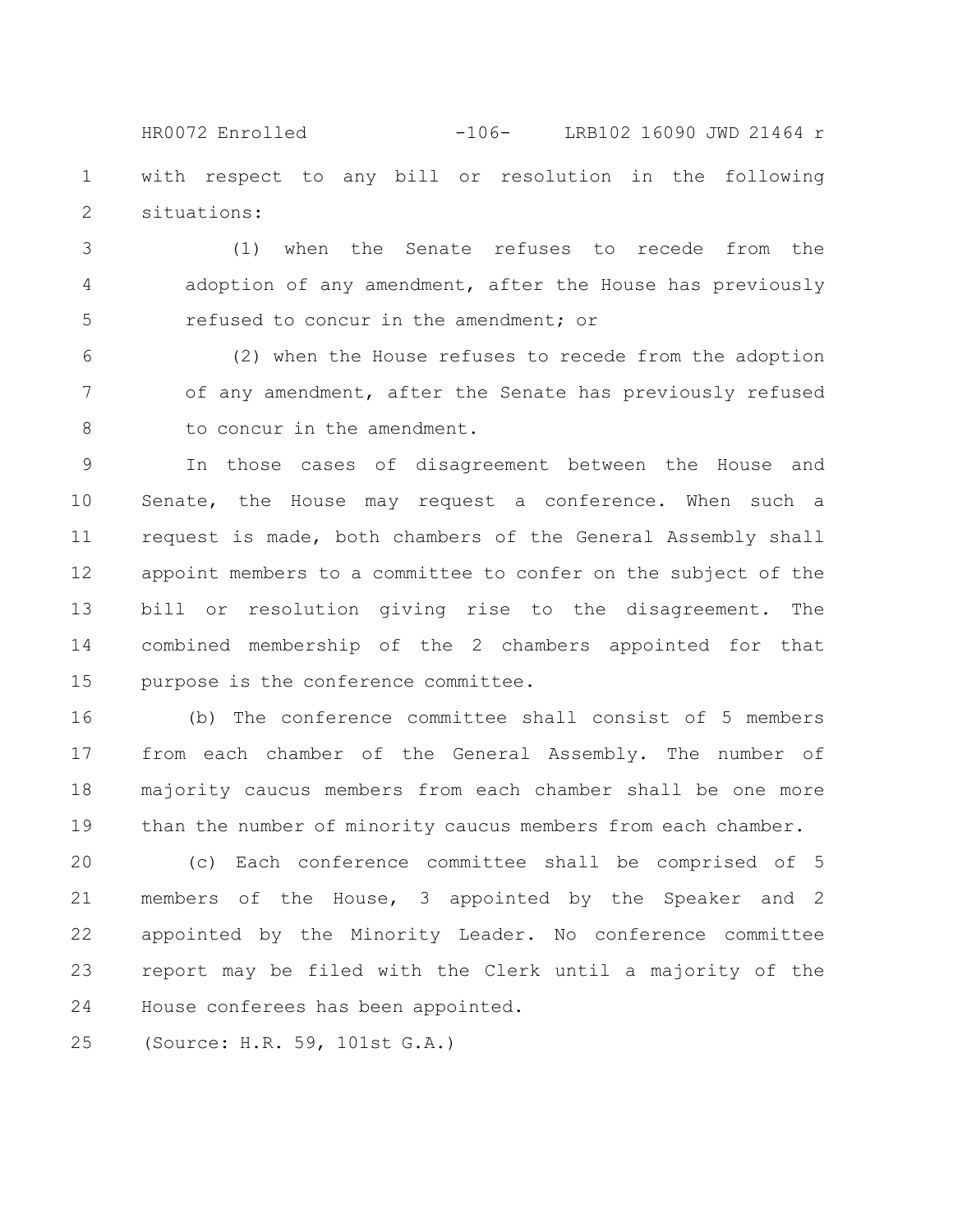HR0072 Enrolled -107- LRB102 16090 JWD 21464 r

(House Rule 74) 1

2

74. Conference Committee Reports.

(a) No subject matter shall be included in any conference committee report on any bill unless that subject matter directly relates to the matters of difference between the House and Senate that have been referred to the conference committee unless the Rules Committee, by a majority of those appointed, determines that the proposed subject matter is of an emergency nature, is of substantial importance to the operation of government, or is in the best interests of Illinois. 3 4 5 6 7 8 9 10 11

(b) No conference committee report shall be received by the Clerk or acted upon by the House unless it has been signed by at least 6 conferees. The report shall be signed in duplicate. One of the reports shall be filed with the Secretary of the Senate and one with the Clerk. The report shall contain the agreements reached by the committee. 12 13 14 15 16 17

(c) If the conference committee determines that it is unable to reach agreement, the committee shall so report to each chamber of the General Assembly and request appointment of a second conference committee. If there is agreement, the committee shall so report to each chamber. 18 19 20 21 22

(d) No conference committee report shall be adopted by the House except on a record vote of a majority of those elected, subject to Rule 69. 23 24 25

(Source: H.R. 59, 101st G.A.) 26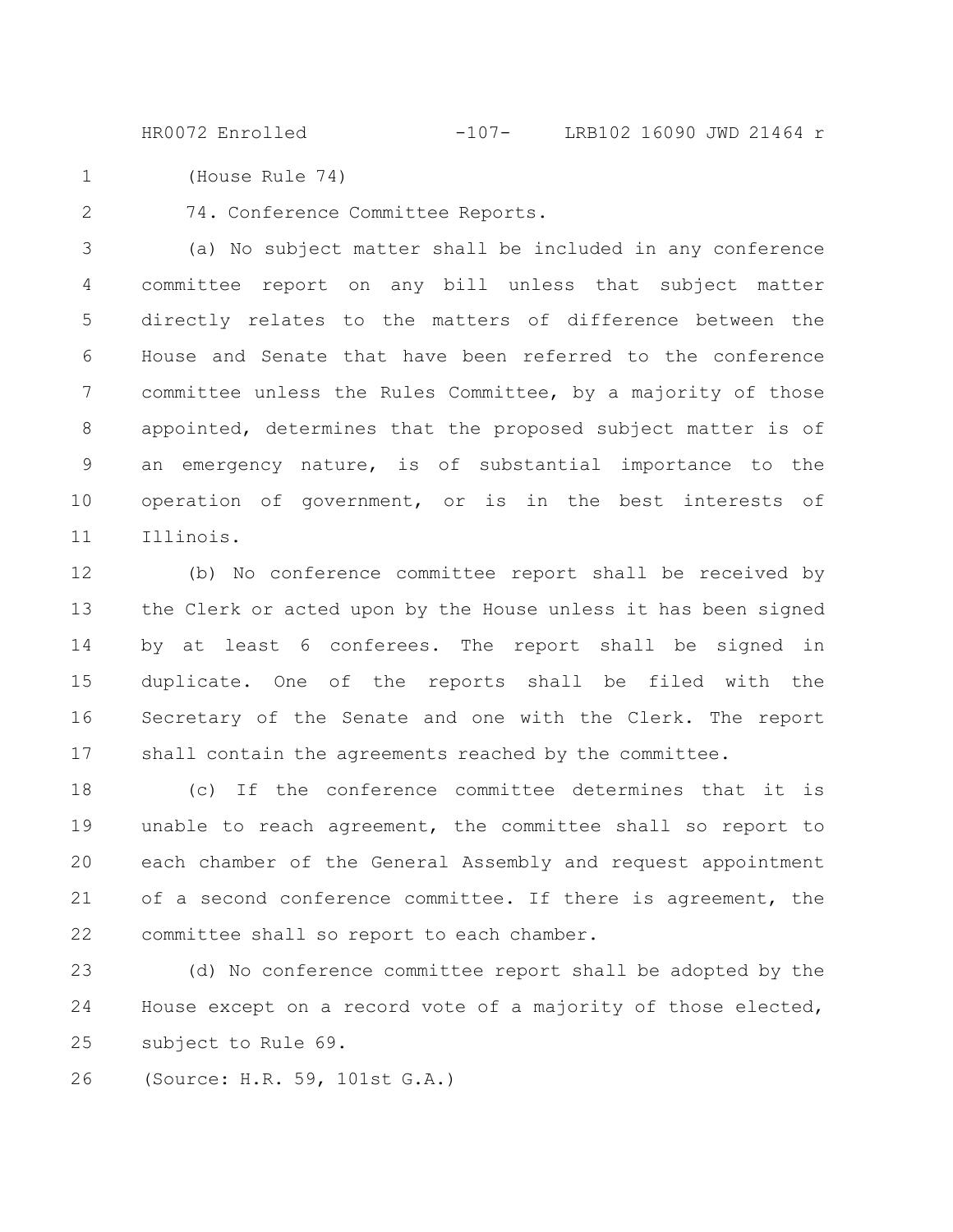(House Rule 75) 1

2

75. House Consideration of Joint Action.

(a) No joint action motion for final action or conference committee report may be considered by the House unless it has first been referred to the House by the Rules Committee or a standing committee or special committee in accordance with Rule 18, or unless the joint action motion or conference committee report has been discharged from the Rules Committee under Rule 18. Joint action motions for final action and conference committee reports referred to a standing committee or special committee by the Rules Committee may not be discharged from the standing committee or special committee. This subsection (a) may be suspended by unanimous consent. 3 4 5 6 7 8 9 10 11 12 13

(b) No conference committee report may be considered by the House unless it has been reproduced and distributed as provided in Rule 39, for one full day during the period beginning with the convening of the House on the 2nd Wednesday of January each year and ending on the 30th day prior to the scheduled adjournment of the regular session established each year by the Speaker pursuant to Rule 9(a), and for one full hour on any other day. 14 15 16 17 18 19 20 21

(c) Before any conference committee report on an appropriation bill is considered by the House, the conference committee report shall first be the subject of a public hearing by a standing Appropriations Committee or another 22 23 24 25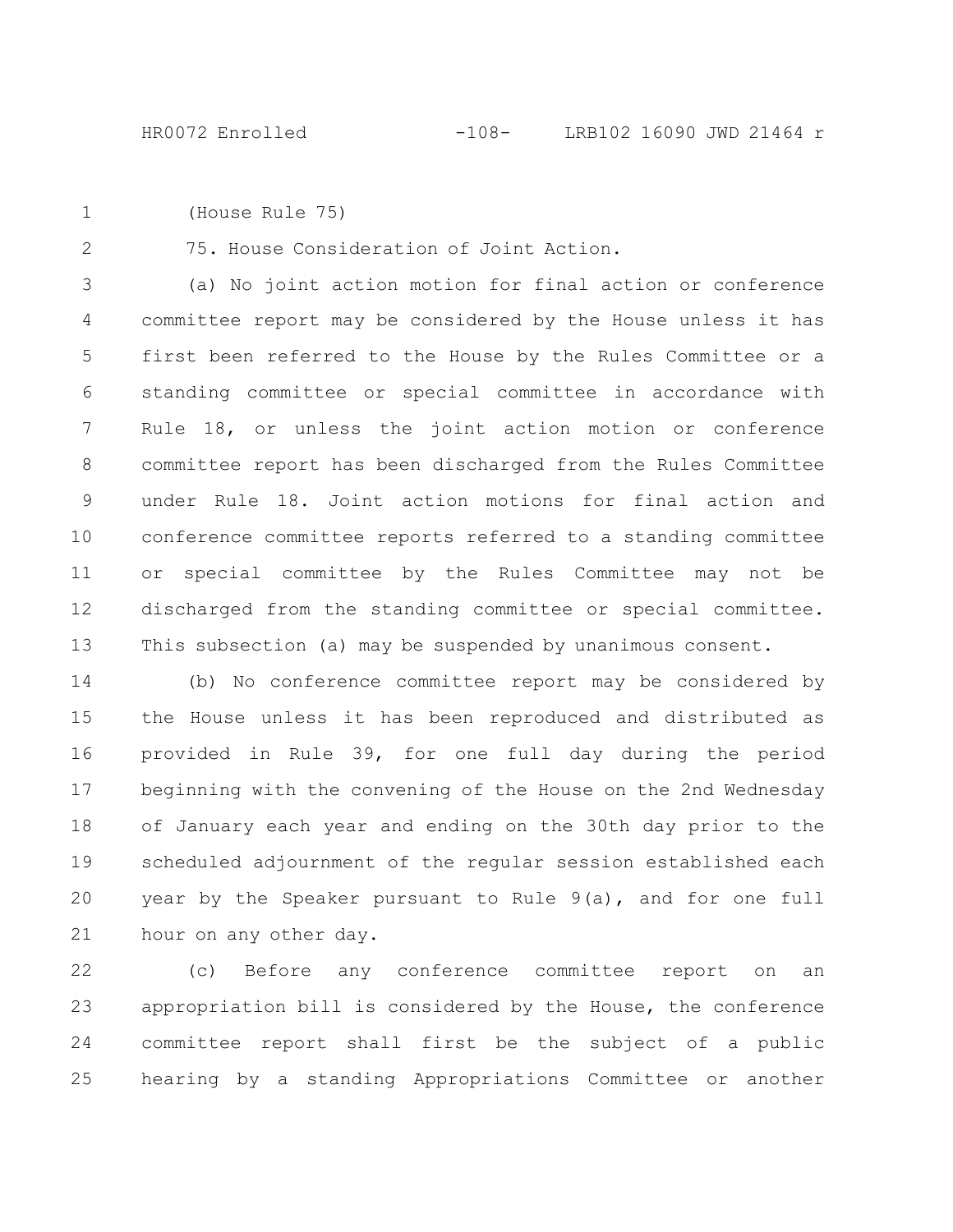committee (the conference committee report need not be referred to a committee, but instead may remain before the Rules Committee or the House, as the case may be). The hearing shall be held pursuant to not less than one-hour advance notice by announcement on the House floor, or one-day advance notice by posting on the House bulletin board or the General Assembly website. An Appropriations Committee or special committee shall not issue any report with respect to the conference committee report following the hearing. 1 2 3 4 5 6 7 8 9 HR0072 Enrolled -109- LRB102 16090 JWD 21464 r

10

(d) (Blank).

(e) No House Bill that is returned to the House with Senate amendments may be called except by the Principal Sponsor, or by a chief co-sponsor with the consent of the Principal Sponsor. This subsection may not be suspended. 11 12 13 14

(f) Except as otherwise provided in Rule 74, the report of a conference committee on a non-appropriation bill or resolution shall be confined to the subject of the bill or resolution referred to the conference committee. The report of a conference committee on an appropriation bill shall be confined to the subject of appropriations. 15 16 17 18 19 20

(Source: H.R. 59, 101st G.A.) 21

(House Rule 76) 22

76. Action on Conference Committee Reports. 23

(a) Each chamber of the General Assembly shall inform the other by message of any action taken with respect to a 24 25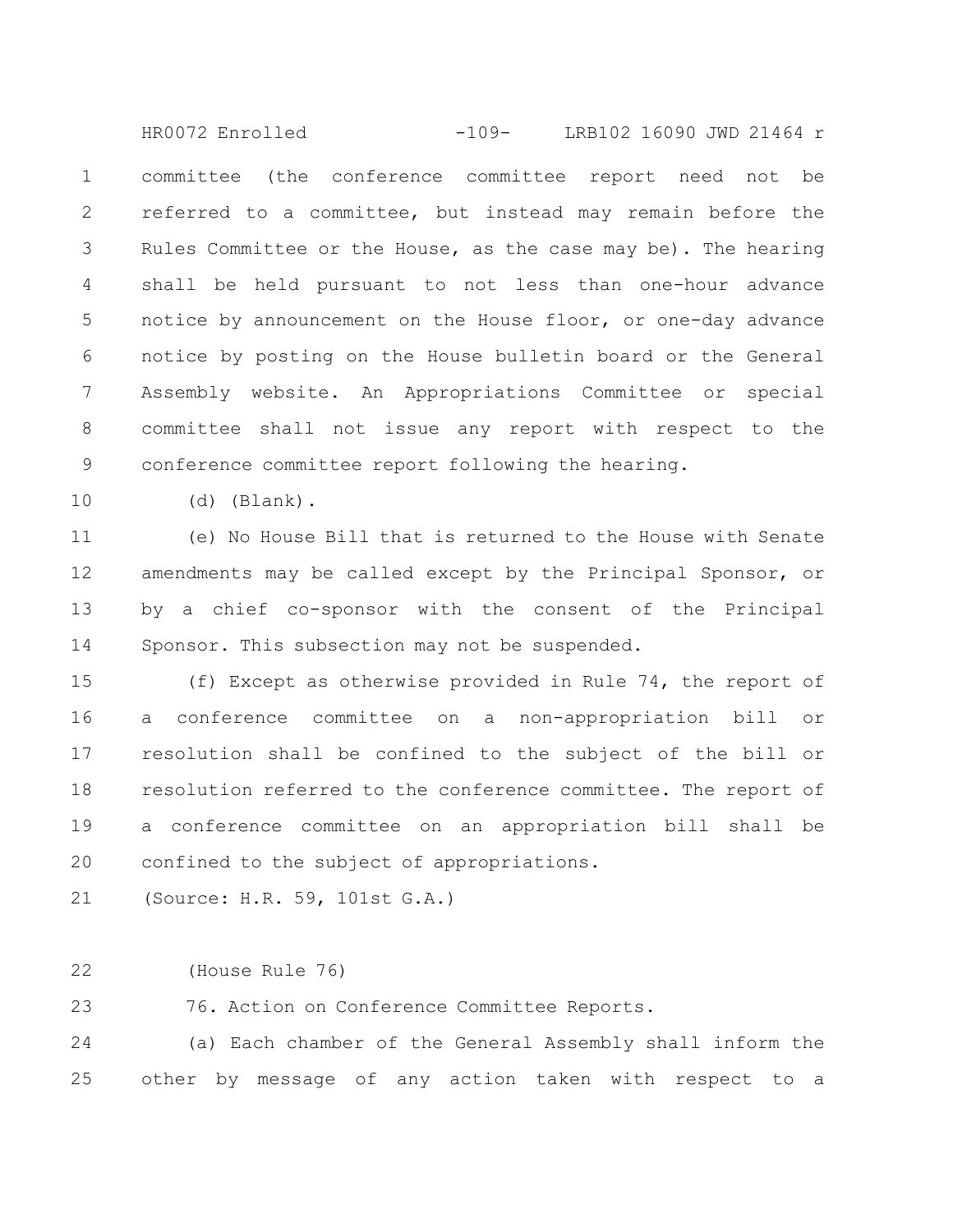conference committee report. Copies of all papers necessary for a complete understanding of the action shall accompany the message. The original bill or resolution shall remain in the chamber of origin. 1 2 3 4 HR0072 Enrolled -110- LRB102 16090 JWD 21464 r

(b) No conference committee report may be called except by the Principal Sponsor of the bill for which the conference committee was appointed. A chief co-sponsor may call a conference committee report with the consent of the Principal Sponsor. This subsection may not be suspended. 5 6 7 8 9

(c) If either chamber refuses to adopt the report of the conference committee, the report of the conference committee is laid on the table, or the first conference committee is unable to reach agreement, either chamber may request a second conference committee. When such a request is made, each chamber shall again appoint a conference committee. If either chamber refuses to adopt the report of a second conference committee, the 2 chambers shall have adhered to their disagreement, and the bill or resolution is lost. 10 11 12 13 14 15 16 17 18

(Source: H.R. 59, 101st G.A.) 19

20

## ARTICLE IX

VETOES

21 22

(Source: H.R. 59, 101st G.A.)

(House Rule 77) 23

77. Recording of Vetoes. Upon the receipt by the House of 24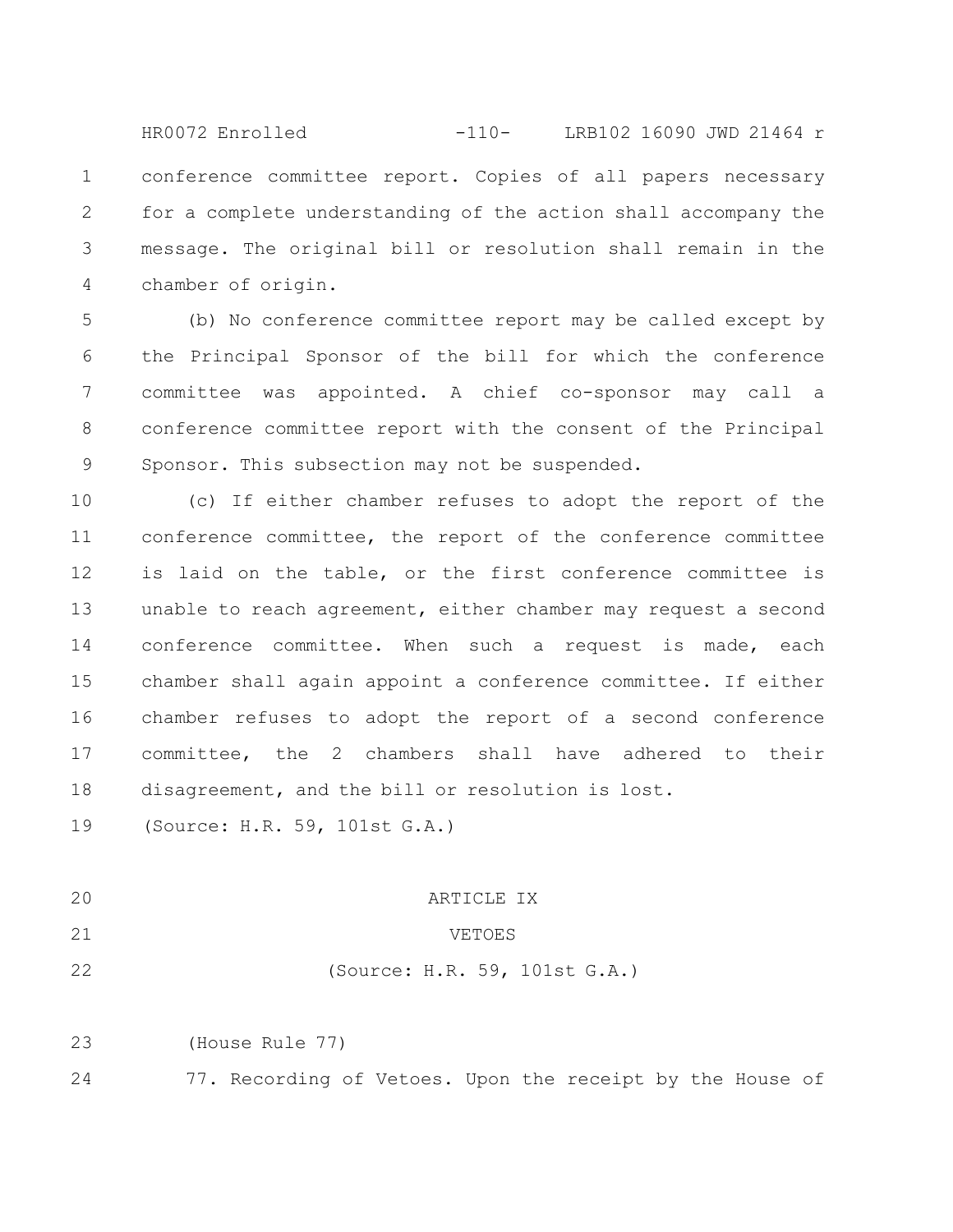any bill returned by the Governor under any of the provisions of Article IV, Section 9 of the Constitution, the Clerk shall enter the objections of the Governor on the Journal, and shall reproduce and distribute copies of all veto messages, together with copies of the vetoed bill or item, as provided in Rule 39. (Source: H.R. 59, 101st G.A.) 1 2 3 4 5 6 HR0072 Enrolled -111- LRB102 16090 JWD 21464 r

(House Rule 78) 7

78. Amendatory Vetoes. 8

(a) The Principal Sponsor of a bill that has been passed by the General Assembly may request the Clerk to notify the Governor that the Principal Sponsor wishes to be consulted by the Governor or his or her designee before the Governor returns the bill together with specific recommendations for change under subsection (e) of Section 9 of Article IV of the Illinois Constitution. 9 10 11 12 13 14 15

(b) Any bill returned by the Governor together with specific recommendations for change under subsection (e) of Section 9 of Article IV of the Illinois Constitution shall automatically be placed on the Daily Calendar on the order of amendatory vetoes, and shall be considered as provided in this Rule. 16 17 18 19 20 21

(c) The Governor's specific recommendations for change with respect to a bill returned under subsection (e) of Section 9 of Article IV of the Illinois Constitution shall be limited to addressing the Governor's objections to portions of 22 23 24 25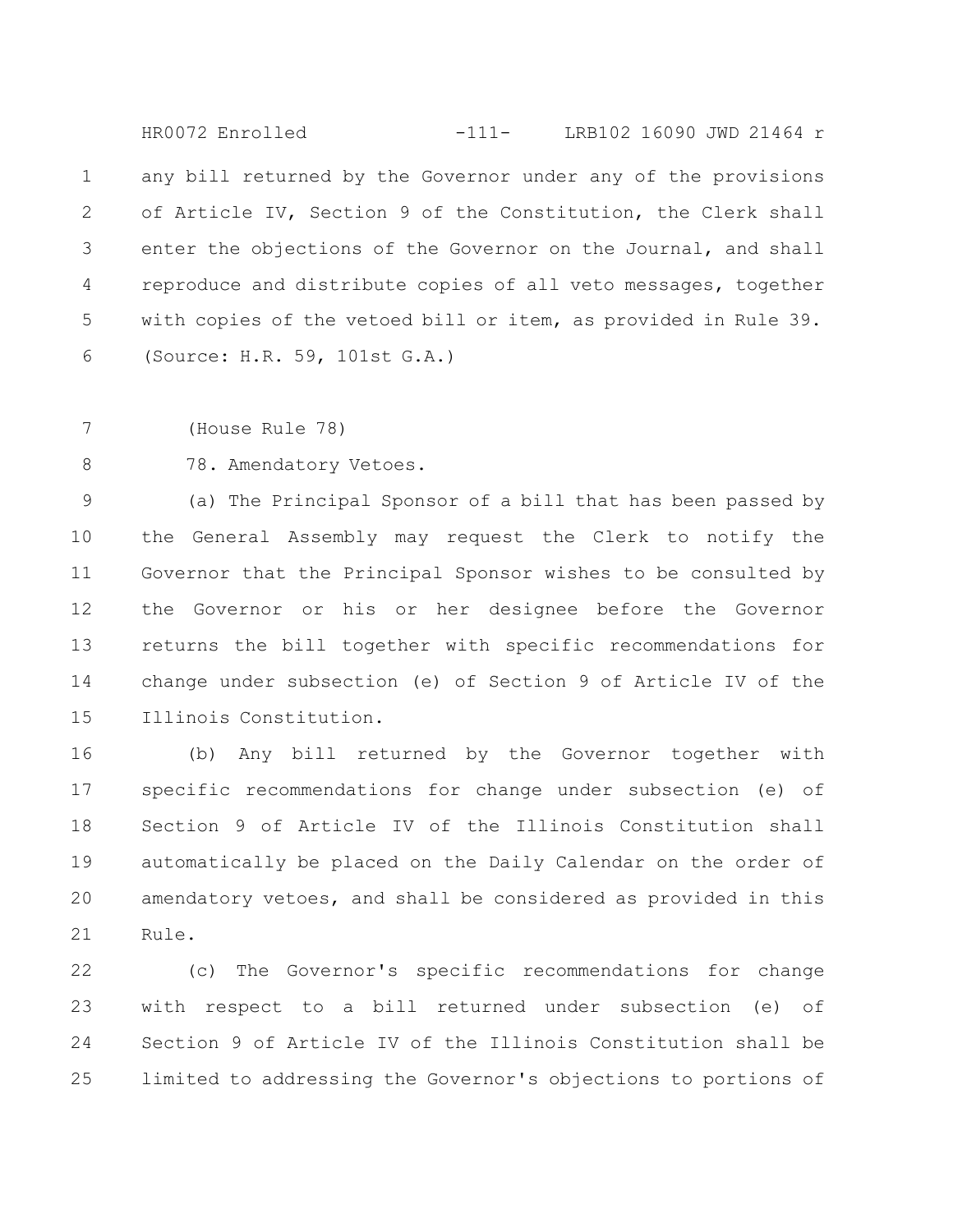a bill the general merit of which the Governor recognizes and shall not alter the fundamental purpose or legislative scheme set forth in the bill as passed. 1 2 3 HR0072 Enrolled -112- LRB102 16090 JWD 21464 r

(d) Any motion to accept the Governor's specific recommendations for change shall be automatically referred to the Rules Committee. The Rules Committee shall examine the Governor's specific recommendations for change and determine by a majority of those appointed whether those recommendations comply with the standard set forth in subsection (c). Any motion to accept specific recommendations for change that the Rules Committee determines are in compliance with subsection (c) of this Rule shall be subject to action by the Rules Committee in the same manner as floor amendments, joint action motions, conference committee reports and motions to table committee amendments under Rule 18(e). 4 5 6 7 8 9 10 11 12 13 14 15

(e) Any motion to override the Governor's specific recommendations for change shall not be referred to a committee and may be immediately considered and adopted by the House subject to Rule 80(d). 16 17 18 19

(f) This rule may not be suspended. 20

(Source: H.R. 59, 101st G.A.) 21

(House Rule 79) 22

79. Motions to Consider Vetoes. For purposes of this Article, the term "motions" means motions to accept or override a veto of the Governor. Motions with respect to bills 23 24 25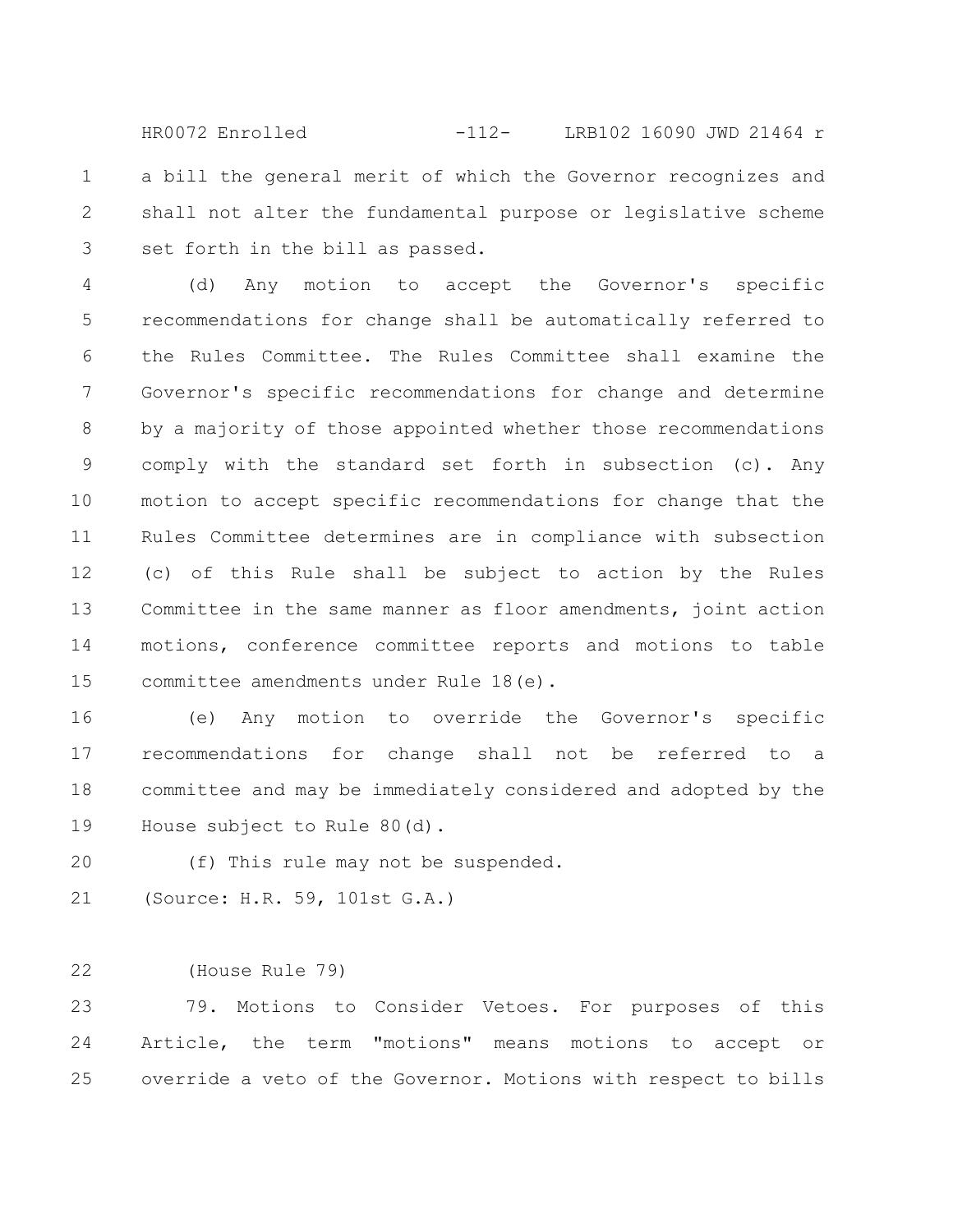returned by the Governor may be made by the Principal Sponsor, the committee Chairperson in the case of a committee-sponsored bill, or if Co-Chairpersons have been appointed, by the Co-Chairperson of the majority caucus in the case of special committee-sponsored bills. Motions shall be filed in writing with the Clerk. Any motion to override a veto of the Governor shall not be referred to a committee and may be immediately considered and adopted by the House subject to Rule 80. All motions shall be assigned standard debate status, subject to Rule 52, are renewable, and may be reconsidered, provided that no motion may be voted on more than twice by the House. 1 2 3 4 5 6 7 8 9 10 11 HR0072 Enrolled -113- LRB102 16090 JWD 21464 r

(Source: H.R. 59, 101st G.A.) 12

(House Rule 80) 13

80. Consideration of Motions. 14

(a) The vote to override a veto of a bill vetoed in its entirety shall be by record vote. The form of motion with respect to these bills shall be: "I move that Fill do pass, notwithstanding the veto of the Governor.". 15 16 17 18

(b) The vote to override an item veto shall be by record vote as to each item separately. The form of motion with respect to an item shall be: "I move that the item on page \_\_\_\_, line \_\_\_\_, of \_\_\_\_\_ Bill \_\_\_\_\_\_ do pass, notwithstanding the item veto of the Governor.". 19 20 21 22 23

(c) The vote to override an item reduction veto and restore an item that has been reduced shall be by record vote 24 25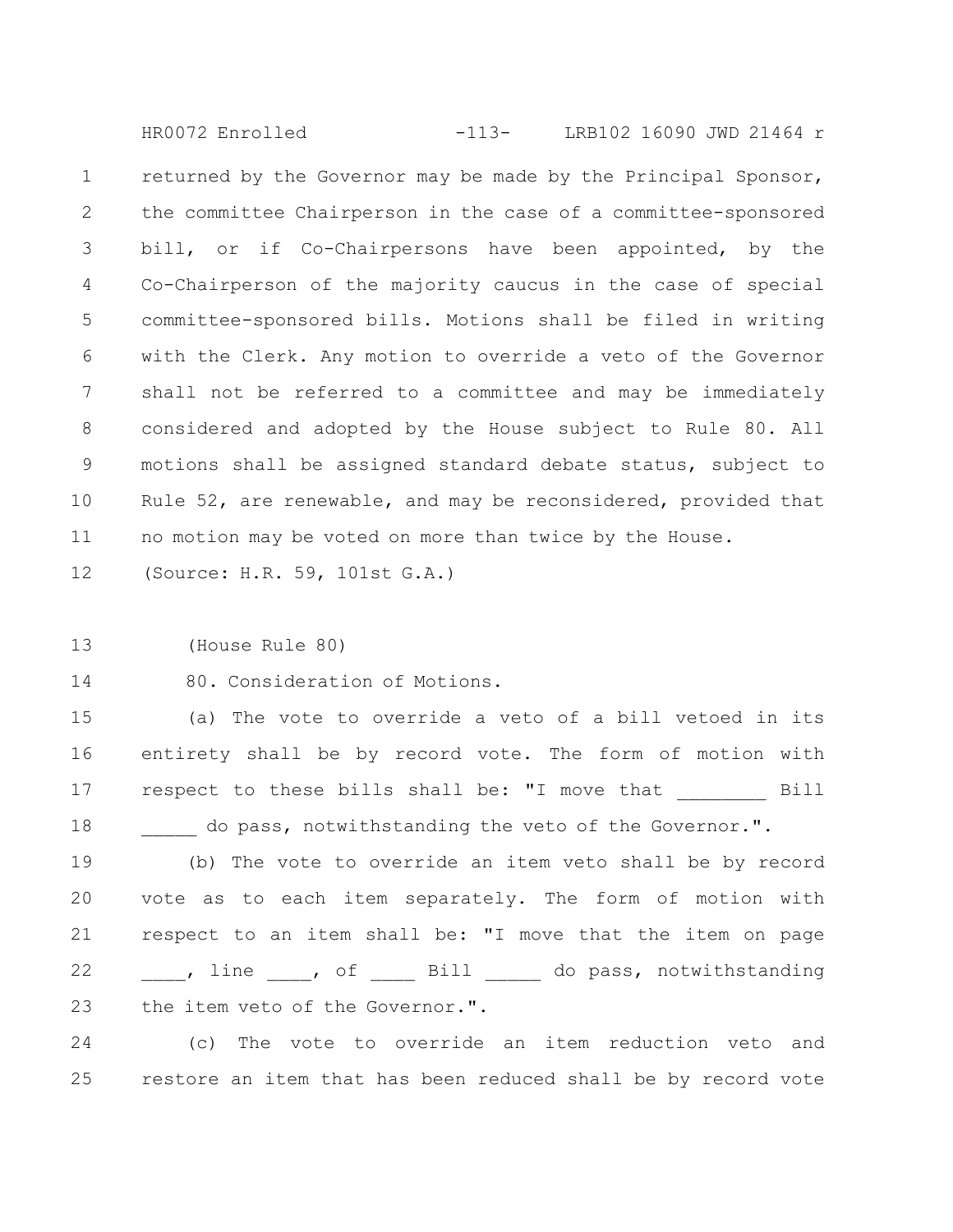as to each item separately. The form of motion with respect to an item shall be: "I move that the item on page , line , of all be restored, notwithstanding the item reduction of the Governor.". 1 2 3 4 HR0072 Enrolled -114- LRB102 16090 JWD 21464 r

(d) A bill returned together with specific recommendations of the Governor may be acted upon, by record vote, in either of the following manners: 5 6 7

(1) By a motion to accept the specific recommendations of the Governor. The form of motion shall be: "I move to accept the specific recommendations of the Governor as to Bill  $\qquad$  in manner and form as follows: (inserting herein the language deemed necessary to effectuate the specific recommendations)."; or 8 9 10 11 12 13

(2) By considering the bill as a vetoed bill and overriding the recommendation and passing the bill in its original form. The form of motion shall be: "I move that Bill do pass, notwithstanding the specific recommendations of the Governor.". 14 15 16 17 18

(Source: H.R. 59, 101st G.A.) 19

(House Rule 81) 20

81. Vetoed Bills Considered in Entirety. If a bill is returned by the Governor containing more than one item veto, reduction veto, specific recommendation for change, or combination of them, the bill shall be acted upon in its entirety before the bill is released from the custody of the 21 22 23 24 25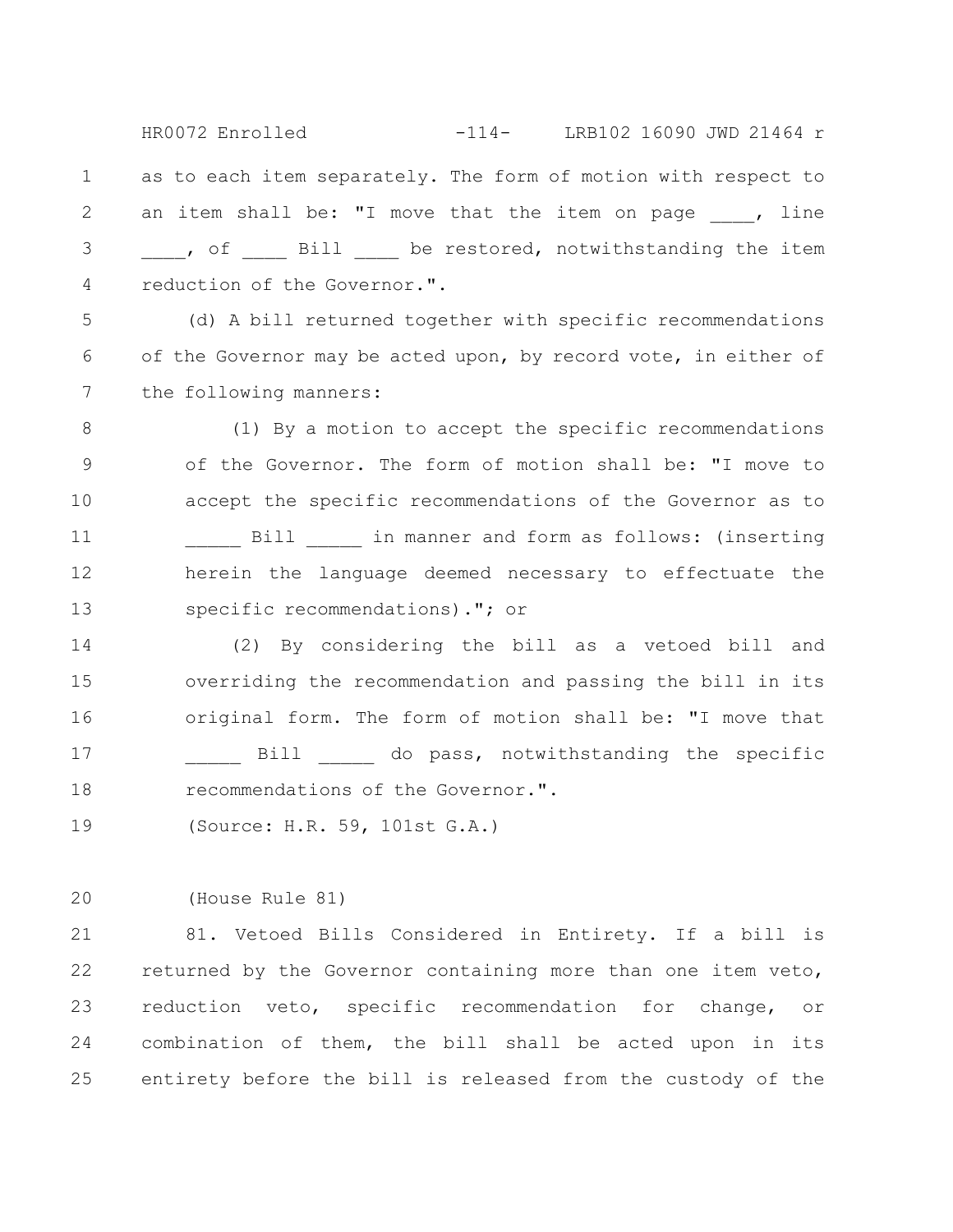House. (Source: H.R. 59, 101st G.A.) HR0072 Enrolled -115- LRB102 16090 JWD 21464 r

(House Rule 82) 3

1

2

82. Disposition of Vetoes. When a bill or item has received the affirmative vote of the number of members elected necessary under the Constitution, the Presiding Officer shall declare that the bill or item has been passed or restored over the veto of the Governor, or that the specific recommendations for change have been approved, as the case may be. The bill shall then be attested to by the Clerk who shall note thereon the day the bill passed. The bill and the objections of the Governor shall then be immediately delivered to the Senate. When specific recommendations have been accepted, then the accepting language shall be attached to the original bill, and the bill shall be delivered to the Senate. 4 5 6 7 8 9 10 11 12 13 14 15

(Source: H.R. 59, 101st G.A.) 16

ARTICLE X 17

ELECTION CONTESTS AND QUALIFICATIONS CHALLENGES 18

(Source: H.R. 59, 101st G.A.)

(House Rule 83) 20

19

83. Election Contests and Qualifications Challenges. 21

(a) An election contest places in issue only the validity of the results of an election of a member to the House in a 22 23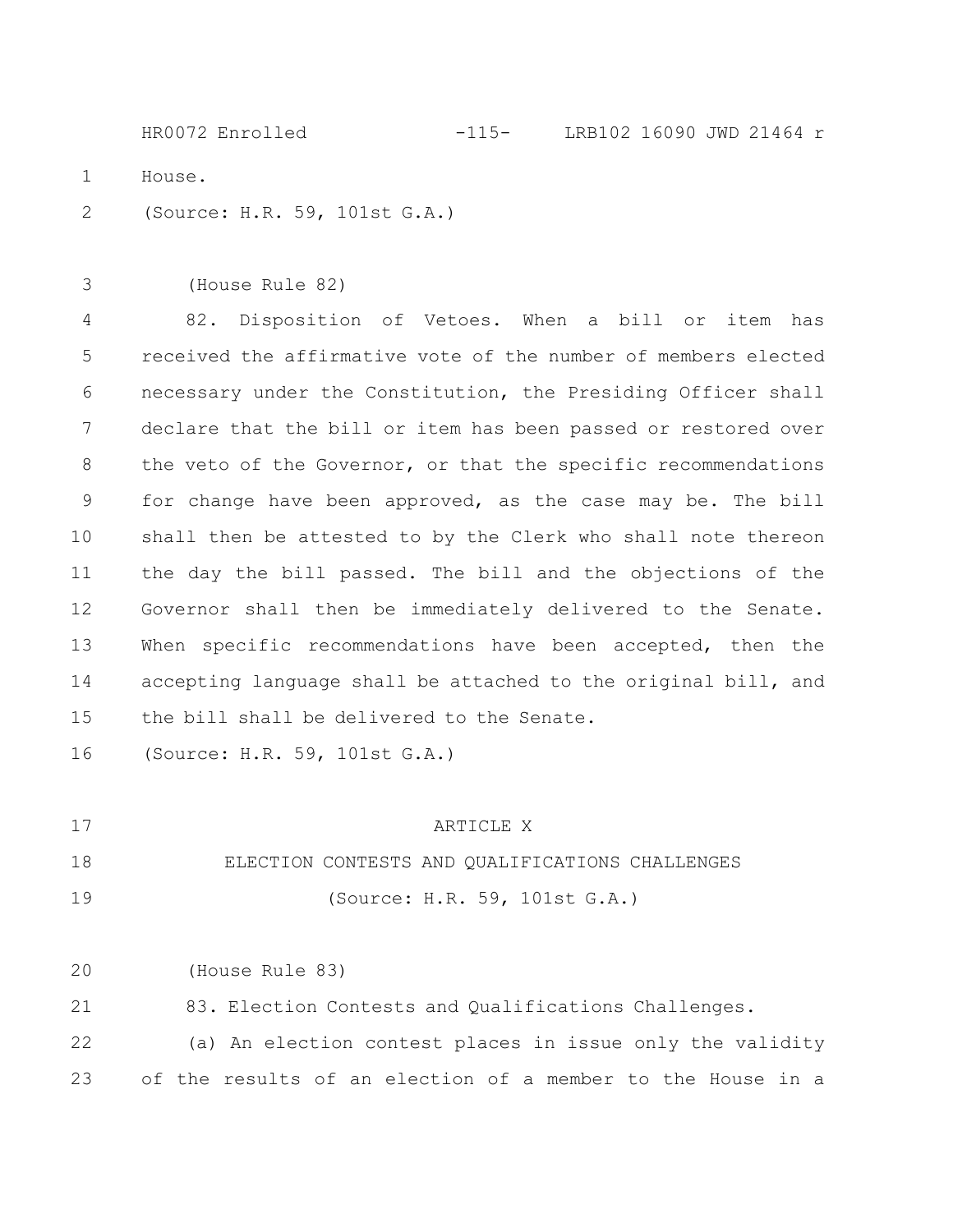representative district. An election contest may result only in a determination of which candidate in that election was properly elected to the House and shall be seated. 1 2 3 HR0072 Enrolled -116- LRB102 16090 JWD 21464 r

(b) A qualifications challenge places in issue only the qualifications of an incumbent member of the House under the Constitution, or the legality of an appointment of a person as a member of the House to fill a vacancy. A qualifications challenge may result only in a determination of whether a member of the House is properly seated. 4 5 6 7 8 9

(c) Election contests and qualifications challenges shall be brought and conducted as provided in these Rules. 10 11

(d) If an election contest or qualifications challenge is filed with the Clerk, the Speaker shall create an Election Contest or Qualifications Challenge Committee, as the case may be, within 3 legislative days by filing a notice with the Clerk. The creation of any committee under this Rule shall be governed by Rule 10. The election contest or qualifications challenge shall be automatically referred to the Election Contest or Qualifications Challenge Committee, as the case may be. For purposes of this Article, the term "committee" means only the Election Contest or Qualifications Challenge Committees created under this Rule. This subsection may not be suspended. 12 13 14 15 16 17 18 19 20 21 22 23

(e) The committee may adopt rules to govern election contests and qualifications challenges, but those committee rules must be consistent with these Rules, must be filed with 24 25 26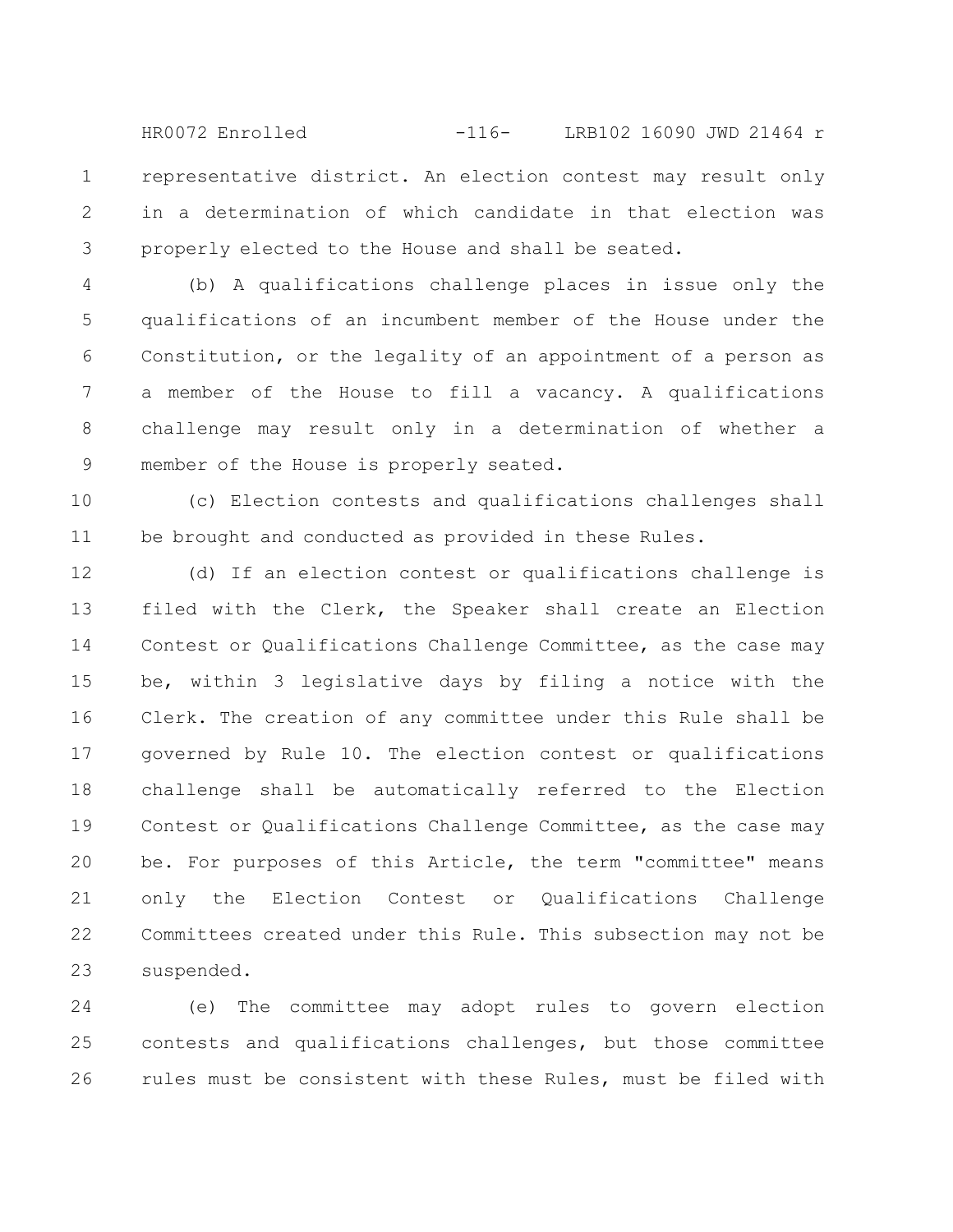the Clerk, and must be made available to all parties and to the public. Any committee rule shall be subject to amendment, suspension, or repeal by House resolution. 1 2 3 HR0072 Enrolled -117- LRB102 16090 JWD 21464 r

(Source: H.R. 59, 101st G.A.) 4

(House Rule 84) 5

84. Initiating Election Contests. 6

(a) Election contests may be brought only by a registered voter of the representative district or by a member of the House. 7 8 9

(b) Election contests may be brought only by the procedures and within the time limits established by the Election Code. Notice of intention to contest shall be served on the person certified as elected to the House from the representative district within the time limits established by the Election Code. The requirements of this subsection apply to a member of the House appointed to fill a vacancy the same as if that member had been elected to the House. 10 11 12 13 14 15 16 17

(c) Within 10 days after the convening of the House in January following the general election contested, each contestant shall file with the Clerk a petition of election contest and shall serve the petition on the incumbent member of the House from the representative district. A petition of election contest shall allege the contestant's qualifications to bring the contest and to serve as a member of the House, that he or she believes that a mistake or fraud has been 18 19 20 21 22 23 24 25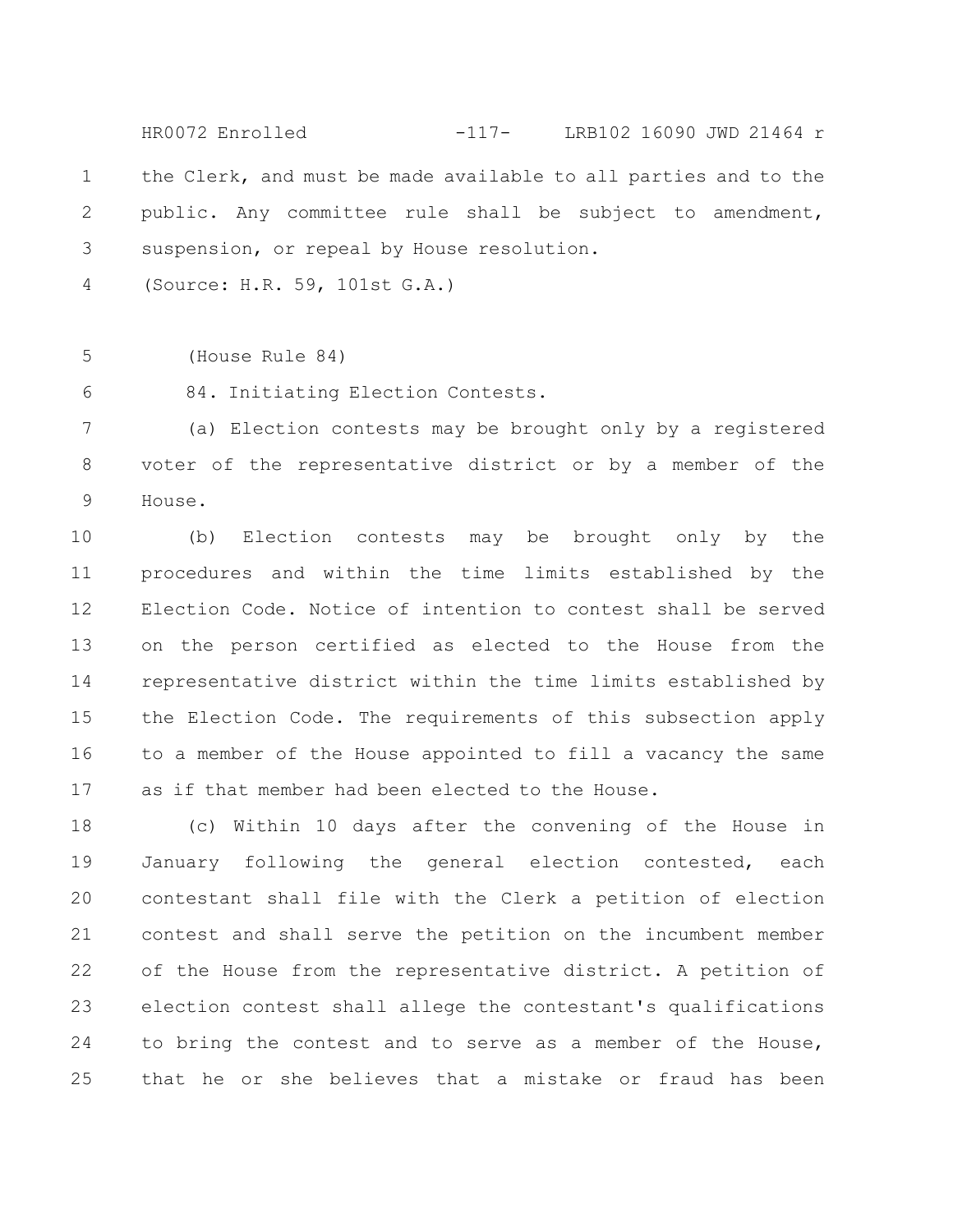committed in specified precincts in the counting, return, or canvass of the votes, or that there was some other specified irregularity in the conduct of the election in specified precincts. A petition of election contest shall contain a prayer specifying the relief requested and the precincts in which a recount or other inquiry is desired. A petition of election contest shall be verified by affidavit swearing to the truth of the allegations or based upon information and belief, and shall be accompanied by proof of service on all respondents. 1 2 3 4 5 6 7 8 9 10 HR0072 Enrolled -118- LRB102 16090 JWD 21464 r

(d) A notice of intent to contest may not be amended to cure a defect under the statutory requirements. A petition of election contest, if filed and served after the notice of intention to contest, may not raise points not expressed in the notice. 11 12 13 14 15

(e) The incumbent member of the House from the representative district is a necessary party to the initiation of an election contest. 16 17 18

(Source: H.R. 59, 101st G.A.) 19

(House Rule 85) 20

21

85. Initiating Qualifications Challenges.

(a) Qualifications challenges may be brought only by a registered voter of the representative district of the representative challenged or by a member of the House. 22 23 24

(b) Qualifications challenges must be brought within 90 25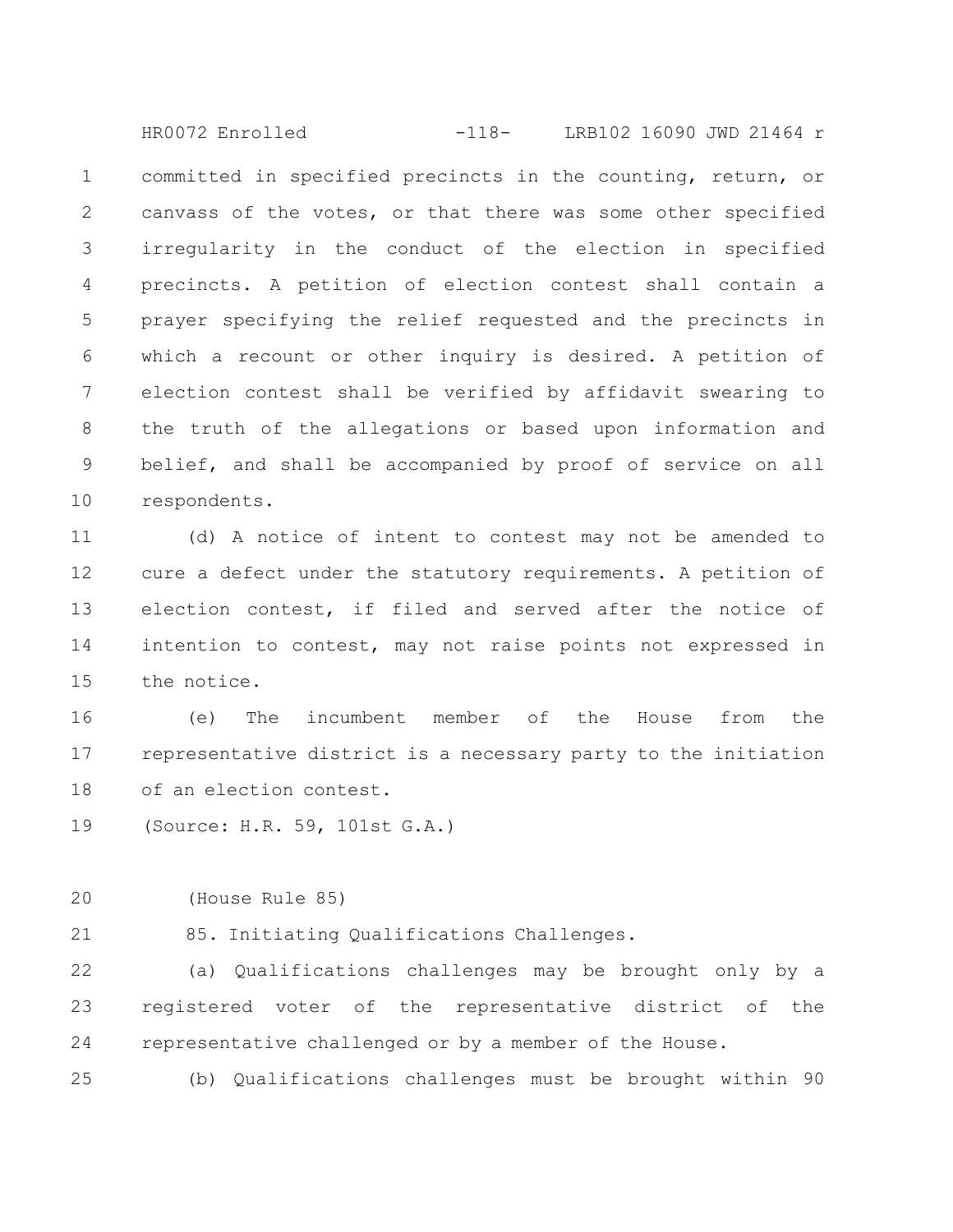days after the day the challenged member takes his or her oath of office as a member of the House, or within 90 days after the day the petitioner first learns of the information on which the challenge is based, whichever occurs later. 1 2 3 4 HR0072 Enrolled -119- LRB102 16090 JWD 21464 r

(c) A qualifications challenge shall be brought by filing a petition of qualifications challenge with the Clerk, and by serving a copy of the petition on the respondent member of the House. The petition must be accompanied by proof of personal service upon the respondent member and must be verified by affidavit swearing to the truth of the allegations or based upon information and belief. A petition of qualifications challenge shall set forth the grounds on which the respondent member is alleged to be constitutionally unqualified, or on which his or her appointment to the House is claimed to be legally improper, the qualifications of the petitioner to bring the challenge, and a prayer for relief. 5 6 7 8 9 10 11 12 13 14 15 16

(Source: H.R. 59, 101st G.A.) 17

(House Rule 86) 18

86. Contests and Challenges; Due Process. 19

(a) Election contests and challenges shall be heard and determined as expeditiously as possible under adversary procedures wherein each party to the proceedings has a reasonable opportunity to present his or her claim, to present any defense and arguments, and to respond to those of his or her opponents. All parties may be represented by counsel. 20 21 22 23 24 25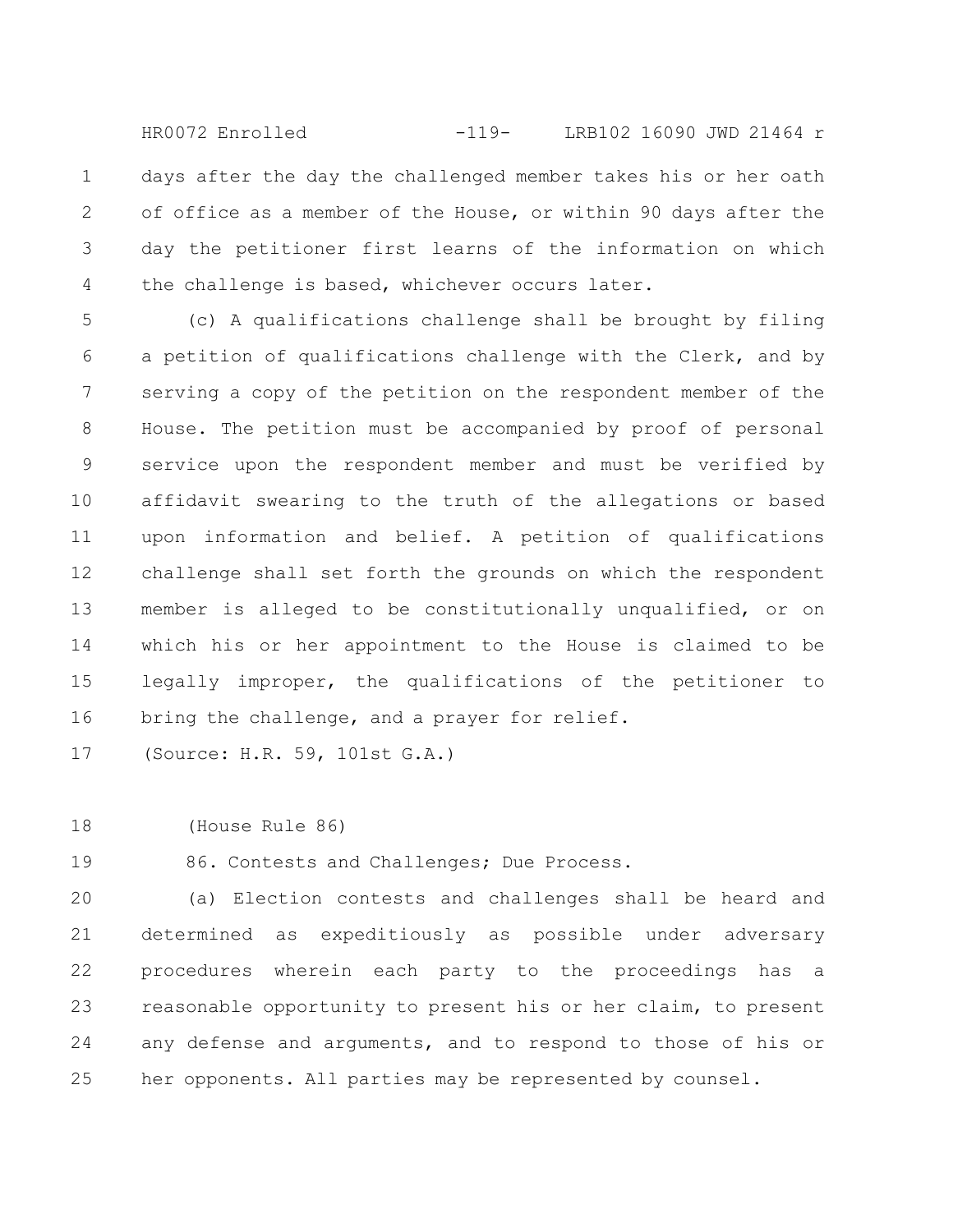HR0072 Enrolled -120- LRB102 16090 JWD 21464 r

(b) Election contests and qualifications challenges shall be heard and determined in accordance with the applicable provisions of the Election Code and other Illinois statutes, the Illinois Constitution, and the United States Constitution. Judicial decisions that bear on a point of law in a contest or challenge shall be admissible in the arguments of the parties and the deliberations and decisions of the committee. Judicial decisions applicable to a point of law or to a fact situation to the committee shall be given weight as precedent. 1 2 3 4 5 6 7 8 9

(c) In addition to notice of meetings required under these Rules, the committee and any subcommittee shall give notice to all parties reasonably in advance of each meeting or other proceeding. The committee shall also give notice of all rules, timetables, or deadlines adopted by the committee. Notice under this subsection shall be in writing and shall be given either personally with receipt, or by certified mail (return receipt requested) addressed to the party at his or her place of residence, and to his or her attorney of record at the attorney's office if so requested by the party. 10 11 12 13 14 15 16 17 18 19

(Source: H.R. 59, 101st G.A.) 20

(House Rule 87) 21

87. Committee Proceedings and Powers in Contests and Challenges. 22 23

(a) All proceedings of the committee and any subcommittees concerning election contests and qualifications challenges 24 25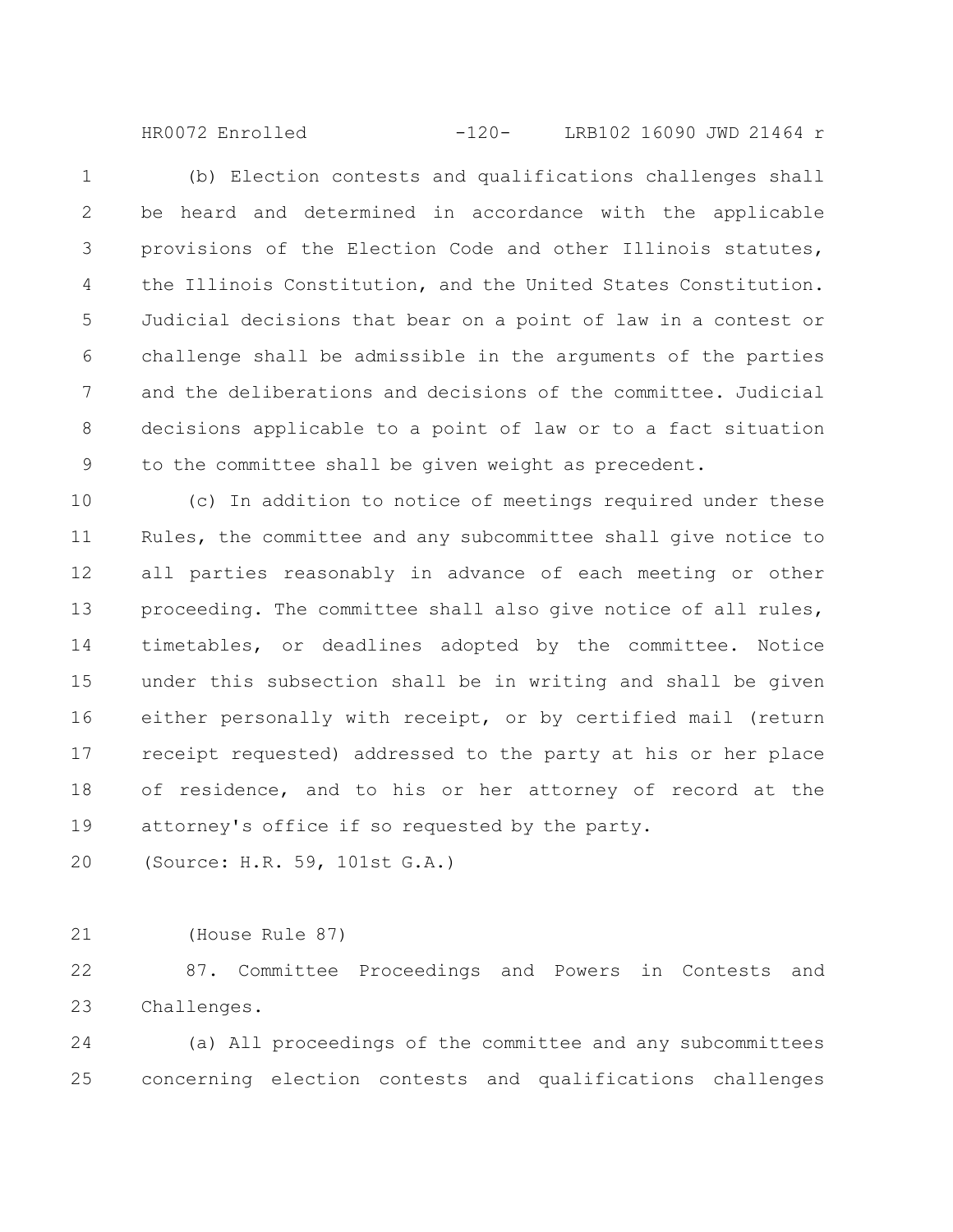shall be transcribed by a certified court reporter. Copies of the transcript shall be made available to the members of the committee and to the parties. 1 2 3 HR0072 Enrolled -121- LRB102 16090 JWD 21464 r

(b) The committee may dismiss an election contest or qualifications challenge, or may determine to proceed to a recount or other inquiry. The committee may limit the issues to be determined in a contest or challenge, except that when a recount is conducted in an election contest, any precinct timely requested by any party to be recounted shall be recounted by the committee. 4 5 6 7 8 9 10

(c) In conducting inquiries, investigations, and recounts in election contests and qualifications challenges, the committee has the power to send for and compel the attendance of witnesses and the production of books, papers, ballots, documents, and records by subpoena signed by the Chairperson of the committee as provided by law and subject to Rule 4(c)(9). In conducting proceedings in election contests and qualifications challenges, the Chairperson of the committee and the Chairperson of any subcommittee may administer oaths to witnesses, as provided by law, and for this purpose a subcommittee is deemed to be a committee of the House. 12 13 14 15 16 17 18 19 20 21

(d) The committee may issue commissions by its Chairperson to any officer authorized to take depositions of any necessary witnesses as may be permitted by law. In recounting the ballots in any election contest, however, no person other than a member of the committee shall handle any ballots, tally 22 23 24 25 26

11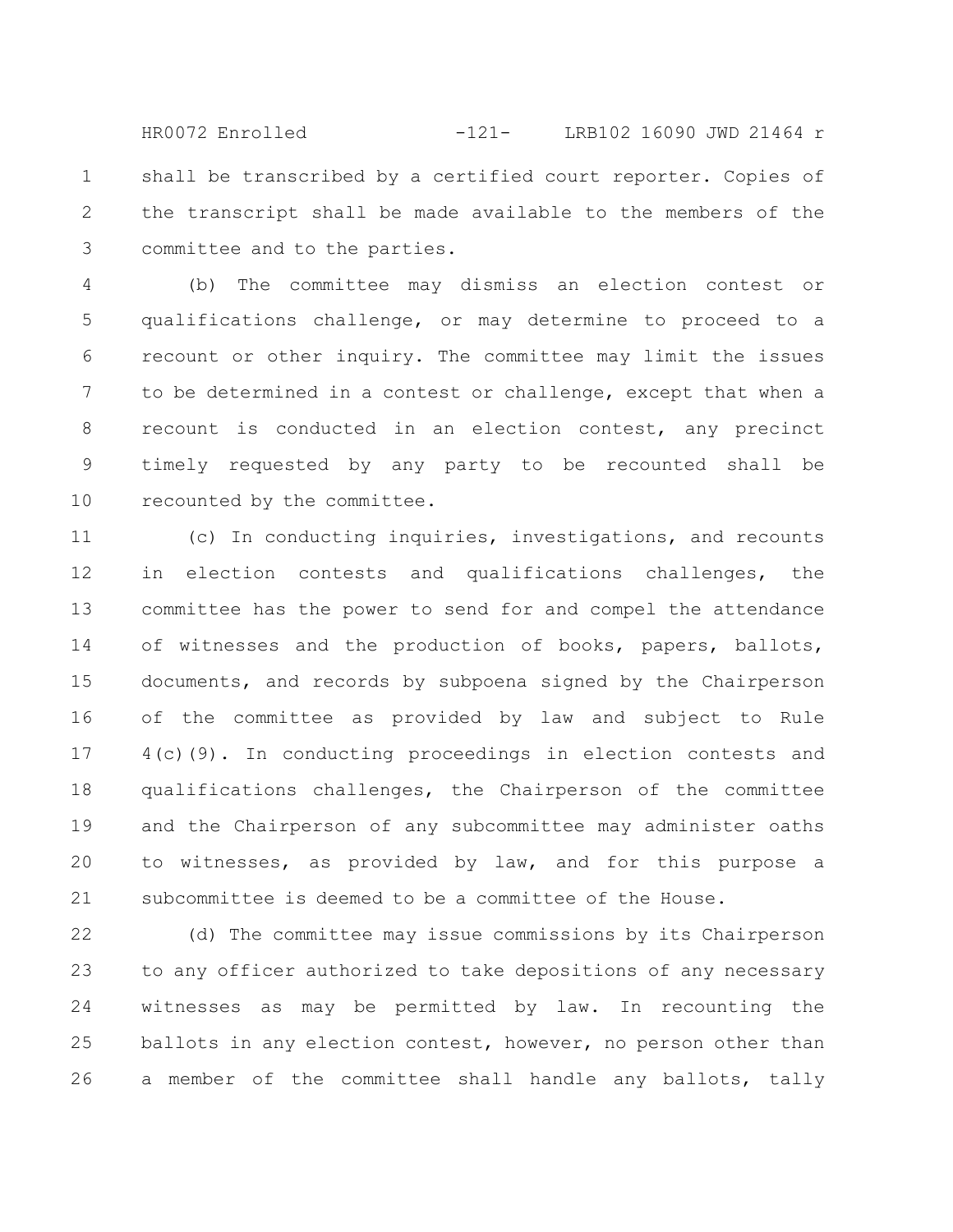sheets, or other election materials without consent of the committee or subcommittee. The responsibility for the actual recounting of ballots may not be delegated. 1 2 3 HR0072 Enrolled -122- LRB102 16090 JWD 21464 r

(e) The committee shall maintain an accurate and complete record of proceedings in every election contest and qualifications challenge. That record shall include all notices and pleadings, the transcripts and roll call votes, all reports and dissents, and all documents that were admitted into the proceeding. The committee shall file the record with the Clerk of the House upon the adoption of its final report. The record shall then be available for examination in the Clerk's office. 4 5 6 7 8 9 10 11 12

(f) With the approval of the Speaker, the committee may employ clerks, stenographers, court reporters, professional staff, and messengers. 13 14 15

(Source: H.R. 59, 101st G.A.) 16

(House Rule 88) 17

88. Adoption of Reports in Contests and Challenges. 18

(a) All final decisions of the committee regarding an election contest or qualification challenge shall be approved by a majority of those appointed to the committee and reported in writing to the House. Reports shall include a specific recommendation to the House as to the disposition of the contest or challenge. Final reports following full inquiry on the merits of a contest or challenge shall contain findings of 19 20 21 22 23 24 25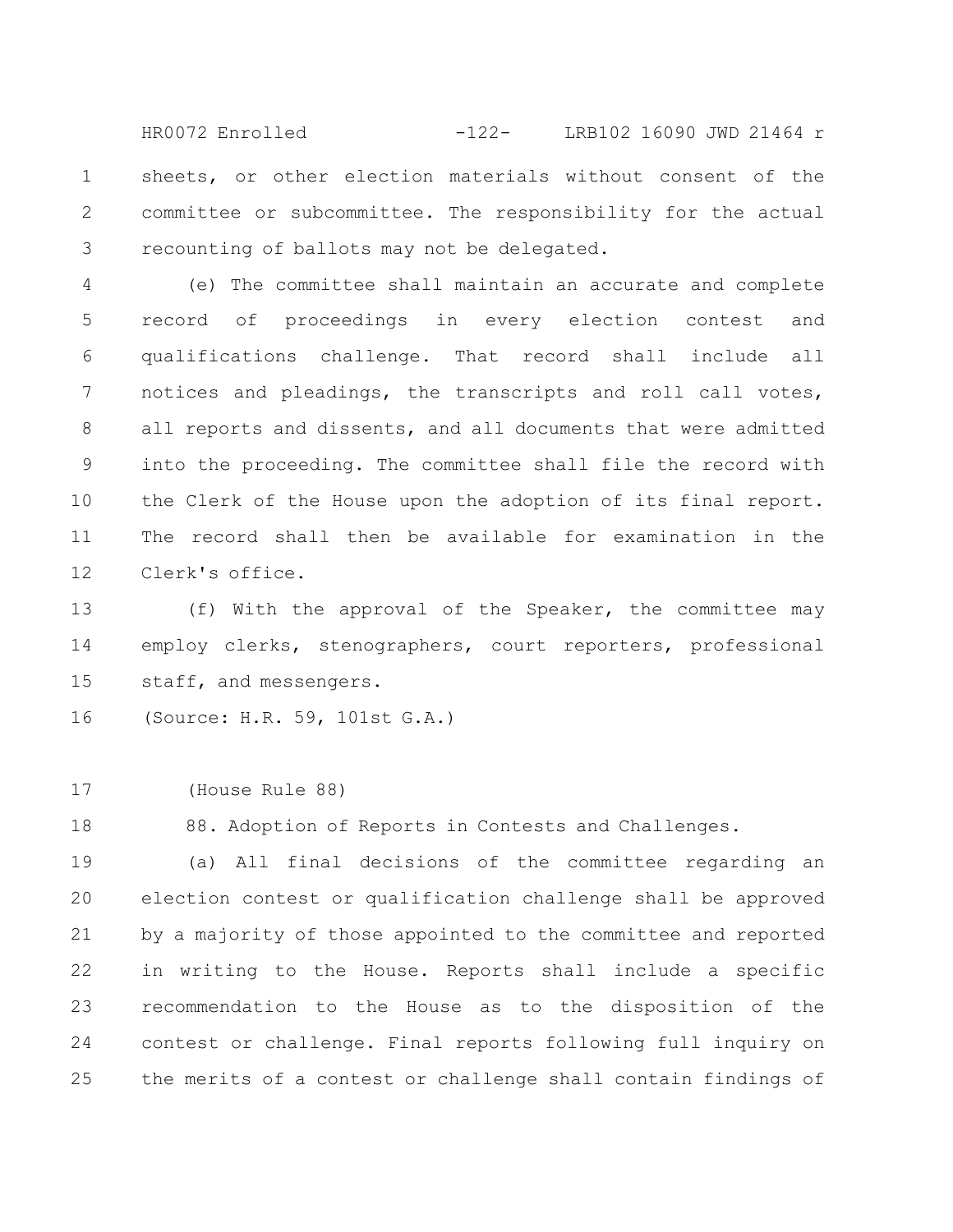fact and, when necessary, conclusions of law. HR0072 Enrolled -123- LRB102 16090 JWD 21464 r

(b) Any member of the committee may file a dissent from a report of the committee, a minority report, or a special concurrence with the majority report or with any minority report. 2 3 4 5

1

(c) A subcommittee shall report to the committee in writing in the same form as required for the committee report. Subcommittee members may file dissents, reports, and special concurrences. 6 7 8 9

(d) Reports shall not be adopted by the committee or a subcommittee until a hearing has been held thereon, with notice to all parties and a reasonable opportunity to examine and respond to a proposed majority report. 10 11 12 13

(e) Reports of the committee shall be filed with the Clerk, reproduced, and distributed, along with any dissents, minority reports, or special concurrences, as provided in Rule 39. The report shall be listed on the calendar under the heading "Report of Election Contest" or "Report of Qualifications Challenge". The report shall be carried on the Daily Calendar for 2 legislative days before any action by the House. 14 15 16 17 18 19 20 21

(f) The House shall adopt the majority report or a minority report in an election contest or qualifications challenge or shall refuse to adopt any report filed and re-refer the contest or challenge to the committee for further proceedings or for a modified report. A report that has the 22 23 24 25 26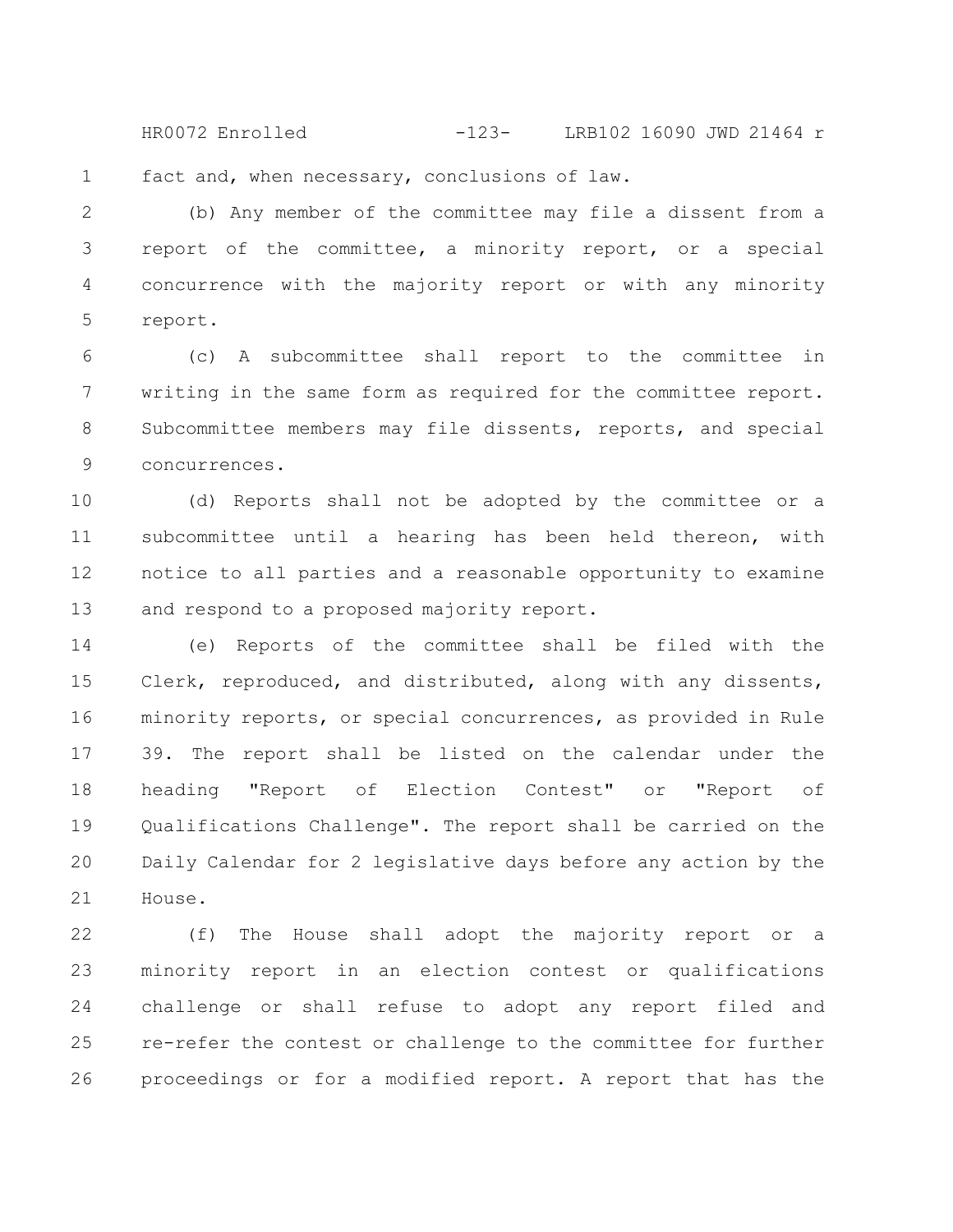effect of unseating an incumbent member of the House shall be adopted only by the affirmative vote of 60 members elected. 1 HR0072 Enrolled -124- LRB102 16090 JWD 21464 r

(g) Each party to a contest or challenge shall file with the Clerk of the committee within 10 days after the filing of the final report a detailed statement of attorney's fees and expenses incurred by that party in connection with the case. The committee shall make recommendations to the House concerning reimbursement of attorney's fees and the expenses of the parties. If the committee fails to file a final report prior to the end of the General Assembly term, each party may, within 60 days of the beginning of the next General Assembly term, file with the Clerk of House a request for reimbursement including a detailed statement of attorney's fees and expenses incurred by that party in connection with the case. The request shall be referred to the Rules Committee which may refer it to a standing committee, special committee, or a committee created under this Article X for consideration. The committee may make recommendations to the House concerning reimbursement of attorney's fees and the expenses of the parties. The recommendation for reimbursement under this Section shall not exceed a sum that is reasonable, just, and proper. 3 4 5 6 7 8 9 10 11 12 13 14 15 16 17 18 19 20 21 22

(Source: H.R. 59, 101st G.A.) 23

24

2

## ARTICLE XI

25

DISCIPLINE AND PROTEST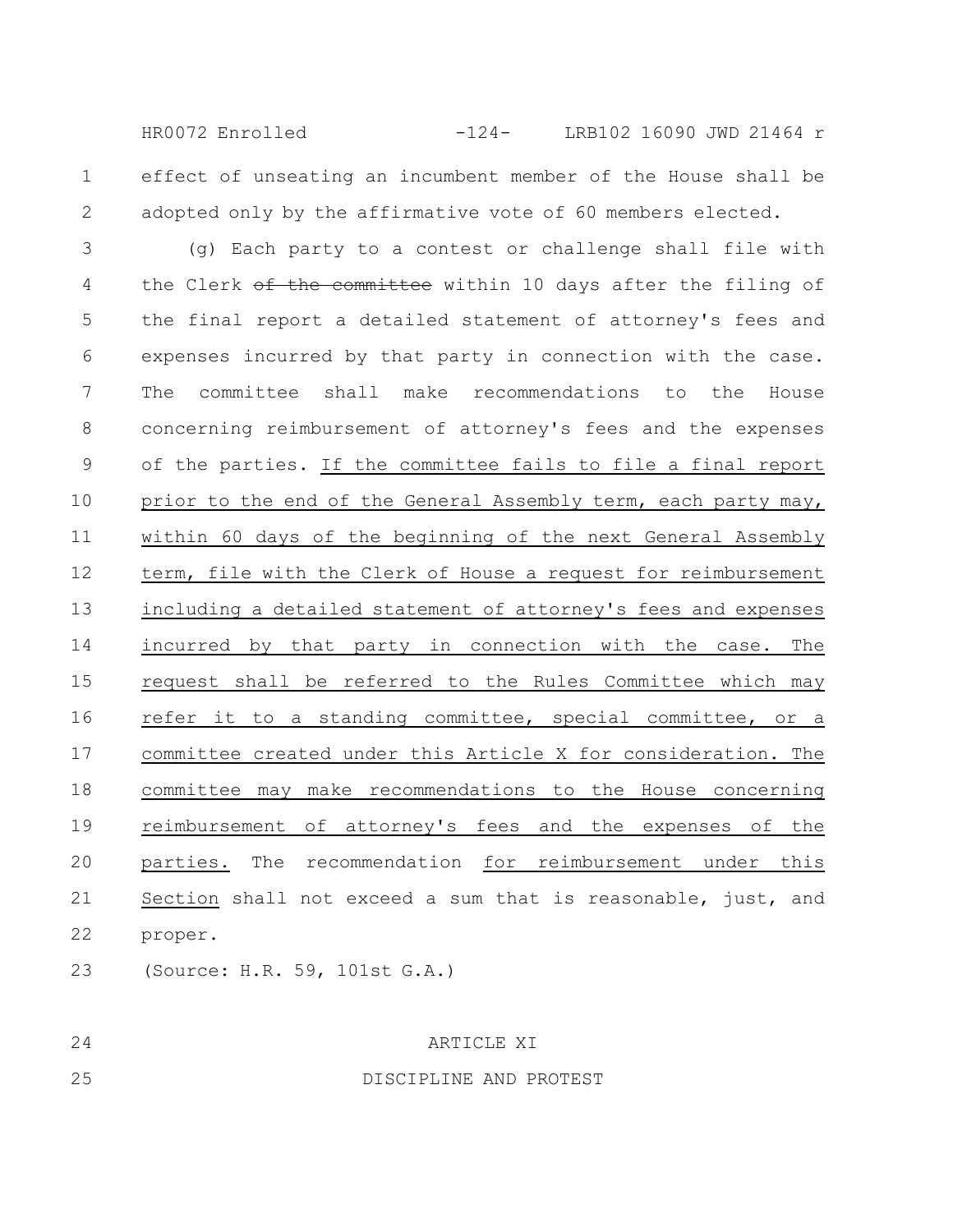(Source: H.R. 59, 101st G.A.) HR0072 Enrolled -125- LRB102 16090 JWD 21464 r

(House Rule 89) 2

1

89. Disorderly Behavior. 3

(a) In accordance with Article IV, Section 6(d) of the Constitution, the House may punish any of its members for disorderly behavior and, with the concurrence of two-thirds of the members elected, expel a member (but not for a second time for the same offense). The reason for expulsion shall be entered upon the Journal with the names and votes of those members voting on the question. 4 5 6 7 8 9 10

(b) In accordance with Article IV, Section 6(d) of the Constitution, the House during its session may punish by imprisonment any person, not a member, guilty of disrespect to the House by disorderly or contemptuous behavior in its presence. That imprisonment shall not extend beyond 24 hours at one time unless the person persists in disorderly or contemptuous behavior. 11 12 13 14 15 16 17

(Source: H.R. 59, 101st G.A.) 18

(House Rule 89.5) 19

89.5. Reporting. Any member who is subjected to or witnesses conduct that the member reasonably believes to be sexual harassment, discrimination, or other unethical conduct is strongly encouraged to report the conduct to the Speaker, the Minority Leader, an Ethics Officer, or the Legislative 20 21 22 23 24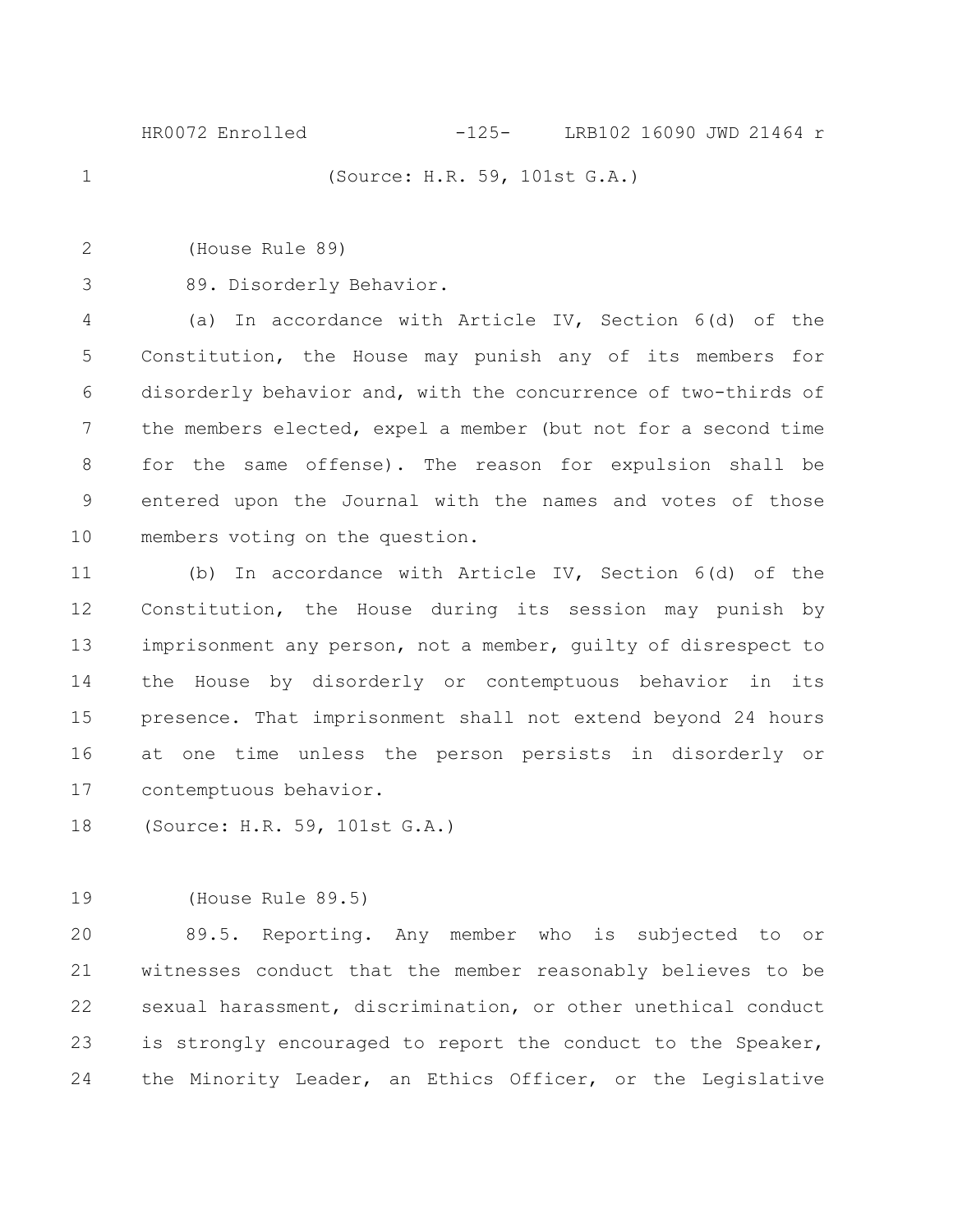Inspector General. (Source: H.R. 59, 101st G.A.) 1 2 HR0072 Enrolled -126- LRB102 16090 JWD 21464 r

(House Rule 90) 90. Protest. Any 2 members have the right to dissent and protest, in respectful language, against any act or resolution that they may think injurious to the public or to any individual, and have the reason of their protest entered upon the Journal. When by motion a majority of members determines that the language of a protest is not respectful, the protest shall be referred back to the protesting members. 3 4 5 6 7 8 9 10

(Source: H.R. 59, 101st G.A.) 11

ARTICLE XII 12

DISCIPLINARY PROCEEDINGS 13

(Source: H.R. 59, 101st G.A.) 14

(House Rule 91) 15

91. Special Investigating Committee. 16

(a) Disciplinary proceedings may be commenced by filing with the Speaker and the Minority Leader a petition, signed by 3 or more members of the House, for a special investigating committee. The petition shall contain the alleged charge or charges that, if true, may subject the member named in the petition to disciplinary action by the House and may include any other factual information that supports the charge or 17 18 19 20 21 22 23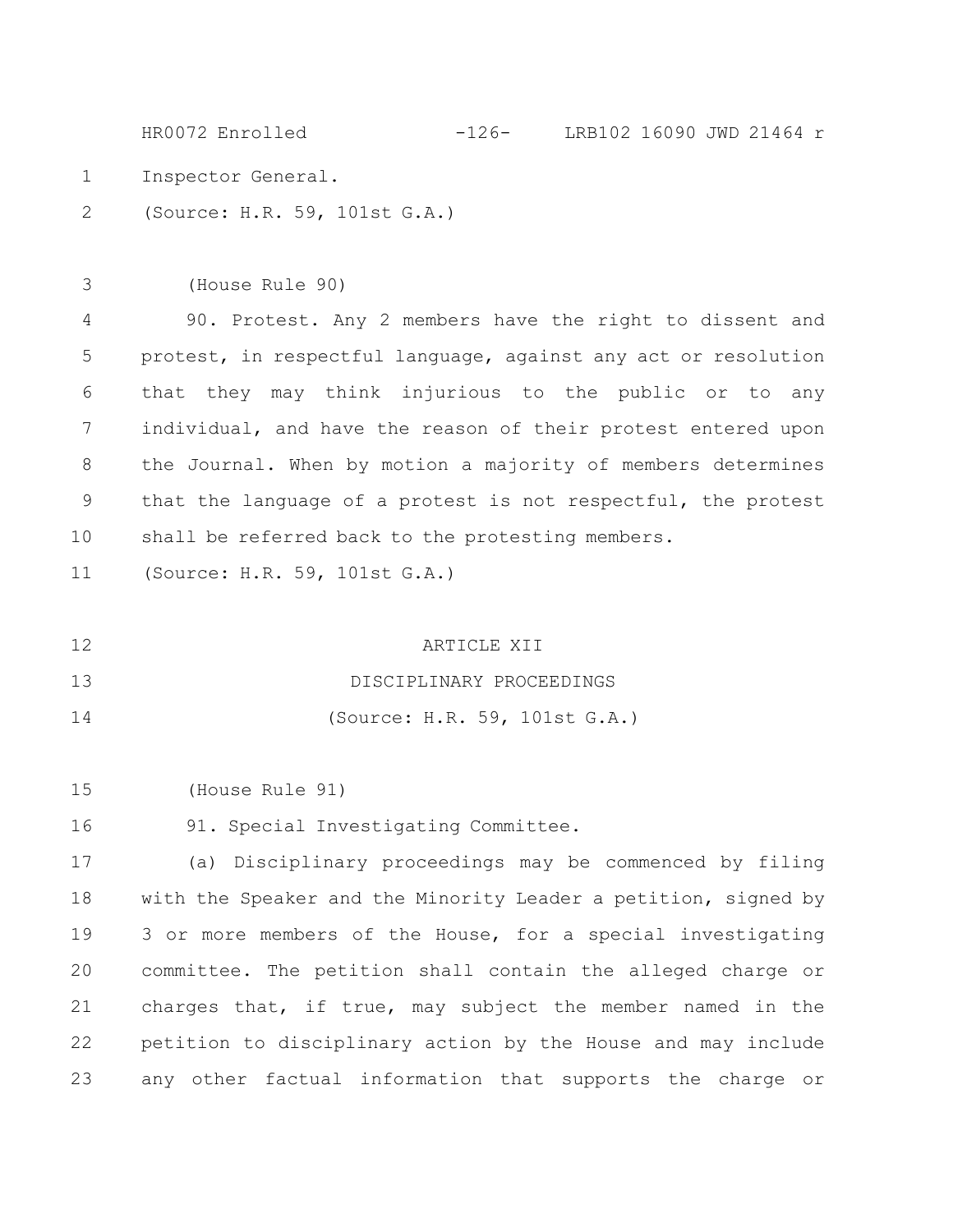charges. 1

(b) Upon filing the petition, a special investigating committee consisting of 6 members shall be created. The Speaker shall appoint 3 members from the majority caucus and the Minority Leader shall appoint 3 members from the minority caucus. The Speaker shall appoint the Chairperson from among the 6 members. Members signing the petition may not be appointed to the special investigating committee. The contents of a petition for a special investigating committee shall be confidential until the appointment of all members except as to the member named, the members signing it, the Speaker, the Minority Leader, and the members of a special investigating committee. 2 3 4 5 6 7 8 9 10 11 12 13

(c) The Chairperson shall give reasonable notice of all meetings to the member named in the petition and to the public. All meetings of the special investigating committee shall be open to the public, unless, pursuant to Article IV, Section 5(c) of the Illinois Constitution, the House votes by the affirmative vote of 79 members to hold proceedings in executive session. The Clerk shall keep an audio recording and transcript of all meetings. 14 15 16 17 18 19 20 21

(d) The member named in the petition has the right to counsel during all meetings of the special investigating committee. 22 23 24

(e) The Chairperson may establish procedural rules, provided such procedural rules do not conflict with these 25 26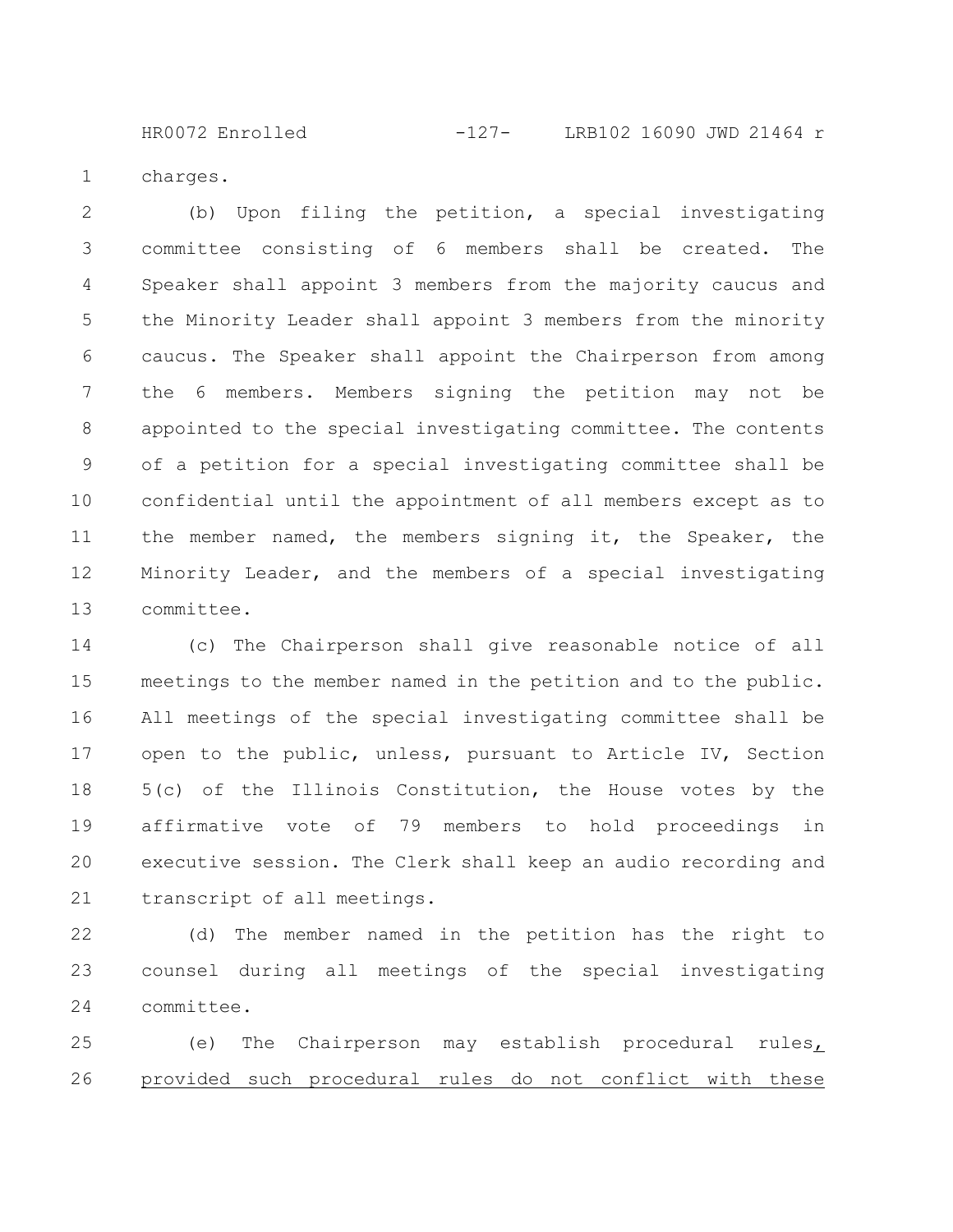Rules (subject to the approval of the Speaker). Any such procedural rules must be filed with the Clerk, and copies must be provided to the member named in the petition and all members of the committee. The Committee may, in the discretion of the Chairperson, administer oaths and compel by subpoena (subject to Rule 4(c)(9)) any person to appear and give testimony as a witness or produce papers, documents, or other materials relevant to the charge or charges. 1 2 3 4 5 6 7 8 HR0072 Enrolled -128- LRB102 16090 JWD 21464 r

(f) Notwithstanding any other provision of these Rules, if the Speaker is a petitioner or the subject of the petition, the highest ranking member of the majority caucus who is not a petitioner or the subject of the petition shall have the powers and duties of the Speaker in connection with the Special Investigating Committee, and if the Minority Leader is a petitioner or the subject of the petition, the highest ranking member of the minority caucus who is not a petitioner or the subject of the petition shall have the powers and duties of the Minority Leader in connection with the Special Investigating Committee. 9 10 11 12 13 14 15 16 17 18 19

(g) This Rule may be suspended only by unanimous consent. (Source: H.R. 59, 101st G.A.) 20 21

(House Rule 92) 22

92. Investigation. 23

(a) At the initial meeting of the special investigating committee, the Chairperson shall enter the petition into the 24 25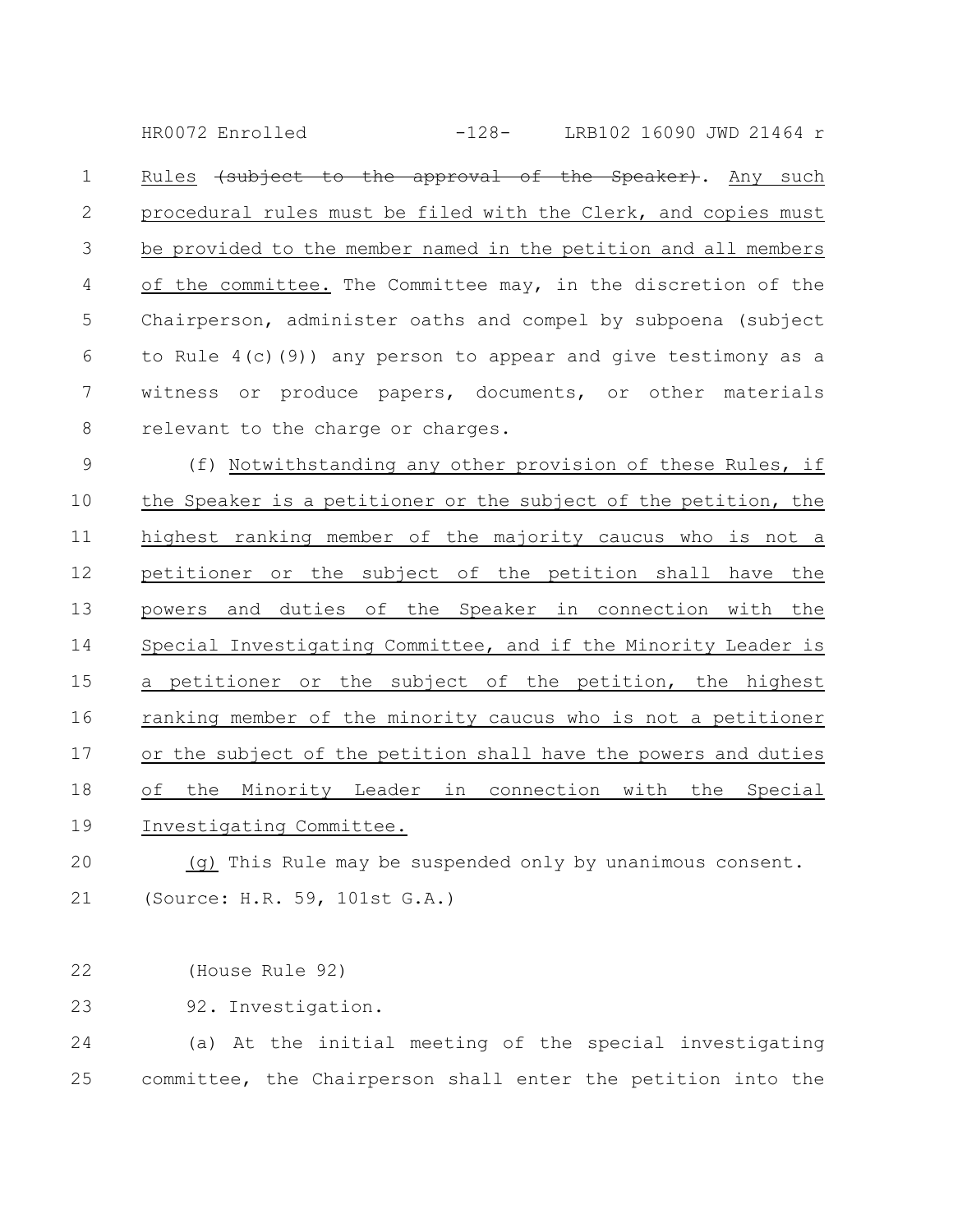record. 1

(b) The special investigating committee shall conduct a thorough investigation of all charges alleged in the petition. The special investigating committee shall meet as often as necessary and consider any information or testimony it deems relevant to the charges alleged in the petition, regardless of whether such information was contained in the petition or is discovered through subsequent investigation. 2 3 4 5 6 7 8

(c) The special investigating committee shall give the member named in the petition an opportunity to be present at all meetings and to testify or otherwise present any relevant information. 9 10 11 12

(d) The special investigating committee shall determine if reasonable grounds exist to authorize charges against the member named in the petition that may result in disciplinary action by the House. The special investigating committee shall vote on each charge alleged in the petition by record vote. A motion to authorize a charge requires the affirmative vote of a majority of those appointed. 13 14 15 16 17 18 19

(e) This Rule may be suspended only by the affirmative vote of 71 members elected. 20 21

(Source: H.R. 59, 101st G.A.) 22

(House Rule 93) 23

93. Report of the Special Investigating Committee. 24

(a) The special investigating committee shall file with 25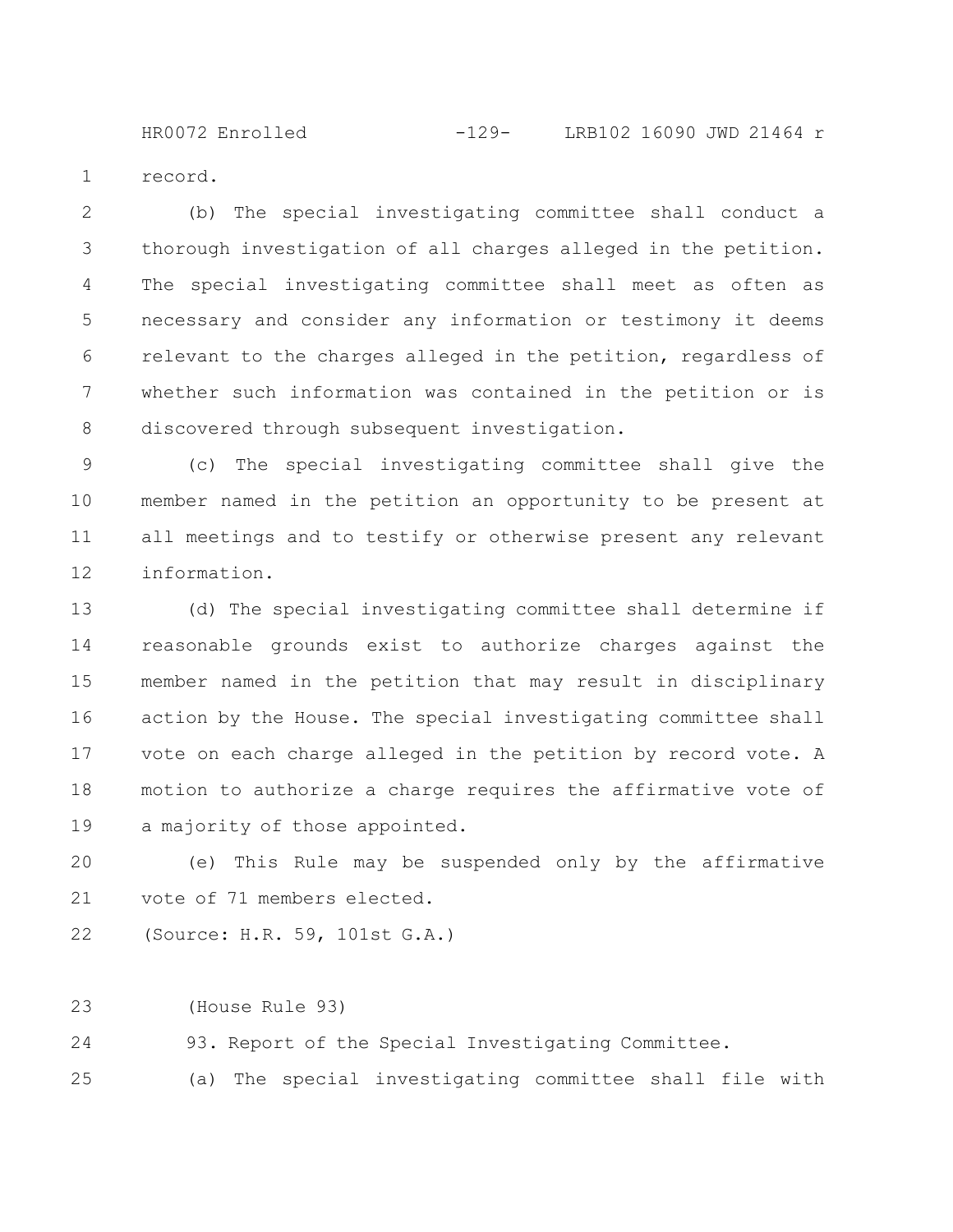the Clerk a written report that includes, at a minimum, a summary of each charge alleged in the petition, the vote on each charge alleged in the petition, and the reasons the committee did or did not authorize each charge against the member. Any member of the special investigating committee may include a supplemental statement in the report, either concurring with or dissenting from all or part of the report, or explaining a reason for his or her vote on a charge. The report shall be signed by all of the members of the special investigating committee, regardless of their original vote in the committee proceedings on whether to authorize charges. 1 2 3 4 5 6 7 8 9 10 11 HR0072 Enrolled -130- LRB102 16090 JWD 21464 r

(b) If a majority of those appointed determines that reasonable grounds exist to authorize a charge or charges, then for each authorized charge the report shall include a statement of the authorized charge and any factual information supporting that charge. Within the report, the special investigating committee shall appoint 2 members of the House, one from the majority caucus and one from the minority caucus, who are not members of the special investigating committee and did not sign the petition, to be managers for the House at the hearing on the authorized charge or charges. 12 13 14 15 16 17 18 19 20 21

(c) This Rule may be suspended only by the affirmative vote of 71 members elected. 22 23

(Source: H.R. 59, 101st G.A.) 24

(House Rule 94) 25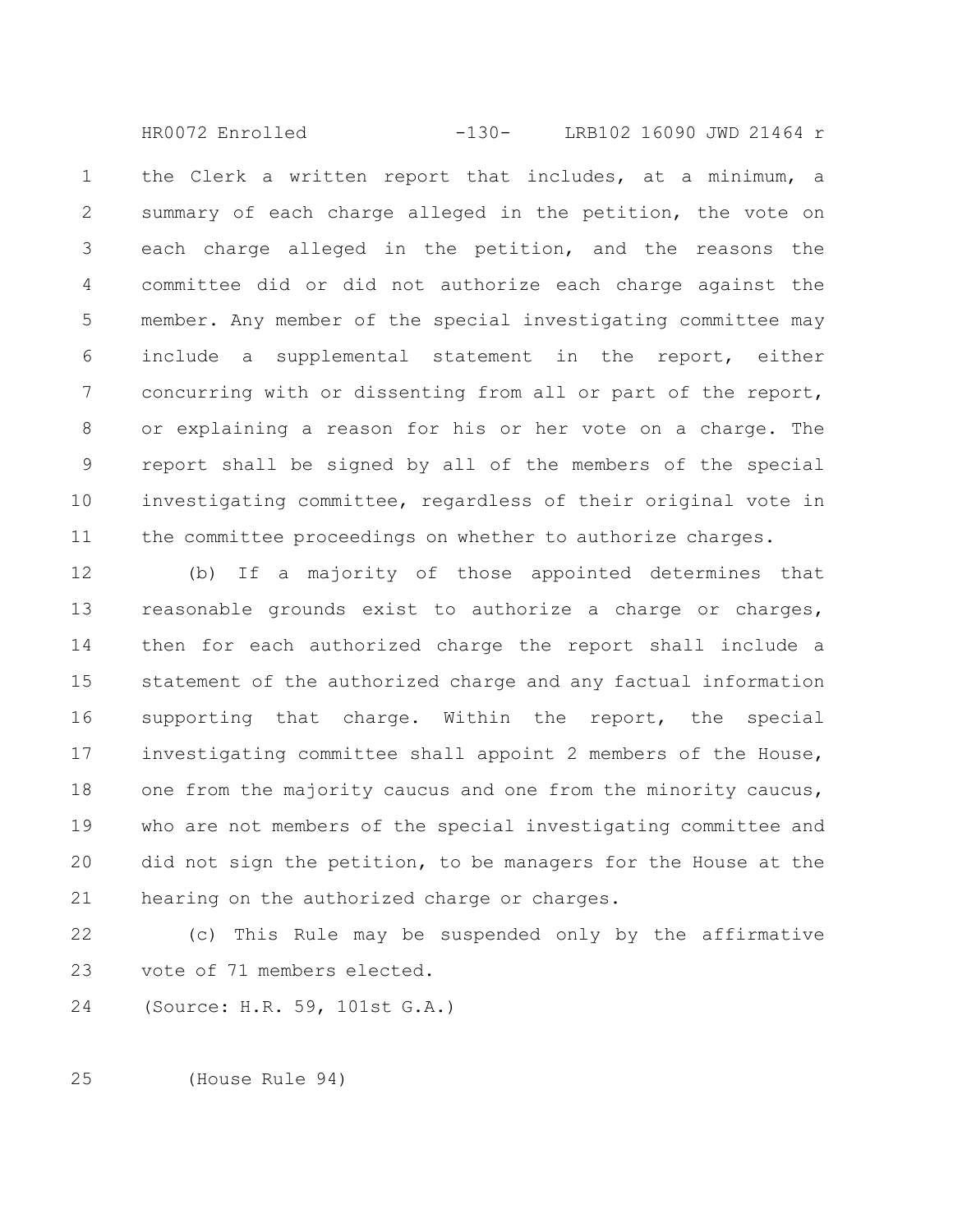HR0072 Enrolled -131- LRB102 16090 JWD 21464 r

1

94. Select Committee on Discipline.

(a) If a special investigating committee authorizes charges against any member of the House, the Speaker and the Minority Leader shall appoint a select committee on discipline to hear and determine those charges. The select committee shall consist of 12 members of the House, 6 of whom shall be appointed by the Speaker from the majority caucus and 6 of whom shall be appointed by the Minority Leader from the minority caucus. The Speaker shall appoint a Chairperson from among the 12 members. No member who signed the petition or served on the special investigating committee may be appointed to the select committee. 2 3 4 5 6 7 8 9 10 11 12

(b) All appointments to a select committee shall be completed and the select committee shall convene within 30 days after the filing of a report issued by the special investigating committee. 13 14 15 16

(c) The Chairperson shall give reasonable notice of all meetings to the member named in the petition and to the public. All meetings of the select committee shall be open to the public, unless, pursuant to Article IV, Section 5(c) of the Illinois Constitution, the House votes by the affirmative vote of 79 members to hold proceedings in executive session. The Clerk shall keep an audio recording and transcript of all meetings. 17 18 19 20 21 22 23 24

(d) The Chairperson may establish procedural rules, provided such procedural rules do not conflict with these 25 26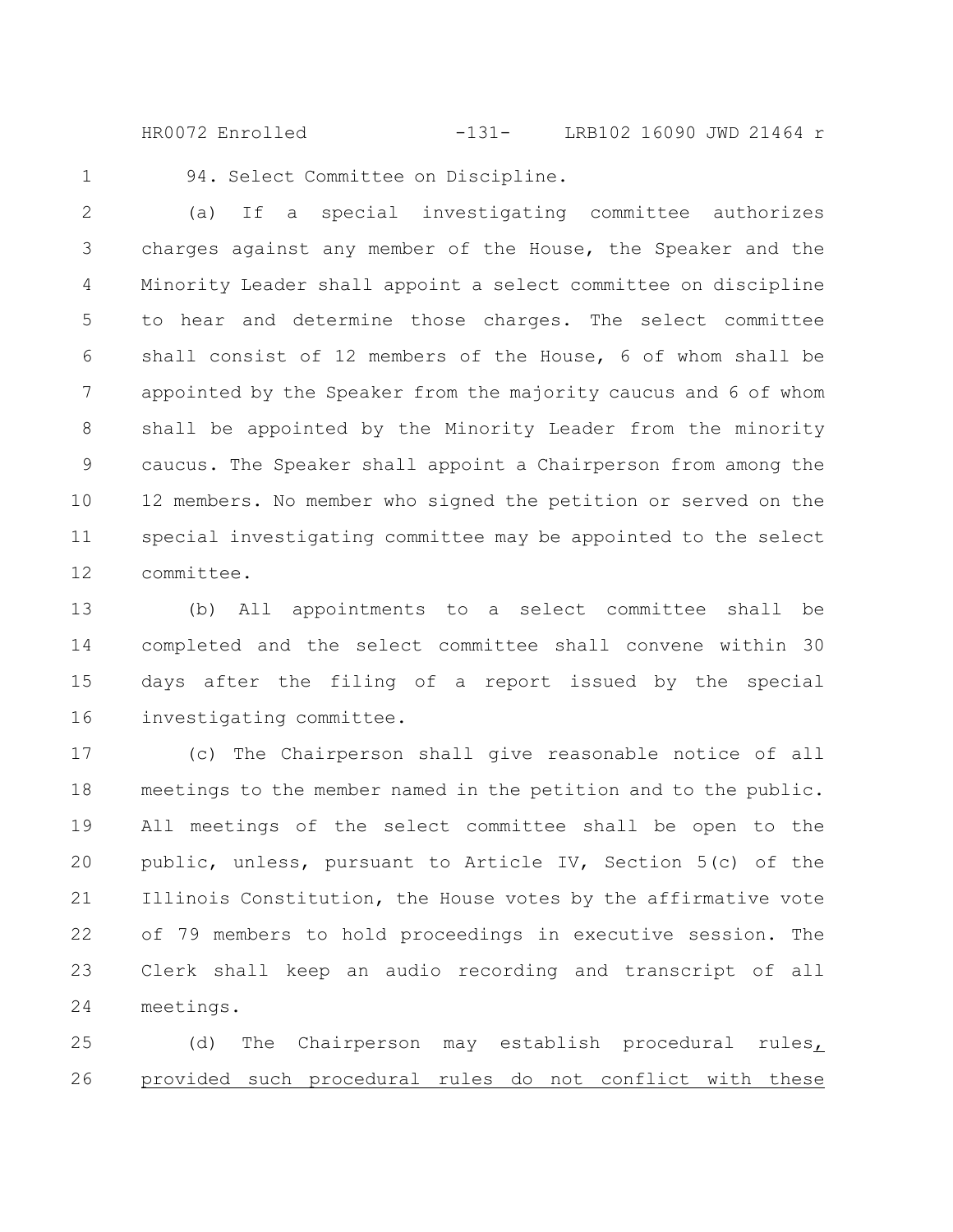Rules. Any such procedural rules must be filed with the Clerk, and copies must be provided to the member named in the petition and all members of the committee. (subject to the approval of the Speaker). The select committee may, at the discretion of the Chairperson, administer oaths and compel by subpoena (subject to Rule  $4(c)(9)$ ) any person to appear and give testimony as a witness or produce papers, documents, or other materials relevant to the charge or charges. 1 2 3 4 5 6 7 8 HR0072 Enrolled -132- LRB102 16090 JWD 21464 r

(e) Notwithstanding any other provision of these Rules, if the Speaker was a petitioner or the subject of the petition, the highest ranking member of the majority caucus who was not a petitioner or the subject of the petition shall perform the duties of the Speaker in connection with the Select Committee on Discipline, and if the Minority Leader was a petitioner or the subject of the petition, the highest ranking member of the minority caucus who was not a petitioner or the subject of the petition shall perform the duties of the Minority Leader in connection with the Select Committee on Discipline. 9 10 11 12 13 14 15 16 17 18

(f) This Rule may be suspended only by the affirmative vote of 79 members elected. 19 20

- (Source: H.R. 59, 101st G.A.) 21
- (House Rule 95) 22

95. Hearings on Disciplinary Charges. 23

(a) Proceedings before the select committee shall be adversarial in form, with the managers for the House 24 25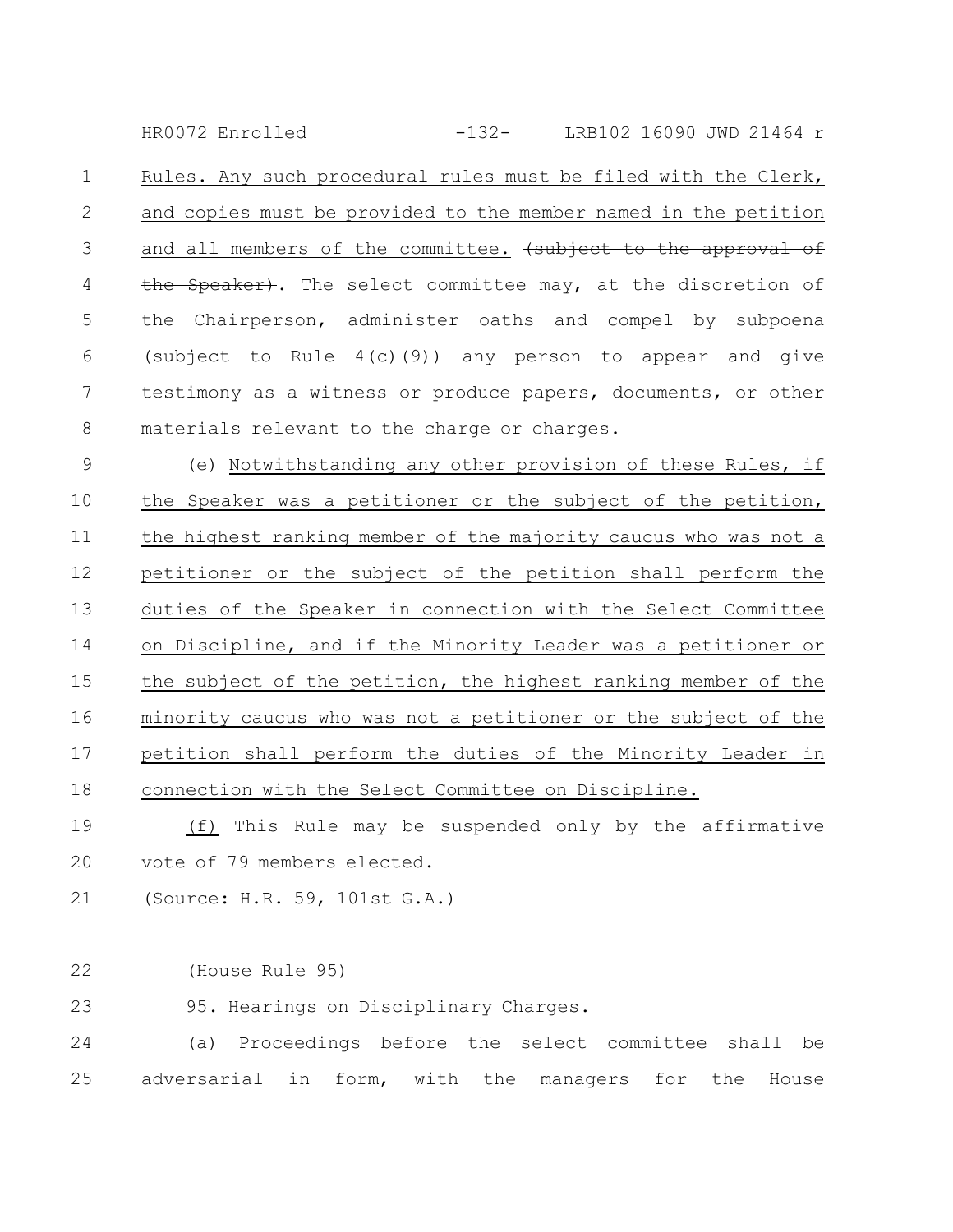presenting the case for disciplinary action. The member subject to charges has the right to counsel during all hearings of the select committee. 1 2 3 HR0072 Enrolled -133- LRB102 16090 JWD 21464 r

(b) Stipulations of fact shall be encouraged by the select committee. 4 5

(Source: H.R. 59, 101st G.A.) 6

(House Rule 96) 7

8

96. Report of the Select Committee on Discipline.

(a) The select committee shall vote on each charge by record vote. For each charge the select committee shall vote on the question, "Is the Member at fault on this charge?" If a majority of those appointed vote in the affirmative, the member shall be found at fault on that charge. If less than a majority of those appointed vote in the affirmative, it shall be reported that there is insufficient evidence to find the member at fault on that charge. 9 10 11 12 13 14 15 16

(b) If the select committee finds the member at fault on any charge, the committee shall adopt a recommendation for disciplinary action. The committee may recommend a reprimand, a censure, expulsion from the House, or that no penalty be invoked. The recommendation on disciplinary action requires an affirmative vote of the majority of those appointed. If a majority of those appointed cannot, by record vote, agree on a penalty, it shall report a recommendation that no penalty be invoked. 17 18 19 20 21 22 23 24 25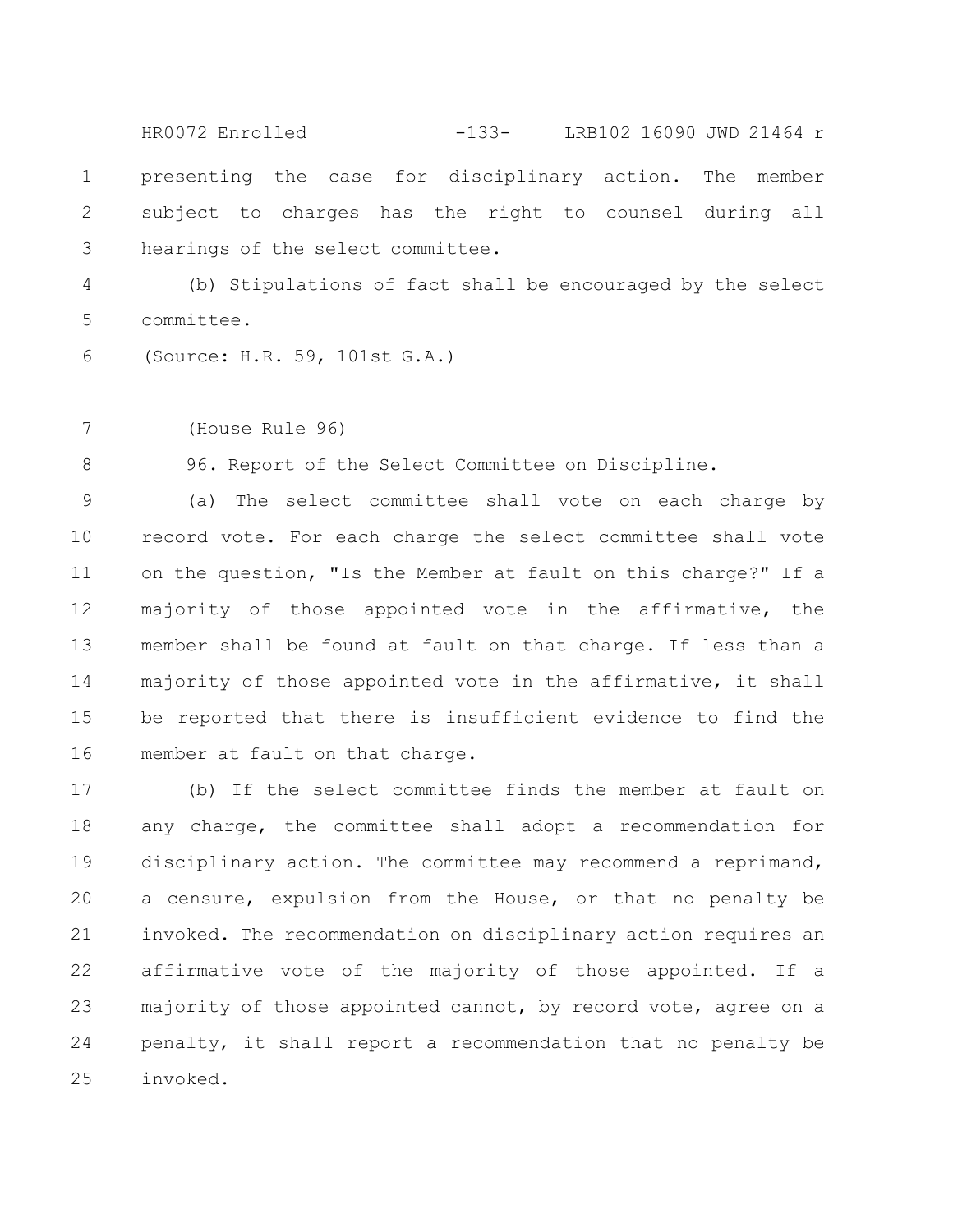(c) The select committee shall file a report of its findings on each charge. The report shall include, at a minimum, the vote of the committee on each charge, the reasons for each conclusion, and any recommendation as to a penalty for a finding of fault on a charge. Any member of the select committee may include a supplemental statement in the report, either concurring with or dissenting from all or part of the report, or explaining a reason for his or her vote on a charge. 1 2 3 4 5 6 7 8 HR0072 Enrolled -134- LRB102 16090 JWD 21464 r

(d) If the select committee finds the member at fault on any charge, the select committee shall file a resolution that includes its findings, the charge, and the recommended penalty for that charge. Separate resolutions must be filed for each charge. 9 10 11 12 13

(e) This Rule may be suspended only by the affirmative vote of 71 members elected. 14 15

(Source: H.R. 59, 101st G.A.) 16

(House Rule 97) 17

97. House Action on the Report of the Select Committee on Discipline. 18 19

(a) The report of a select committee and any accompanying resolution shall be filed with the Clerk and reproduced and distributed as provided in Rule 39. The report and any accompanying resolutions shall be placed on the calendar under the heading "Report and Resolutions of Select Committee on Discipline". The report and resolutions shall be carried on 20 21 22 23 24 25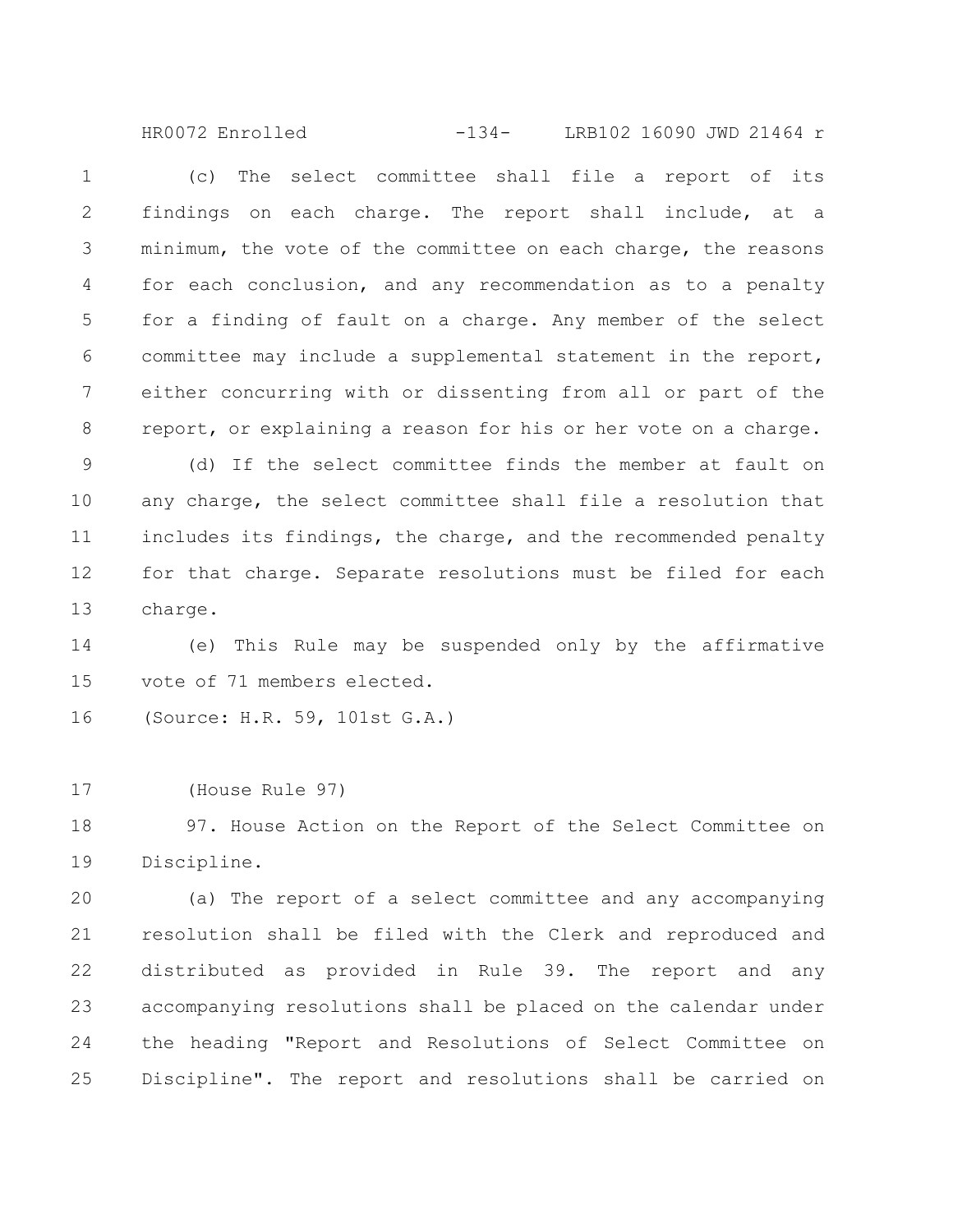the Daily Calendar for 2 legislative days before any action by the House. 1 2 HR0072 Enrolled -135- LRB102 16090 JWD 21464 r

(b) The House shall take action by a record vote on each resolution. The House may amend a resolution for disciplinary action to decrease the recommended penalty by a record vote of 60 members elected. 3 4 5 6

(c) A resolution finding a member at fault regarding a charge may be adopted only by the affirmative vote of 71 members elected, except that a resolution the effect of which is to expel a member may be adopted only by the affirmative vote of 79 members elected. 7 8 9 10 11

(d) This Rule may be suspended only by the affirmative vote of 79 members elected, except that paragraph (c) may not be suspended. 12 13 14

(Source: H.R. 59, 101st G.A.) 15

| 16 | ARTICLE XIII                  |
|----|-------------------------------|
| 17 | FORCE AND EFFECT              |
| 18 | (Source: H.R. 59, 101st G.A.) |

(House Rule 98) 19

98. Applicability. The meetings and actions of the House, including all of its committees, are governed by these House Rules. 20 21 22

(Source: H.R. 59, 101st G.A.) 23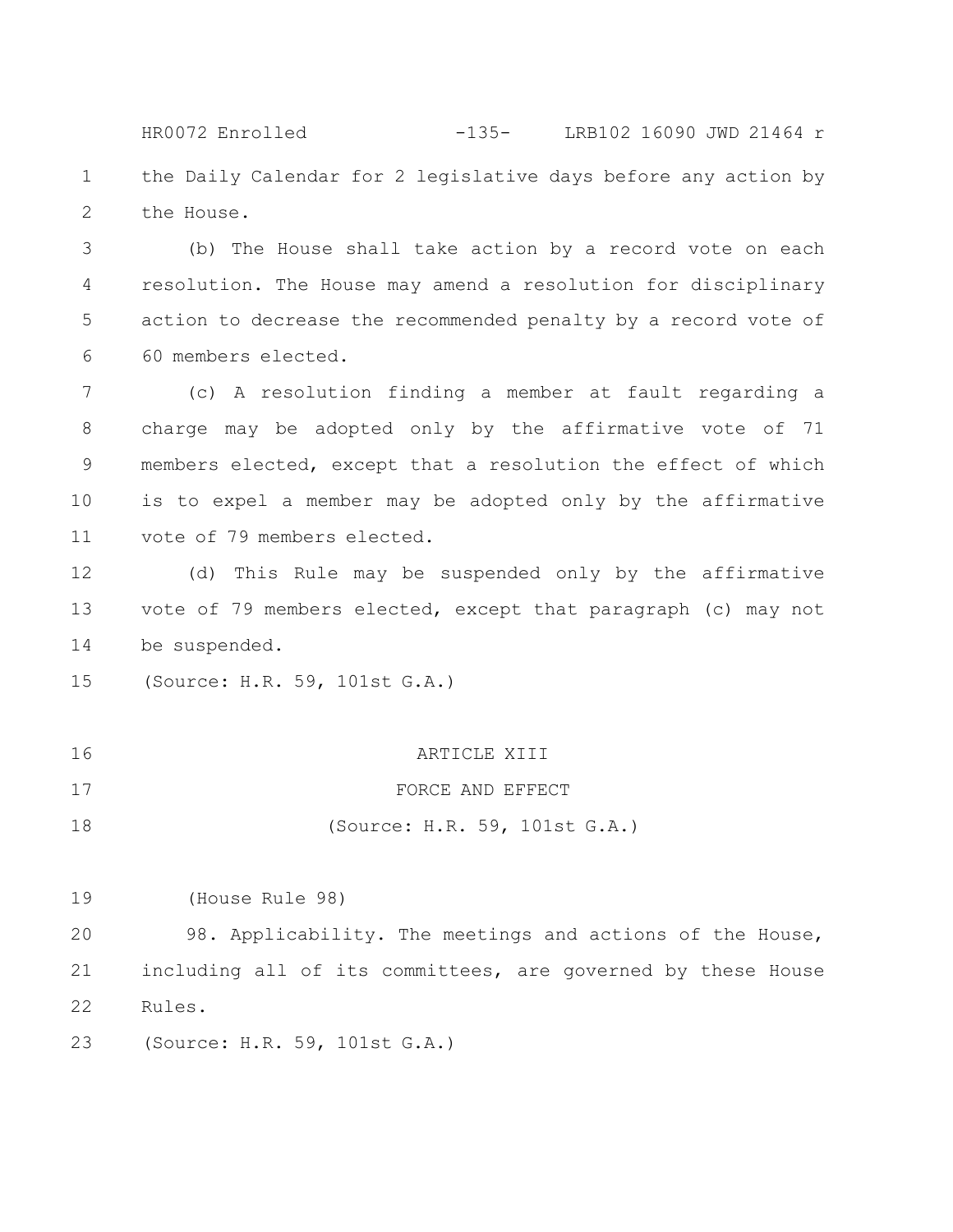HR0072 Enrolled -136- LRB102 16090 JWD 21464 r

(House Rule 99) 1

99. Parliamentary Authority. The rules of parliamentary practice appearing in the latest edition of Robert's Rules of Order Newly Revised govern the House in all cases to which they apply so long as they are not inconsistent with these Rules. (Source: H.R. 59, 101st G.A.) 2 3 4 5 6

(House Rule 100) 7

100. Certification by Speaker. With respect to each bill that is certified by the Speaker in accordance with Article IV, Section 8(d) of the Constitution, there is an irrebuttable presumption that the procedural requirements for passage have been met. 8 9 10 11 12

(Source: H.R. 59, 101st G.A.) 13

(House Rule 101) 14

101. Effective Date. These rules are in full force and effect upon their adoption, and shall remain in full force and effect except as amended in accordance with these Rules, or until superseded by new rules adopted as part of the organization of a newly-constituted General Assembly at the commencement of a term. 15 16 17 18 19 20

(Source: H.R. 59, 101st G.A.) 21

ARTICLE XIV DEFINITIONS 22 23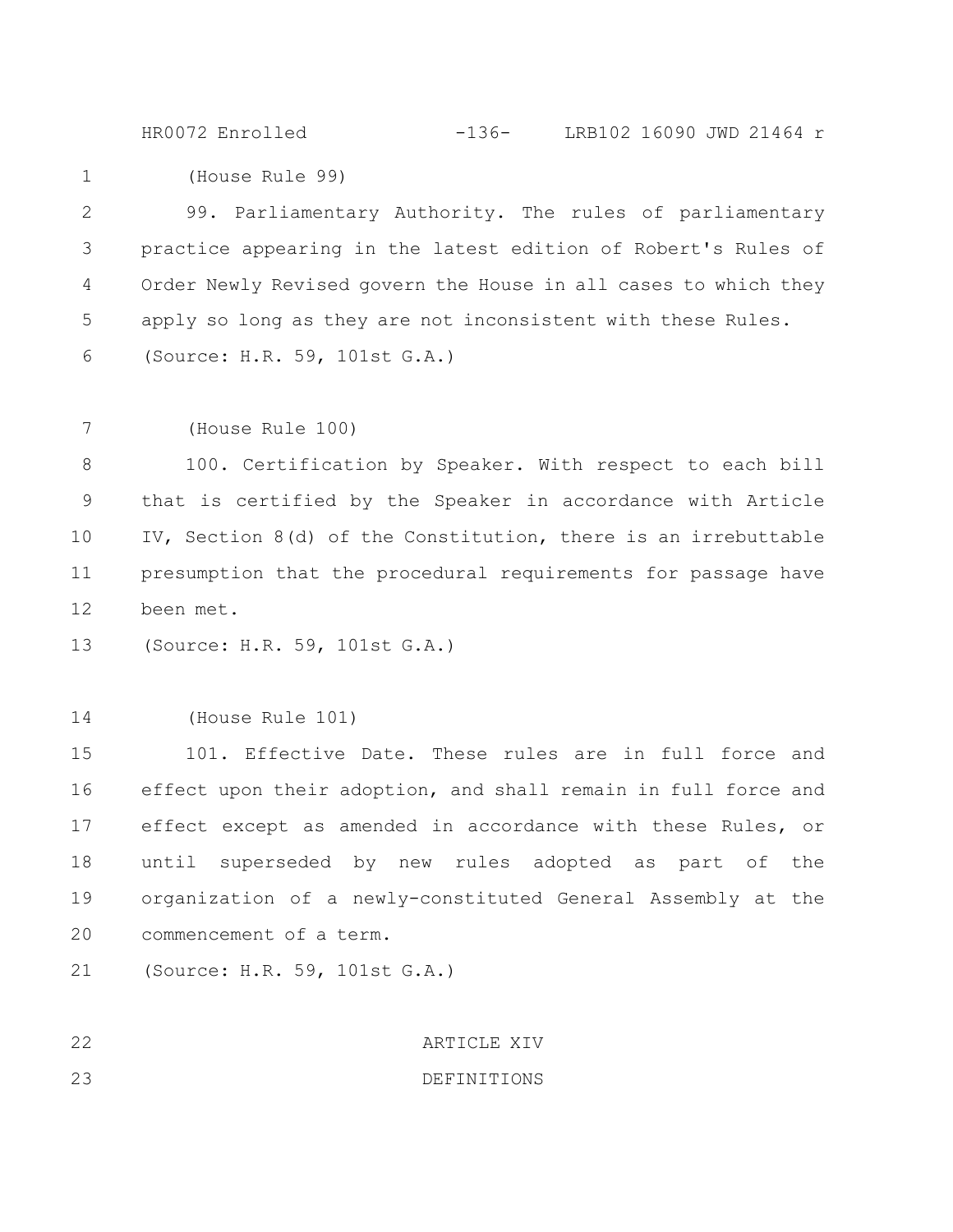(Source: H.R. 59, 101st G.A.) HR0072 Enrolled -137- LRB102 16090 JWD 21464 r

1

2

(House Rule 102)

102. Definitions. As used in these Rules, terms have the meanings ascribed to them as follows, unless the context clearly requires a different meaning: 3 4 5

(1) Chairperson. "Chairperson" means that Representative designated by the Speaker to serve as chair of a committee. 6 7 8

(2) Co-Chairperson. "Co-Chairperson" means a Representative designated by the Speaker to serve as co-chair of a standing or special committee. 9 10 11

(3) Clerk. "Clerk" means the elected Clerk of the House. 12 13

(4) Committee. "Committee" means a committee of the House and includes a standing committee, a special committee, any subcommittee of a committee, the Rules Committee, committees created under Article X and Article XII of these Rules, and a Committee of the Whole. "Committee" does not mean a conference committee, and the procedural and notice requirements applicable to committees do not apply to conference committees. 14 15 16 17 18 19 20 21

(5) Constitution. "Constitution" means the Constitution of the State of Illinois. 22 23

(6) General Assembly. "General Assembly" means the current General Assembly of the State of Illinois. 24 25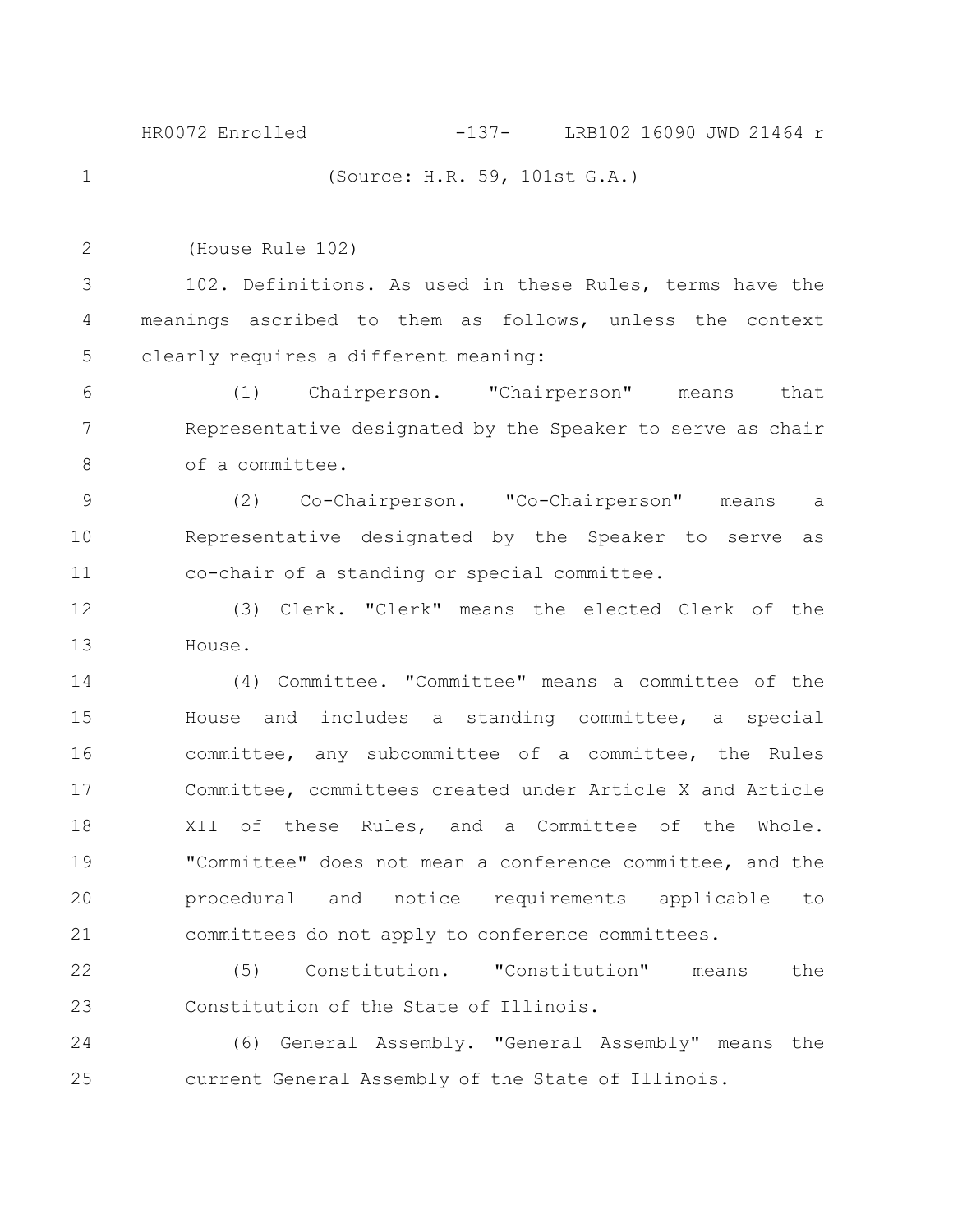(7) House. "House" means the House of Representatives of the General Assembly. HR0072 Enrolled -138- LRB102 16090 JWD 21464 r

1

2

(8) Joint Action Motions. "Joint action motions" means the following motions before the House: (i) to concur in a Senate amendment, (ii) to non-concur in a Senate amendment and ask the Senate to recede, (iii) to recede from a House amendment, (iv) to not recede from a House amendment and request that a conference committee be appointed, (v) to adopt a conference committee report, or (vi) to refuse to adopt a conference committee report and request appointment of a second conference committee. 3 4 5 6 7 8 9 10 11

(9) Legislative Digest. "Legislative Digest" means the Legislative Synopsis and Digest that is prepared by the Legislative Reference Bureau of the General Assembly. 12 13 14

(10) Legislative Measures. "Legislative measures" means all matters brought before the House for consideration, whether originated in the House or Senate, and includes bills, amendments, resolutions, conference committee reports, motions, messages, notices, and Executive Orders from the executive branch. 15 16 17 18 19 20

(11) Majority. "Majority" means a majority of those members present and voting on a question. Unless otherwise specified with respect to a particular House Rule, for purposes of determining the number of members present and voting on a question, a "present" vote shall not be counted. 21 22 23 24 25 26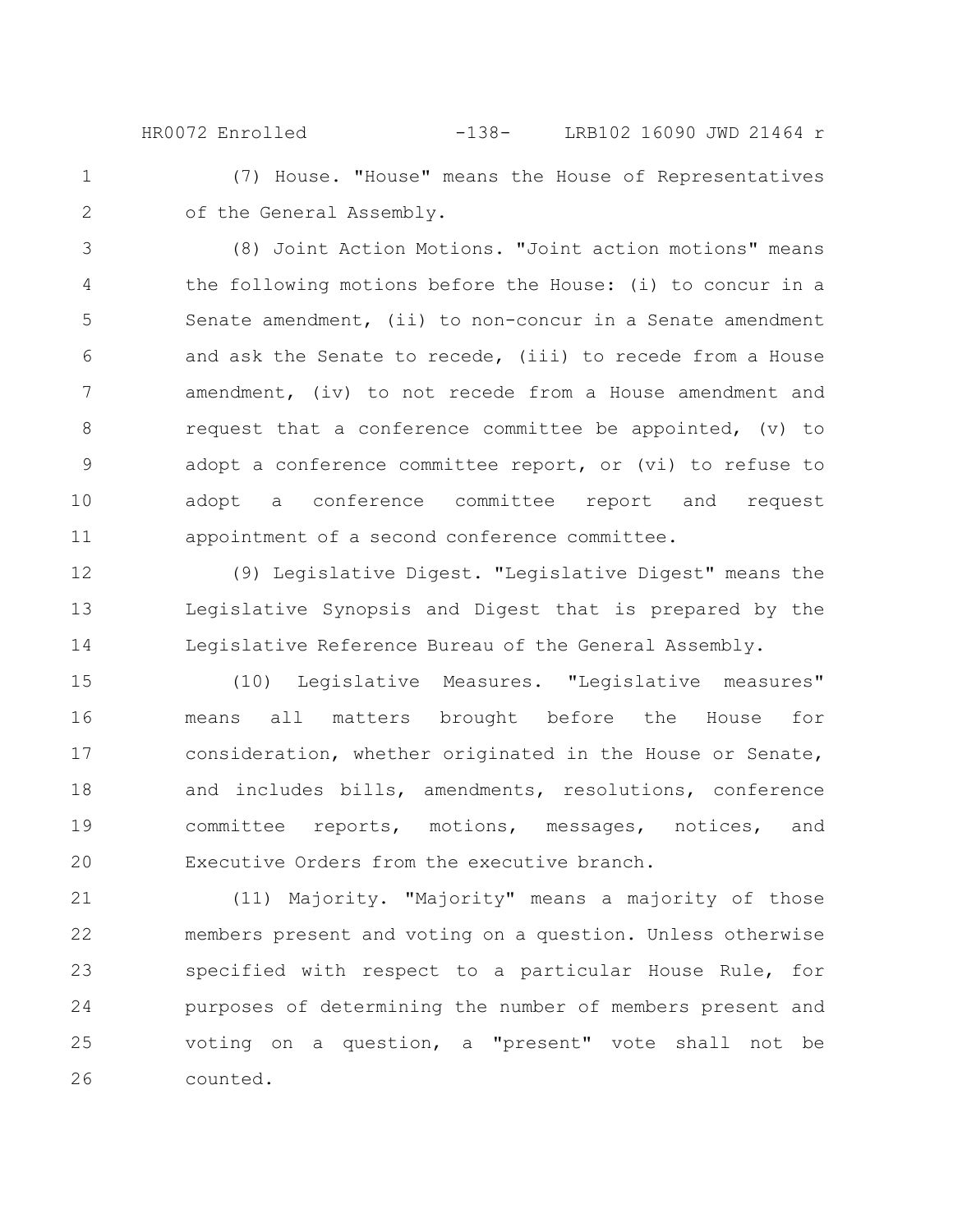(12) Majority Caucus. "Majority caucus" means that group of Representatives from the numerically strongest political party in the House. HR0072 Enrolled -139- LRB102 16090 JWD 21464 r

(13) Majority of those Appointed. "Majority of those appointed" means a majority of the total number of Representatives authorized to be appointed to a committee, but does not include ex-officio or non-voting members. 4 5 6 7

(14) Majority of those Elected. "Majority of those elected" means a majority of the total number of Representatives entitled to be elected to the House, regardless of the number of elected or appointed Representatives actually serving in office. So long as 118 Representatives are entitled to be elected to the House, "majority of those elected" means 60 affirmative votes; 71 affirmative votes means three-fifths of the members elected; and 79 affirmative votes means two-thirds of the members elected. 8 9 10 11 12 13 14 15 16 17

(15) Member. "Member" means a Representative. Where the context so requires, "member" may also mean a Senator of the Illinois Senate. 18 19 20

21

26

1

2

3

(16) (Blank).

(17) Members Elected. "Members elected" means the 118 Representatives entitled to be elected to the House, regardless of the number of elected or appointed Representatives actually serving in office. 22 23 24 25

(18) Minority Caucus. "Minority caucus" means that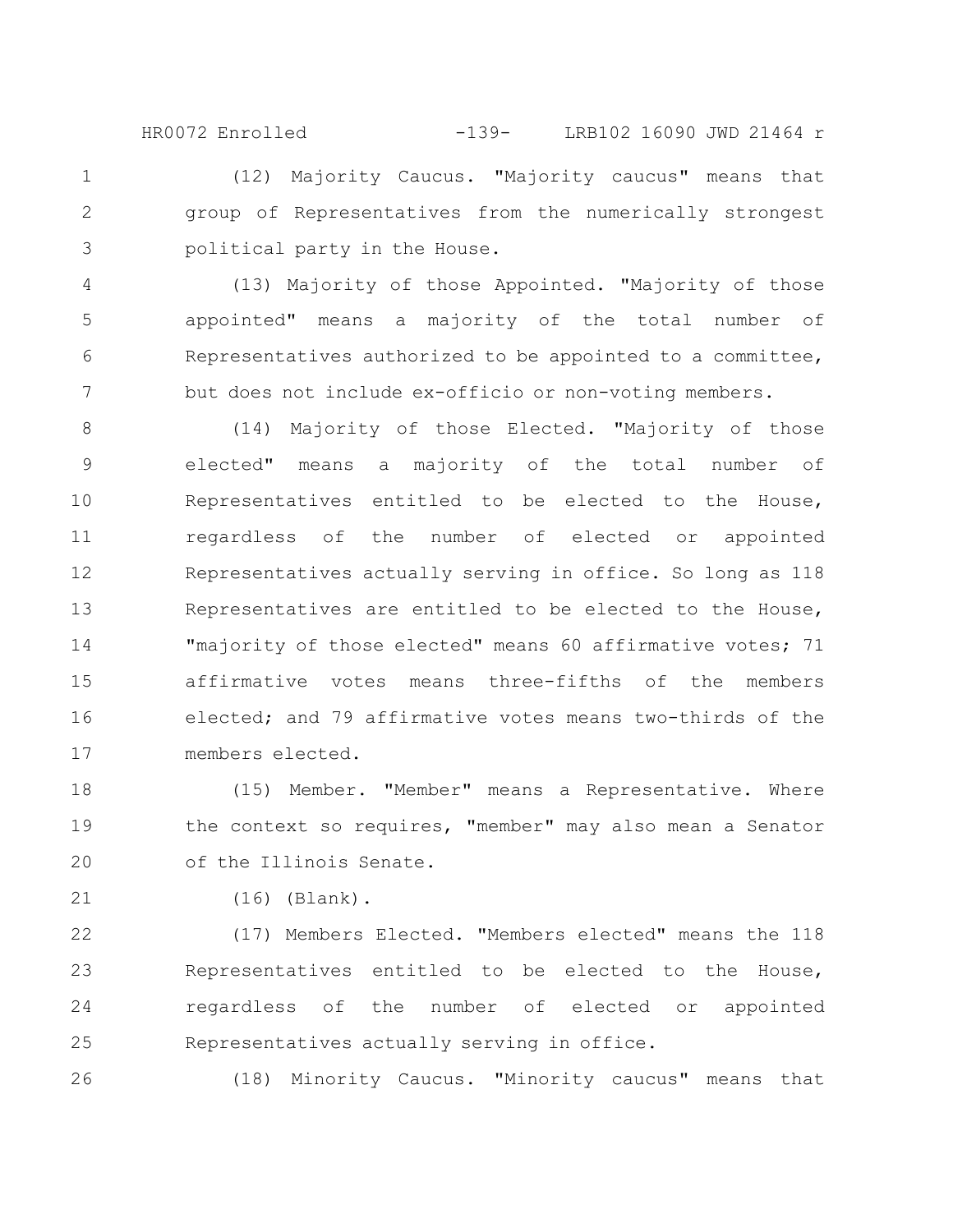group of Representatives from the second numerically strongest political party in the House. HR0072 Enrolled -140- LRB102 16090 JWD 21464 r

(19) Minority Leader. "Minority Leader" means the Minority Leader of the House elected under Rule 2. 3 4

1

2

(20) Minority Spokesperson. "Minority Spokesperson" means that Representative designated by the Minority Leader to serve as the Minority Spokesperson of a committee. 5 6 7 8

(21) Perfunctory Session. "Perfunctory session" means the convening of the House, pursuant to the scheduling of the Speaker, for purposes consistent with Rule 28. 9 10 11

(22) Presiding Officer. "Presiding Officer" means that Representative serving as the presiding officer of the House, whether that Representative is the Speaker or another Representative designated by the Speaker under Rule 4. 12 13 14 15 16

(23) Principal Sponsor. "Principal Sponsor" means the first listed House sponsor of any legislative measure; with respect to a committee-sponsored bill or resolution, it means the Chairperson of the committee or the Co-Chairperson from the majority caucus. 17 18 19 20 21

(24) Record Vote. "Record vote" means a vote by ayes and nays entered on the Journal. 22 23

(25) Representative. "Representative" means any duly elected or duly appointed Illinois State Representative, and means the same as "member". 24 25 26